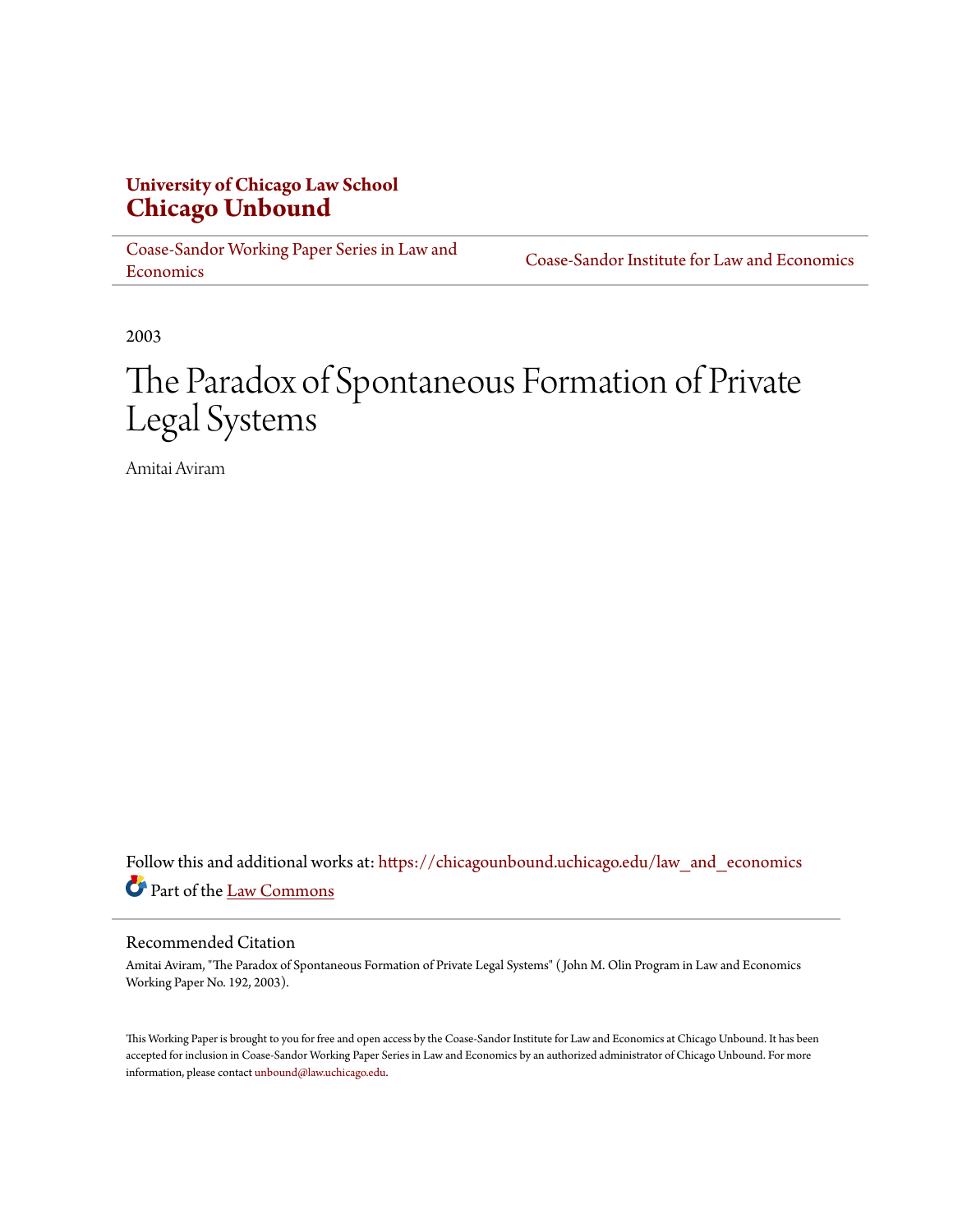# CHICAGO

### **JOHN M. OLIN LAW & ECONOMICS WORKING PAPER NO. 192 (2D SERIES)**



# The Paradox of Spontaneous Formation of Private Legal Systems

*Amitai Aviram*

## **THE LAW SCHOOL THE UNIVERSITY OF CHICAGO**

July 2003

This paper can be downloaded without charge at: The Chicago Working Paper Series Index: http://www.law.uchicago.edu/Lawecon/index.html and at the Social Science Research Network Electronic Paper Collection: http://ssrn.c[om/abstract\\_id=421500](http://www.law.uchicago.edu/Publications/Working/index.html)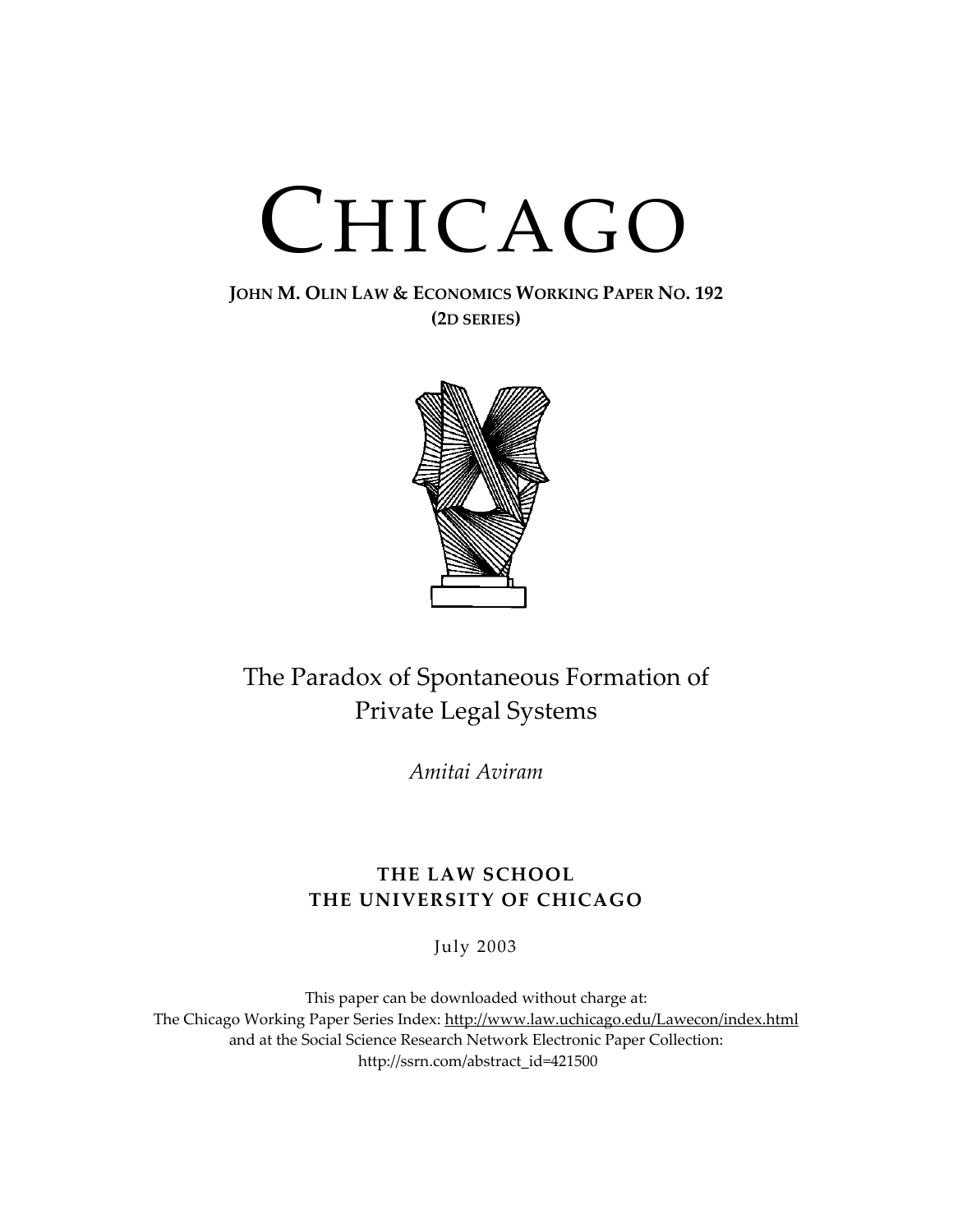## **The Paradox of Spontaneous Formation of Private Legal Systems**

#### **Amitai Aviram**[\\*](#page-2-0)

*Scholarship on private legal systems (PLS) explains the evolution of norms created and enforced by PLSs, but rarely addresses the evolution of institutions that form PLSs. Such institutions are assumed to form spontaneously (unless suppressed by law) when law is either unresponsive or incapable of directing behavior in welfaremaximizing manners.* 

*But, as this paper demonstrates, PLSs typically cannot form spontaneously. Newly formed PLSs cannot enforce cooperation since the effectiveness of mechanisms used to secure this cooperation (e.g., the threat of exclusion) depends on the PLS's ability to confer benefits to its members, and newly formed PLSs do not yet confer such benefits.* 

*Successful PLSs bypass this barrier by building on extant foundations preexisting institutions that already benefit members, typically through functions requiring less costly enforcement. The threat of losing preexisting benefits disciplines members to abide by the PLSs' rules, which in turn allows the PLSs to regulate behavior. This pattern indicates that rather than developing spontaneously, PLSs develop in phases, initially facilitating activities that are unrelated to regulating behavior and incur lower enforcement costs, the provision of which enables the PLS to regulate behavior in the second stage. The paper suggests normative applications of this observation in the fields of antitrust, critical infrastructure protection and corporate governance.* 

#### **I. Introduction: Pax Dei as a Parable**

 $\overline{a}$ 

Life in Western Europe of the late Tenth Century was, for most people, dismal and unsafe. The decline of the Carolingian Empire created a political vacuum and intensified decentralizing forces that had plagued the Empire from its inception. Throughout the region, independent warlords consolidated power through private warfare, unhindered by the ineffective central government.<sup>[1](#page-2-1)</sup> Peasants were among the

<span id="page-2-0"></span><sup>\*</sup> Visiting Assistant Professor, George Mason University; LL.B. (Tel-Aviv University, 1995); LL.M. (University of Chicago, 2000); J.S.D. (University of Chicago, 2003). This paper is a product of a doctoral dissertation, supervised by Judge Richard A. Posner, submitted to the University of Chicago in candidacy for the degree of Doctor of Jurisprudence (J.S.D.). I am very grateful to Richard Posner for his enlightening guidance, to Robert Ahdieh, Lisa Bernstein, Mark Grady, Bruce Kobayashi, Michael Krauss, Saul Levmore, Amy Sweeney and Todd Zywicki for their invaluable comments, and to the Critical Infrastructure Protection Project for generous financial support.

<span id="page-2-1"></span><sup>&</sup>lt;sup>1</sup> On the Pax Dei movement and conditions in Western Europe at the time of the movement's birth, see: Thomas F. Head & Richard A. Landes (eds.), *The Peace of God: Social Violence and Religious Response Around the Year 1000* (Ithaca, NY: Cornell University Press, 1992); *also see: Peace of God: Pax Dei*, *available at*: http://www.mille.org/people/rlpages/paxdei.html.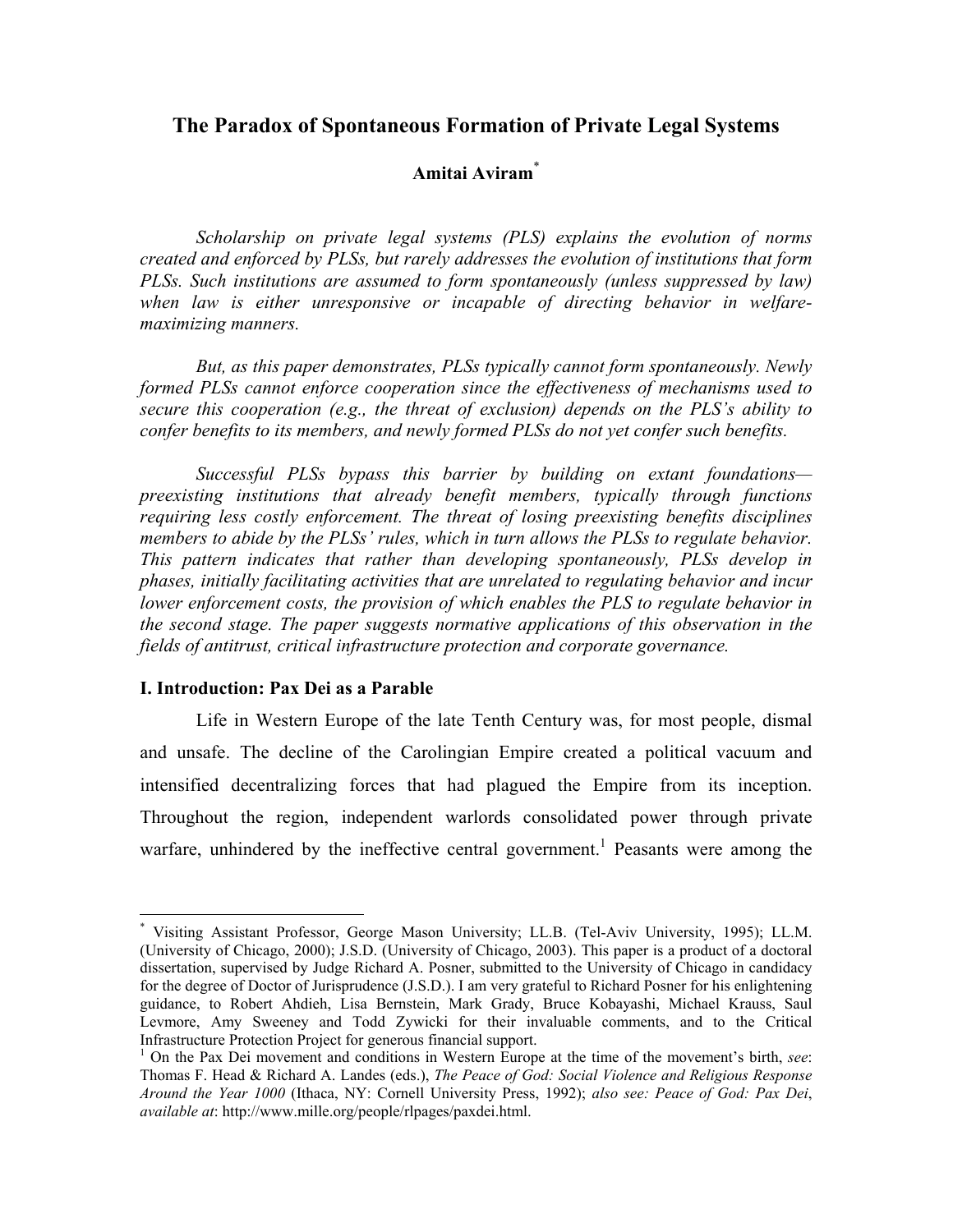main victims of this warfare, since breaching a fortified stronghold was far more difficult than starving it out by destroying the surrounding fields.

Mutual destruction of farms was an unattractive result even to a heartless warlord, but it was the most logical action for each of them: if the warlord's rival was expected to show mercy on the warlord's peasants, then attacking the rival's peasants would bring quick and decisive victory. And if the rival would show no mercy, then certainly the warlord's only chance was to preemptively strike the rival's peasants.

In some similar situations, this gloomy outcome could be averted either through intervention by a third party capable of enforcing its will on the opposing parties, or through self-restraint driven by a desire to create a reputation of fairness, foreseeing the benefit such a reputation can yield in future encounters with the same rival or with others who have learned of the magnanimous party's reputation. But in West Frankland of the Tenth Century, central government was too weak to assume the role of the third party enforcer, and reputation was of little use, since a warlord whose mercifulness was taken advantage of, even just once, would likely die, precluding any future benefit from the benevolent reputation.

The bleak dynamic of mutual destruction was stopped, however, by a unique institution that surfaced in response to the situation: Pax Dei (Latin for 'Peace of God') one of the world's first decentralized, popular peace movements. The movement formed rules regulating warfare—prohibiting a combatant from harming non-combatants, suspending warfare during the harvest season and during times of religious significance (e.g., during Lent and the Sabbath), etc.

These rules were not promulgated by a king or parliament. Rather, they were voluntarily undertaken by the warlords, who swore an oath to abide by the rules in the presence of large crowds of commoners. These crowds gathered around saints' relics, on which the warlords typically swore their commitments. The enthusiasm and religious fervor driving this movement were great. A chronicler of that time, Ralph (Raoul) Glaber describes one such gathering: "At this all were inflamed with such ardour that through the hands of their bishops they raised the pastoral staff to heaven, while themselves with outspread palms and with one voice cried to God: Peace, peace, peace! -that this might be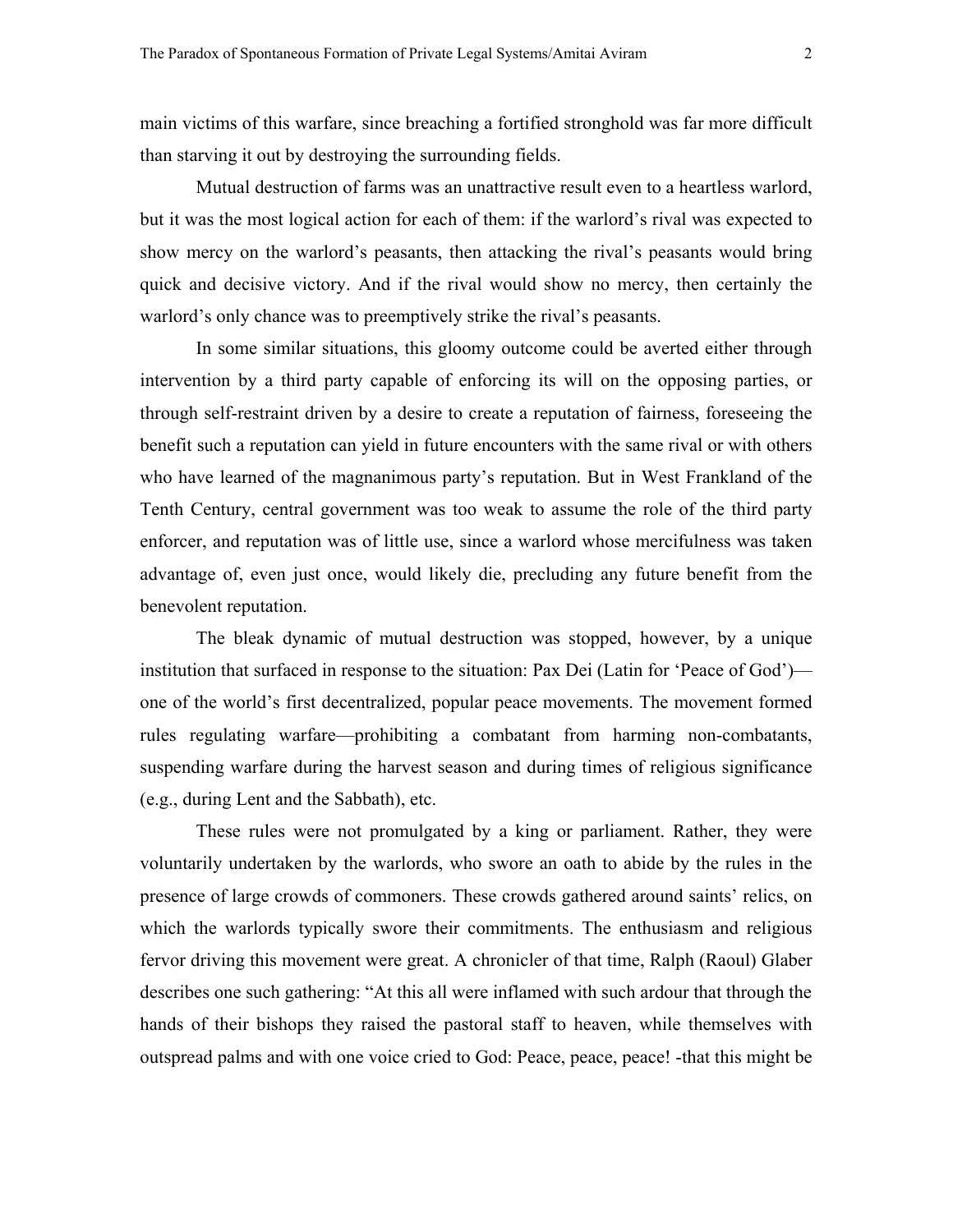a sign of perpetual covenant for that which they had promised between themselves and God<sup> $"$ [2](#page-4-0)</sup>

Though voluntary, the warlords' participation was not necessarily desired by them. Some, perhaps, would willingly refrain from destruction if assured that their rivals would. Other, more ambitious warlords were driven to participate by fear of crossing both the large, enthusiastic crowds and divine will. Unlike governmental decree, the oaths were not enforced by a force stronger than the violating warlords. In this fragmented region, such a force did not exist. Rather, violations of the oath were punished by social and religious ostracism.

The Pax Dei movement provides a colorful example of the formation of a private legal system (also known as 'private ordering')<sup>[3](#page-4-1)</sup>—a non-governmental institution intended to regulate the behavior of its members.<sup>4</sup> It also offers a good starting point to examine how private legal systems evolve. Pax Dei formed around a religious, mystical social network that centered on the belief that the peace oaths were a covenant with God. Why did it require the aid of religion, rather than spontaneously form among the people inresponse to a need for order to which government could not respond?<sup>5</sup> Is there a

<span id="page-4-0"></span><sup>2</sup> Ralph Glaber, *Miracles de Saint-Benoit*, *available at*: http://www.fordham.edu/halsall/source/glaber-1000.html.

<span id="page-4-1"></span><sup>&</sup>lt;sup>3</sup> This paper regards as 'private legal systems' not only complex systems that bear resemblance to legal codes (e.g., the Law Merchant), but also more minimal institutions with less elaborately formulated rules, such as those causing most of us to stand in a queue, to be polite to strangers, etc.

<span id="page-4-2"></span><sup>&</sup>lt;sup>4</sup> Though usually discernable, the dichotomy between public and private legal systems is not always a clear one. Some private legal systems have a significant public backing and are very similar to public legal systems. For example, the King of England enacted in 1353 the "Statute of the Staple", which prohibited Common Law courts from hearing disputes arising from contracts made on the staple markets (markets for important commodities, such as wool). Instead, the statute created Staple Courts and instructed them to apply the (privately formed) law merchant. Thus, private law was given exclusive jurisdiction by public decree. *See* Todd J. Zywicki, *The Rise and Fall of Efficiency in the Common Law: A Supply-Side Analysis*, Northwestern L. Rev. \_\_ (forthcoming 2003), at part III.B.1.b.iii.

Conversely, some public legal forums defer to private ordering (e.g., arbitration proceedings), and some public legal forums compete with other legal fora, and thus act more like private legal systems. For example, the Common Law developed in England from the rulings of judges of the Court of King's Bench. For centuries this court had competed with several other royal courts (notably the Court of the Exchequer and the Court of Common Pleas), the ecclesiastical courts, town and feudal courts, and merchant courts. *Id.,* at part III.B.1.a. Though the courts had, in theory, limits to their jurisdictions, they each used legal fictions to expand their reach. *Id.* As Adam Smith noted, this led to improved quality and impartiality of judicial decisions. Adam Smith, *An Inquiry Into the Nature and Causes of The Wealth of Nations*, at Book V, Chapter 1, part 22, p. 241-242.

<span id="page-4-3"></span> $5$  For example, the peasants could collectively pay the warlords to spare them, or better yet—intimidate the warlords by threatening that an attack on any peasant would result in violent retaliation by all peasants, who though less well armed and trained, were large enough in number to overwhelm the warlord's companions. This would require coordination between the peasants, but so did Pax Dei.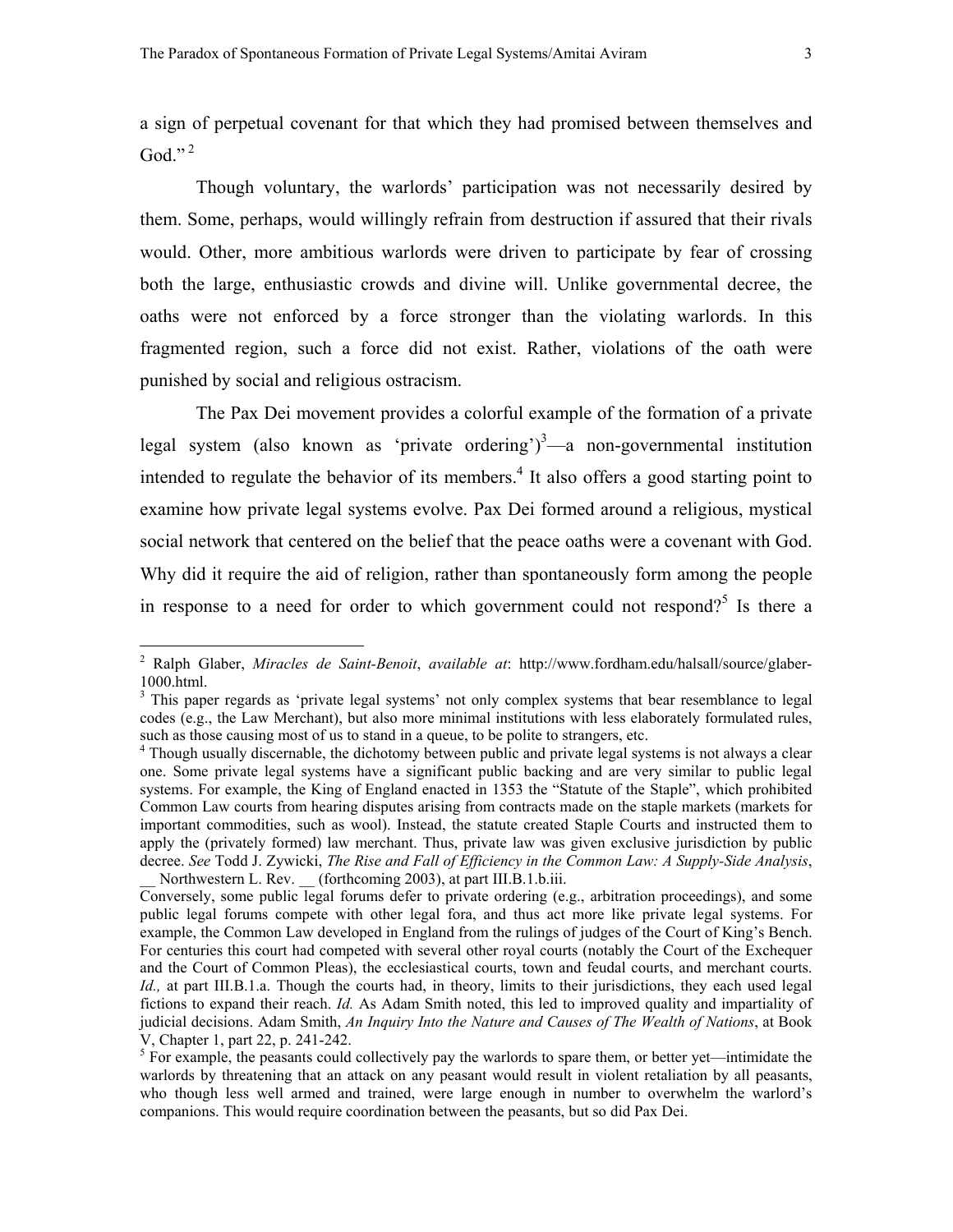<span id="page-5-5"></span>pattern that can help us predict what institutions would undertake to regulate behavior and facilitate private legal systems?

The private ordering literature examines the institutions facilitating a private legal system (at a point in which the system has fully evolved), and tracks the evolution of rules that are created and enforced by the private legal system, $6$  but the literature pays scant attention to how the institutions themselves evolved to become a private legal system. Perhaps drawing on Ronald Coase's theorem and assuming negligible transaction  $\cos$ ts,<sup>7</sup> and perhaps expanding on Friedrich Hayek's theory of spontaneous order, $\frac{8}{3}$  $\frac{8}{3}$  $\frac{8}{3}$  most of the literature treats private legal systems as spontaneous creations that sprout in response to a governance need unfulfilled by government. Even the private ordering literature that explicitly addresses the existence of high transaction costs focuses, with rare exception, not on the effects of these costs on the evolution of institutions, but on what institutions eventually evolved.<sup>[9](#page-5-3)</sup>

This paper attempts to contribute to filling the gap, by suggesting a theory on how (and which) institutions evolve into private legal systems by undertaking the function of regulating behavior.<sup>10</sup> *Private legal systems typically do not form spontaneously, but build on existing institutional infrastructure*—networks<sup>11</sup> that have existing functions

<span id="page-5-0"></span><sup>6</sup> *See*, *e.g*.: Lisa Bernstein, *Opting Out of the Legal System: Extralegal Contractual Relations in the Diamond Industry*, 21 J. Legal Stud. 115 (1992); Karen Clay, *Trade Without Law: Private-Order Institutions in Mexican California*, 13 J.L. Econ. & Org. 202 (1997); Robert C. Ellickson, *A Hypothesis of Wealth- Maximizing Norms: Evidence from the Whaling Industry*, 5 J.L. Econ. & Org. 83 (1989); Robert C. Ellickson, *Order Without Law: How Neighbors Settle Disputes* (Cambridge, Mass: Harvard University Press, 1991); Avner Greif, *Contract Enforceability and Economic Institutions in Early Trade: The Maghribi Traders' Coalition*, 83 Am. Econ. Rev. 525 (1993); Curtis J. Milhaupt & Mark D. West, *The Dark Side of Private Ordering: An Institutional and Empirical Analysis of Organized Crime*, 67 U. Chi. L. Rev. 41 (2000); David G. Oedel, *Private Interbank Discipline*, 16 Harv. J. L. & Pub. Pol'y 327 (1993). 7

<span id="page-5-1"></span><sup>&</sup>lt;sup>7</sup> On Coase's theorem and its relation to private legal systems see discussion *infra*, in Section II.1 of this paper.

<span id="page-5-2"></span><sup>8</sup> *See* Friedrich A. Hayek, *Law, Legislation & Liberty* (University of Chicago Press, Vol. 1, 1973; Vol. 2, 1976; Vol. 3, 1979).

<span id="page-5-3"></span><sup>9</sup> *See*, *e.g.*, Robert C. Ellickson, *Of Coase and Cattle: Dispute Resolution among Neighbors in Shasta County*, 38 Stan. L. Rev. 623 (1986); Robert C. Ellickson & Charles D. Thorland, *Ancient Land Law: Mesopotamia, Egypt, Israel*, 71 Chi.-Kent L. Rev. 321, 324-327 (1995). The exception is: Avner Greif, Paul Milgrom & Barry R. Weingast, *Coordination, Commitment, and Enforcement: The Case of the Merchant Guild*, 102 J. Pol. Econ. 745 (1994). This paper discusses the evolution of a specific institution of that became a private legal system—the merchant guild. This paper's contribution will be discussed *infra*, especially in Section II.2.

<span id="page-5-4"></span> $10$ <sup>10</sup> A 'function' is a service the network provides its members. For example: social interaction; spiritual support; facilities to exchange goods; regulation of members' behavior, etc.

 $11$  'Networks' are institutions that facilitate interconnection between users of a good or service exhibiting network effects, and thus enable the realization of the network effects. Network effects (or network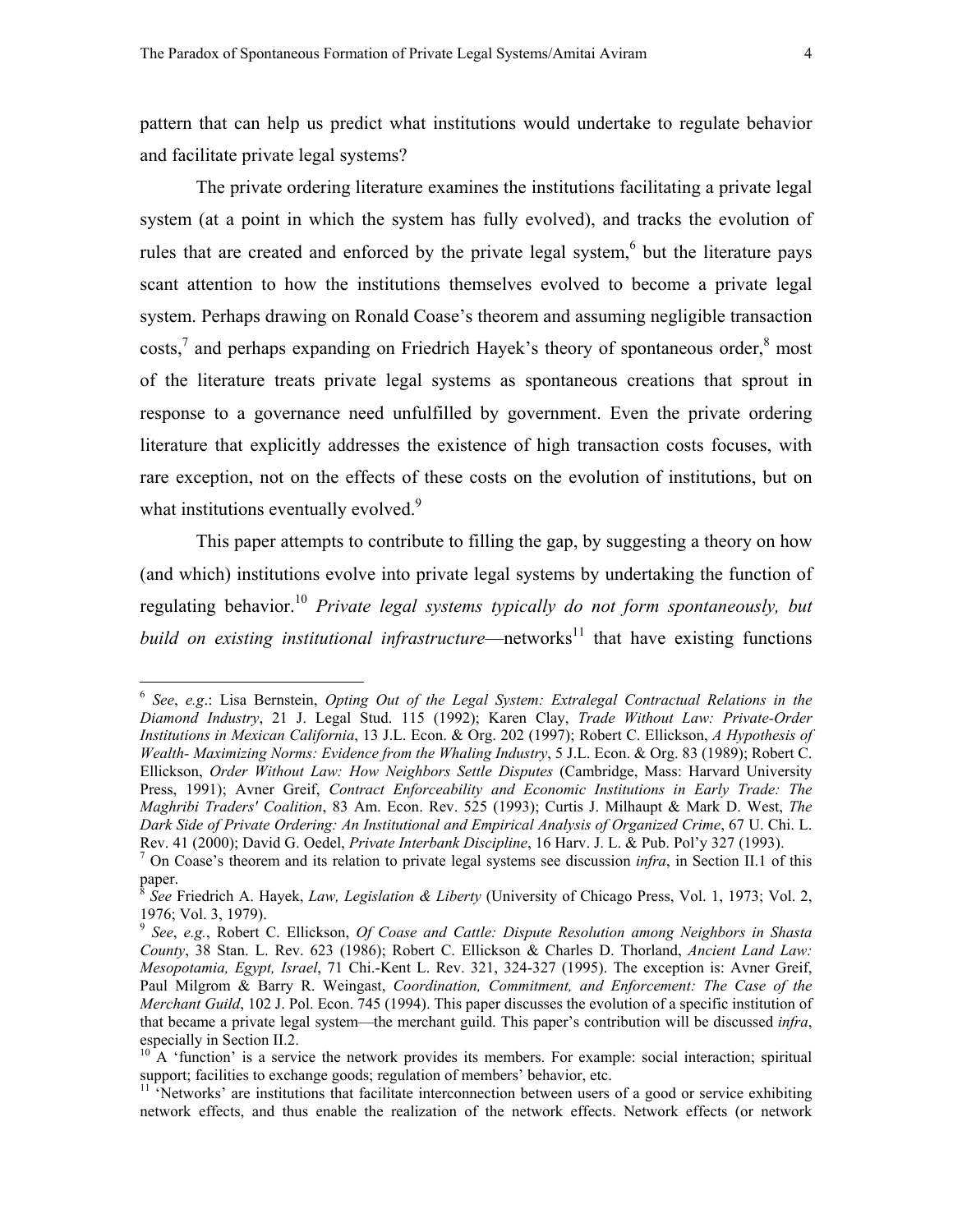other than regulating behavior. Private legal systems lacking existing functionality *cannot* operate effectively (except in rare situations of very low enforcement costs), because of a 'chicken and egg'-type of paradox, which this paper calls the paradox of spontaneous formation: to efficiently direct behavior they must ensure the cooperation of their members, but the effectiveness of the mechanisms used to secure this cooperation (e.g., the threat of exclusion) depends on the ability to confer benefits to the members primarily the ability (not yet existing for a spontaneously formed private legal system) to efficiently direct behavior.

This problem may, in theory, be solved through a bonding mechanism that assures the members of the spontaneous private legal system (i.e., a newly formed system not based on a preexisting network)<sup>12</sup> of their mutual abidance to the rules. But, as will be explained below, bonding of this sort is very expensive, often outweighing the benefits conferred by the private legal system and at the very least making the spontaneous formation of a private legal system more costly, and therefore less attractive, than evolving an existing network into a private legal system by having it regulate the behavior of members it had served in other ways hitherto.

To illustrate, let us consider an alternative private legal system that could have formed instead of Pax Dei. The peasants in a region could have convened and agreed to pool their forces and intimidate the warlords into undertaking oaths restricting warfare. This would certainly benefit all the peasants. However, each peasant would know that if he supported this movement while others shirked, the movement would fail and he would be punished for his participation. At this point, the incipient collaboration has no effect on the warlords (as it had yet to act), and may or may not succeed. Given the risk of

benefits) are demand-side economies of scale. That is, the phenomena that the utility to a user of a good or service increases as additional people use it. Often (though not always) realization of network effects requires interconnection between the users through a network. Networks are often well-suited to regulate behavior, because they are efficient in employing certain enforcement mechanisms. *See* Amitai Aviram, *Regulation by Networks*, 2003 BYU Law Review \_\_\_ (forthcoming 2003), working paper version *available at*: http://papers.ssrn.com/sol3/papers.cfm?abstract\_id=387960.<br><sup>12</sup> The term 'spontaneously formed' private legal system is used, rather than 'new' private legal system,

<span id="page-6-0"></span>because an existing network that has hitherto provided a low enforcement cost function (e.g., social interaction) and has now evolved to provide another, higher enforcement cost function (e.g., restriction of warfare) would be a 'new' private legal system in respect to regulating the latter function. However, the preexisting functionality is an important difference in the system's ability to regulate, and therefore a term in needed to distinguish between a completely new ('spontaneously formed') system and an existing system that has now begun to regulate a new function.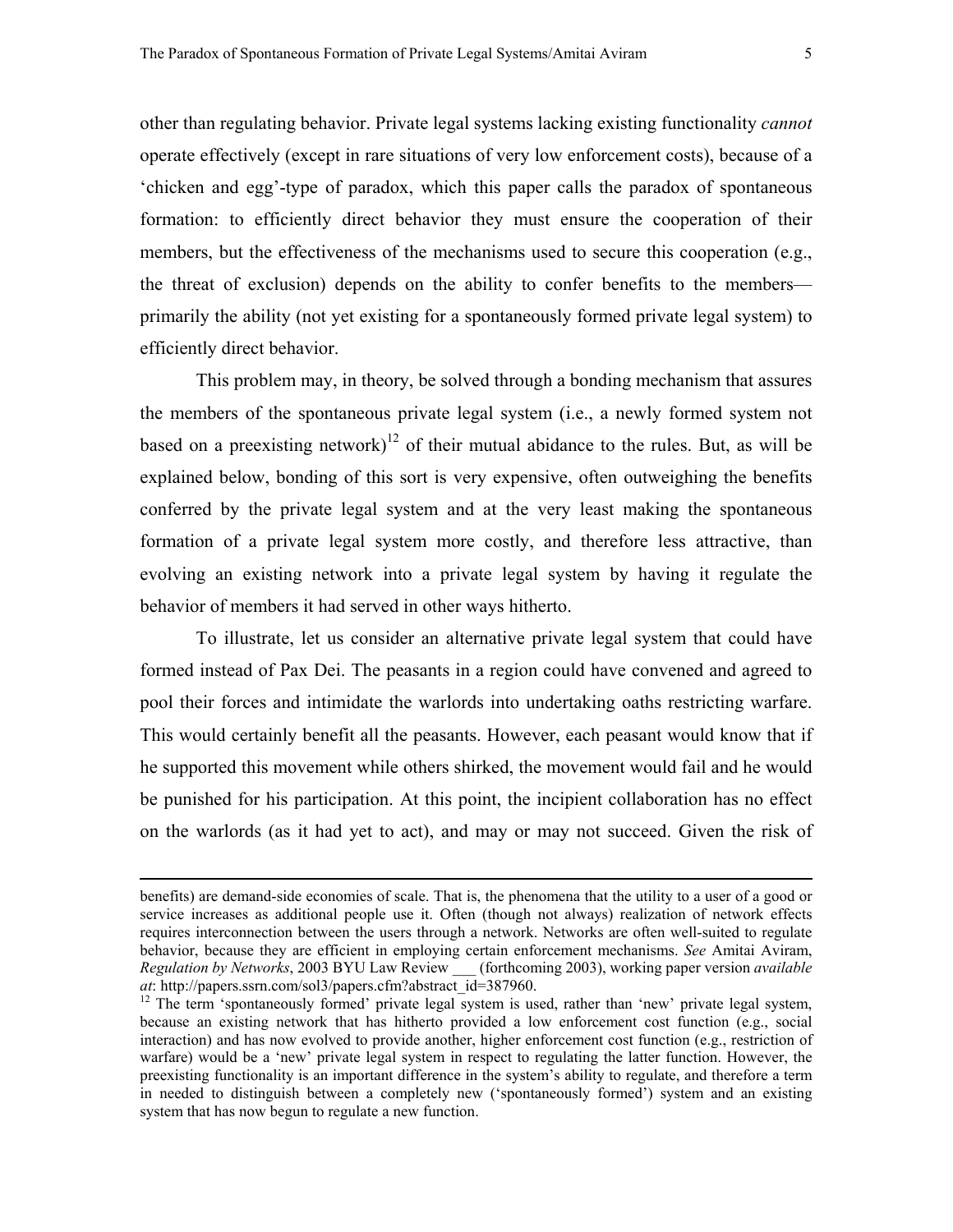joining a failed movement, each of the peasants is expected to shirk. They might try to form some bonding mechanism to ensure each other of the others' participation. If the movement only required the collaboration of a handful of people, perhaps each could offer collateral to assure of his participation. This is prohibitively expensive when the collaboration requires the participation of hundreds if not thousands of impoverished peasants. But even if the cost of these bonds did not outweigh the benefit from the collaboration, it is certainly more expensive than the alternative—evolving an existing, religious social network into a private legal system by adding to its existing functions the regulation of behavior regarding warfare.

Consider the system that actually evolved: The Christian social network in Western Europe of that era provided its members with significant spiritual benefits—a sense of belonging to a community, a sense of security derived from belief in divine oversight, etc. Any person reneging on what was perceived to be a covenant with God would be excommunicated, losing the benefits religion provided. The ability to threaten exclusion from the religious group thus facilitated the cooperation of even those members of the group who personally believed that breaking the peace oaths would not incur divine wrath (as long as they did anticipate that the group will exclude them for breaking the oaths).

This paper explores the effect of the existing functionality of a network on its ability to evolve into a private legal system. Differences in characteristics of existing functions significantly affect the cost of regulating behavior. Key characteristics that affect enforcement costs are the utility conferred by the network to the members (i.e., the importance of the network's preexisting functions to the members), the degree of divergence in this utility among members, and the function's "game type" (e.g., Prisoners' Dilemma, Chicken, Battle of the Sexes, Stag Hunt, etc.)—that is, members' ranking of preferences between mutual contribution to the function, mutual defection from the function, contribution to the function while others defect, or defecting from contribution while others contribute. "Game types" will be explained in detail, below.<sup>[13](#page-7-0)</sup>

Since policing cartel agreements is a form of regulating behavior (though in a specific, narrow scope of activity), many of the criteria that increase a network's ability

<u>.</u>

<span id="page-7-0"></span><sup>13</sup> Each of these games will be explained *infra*, in Section III.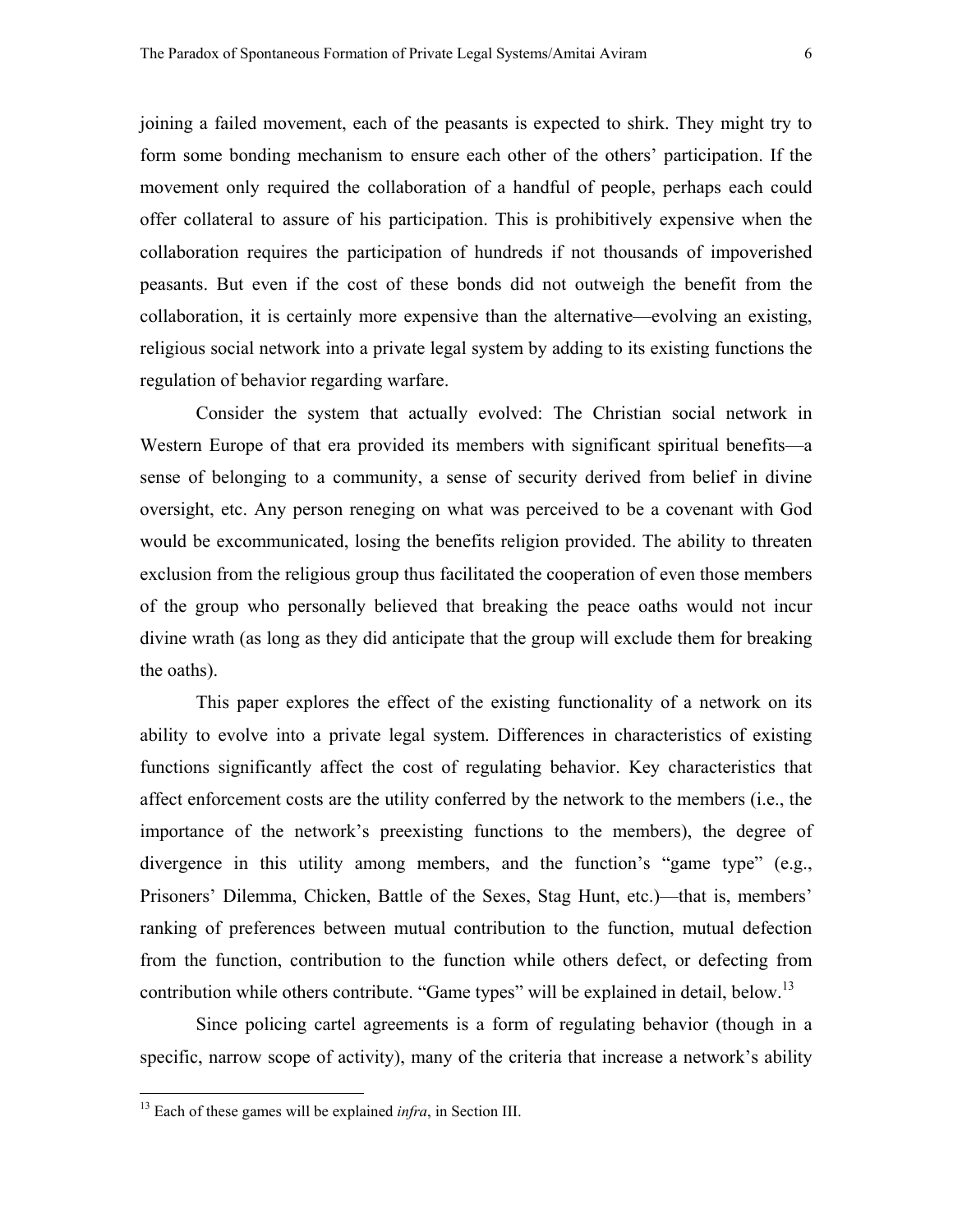to regulate behavior have been examined in the antitrust scholarship, as criteria that make cartels more stable.<sup>14</sup> The "game type" criteria, however, has not been examined by this scholarship, since cartel enforcement is almost always of the Prisoners' Dilemma type. This neglected aspect will be emphasized in the paper.<sup>[15](#page-8-1)</sup>

The rest of the paper will introduce a method for analysis of the evolution of private legal systems and apply these analytical tools on prominent case studies in the private ordering literature. Section II will introduce the theory of how private legal systems evolve. It will show the flaws in the extant literature's implied assumption that private legal systems form spontaneously.<sup>16</sup> It will then explain, assisted by a model created by Greif, Milgrom and Weingast,<sup>17</sup> why decentralized bonding is unlikely to assure the members of the private legal system sufficiently to ensure an efficient level of behavior regulation by the system.<sup>18</sup> Then it will examine the role of existing functions of a network in lowering its costs of enforcing a private legal system, and suggest the criteria that determine which of several existing networks has the lowest enforcement costs (and therefore is likely to evolve into a private legal system).<sup>[19](#page-8-5)</sup>

After discussing these criteria, the paper will focus in Section III on one key criterion—the 'game type' of the preexisting function. A taxonomy of relevant game types (Prisoners' Dilemma, Meeting Place, Battle of the Sexes, etc.) will be offered. These tools will be applied in Section IV, which will revisit leading case studies in the literature on private legal systems, and will note the pattern of each system's evolution, to the extent it can be gathered from those studies.

<span id="page-8-0"></span><sup>14</sup> *See*: George J. Stigler, *A Theory of Oligopoly*, 72 J. Pol. Econ. 44 (1964); Andrew R. Dick, *When Are Cartels Stable Contracts?*, 39 J. L. & Econ. 241 (1996).<br><sup>15</sup> Some of the private ordering literature has made use of game theoretic tools. However, they examined

<span id="page-8-1"></span>the game type of the regulated activity, not that of the preexisting function. For example, Ellickson examined a game type he termed "specialized labor", which would fit the payoff structure of two people having to decide whether to participate in building a fence, or shirking from this duty. *See* Ellickson (1991), *supra* note 6, at pp. 162-164. Ensuring an efficient participation in building a fence is among the behaviors the private legal system (in Ellickson's case, the regional social network in Shasta County) attempts to regulate, not the preexisting functions it provided before regulating behavior (like a sense of community). The evolutionary process of private legal systems depends more on the game type of the latter, however. Typically, providing a sense of community is a Meeting Place game. See infra, Section III.2.<br><sup>16</sup> *Infra*, in Section II.1.<br><sup>17</sup> Greif, Milgrom & Weingast, *supra* note 9, at pp. 751-752, 762-766.<br><sup>18</sup> *Infra*, in Section

<span id="page-8-2"></span>

<span id="page-8-3"></span>

<span id="page-8-4"></span>

<span id="page-8-5"></span>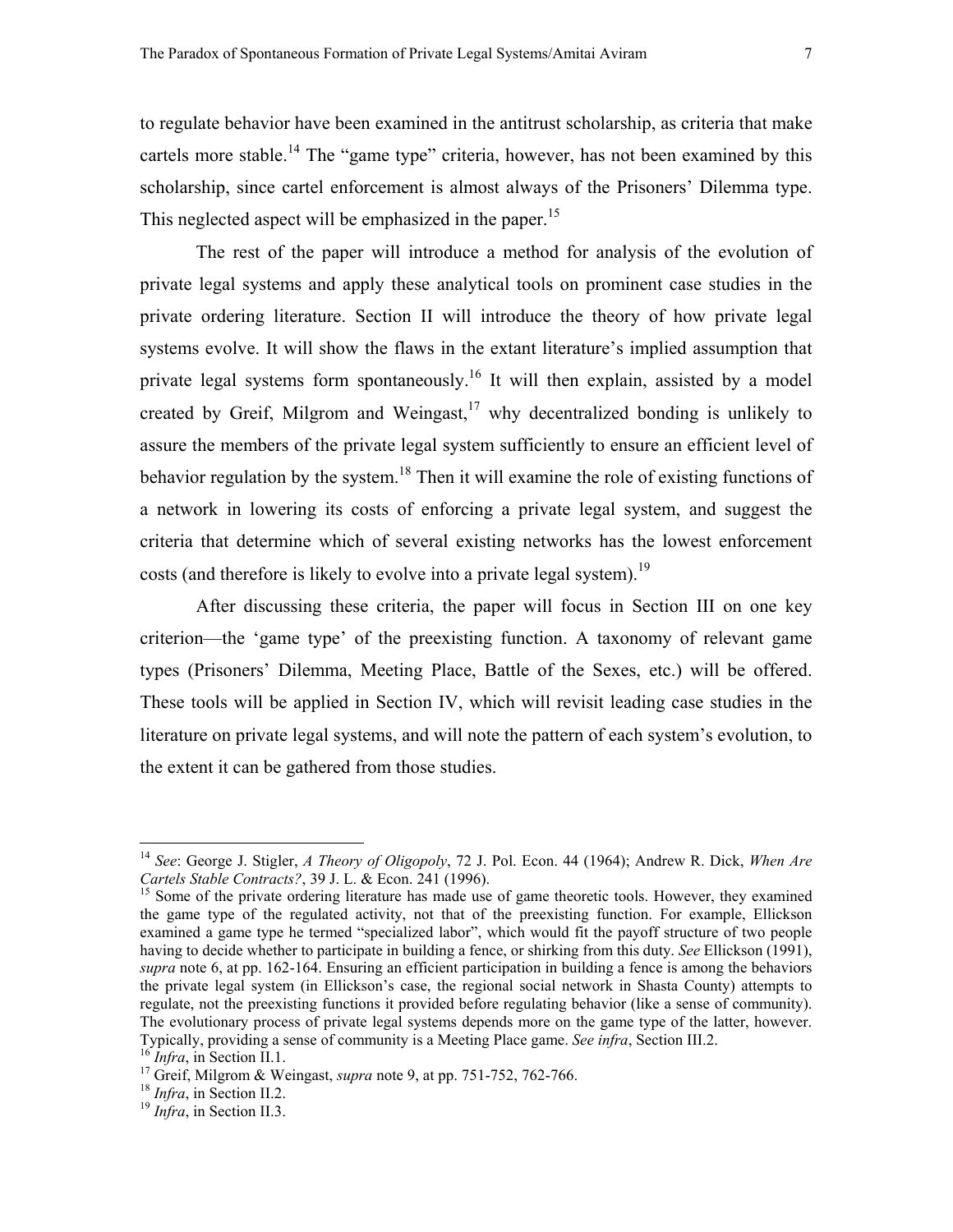This literature—Ellickson's studies of Cattle Trespass, $2^0$  Bernstein's examination of exchanges and trade associations,<sup>21</sup> Greif's<sup>22</sup> and Clay's<sup>23</sup> analysis of merchant coalitions, and other works—offer a rich variety of private legal systems, evolving from networks that follow different characteristics and in particular different game types. The methodology described earlier in the paper will assist in evaluating why in each case that specific network had been the lowest cost enforcer and therefore had evolved into a private legal system.

 Besides shedding light on an aspect often neglected in the private ordering literature, the paper provides a foundation for some normative analysis. This, as well as a summary of the arguments advanced in this paper, will be set forth in conclusion of the paper, in Section V.

#### **II. A Theory on the Evolution of Private Legal Systems' Institutions**

#### *A. The Paradox of Spontaneous Formation*

Nobel laureate Ronald Coase anticipated a significant role for private legal systems. In a world with no transaction costs, states one form of the Coase theorem, inefficient entitlements granted by law would be renegotiated to efficiently allocate entitlements.<sup>24</sup> For example, suppose that tort law imposes liability on a rancher whose cattle trespasses into a farmer's land. In some regions, this rule may be inefficient, perhaps because there are many ranchers and very few farmers, so it is cheaper to fence out the farms and have the cattle roam freely in the pasture, than fence in the cattle.<sup>25</sup> If transaction costs are negligible, having this inefficient rule will not result in an inefficient outcome. Instead, the ranchers would agree with the farmers to pay the farmers to fence themselves out, and then the ranchers would let the cattle freely roam. This is feasible, since the cost for the ranchers to comply with the rule and fence their cattle in would be greater than the cost of fencing the farms in (this is why the rule is inefficient). As a

<span id="page-9-1"></span><span id="page-9-0"></span>

<sup>&</sup>lt;sup>20</sup> Ellickson (1991), *supra* note 6; Ellickson, *supra* note 9.<br><sup>21</sup> Bernstein, *supra* note 6; Lisa Bernstein, *Private Commercial Law in the Cotton Industry: Creating Cooperation Through Rules, Norms, and Institutions,* 

<span id="page-9-2"></span>

<span id="page-9-3"></span>

<span id="page-9-5"></span><span id="page-9-4"></span>

<sup>&</sup>lt;sup>22</sup> Greif, *supra* note 6.<br><sup>23</sup> Clay, *supra* note 6.<br><sup>24</sup> Ronald Coase, *The Problem of Social Cost*, 3 J. L. & Econ. 1 (1960).<br><sup>24</sup> Private ordering of liability for cattle trespass is a central issue in Ellickson (199 Ellickson, *supra* note 9.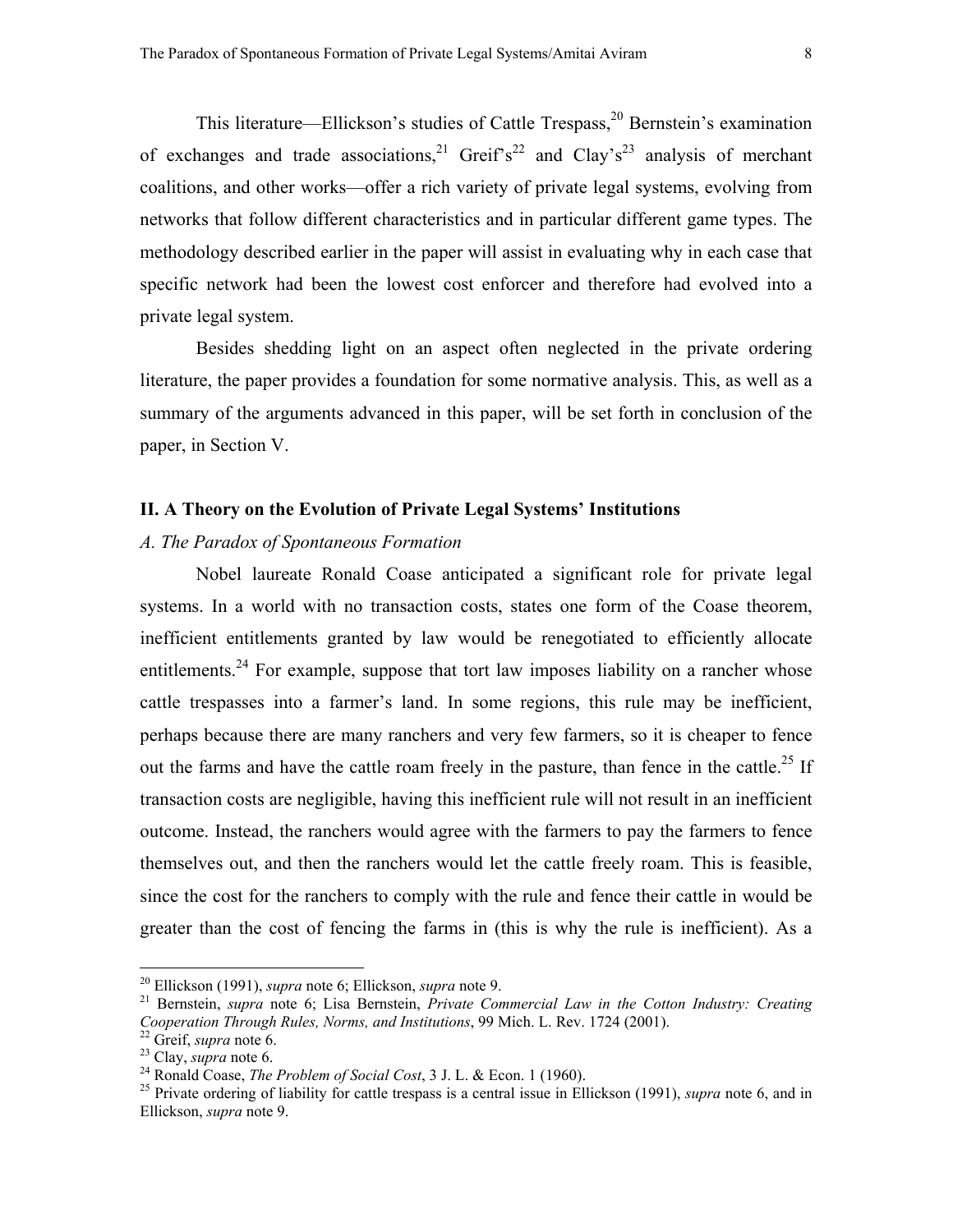result, the ranchers would be happy to bear the lesser cost of fencing out the farmers, plus a small premium to get the farmers' consent. The farmers, on the other hand, would agree to opt into the private regime in return for this small consent premium, since the private regime does not increase their exposure to trespass risk (under the public (legal) regime, they would be compensated through tort law for the trespass; under the private regime they would be fenced out, preventing the trespass).

In other words, in a world with no transaction costs private legal systems will form spontaneously, through ad hoc contracting. Of course, no such world exists. There are costs to identifying what is the efficient regime and negotiating its terms with all stakeholders. When there are many ranchers and many farmers, there might be free riding or hold out problems, or other forms of strategic (or irrational) behavior that could prevent an efficient bargain from being reached. And of course, there are enforcement problems, that become acute when parties perform their part of the bargain nonsimultaneously, or if law (i.e., the public regime) does not recognize the private regime and allows parties to sue and receive their entitlements under law at any time, even if they purported to contract those away.

Scholars have recognized long ago that institutions form to reduce these transaction costs. Some institutions solve collective action problems by appointing an agent (e.g., a trade association) to act on their collective behalf (thus coordinating their actions);<sup>26</sup> other institutions ensure the enforceability of the private regime (e.g., through mandatory arbitration); $^{27}$  and others still cure or mitigate additional causes of transaction costs.

No institution reduces transaction costs to zero. However, the lower the transaction costs, the closer the parties get to the efficient allocation of entitlements. The institutions that reduce transaction costs the most are usually adopted. Therefore, the prevalent institutions are likely to be ones than reduce transaction costs in devising, negotiating and enforcing private regimes.

<span id="page-10-0"></span><sup>26</sup> *See, e.g.*, Avner Greif, *Reputation and Coalitions in Medieval Trade: Evidence on the Maghribi Traders*, 49 J. Econ. Hist. 857 (1989). For an expanded discussion of institutions facilitating collective actions see: Elinor Ostrom, *Governing the Commons: The Evolution of Institutions for Collective Action* (Cambridge University Press, 1990).

<span id="page-10-1"></span><sup>27</sup> *See*, *e.g.*, Bernstein, *supra* note 6, at pp. 124-130, 132-135, 148-151, 153-157 (discussing the use of arbitration among diamond dealers to enforce their private legal system).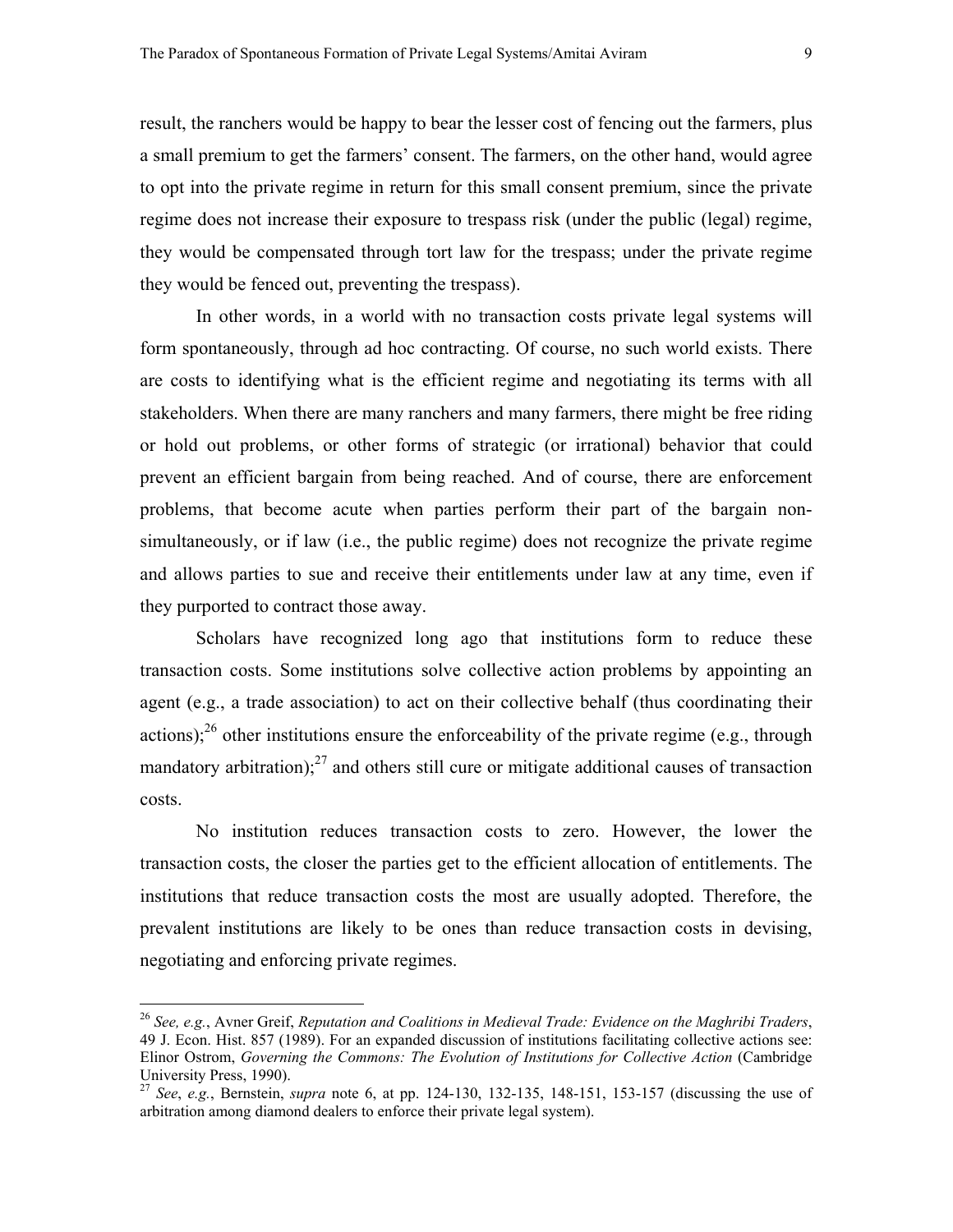Networks are very often the most efficient private regulators.<sup>28</sup> Utilization of network effects empowers four mechanisms, which are frequently more effective than government or bilateral arrangements in mitigating opportunistic behavior. The first of these mechanisms is the information mechanism—collecting & disseminating information on the credibility of member firms. This mechanism, which facilitates the development of reputation capital, is more powerful when used by a network, due to the lower monitoring costs by a network of its members, the economies of scale in gathering and verifying the information, and the credibility of the network as a provider of negative information on its members. The private ordering literature frequently discusses manifestations of this mechanism, and in most cases these mechanisms are employed by networks (e.g., reputation conveying mechanisms in merchant coalitions described in Greif's<sup>29</sup> and Clay's<sup>30</sup> papers; gossip among neighbors described in Ellickson's paper;<sup>31</sup> etc.).

The second mechanism is the switching mechanism - replacing a defaulted transaction with an alternative one, with minimal loss of transaction-specific investment. Typical bilateral examples are a buyer covering for a contract breached by the seller or a seller reselling goods sold under a contract breached by the buyer; both are remedies recognized by the Uniform Commercial Code:<sup>32</sup> the party injured by a breach of contract enters another contract, with someone else, that most closely resembles the breached contract. This minimizes the injured party's harm from the breach and sometimes deters the breaching party from threatening a breach. An example of the deterrence of such opportunism was provided in a paper by Thomas Palay.<sup>33</sup> His paper describes how railroads and shippers contract to reduce the risk of opportunism resulting from the need to make a transaction-specific investment to ship certain goods by rail. Specially-fitted rail cars are needed to safely transport certain goods, and this feature exposes one of the

<span id="page-11-0"></span><sup>28</sup> *See* Aviram, *supra* note 11, at Section II.2. The following paragraphs summarize some of the arguments made in this paper.<br><sup>29</sup> Greif, *supra* note 6, at 526, 528-531.

<span id="page-11-1"></span>

<span id="page-11-3"></span><span id="page-11-2"></span>

<sup>&</sup>lt;sup>30</sup> Clay, *supra* note 6, at 208-212.<br><sup>31</sup> Ellickson, *supra* note 9, at 677-678. Ellickson (1991), *supra* note 6, at 57-58, 180-182, 210, 213-215, 232-233.

<span id="page-11-5"></span>

<span id="page-11-4"></span><sup>&</sup>lt;sup>32</sup> Uniform Commercial Code §2-706 (seller's right to resell), §2-712 (buyer's right to cover).<br><sup>33</sup> *See*: Thomas M. Palay, *Comparative Institutional Economics: The Governance of Rail Freight Contracting*, 13 J. of L. & Econ. 265 (1984).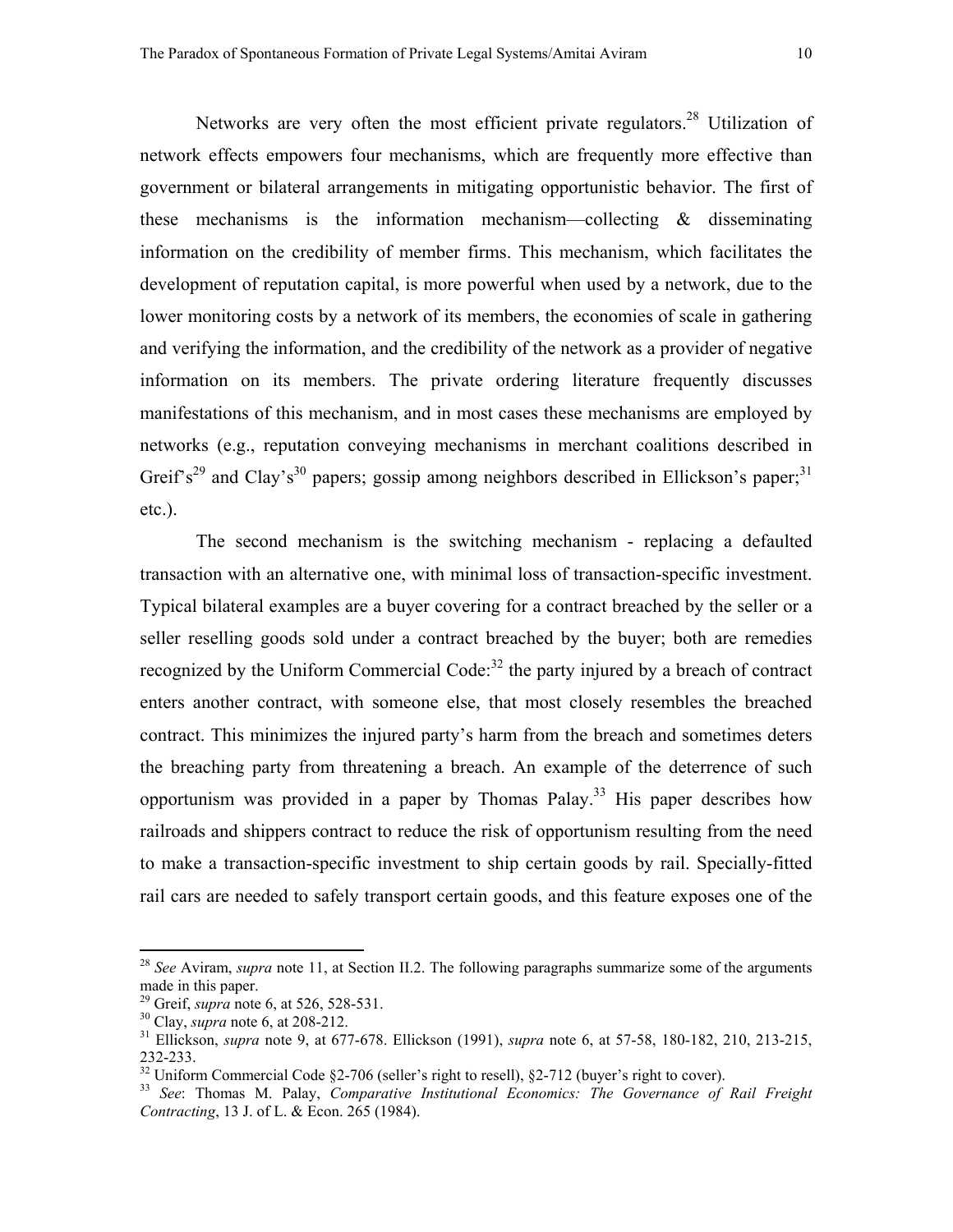parties to opportunistic renegotiation of the contract by the other party: once one of the parties—a railroad or a shipper—made this investment, the other party would be in a position to renegotiate the terms of the contracts in its favor, knowing that its partner would lose the transaction-specific investment it made if it refused to renegotiate the transaction. Palay examined what elements of the transaction assure the vulnerable party against this risk of renegotiation. He found that one of the important assurances was the knowledge of the potentially opportunistic party that the other party could contract with another party without losing much of its transaction-specific investment.<sup>[34](#page-12-0)</sup>

While Palay describes a bilateral switching mechanism (one bilateral transaction is negotiated in lieu of another bilateral transaction that has been breached), the switching mechanism is usually more effective when it benefits from network effects. Transacting within networks tends to mimic perfect competition better than bilateral contracting, and therefore the market that serves as an alternative to the defaulted transaction is more liquid. Also, investments used to transact within a network tend to be less transactionspecific, and therefore can be salvaged from the defaulted deal and be used in an alternative transaction. For example, good reputation may be required for certain transactions. In a world of bilateral contracting, it takes time and effort to establish a good reputation. If Jill had only established a good reputation with one transacting partner (Jack), she may reluctantly acquiesce to Jack's opportunistic renegotiation of the transaction, knowing that if she refused to renegotiate and the transaction were abandoned, she would have to expend a lot of time and effort in establishing a good reputation with another person. If Jack and Jill transacted through a network (e.g., eBay), however, then Jill's reputation would be established network-wide. If Jack threatened to discontinue transacting unless his new demands were met, Jill could almost costlessly transact with someone else. Therefore, Jack would be deterred from demanding to renegotiate in the first place.<sup>35</sup>

The third mechanism used by networks to regulate is the control mechanism. In some networks, all transactions are processed through some centralized facilities. For

<span id="page-12-1"></span><span id="page-12-0"></span>

 $34$  Palay, *id.*, at pp. 271-273.<br><sup>35</sup> Unlike the other three mechanisms, the switching mechanism does not require the implementation of any rules in order to have effect. The very existence of a network produces both the harm mitigation and the deterrent effects. Nonetheless, this mechanism is no different from the other three in differentiating the abilities of networks to regulate behavior.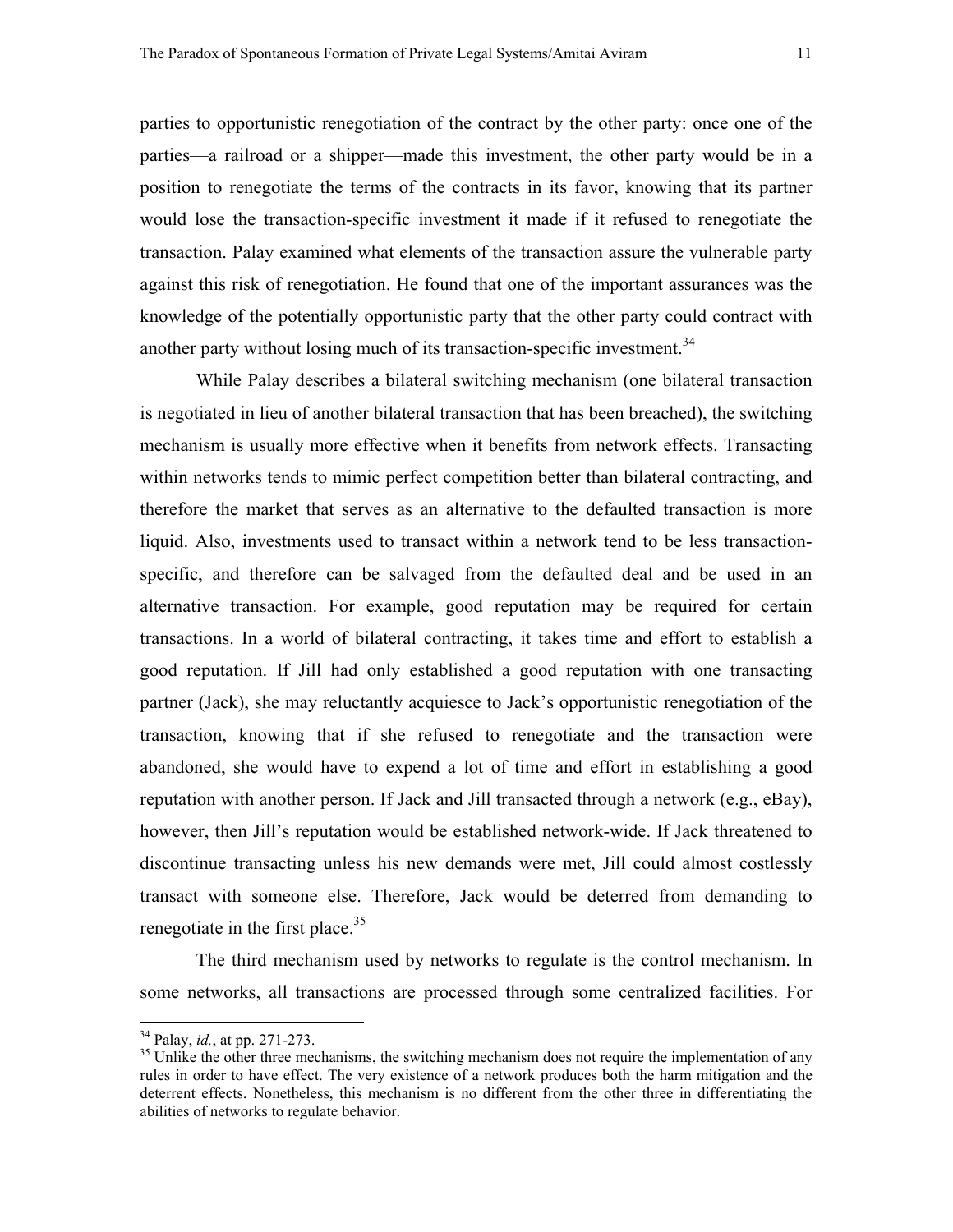example, the electricity grid is centrally managed, and can facilitate transactions between many power generators and power consumers. Similarly, transactions in electronic marketplaces are often facilitated centrally through the marketplace's server, which records the terms of the transaction. This centralized transacting facility reduces the cost of monitoring transactions to detect prohibited behavior, and may serve not only to deter but to prevent harmful (e.g., fraudulent or illegal) transactions, by blocking them. In such manner, for example, eBay can prevent unlawful ticket scalping by delisting offers that violate state anti-scalping laws (prevention), or by reporting such transactions ex post to the relevant attorney general (detection, which leads to deterrence).<sup>36</sup> Alternatively, the central facility may be kept transparent, allowing individuals to observe and detect norm violations[.37](#page-13-1) As with the other mechanisms, the control mechanism may exist in nonnetworked environments. However, economies of scale often make centralized transacting facilities more feasible in networks than in bilateral transactions, as in the former both total transaction volume and transaction complexity tend to be higher.

Finally, the fourth mechanism used by networks to regulate is the exclusion mechanism—the ability to deny a firm the network benefits of transacting with all the other network members, by excluding the firm from the network, either temporarily (suspension) or permanently (expulsion). This can be seen as an enhancement of the information mechanism, by including an additional element—coordination of the network members' responses to the information provided. This ensures that the totality of the network's transacting power and network effects are denied from the opportunistic party.

The efficient use of these four mechanisms makes networks, in many cases, the least-cost regulator. However, these mechanisms are ineffective when they form

<span id="page-13-0"></span><sup>36</sup> *See*: Troy Wolverton, *Online ticket market pressures scalpers*, CNet News.com, May 21, 2002, *available at*: http://msn.com.com/2100-1106-918772.html. It should be noted, however, that ticket scalping specifically proves to be a more difficult field for networks to combat fraud, because of the great discrepancy between state laws on this matter and the large number of cross-jurisdiction transactions, which raise ambiguity as to the applicable law. *See*: Will Courtney, *Are online auctions guilty of escalping?*, The Eagle-Tribune, March 4, 2001, *available at*:

http://www.eagletribune.com/news/stories/20010304/FP\_004.htm; *Will the Net end ticket scalping?*, MSNBC.com, Sept. 2, 1999, *available at*: http://zdnet.com.com/2100-11-501311.html?legacy=zdnn. 37 For example, some sport teams monitor eBay auctions to detect ticket scalping. *See*: Allan Drury, *When* 

<span id="page-13-1"></span>*it comes to ticket scalping, the Net's the Wild West*, USA Today, Oct. 7, 2002, *available at*: http://www.usatoday.com/tech/webguide/internetlife/2002-10-07-e-scalping\_x.htm.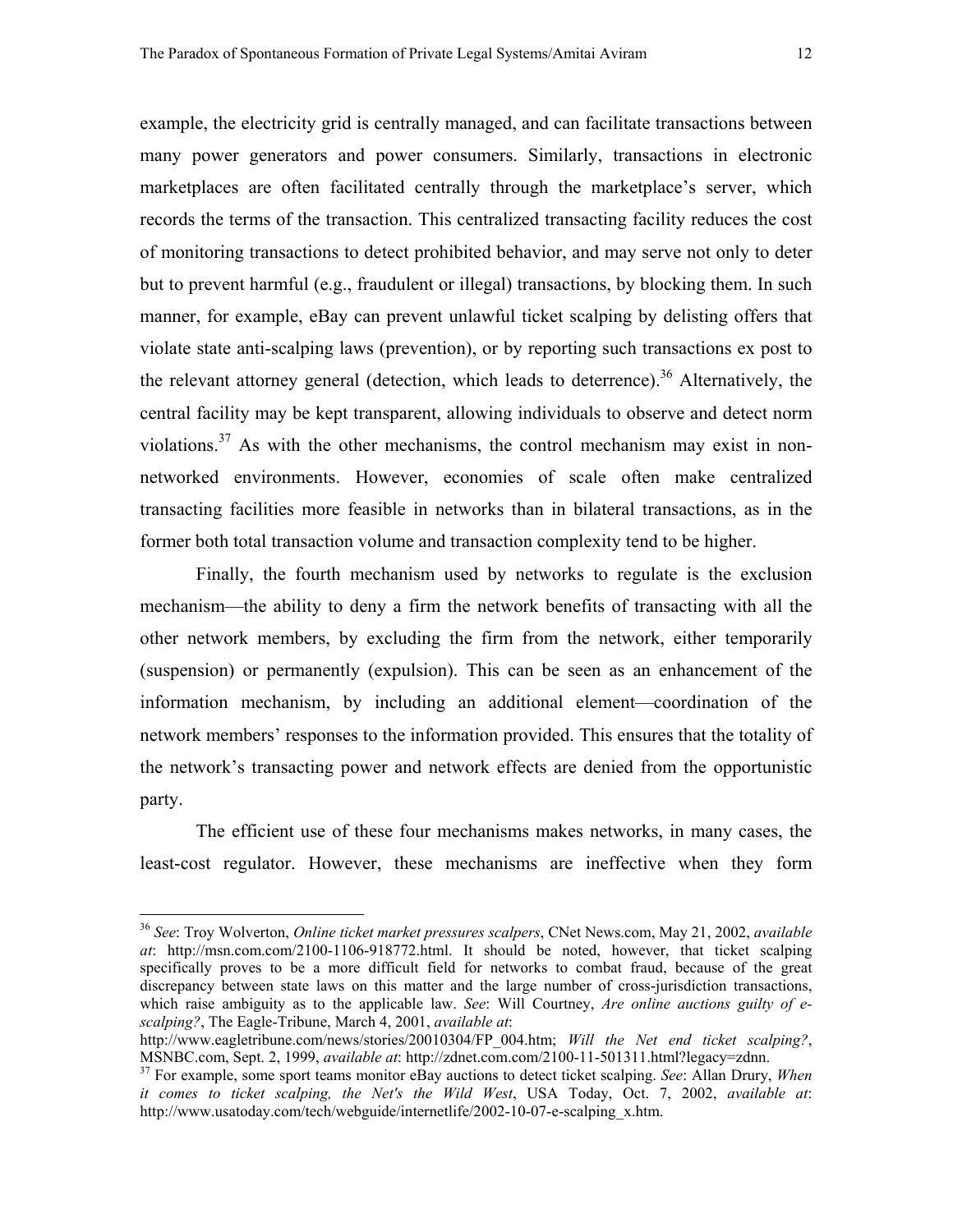spontaneously (i.e., imposed for the first time, and unassisted by other, existing enforcement mechanism), due to a "chicken  $\&$  egg" paradox:<sup>38</sup> they are very effective in enforcing behavior once they are perceived as able to enforce, but cannot enforce behavior effectively as long as the network members do not perceive them as able to do so. Therefore, these enforcement mechanisms would rarely form spontaneously; absent existing enforcement power, they would not be as effective as other methods of regulation (e.g., government regulation; bilateral self-regulation, etc.).

Consider, for example, the exclusion mechanism. To enforce a norm, the network threatens its members with ostracism if they fail to conform. The significance of this threat to the member depends on what this ostracism would deny him. In other words, what benefits he currently derives from the network. An established network already provides benefits to the members; even a network doing nothing but preventing opportunistic behavior will provide its members with a more amicable transacting environment once it is effective. But until the network has undertaken enforcement for a while and has assured members of its ability to function, its members significantly discount (or do not consider at all) the purported benefits from membership, and will not be deterred by the threat of exclusion. This becomes a self-fulfilling prophecy as the more skeptical members ignore the threat of exclusion and act opportunistically, dissipating the network's benefits and persuading those members who initially had faith in the network that the benefit of the network, and hence the cost of exclusion, is negligible.

The same pattern occurs with the other enforcement mechanisms. The switching mechanism, for example, can only deter opportunism if the would-be opportunistic party anticipates that its victim would find an alternative viable transaction. Until the network is active and has proven its ability to offer feasible alternative transactions, would-be opportunists would likely not view it as a deterrent to renegotiating the transaction. As a result honest parties, experiencing a high incidence of opportunistic renegotiation, will avoid this network and seek either another, more effective network or alternative regulation (bilateral contracting or government intervention). The abandonment of the

<span id="page-14-0"></span><sup>&</sup>lt;sup>38</sup> The term "chicken  $\&$  egg" paradox makes a reference to the jesting question "which came first, the chicken or the egg?". If the chicken came first, what did it hatch from? If the egg—who laid it?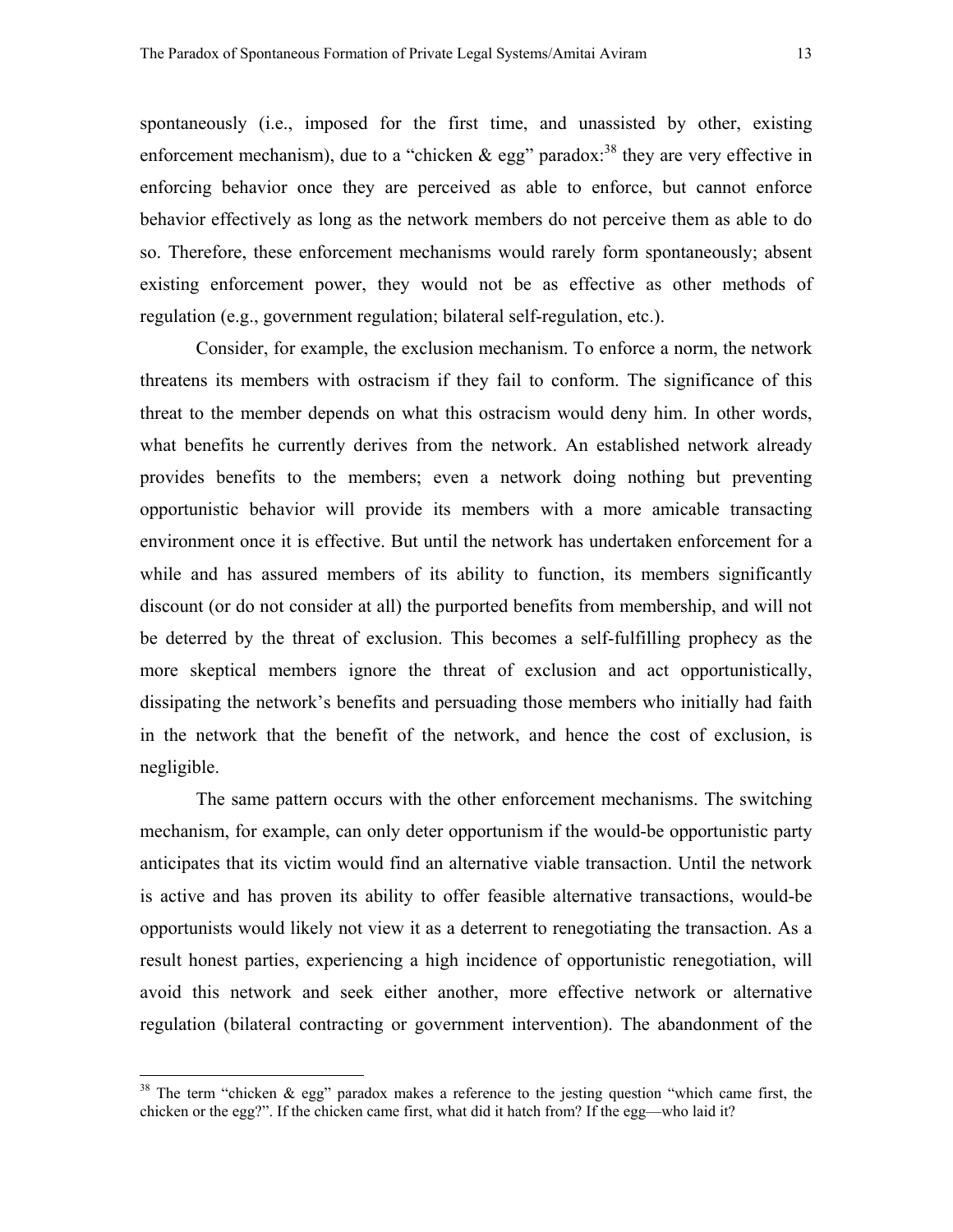network by honest members will further exacerbate the problem of finding a feasible alternative transaction, thus weakening the switching mechanism once more.

This paradox does not have to conclude with the desertion of all members. Not all network members are identical. Some find it almost costless to follow the norms, and do so regardless of the perceived effectiveness of the enforcement mechanisms. Other network members benefit so much from the network (as opposed to the next best alternative available to them), that they find it feasible to remain in the network even when compliance to the norm is low (and thus are sufficiently deterred by the exclusion mechanism). This only affects significantly infra-marginal firms, however; that is, the firms that benefit most from the network or find it least costly to follow the norms. Most other firms find the spontaneous network regulator to be ineffective, as described below. These firms seek the least costly alternative regulator. In some cases, this would be a non-network regulator, such as government regulation or bilateral contracts. But in many circumstances, networks are more efficient regulators. In such cases, most firms will seek another network that somehow avoids the paradox of spontaneous formation.

This quest for the least-cost regulator, in the face of the paradox that plagues spontaneous private legal systems, results in a pattern of non-spontaneous evolution—the assumption of responsibility for regulating behavior by networks that hitherto had provided other, non-regulatory functions. I will elaborate on what is non-spontaneous evolution of private legal systems later in this section. Then, in Section IV, this theory will be applied in practice: a review of the some of the more notable work on private ordering will point to documented cases of non-spontaneous evolution.

#### *B. The Limits of Decentralized Bonds*

The careful reader may question the speed with which the paper has disposed with spontaneous formation of private legal systems. At the heart of the paradox that impedes spontaneous formation is a problem of assurance—if most network members were assured of the network's ability to enforce a norm, they would follow that norm, and by that action enable the network to enforce the norm on the few strays that violate it. Assurance problems are hardly a novelty to the veteran institutional economist, and are in fact the reason regulation (whether public or private) is needed. Almost any transaction in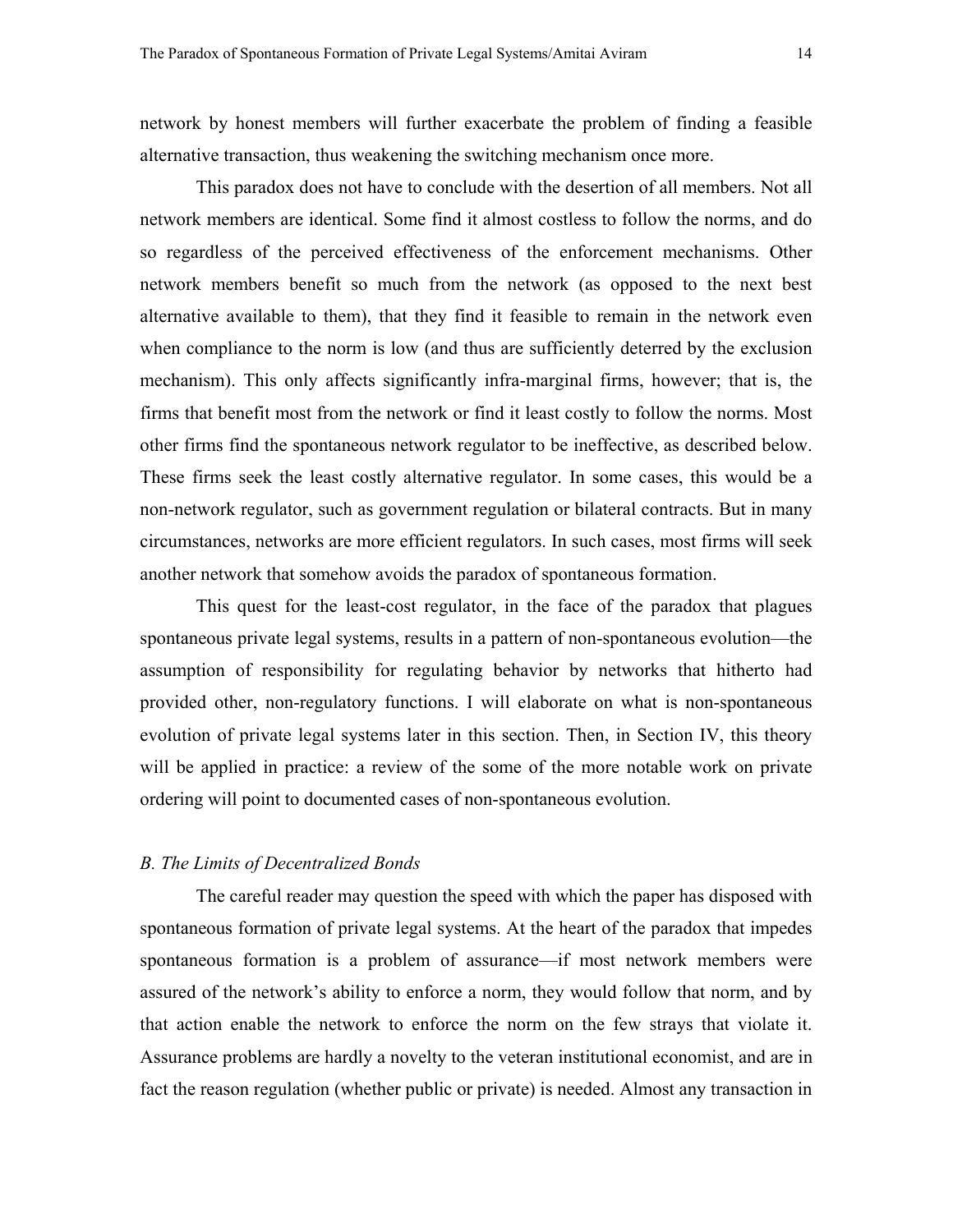which the exchange is non-simultaneous would require the party obligated to act later in time, to assure the other party that it will not renege on this obligation after reaping the benefits it acquires from the transaction.

For example, Jack owns gold bullion; Jill is a famed goldsmith. Jack may hire Jill to create exquisite jewelry from his gold bullion. Under the terms of the transaction, Jack will deliver his gold bullion to Jill, who will then melt it and fashion it into jewelry. She will then deliver the jewelry to Jack, who after inspecting the quality of the work will pay Jill her fee.

The need for mutual assurance should be obvious. Once Jack parts with his gold, Jill may renege on her promise and keep the gold. Jill is also vulnerable—after she has expended time and effort to create the jewelry, Jack may take it and refuse to pay her.

One way of creating mutual assurance is through the public legal system (i.e., the law). Contract law exists for this very purpose—to allow each party to an enforceable agreement use of the enforcement machinery of the state to force the other party to undertake the obligation (or better yet, to deter from reneging on it). In some cases, criminal law intervenes, replacing private detection of violations (e.g., in contract law), with complete government control over both detection and enforcement. But using the public legal system to assure users of a network of its ability to enforce norms is often questionable: if the network is not as good a regulator as the public legal system, why not do away with the network and have the law regulate directly, rather than support a less efficient regulator (the network). And if the network is more efficient than the public legal system, the use of the public legal system to support the network would usually introduce the costs and inefficiencies of the public legal system, which the network was supposed to replace.

Private legal systems strive, just like their public counterpart, to provide assurance to transacting parties. A key bilateral method of providing assurance is by posting "bonds".<sup>39</sup> Bonds are interests of the assuring party<sup>40</sup> that are placed at the mercy of the assured party. Upon receiving a bond, the assured party may confiscate or destroy it at

<span id="page-16-0"></span><sup>39</sup> *See* Oliver E. Williamson, *Credible Commitments: Using Hostages to Support Exchange*, 73 Am. Econ. Rev. 519 (1983).

<span id="page-16-1"></span><sup>&</sup>lt;sup>40</sup> Such as property, right, reputation or other matter the destruction or confiscation of which affects the assuring party's utility.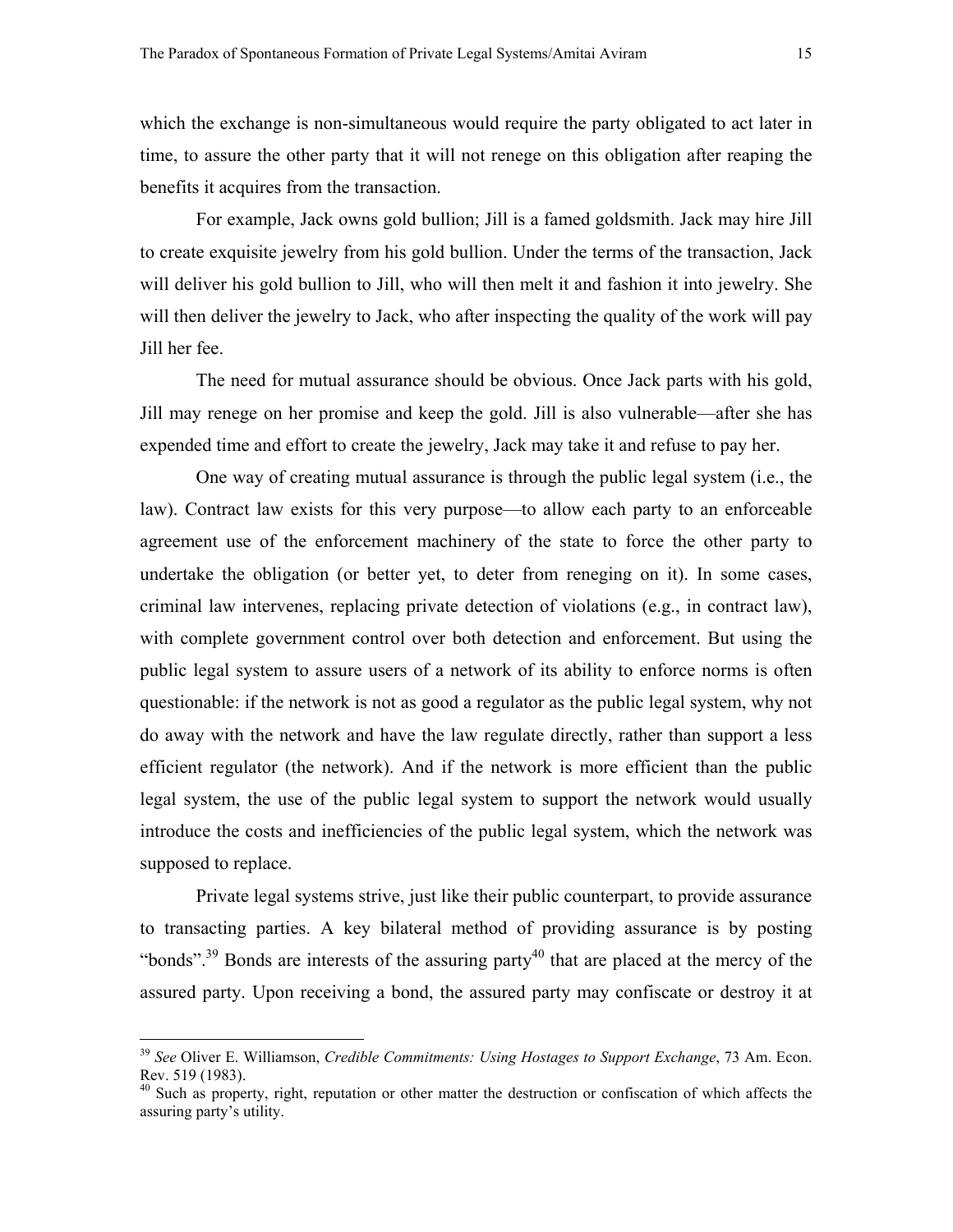will, causing harm to the assuring party. Knowing that the assured party will use this power if the assuring party reneged on an obligation, the assuring party will not renege. This provides the assured party with peace of mind. But who will assure the assuring party? If a bond can be confiscated at will (rather than only upon default of the assuring party), then the assured party can confiscate the bond despite proper execution of the underlying obligation. To mitigate this risk (and to guarantee the reciprocal obligation in case of a transaction involving obligations from both parties), bonds can be exchanged.

This practice has been termed an "exchange of hostages",  $41$  and in fact, a literal exchange of hostages has been among the early forms in which this mechanism was used to assure commitment to peace treaties. Gregory of Tours describes the use of this mechanism in the year 511: "But Theoderic and Childebert entered into a treaty and each took an oath that neither would wage war upon the other. They took hostages so that they might the more firmly adhere to what they had promised. Many sons of senatorial families were thus given..."<sup>[42](#page-17-1)</sup>

The object of the bond need not be loved ones, property, or anything tangible at all. It may be something as intangible as reputation. Indeed, reputation is in its nature a bond—an asset that affects the owner's utility (by influencing the owner's future transactions with others), and can be affected by others (both positively and negatively). Unsurprisingly, the private ordering literature has addressed reputation bonds extensively. Lisa Bernstein describes their development and function among diamond traders.<sup>43</sup> Avner Greif and Karen Clay study their effect in merchant coalitions.<sup>44</sup> Robert Ellickson examines their impact on reducing disputes among neighbors over cattle trespass incidents.<sup>45</sup>

Reputation bonds, however, are not a very useful tool for spontaneous networks. For these networks, like the warlords in the earlier discussion of Pax Dei, $46$  one failed

<span id="page-17-0"></span><sup>41</sup> Williamson, *supra* note 39, at 519, *citing* Thomas C. Schelling, *An Essay on Bargaining*, 46 Am. Econ. Rev. 281, 300 (1956), at footnote 17 of the cited paper.

<span id="page-17-1"></span><sup>42</sup> Gregory of Tours, *Enslaving Noble Families*, *in Patrologiae Cursus Completus* (Paris, 1849, J. P. Migne, ed.), Vol. LXXI, p. 255; *reprinted in* Roy C. Cave & Herbert H. Coulson, *A Source Book for Medieval Economic History* (Milwaukee: The Bruce Publishing Co., 1936; reprint ed., New York: Biblo & Tannen, 1965), pp. 288-289; *available at*: http://www.fordham.edu/halsall/source/511Noblslav.html.<br><sup>43</sup> Bernstein, *supra* note 6, at pp. 138-143, 145-148.<br><sup>44</sup> Clay, *supra* note 6, at pp. 207-216 and Greif, *supra* note 6, at

<span id="page-17-2"></span>

<span id="page-17-3"></span>

<span id="page-17-4"></span>

<span id="page-17-5"></span>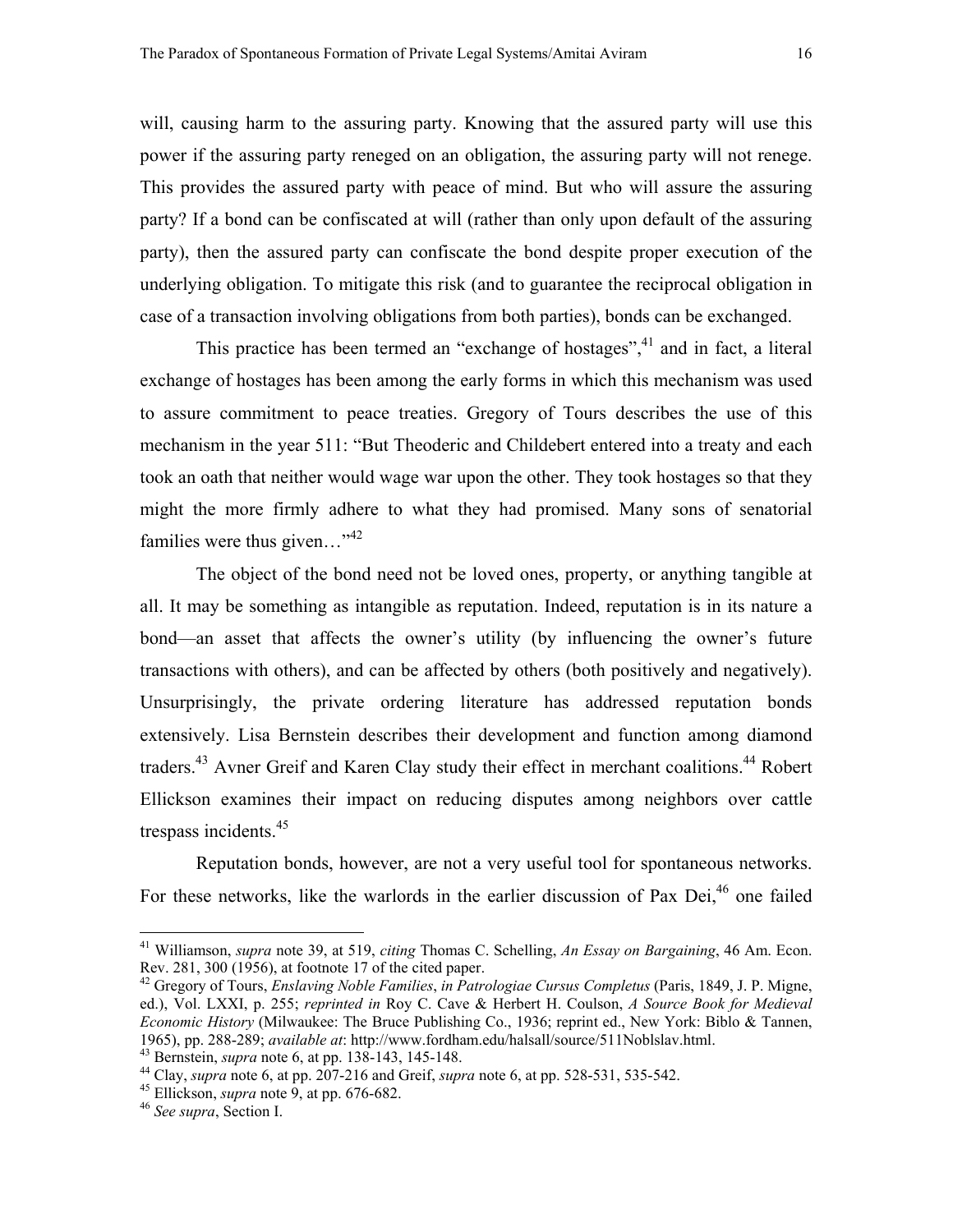episode would lead to elimination, and hence network members discount future interactions with the network (and its members). As discussed in the next subsection, reputation might still be an effective bond if the network members interact with each other outside the network (e.g., are members of the same social circle), or if the network provides other functions that will survive its failure to regulate behavior. But absent either of these, members will not value the establishment of a good reputation in a network that is expected to fail.

Bonding, whether using tangible or intangible collateral, is an expensive assurance system, and usually a crude one. Non-reciprocal bonding (providing a bond without receiving one) leaves the party offering the bond vulnerable to the other party's ability to confiscate the bond without cause. Reciprocal bonding is subject to reciprocal confiscation, which may leave both parties worse off, but not enough to deter an opportunist. For example, if Jack and Jill, wanting to bond each other into performing their contract,  $47$  each give the other cash valued at \$100 as collateral, Jill might refuse to return Jack's gold bullion. When Jack retaliates by confiscating Jill's collateral, Jill can confiscate Jack's collateral, so that the bonds will set off each other without a deterring effect.

Some bonds do not offset each other, because they harm one party while not providing the other party with any utility. The hostage exchange between Theoderic and Childebert is one such example—killing a hostage harms his or her kin, but does not provide direct benefit to the murderer. Even with such collateral, there is a risk of insufficient deterrence.

First, destroying collateral upon suffering a perceived offense might be rational even when the destruction of the collateral it is not profitable, because it maintains deterrence—it indicates that the same action may be taken again in the future if that person is offended again. Indeed, as Richard Posner explains, this is the rational basis to the concept of revenge.<sup>48</sup> But the same mechanism that provides assurance also risks preempting the destruction of the bond. Each party has an incentive to be very sensitive, and react to the most minor slights, in order to deter the other parties from attempting

<span id="page-18-0"></span> $47$  See the example of the contract between Jack the owner of gold bullion and Jill the goldsmith, earlier in this subsection.

<span id="page-18-1"></span><sup>48</sup> Richard A. Posner, *Law & Literature* (Harvard University Press 2000) 49-60.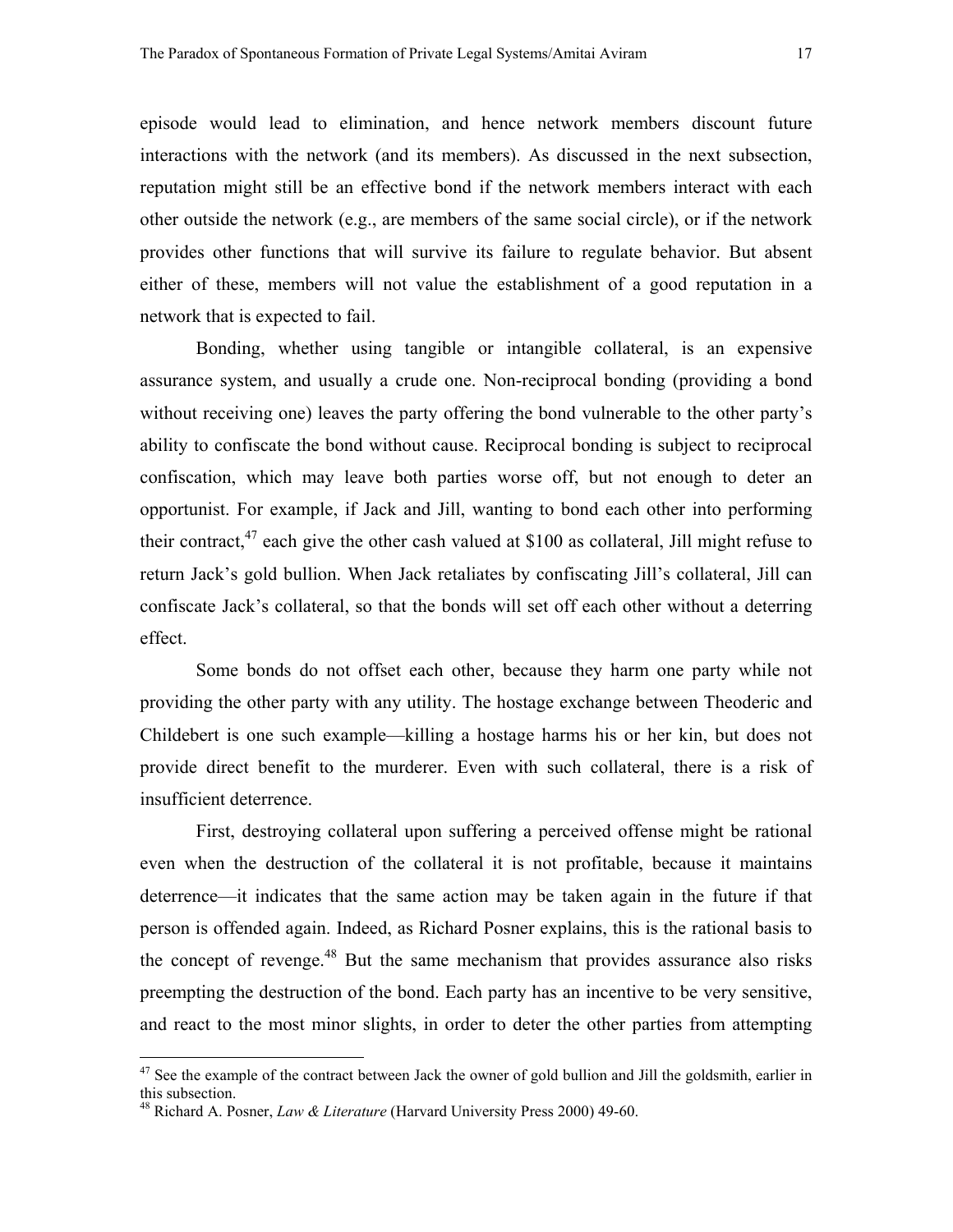even minor opportunistic behavior at their expense.<sup>49</sup> As a result, if there are sufficient repeat transactions between parties, each party will overreact, by confiscating the bond, at the first perception of an offense (in the hope of greater deterrence of the other party in future transactions). But once a bond is confiscated, the other party may do the same, eliminating the assurance mechanism and increasing the likelihood of a cycle of opportunistic (or outright malicious) behavior. $50$ 

Second, even when exaggerated sensitivity can be avoided, the value of the collateral is hard to determine. There is a cost to providing collateral, even when it is not confiscated (e.g., a work of art given as collateral does not bring joy to its owner while it is held by others).<sup>51</sup> This cost creates an incentive to reduce the size of the collateral as much as possible. On the other hand, collateral only deters from opportunism that is no more profitable than the collateral's value (otherwise, its owner would find it profitable to commit the opportunistic act, pocket the gain and accept the loss of the collateral). Since gains from opportunistic behavior vary widely, it is hard to anticipate the optimal value of the collateral, and almost any level would fail to deter some, extremely profitable opportunistic behavior. Furthermore, since parties exchanging bonds differ in their perceived vulnerability to the other party's opportunism and in their loss of utility from providing the bond, they might disagree on the optimal value of the bond.

Bonds are limited in their ability to deter opportunism. Greif, Milgrom and Weingast offer a formal game theory model that proves that bilateral bonds (such as bilateral reputation mechanisms) do not deter opportunistic behavior when transactions are at what would have been the efficient level absent the threat of opportunism. Their model assumes a city, which may or may not protect the property and safety of merchants doing business in it (failing to do so saves the city the cost of providing protection, and

<span id="page-19-1"></span><span id="page-19-0"></span>

 $^{49}$  *Id.*, at pp. 52-54.<br><sup>50</sup> The example above of the hostage exchange between Theoderic and Childebert may have failed for this reason. As Gregory of Tours describes: "…but when a new quarrel broke out between the kings they [the hostages—A.A.] were reduced to servitude... And those who had taken care of them now made slaves of them…". Gregory of Tours, *supra* note 42, *id*. It is noteworthy that the warring parties made slaves of the hostages rather than kill them. This may be a rational action intended to inflict some harm on the "collateral" (enslaving the hostages), while maintaining future deterrence through the ability to inflict additional harm (by killing the hostages). Another rational explanation for this action may be that by enslaving the hostages, each of the kings gained some benefit from "confiscating the collateral" (the value of the slave labor). Killing the hostages would have brought them no direct utility. 51 Another element in the cost of providing collateral is also the risk of unjust confiscation of it.

<span id="page-19-2"></span>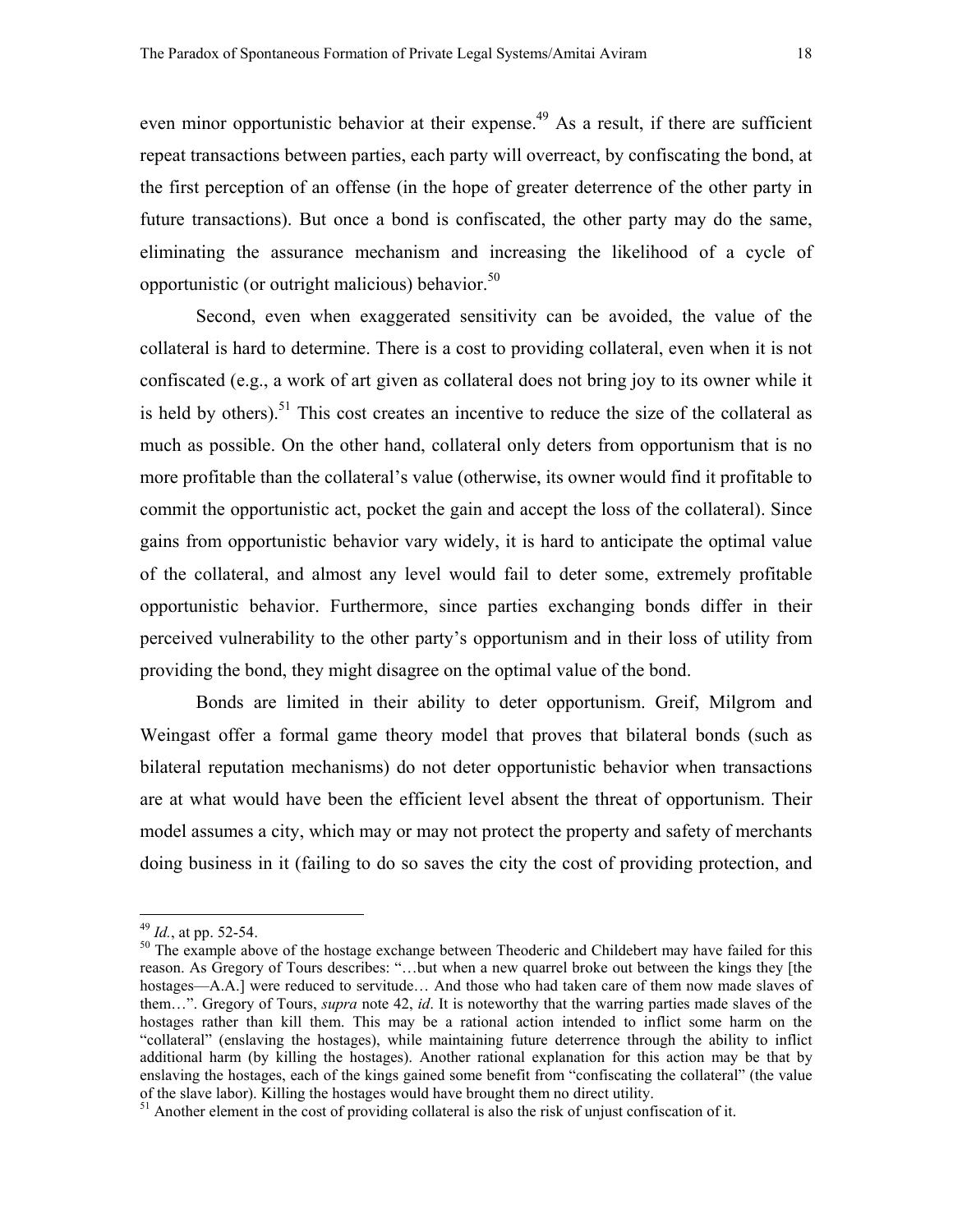provides the city a gain from property confiscated from the merchants). The merchants in this model consider their past experience with the city, and may boycott it and do their business elsewhere if the city has failed to protect them in the past. The merchants in this model are not able, however, to coordinate their responses. Greif, Milgrom and Weingast demonstrate that when trade is at an optimal level, the future stream of income to the city from the individual marginal merchant is almost zero, and therefore smaller than the value of the goods confiscated or the cost of the protection services that can be withheld.<sup>52</sup> Thus, absent coordination, bonding is insufficient to deter opportunism when the transacting level is optimal.

Greif, Milgrom and Weingast also demonstrate, that when coordination (and enforcement of it) is feasible, merchants may be able to deter the city's opportunistic behavior, because the income lost from harming the marginal merchant is not only rents accruing from that merchant's future dealings, but from those of all coordinated merchants.<sup>53</sup> Applying this to the inquiry, it is possible that coordinated (centralized) bonding can assure members of a network, which has just begun to regulate behavior, to a degree sufficient to escape the paradox of spontaneous formation.

Since individuals seek the least-cost regulator, it is expected that in situations in which network-based regulation is more efficient than other forms of regulation (e.g., government intervention or bilateral contracting), networks will evolve in a manner that ultimately overcomes the paradox of spontaneous formation, by developing from preexisting coordinated bonding mechanisms. This is the non-spontaneous evolution the paper is set to explore.

#### *C. The Role of Existing Functionality in the Evolution of Private Legal Systems*

Centralized bonding mechanisms are almost invariably network-based. By having the ability to coordinate a response to a party's opportunism (and thus deterring opportunism), the centralized coordinator is providing a benefit to its members. This benefit is characterized by network effects—the more individuals' responses are coordinated, the greater the deterrence of would-be opportunists. Thus, the addition of

<span id="page-20-0"></span><sup>52</sup> The reader is referred to their paper for the model and proof. *See* Greif, Milgrom & Weingast, *supra* note 9, at pp. 751, 764-767.

<span id="page-20-1"></span><sup>53</sup> *Id*, at pp. 751-752, 767-771.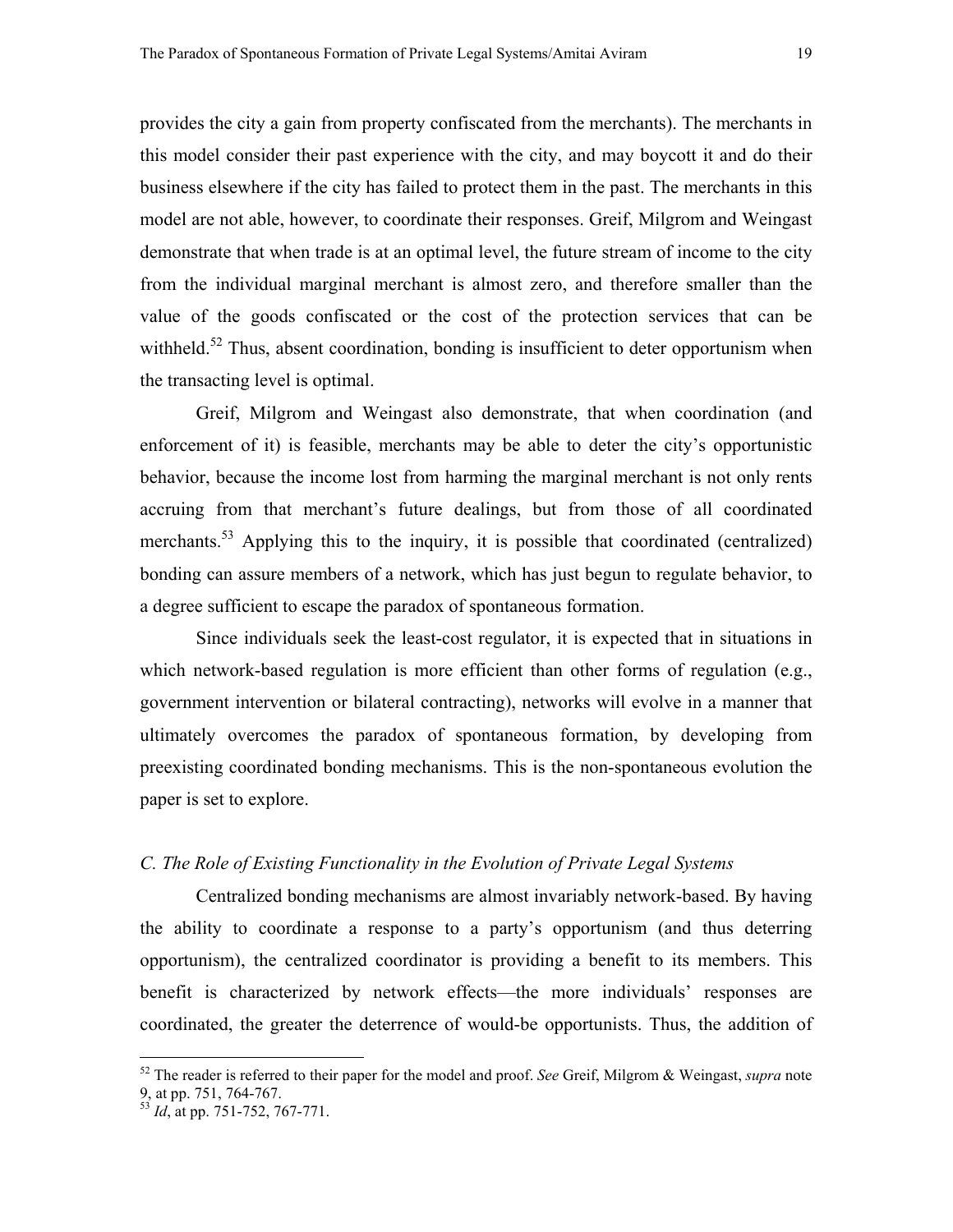another member to the centralized bonding mechanism increases the utility of each existing member—precisely the definition of a network effect.<sup>54</sup>

The evolutionary process that results in a private legal system has two stages. First, a network creating a centralized bonding mechanism would form (most likely, not as an end of its own, but as a side effect of some other function the network serves). Then, at stage two, the network would undertake regulating behavior, using its enforcement ability.<sup>55</sup> The most ubiquitous example of a network that facilitates centralized bonding is a social network. Social networks use reputation bonds. I argued earlier that reputation bonds are ineffective when individuals expect the network to fail. Many social networks, however, continue to exist over long periods of time—one's neighbors, for example, will continue to affect one's social life indefinitely (this subsection will explain, below, why social networks may spontaneously form, while regulating networks tend to fail if they form spontaneously). By gossiping about each other within the social network, and by reacting to the gossip according to common norms, the social network can align most members' responses to any member's deviant behavior. When members of the same social circle are also part of another network that attempts to regulate behavior, they will care for their reputations, for while the regulating network cannot in itself harm them, the negative reputation they build will carry on to the social network, and there the centralized bonding mechanism will punish them. There is no need for two separate networks, however—one to regulate and the other to punish deviance. If there is demand for certain regulation and networks are the efficient providers, existing networks that enable centralized bonding—such as social networks, religious groups, etc.—will evolve to provide the required regulation.

Looking again at the Pax Dei movement, one may now understand better what made the warlords abide to the imposed constraints on warfare. The religious network provided each member, including the warlords, with fulfillment of spiritual needs, a sense

<span id="page-21-0"></span><sup>&</sup>lt;sup>54</sup> The investment each member of a network makes in a network is in itself a bond, that expulsion from the network will confiscate. *See* Rachel E. Kranton, *The Formation of Cooperative Relationships*, 12 J. of L. Econ. & Org. 214 (1996).

<span id="page-21-1"></span><sup>&</sup>lt;sup>55</sup> Admittedly, the difference between regulation and non-regulatory functions of a network is murky at times. The correct differentiation is, for reasons explained later in this subsection, the underlying "game type" of each function. However, regulation of behavior tends to involve some of the more expensive to enforce game types, such as Prisoners' Dilemma and Stag Hunt. This is why regulation of behavior is often undertaken only in a later stage of the evolution of the network.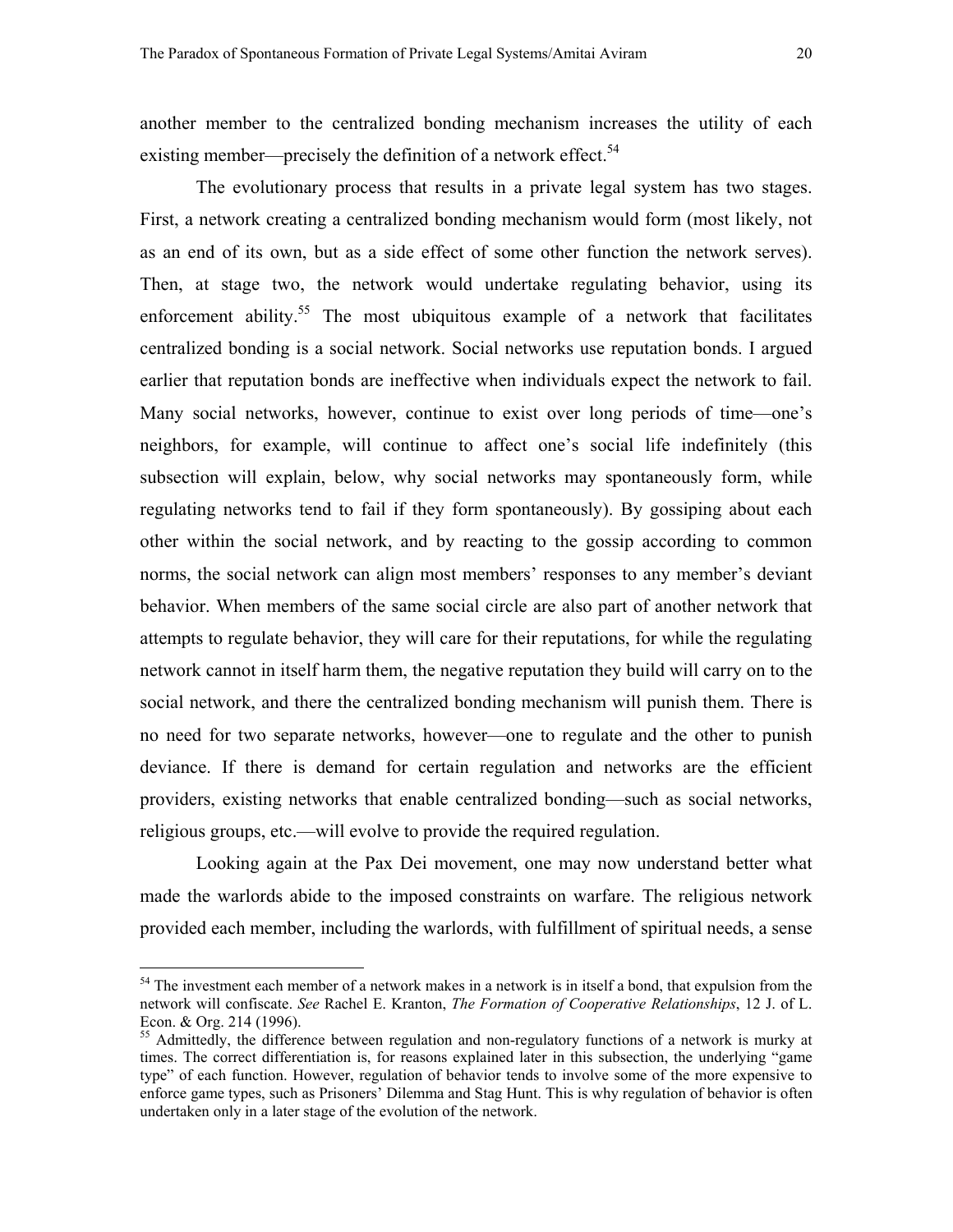of security and well being derived from belonging to a community. Coordination was achieved both through formal means (religious leaders such as bishops) and informal means (norms and beliefs deep-rooted in the members of the community). Then, when a need to restrict warfare arose, the religious network was the least-cost regulator and quickly evolved to accommodate this need. The community was driven to act in uniform hostility to breaches of the peace because their formal coordinators—bishops and keepers of saints' relics—told them to do so, and because norms viewing certain forms of violence as "unchristian" could easily take shape. Once the religious network evolved to undertake not just spiritual salvation but also regulation of warfare, the warlords were threatened by their religious network with ostracism (which would deny them the spiritual and social benefits provided by the religious network), and possibly faced a coordinated violent response from the members of the religious network. This enforcement power, that existed before the network undertook the regulation of warfare, was effective, for a time, in restricting the warlords' belligerence.

But how do social or religious networks overcome the paradox of spontaneous formation, and create a centralized bonding mechanism? After all, for the centralized bonding mechanism to succeed, the network usually needs an ability to enforce on its members uniform adherence to its decisions. For example, in 1284 a German trading ship was attacked and pillaged by Norwegians. The German merchants responded by prohibiting the sale of grain, flour, vegetables and beer to Norway. To enforce the embargo, the German towns posted ships in the Danish Straits. Ultimately, according to the chronicler Detmar, "there broke out a famine so great that [the Norweigians] were forced to make atonement".<sup>56</sup> The network of German merchants succeeded. But how did they manage to acquire stable enforcement abilities, despite the theory that has been elaborated for much of this section of the paper?

The reason that some functions (e.g., social or religious interaction) can be facilitated by spontaneously formed self-enforcing networks, while other functions (e.g., restricting warfare) are only availed when a preexisting network evolves to encompass that function as well, lies in enforcement costs. People migrate to the lowest-cost

<span id="page-22-0"></span><sup>56</sup> Greif, Milgrom & Weingast, *supra* note 9, at p. 757, *citing*: Philippe Dollinger, *The German Hansa* (Stanford University Press, 1970) 49.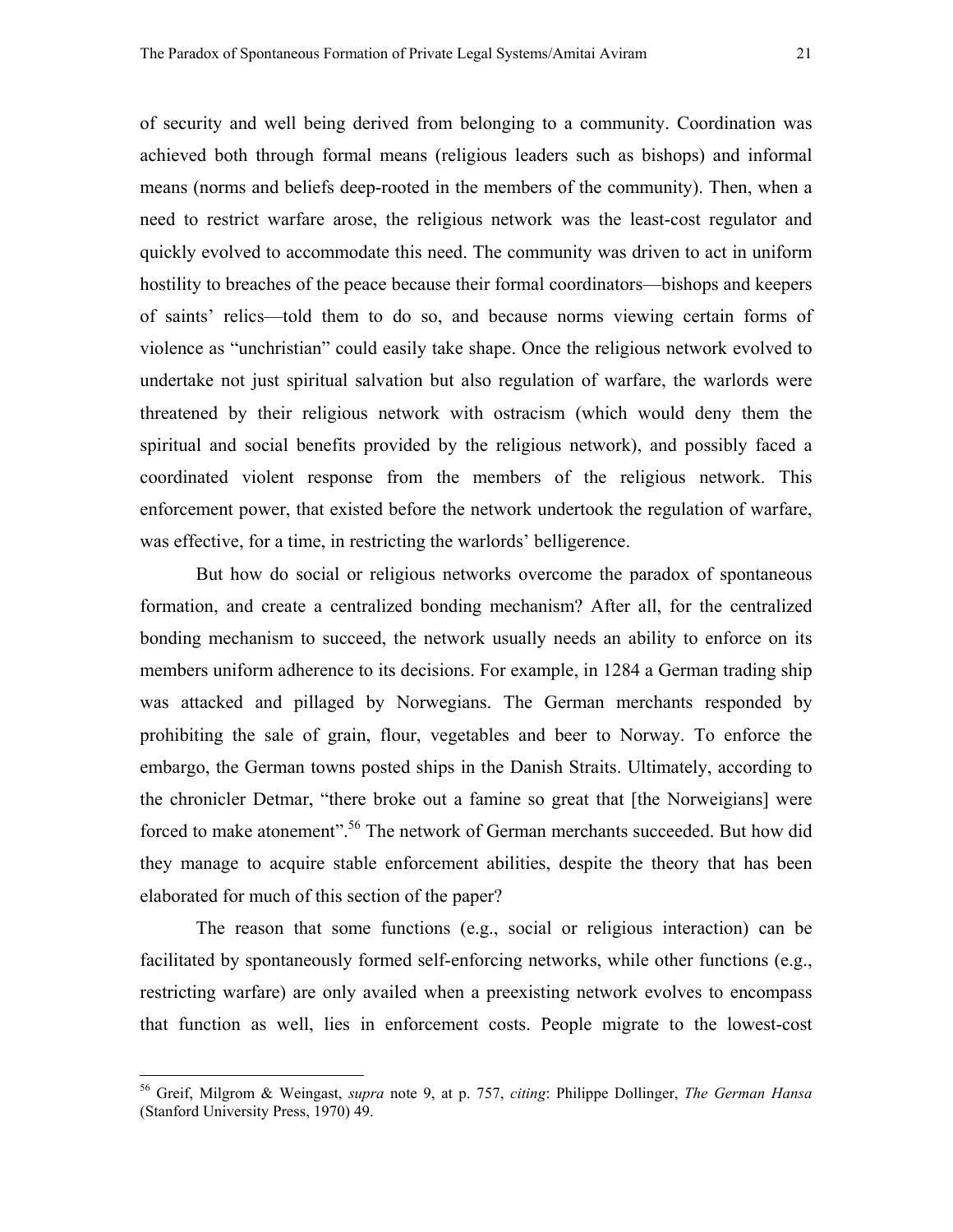regulator (holding regulation quality constant). Thus, less costly enforcement mechanisms are likely to survive, while higher cost counterparts are likely to fail, even if their benefits outweigh the enforcement costs (because the same benefits would be achieved by a less costly regulator).

The high-enforcement cost functions do not remain unregulated for long, however, since low enforcement cost networks expand to encompass them.<sup>57</sup> Once a network provides a function that has low enforcement costs, the (less costly) enforcement mechanisms it has developed are able to enforce more costly functions, bypassing the spontaneous formation paradox.<sup>58</sup> Thus, the network evolves to accommodate the new function.<sup>59</sup>

For example, reconsider the (lower enforcement cost) function of providing social and spiritual services and the (higher enforcement cost) function of restricting warfare. The social/religious network, due to its low enforcement costs, is likely to survive and provide its members with a sense of community, social interaction, and spiritual guidance; this, in turn, will strengthen its enforcement mechanisms (for example, it will increase the harm it can inflict on a member by excluding her from the network). In contrast, a spontaneously formed network attempting to restrict warfare is likely to fail due to the difficulty its fledgling enforcement mechanisms will have in overcoming the high enforcement costs. This failure—the paradox of spontaneous formation—will occur even if the benefits of restricting warfare outweigh the costs of enforcing it. The reason for failure is not necessarily the infeasibility of enforcing restrictions on warfare, but the

<span id="page-23-0"></span><sup>&</sup>lt;sup>57</sup> This is true, of course, only if enforcement costs do not outweigh the benefits of enforcement. But as was demonstrated above, *infra* Section II.1, spontaneously formed networks will fail to enforce functions with high-enforcement costs even when those costs are lower than the benefits internalized by all members together, because of the spontaneous formation paradox. This is where other, preexisting networks may evolve to enforce the high-cost, yet welfare-enhancing function.

<span id="page-23-1"></span><sup>&</sup>lt;sup>58</sup> Of course, a network can only expand to enforce another function if its existing enforcement mechanisms are effective against the individuals who need to be disciplined in order to enforce the new function. For example, a social network in a certain town can perhaps assume a new function of enforcing peace among the members of that town. But it cannot enforce peace between members of other towns, since the enforcement mechanisms of that network can only be employed against network members, and enforcing peace in other towns requires influencing non-members (the villagers of the other towns).

<span id="page-23-2"></span> $59$  Since it is the least costly enforcer that will likely become the regulator, two additional conditions must be satisfied in order for a network providing a certain function to evolve into enforcing a function with more costly enforcement: (1) a network is the lowest cost regulator of this function (as opposed to government intervention or bilateral contracting, for example); and (2) the network has lower costs of enforcement than any other network governing the same group of members.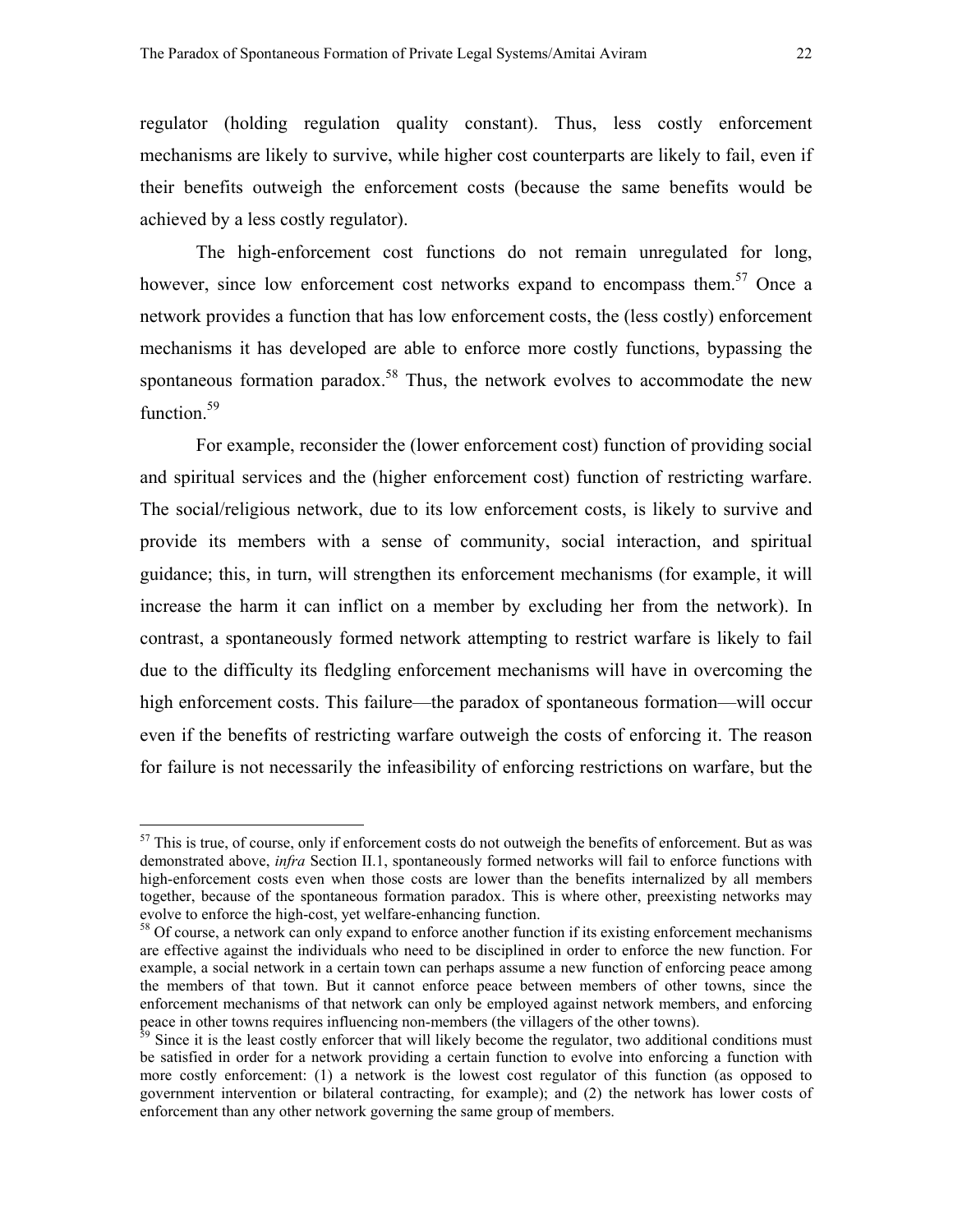lack of spontaneously formed enforcement mechanisms to overcome the collective action problem.

Since the barrier to regulating warfare lies not in infeasibility of doing so, but in an absence of a spontaneously formed enforcement mechanism, it would be beneficial for the social/religious network to utilize its enforcement mechanisms to regulate warfare. Initially, it can threaten to withhold from non-complying members their benefit from the religious and social functions of the network. Then, after this threat causes members to comply and peace ensues, the network's enforcement mechanisms become even stronger, as expulsion from the network results not only in a loss of social and spiritual benefits, but in exclusion from the benefits of the restraints on warfare (i.e., members are not restricted when waging war on the excluded party). The expanded network, now wielding more powerful enforcement mechanisms, may now evolve to encompass even more costly (yet beneficial) functions. $60$ 

 To recap, the conditions that a network needs to satisfy in order to expand into regulation of another, higher-cost function are: (1) the network's original function needs to have sufficiently low costs of enforcement to form spontaneously and survive (i.e., succeed in enforcing the low cost function); (2) the benefits to be internalized by network members from the newly assumed function outweigh the costs of enforcing the function, yet the enforcement costs are sufficiently high to prevent spontaneous formation of a

<span id="page-24-0"></span> $60$  Implicit support for the above expectation (that every successful step in the evolution of a private legal system strengthens its enforcement mechanisms and may enable it to then attempt to regulate even more expensive functions) is found in the paper by Grief, Milgrom and Weingast. They note that the monopolistic rents that medieval merchant guilds accrued for their members assisted in the disciplining these members (since expulsion from the guild would cause a merchant to lose those rents. See Greif, Milgrom & Weingast, *supra* note 9, at p. 749: "This type of monopoly rights generated a stream of rents that depended on the support of other members and served as a bond, allowing members to commit themselves to collective action in response to a ruler's transgressions", and at p. 757-758: "These guilds, therefore, were able to provide their members with streams of rents in their hometowns. Receiving these rents, however, could have been made conditional on following the recommendations, rules, and directives of the guild. Hence these rents could serve to tie a member to the guild by making change of residence costly and to ensure solidarity among the guild's members." But this is a static view of the private legal system. At the time that the social network of merchants in the town had evolved to police a cartel within the town, and thus secure these monopoly rents, it could use the rents to enhance the power of the exclusion mechanism and evolve the network yet again, this time into regulating merchants' activities abroad. To acquire the monopolistic position in the first place, the guild had to first evolve from lowest-cost functions (providing social interaction and information), to moderate-cost functions (maintaining a market within town), to relatively high-cost functions (maintaining a cartel within town). After each step of this evolution, the network's enforcement mechanisms increased in power by adding the new benefits to the utility provided the network provides, and can take away. This increase power then enables the network to evolve to even more expensive to enforce functions.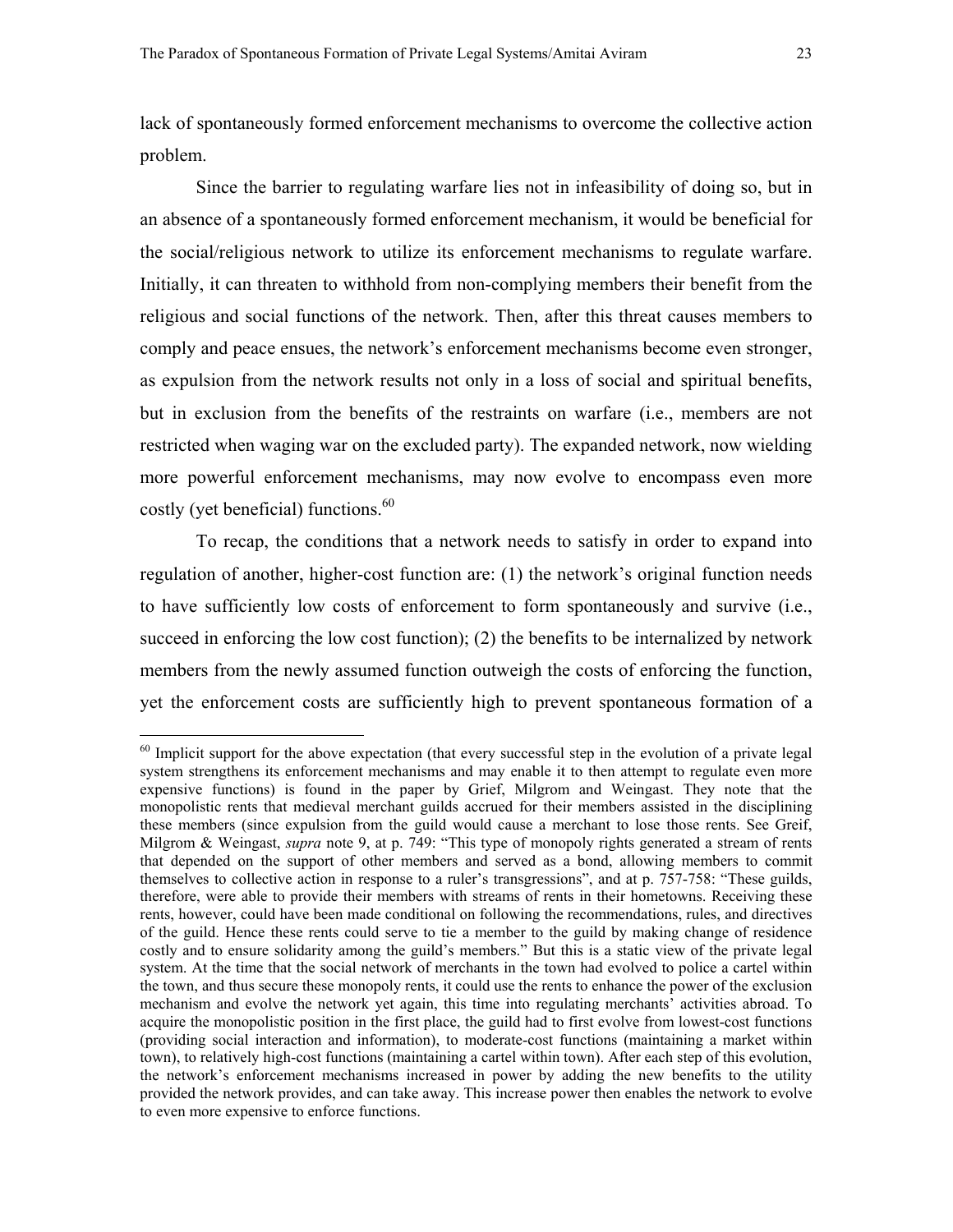network enforcing only this function; (3) enforcement of the new, higher-cost function is possible through disciplining the existing members of the network; (4) the network has lower costs of enforcement than any other network satisfying the previous three conditions; (5) a network is the lowest cost regulator (as opposed to government intervention or bilateral contracting, for example) of the newly assumed function.

The key to identifying the network that will evolve to regulate other functions is, therefore, enforcement costs. Not all functions have equal enforcement costs. It is easier to get people to socially interact with their neighbors then to get them to keep their contractual obligations to the same neighbors. Social interaction benefits most people more than isolation, and most people would rather interact with some people even if others in the same group snub them. So there are few costs involved in getting people to cooperate in agreeing to interrelate. On the other hand, one would like everyone to commit to their promises, but if some people did not, one is unlikely to commit, fearful of being taken advantage of by others. In some cases, one would not commit even knowing that everyone else is committing, in the hope of taking advantage of the others. In either of these cases, some enforcement costs are necessary to secure members' commitment to promises they had made. This paper will refer to the set of relative preferences of people involved in a given function as the "game type" of that function.<sup>61</sup> The effects of game types on enforcement costs will be addressed in depth later in this subsection and in later sections.

Other factors also affect enforcement costs. For example, it is easier to enforce a norm (or provide another function) when the costs and benefits of the enforcement of a norm are similar for each of the constituents. The greater the divergence between the interests each of the individuals, the more expensive it is to secure adherence to the norms (or to even formulate them). For example, assume a society of people of equal health, but widely differing wealth. It would be relatively easy to enforce a norm mandating that people infected with dangerous contagious diseases should be quarantined. Each person, whether rich or poor, is (roughly) equally vulnerable to diseases, and thus everyone benefits equally from the norm. Each person is also subject to

<span id="page-25-0"></span><sup>&</sup>lt;sup>61</sup> There are four possibilities among which the relative preferences are considered: cooperating when others cooperate, cooperating when others do not cooperate, not cooperating when others cooperate, and not cooperating when others do not cooperate.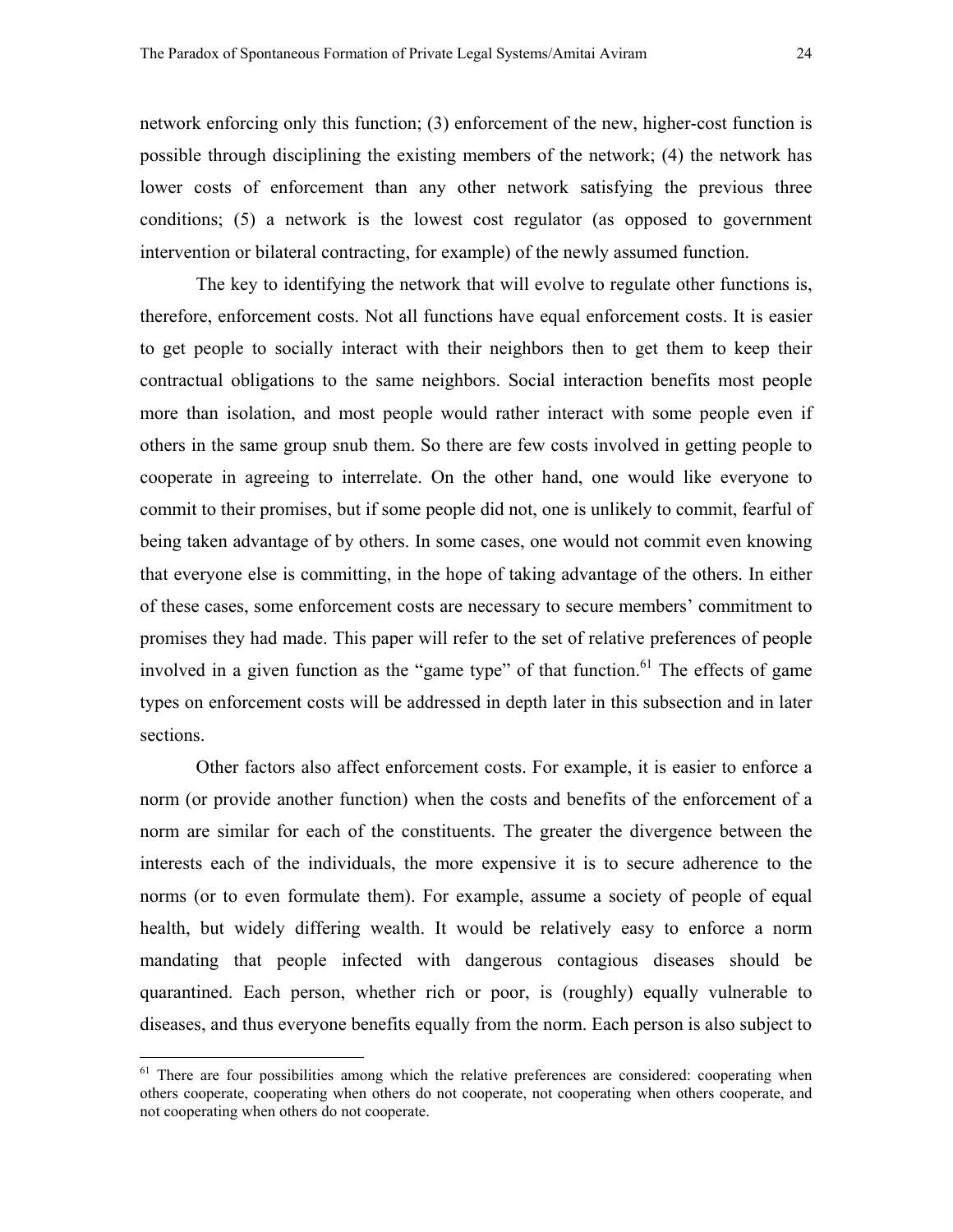a (roughly) equal probability of being infected by the dangerous disease and thus bearing the cost of the norm—isolation until recovery. The probability and severity of harm from the imposition of the norm is also distributed in a roughly equal manner.

Contrast this with the formation of a norm about tax structure (e.g., progressive vs. regressive taxation; estate taxes, etc.). In this case, benefits from the tax are presumably distributed equally, but the burden of it would shift significantly depending on the tax structure. If the tax is progressive, people with higher income will pay a larger percentage of their income than poorer people; similarly, estate taxes place widely varying burdens depending on accumulated wealth. Disagreement, and with it enforcement costs, are expected to be greater for the latter norm (taxes) than the former norm (medical quarantine).

Not only the variance of costs and benefits of the function affects enforcement costs; so does the average net benefit. A network's use of the exclusion, information or control mechanisms is more effective the greater the utility a member receives from the network. Thus, the enforcement ability of a religious network is likely to be less powerful among a group of secular people than among devoutly religious people, since the latter derive more utility from the spiritual benefits they receive.

Market structure (both in the network segment and in the individuals segment) is yet another criterion affecting enforcement costs. A network that provides significantly more utility to its members than could its rivals is likely to have lower enforcement costs than a network that has to compete with rival networks that can offer members as much (or more) utility. Competition among networks depends not only on the number of alternative competitors, but on switching costs between networks and on the number of networks that provide comparable benefits. Where network effects are significant compared to other elements of the network's utility, $62$  similarity in the transacting volume or membership of networks indicates the provision of comparable utility.

To illustrate the relationship between competition and enforcement costs, consider a sparsely populated, rural area that likely has a single social circle (or several circles interacting sufficiently to form a single network). A more densely populated urban area,

<span id="page-26-0"></span> $62$  On the differentiation between the intrinsic value of a network good and the network value of the same good see Robert Ahdieh, *Making Markets: Network Effects and the Role of Law in the Creation and Restructuring of Securities Markets*, 76 S. Cal. L. Rev. 277 (2003).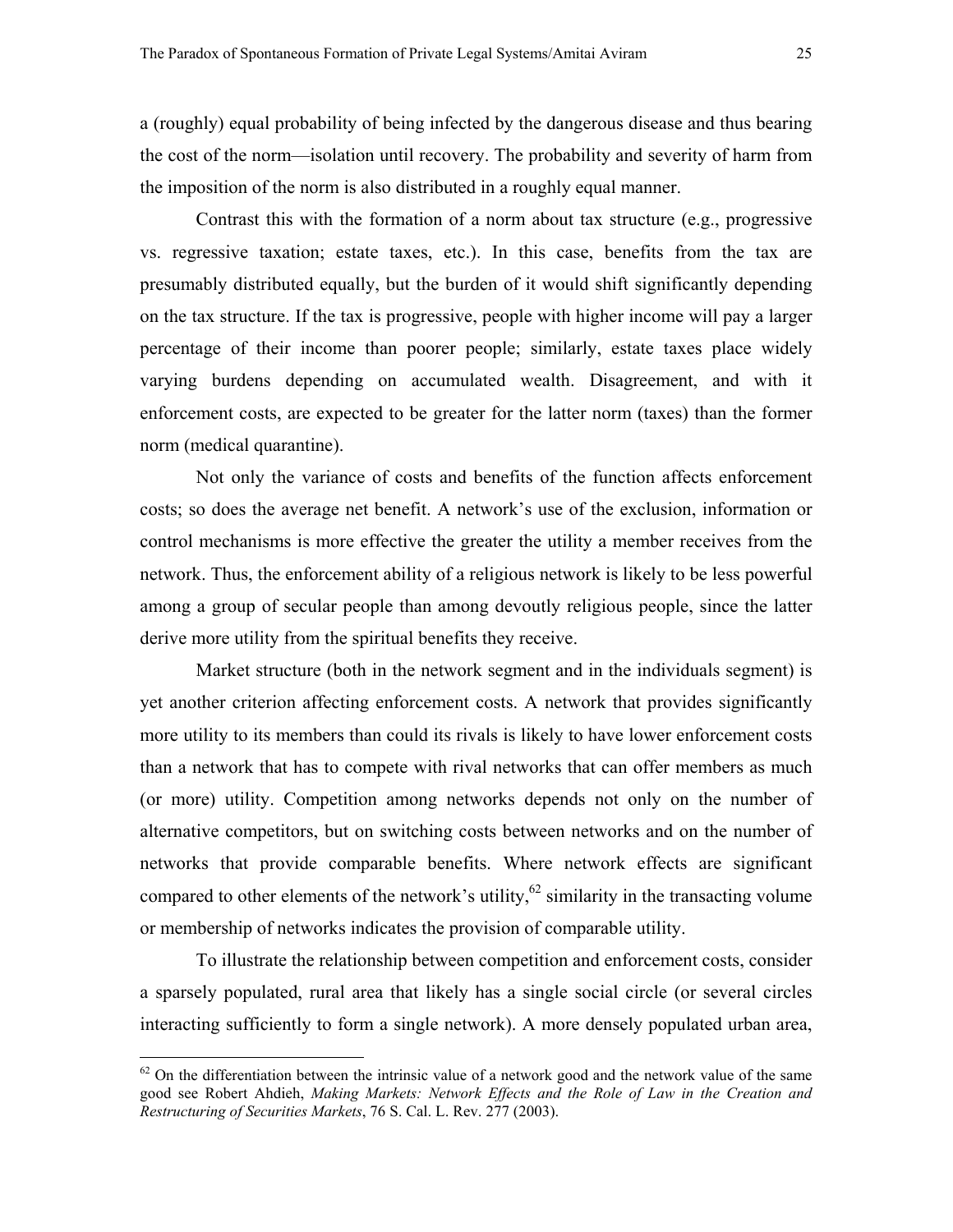in contrast, might accommodate several different social networks with little interconnection among them. Enforcement mechanisms would be more effective in the single rural network than in any of the urban networks, which a rogue member can abandon in favor of another social network at low cost.<sup>[63](#page-27-0)</sup>

This list of factors affecting enforcement costs is not exhaustive. A reader familiar with antitrust scholarship may notice the similarity between these criteria and the criteria that facilitate collusion among firms. $64$  This is no coincidence, as cartels are a form of behavior regulation—firms are disciplined to maintain their prices and outputs at a level maximizing the collective's profits. $65$  The key hazard to a cartel is an inability to enforce its mandates—the same enforcement problem that other, socially beneficial private legal systems face.

The literature on cartel stability is not immediately applicable to the analysis of private legal systems at large, however, since it does not discuss an important element described above—the game type of the function. This is not due to short-sightedness on the part of the scholars in this area, but rather due to a common trait of cartels: the function of policing cartels is nearly always of the Prisoners' Dilemma game type. Each cartel member has the following rank of preferences: (1) she does not abide by cartel rules but other members do (thus increasing her profits above the cartel level by undercutting the cartel); (2) she abides by cartel rules and so do the other members (thus she gains cartel level profits); (3) she does not abide to the cartel rules and neither do the other members (thus she receives competitive market profits); and finally (4) she abides by cartel rules but other members do not (thus she receives zero profits, since everyone undercuts her higher, cartel-level price).

<span id="page-27-0"></span><sup>&</sup>lt;sup>63</sup> This is not to say that less competition among networks is net welfare enhancing. While a reduction in competition increases the network's ability to regulate (which is welfare-enhancing), it also decreases the network's incentive to regulate efficiently, as the network may regulate in a manner that enhances or maintains its market power rather than in a manner that reduces opportunism. Whether the increased ability to regulate outweighs the reduced incentive to regulate or vice versa depends on particular circumstances. On differentiating between networks' ability to regulate and networks' incentive to regulate *see* Aviram, supra note 11, at Sections III.3 and III.4.<br><sup>64</sup> See Stigler, supra note 14; Dick, supra note 14.<br><sup>65</sup> Of course, this level is typically not optimal to a single firm assuming that other firms abide by the cartel

<span id="page-27-1"></span>

<span id="page-27-2"></span>rules. It is also not optimal from the perspective of all of society (consumers and producers together), since the utility loss by consumers is greater than the utility gain by all producers.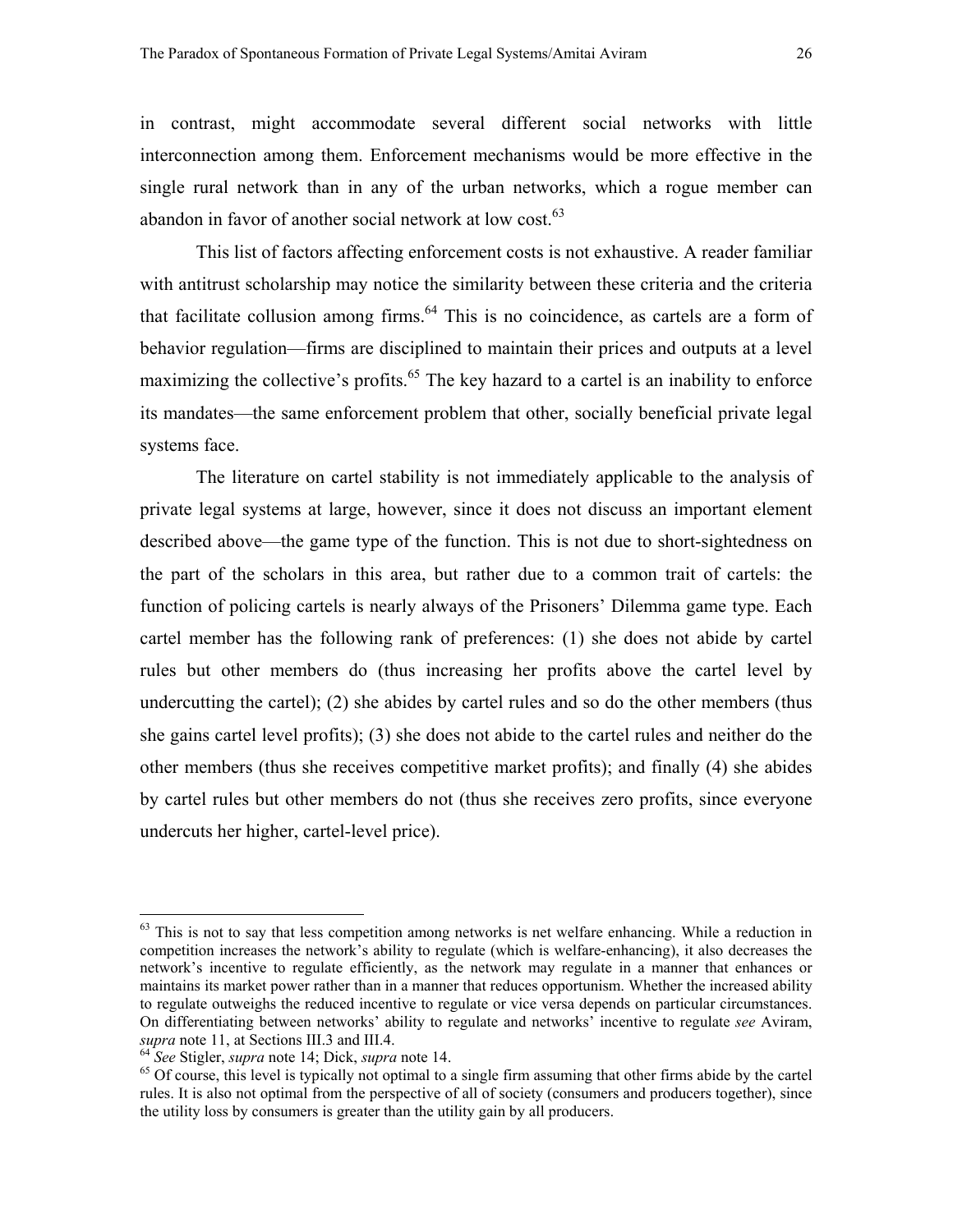If pricing at cartel level is considered cooperating and undercutting prices is considered defaulting, then the above set of preferences can be summarized as:  ${D, C}$  { $C, C$ } { $D, D$ } { $C, D$ }. The same set of preferences is true for each member of the cartel. As will be explained below,  $66$  this set of preferences is characteristic of the Prisoners' Dilemma game.

Thus, as mentioned above, since (almost) all cartels are Prisoners' Dilemma games, the literature examining cartel stability is not concerned with the underlying game type. When considering, however, the broader range of functions that a network can regulate, one finds a richer variety of game types. As explained above, the difference in game types matters—a Prisoner's Dilemma game requires more costly enforcement than, say, a game of Meeting Place. This will make functions that are of the Meeting Place type to be more likely to survive spontaneous formation, while functions that are of a Prisoners' Dilemma type are less likely to do so. Networks enforcing a Meeting Place type of function may, in time, evolve to enforce the Prisoners' Dilemma type functions. A reverse direction of evolution (from the Prisoners' Dilemma type function to the Meeting Place type function) is much less likely.

Given the importance of the function's game type, and the dearth of attention to it in current literature on factors affecting cartels' (and private legal systems') stability, this paper will examine game types in depth in the following section.

#### **III. A Taxonomy of Game Types**

This section will describe a few key game types that characterize functions that are commonly regulated by networks.<sup>67</sup> The list is far from exhaustive—games can be refined infinitely, to suit the unique payoff characteristics of any form of interaction.<sup>[68](#page-28-2)</sup> Since this is an initial exploration of the effect of a function's game type on the ability of

<span id="page-28-1"></span><span id="page-28-0"></span>

<sup>66</sup> *Infra*, Section III.7. 67 On game theory generally, *see*, *e.g.*, Douglas G. Baird, Robert H. Gertner & Randal C. Picker, *Game Theory and the Law* (Harvard, 1994); John Eatwell, Murray Milgate & Peter Newman (eds.), *Game Theory* (Norton, 1987).

<span id="page-28-2"></span><sup>&</sup>lt;sup>68</sup> Even generic games that correctly portray incentives may be mere parts of a larger game, with different incentive structures. *See* Baird, Gertner & Picker, *id.*, at p. 45: "One must also guard against looking at interactions between players in isolation. A problem that may look like a prisoner's dilemma or some other simple two-by-two game may be part of a much larger game. Once cannot assume that, once embedded in a larger game, the play of the smaller game will be the same."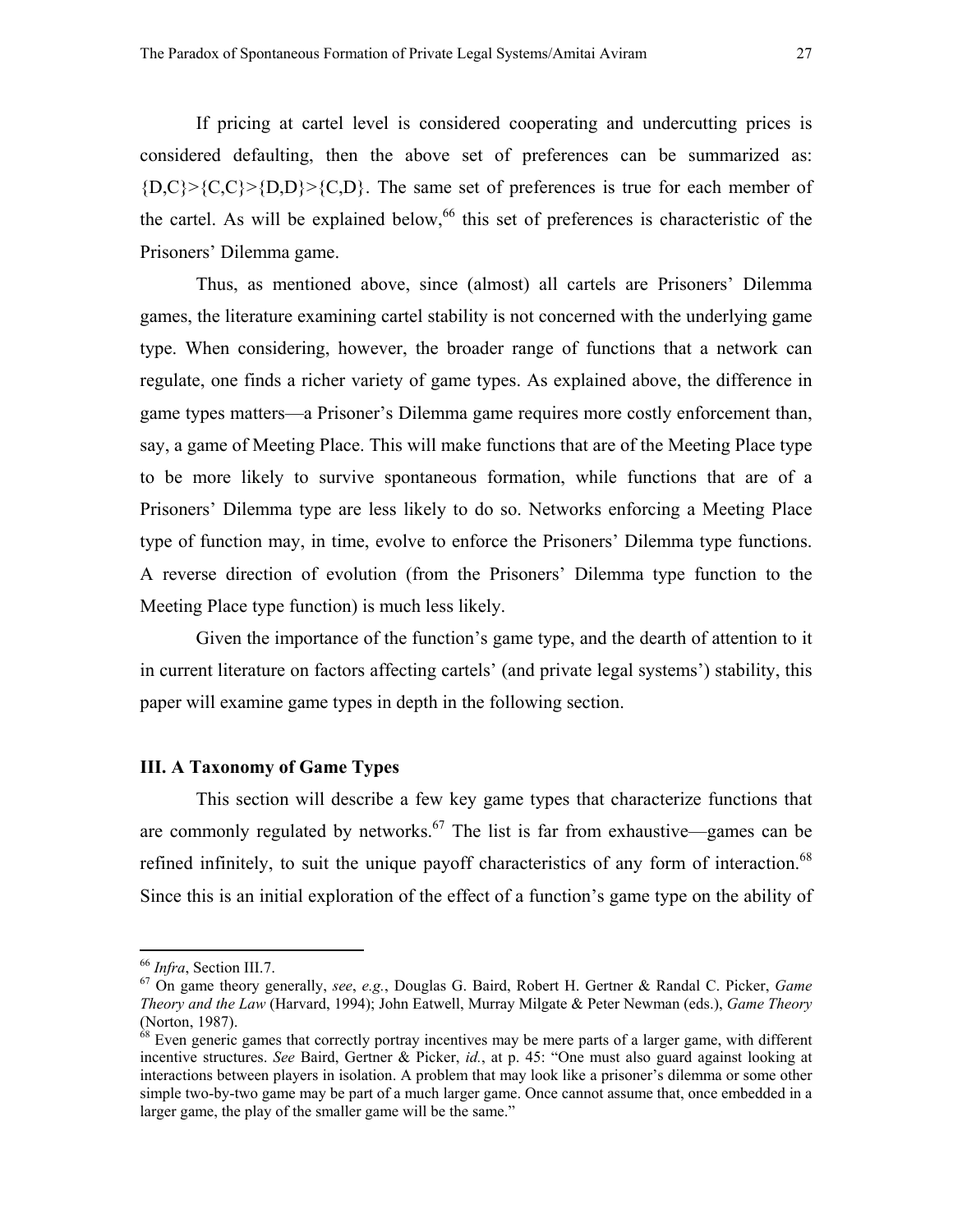a network to regulate the function, this section will examine a handful of arch-types that broadly describe most functions, rather than identify exact game types that fit a specific function, in a specific setting (e.g., a specific group, region, time, etc.).

 A game type is an abstraction of the incentives of people involved in a given interaction (in this paper's context, a function administered by a network). The abstraction is made by determining a 'payoff' to each player (i.e., benefit conferred on the player) based on both what that player did, and what others interacting with that player do. The payoff is measured in "utils", a generic scale measuring benefits of any kind conferred on a player (e.g., money, other material benefits, spiritual elation, a sense of being loved, etc.). There might be a different payoff to the player for each combination of her and others' actions; mirroring real life, the choice a player makes affects her welfare, but so do the choices others make.

 To reduce complication, several abstractions will be made in the games examined in this paper. First, it is assumed there are two players—a network member and the other network members (or a network member and the network governance institution). Second, each player is limited a choice between two actions. These actions will change from game to game depending on the illustrative story of the game, but generally they will be called 'Cooperate' ( $\{C\}$ ) and 'Default' ( $\{D\}$ ).<sup>69</sup>

 To clarify the concept of a game type, consider the 'function' of providing a venue for scorn: Statler and Waldorf, the grumpy old men sitting on the balcony in "The Muppets' Show", love to express derision at anything and everything. When the Muppets Show is not on and they find no targets for their venom on stage, they must verbally attack each other. The best that can possibly happen from Statler's point of view is when he says something nasty to Waldorf, and Waldorf does not reply. Second to this "oneupsmanship" is a situation in which they exchange gibes. Much less satisfying is a

<span id="page-29-0"></span> $69$  To make the illustrative examples more intuitive, this paper will sometimes call the more socially beneficial of the two actions "cooperating", while the other, less virtuous action will be called "defaulting". But this is not always the case. There does not have to be anything morally or socially better in an action called "cooperating" over an action called "defaulting". In some games, the two options would be equivalent morally and from a welfare-maximizing perspective. For example, in the Battle of the Sexes game, described *supra*, in Section III.3, the "cooperating" action is going to see a baseball game, while the "defaulting" action is going to see a movie. The tags of cooperation and default are used merely to make this game comparable to other games discussed in this section, and not to denote a positive or negative connotation to either action.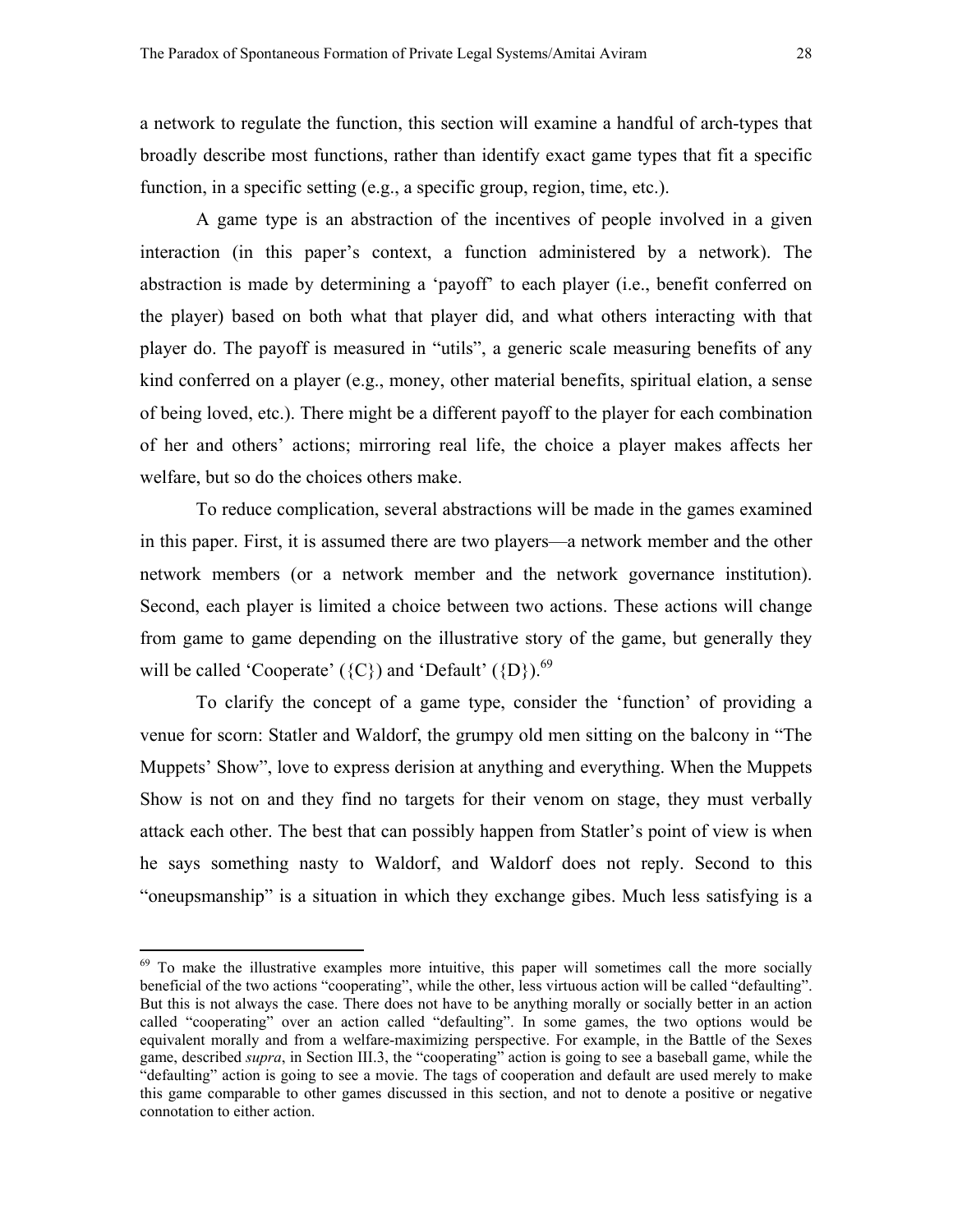situation in which both Statler and Waldorf are nice to each other, and their venom fails to find an outlet. Bad as that sounds, it can get worse—Statler might act nicely to Waldorf, who in return will mock Statler with a nasty jeer; suffering an unanswered jab is even worse than having everyone play nice.<sup>[70](#page-30-0)</sup>

Waldorf has the same preferences as Statler (reversing the roles, of course). Abstracting these preferences into a table, the payoff structure will look like this:<sup>[71](#page-30-1)</sup>

|                     | Waldorf acts nicely | Waldorf mocks |
|---------------------|---------------------|---------------|
| Statler acts nicely |                     |               |
| Statler mocks       |                     |               |

 Placing the payoff information in a table helps us identify the likely outcome. Let's put ourselves in Statler's shoes. If he expects Waldorf to act nicely, Statler is better off mocking him (he will then get 3 "utils" (southwest box) instead of one util (northwest box)). And if Statler expects Waldorf to mock him, Statler will—once again, mock Waldorf (he will get 2 utils (southeast box) rather than zero utils (northeast box)). So Statler will mock Waldorf regardless of what he expects Waldorf to do. Since Waldorf has the same preferences, he will reach the same conclusion, and the two will end up teasing and insulting each other. That's good news—this happens to be the welfaremaximizing solution, since they get two utils each, or 4 total—a larger total than in any of the other boxes.

 This game is known as the "Deadlock" game, because if acting nicely were considered to be "cooperating", the parties would be deadlocked in refusal to cooperate.<sup>72</sup>

 The Deadlock game is among the most costly to enforce mutual cooperation—not only do the parties tend to not cooperate, but the welfare maximizing situation for them is

<span id="page-30-0"></span> $70$  To summarize, the set of preferences for each player of the Deadlock game is:

<span id="page-30-1"></span>

 ${D,C} > {D,D} > {C,C} > {C,D}.$ <br>The payoff set in each box, Statler's payoff is noted first, then Waldorf's payoff.

<span id="page-30-2"></span> $72$  A commonly cited real world example of this game would be arms control negotiations between two countries who do not want to disarm (i.e., would prefer that both they and their enemy be armed than both they and their enemy be unarmed). The likely result is a failure of the arms control negotiations. *See, e.g.*, Janet Chen, Su-I Lu & Dan Vekhter, Game Theory—Non Zero Sum Games—Other Games, *available at*: http://cse.stanford.edu/classes/sophomore-college/projects-98/game-theory/dilemma.html.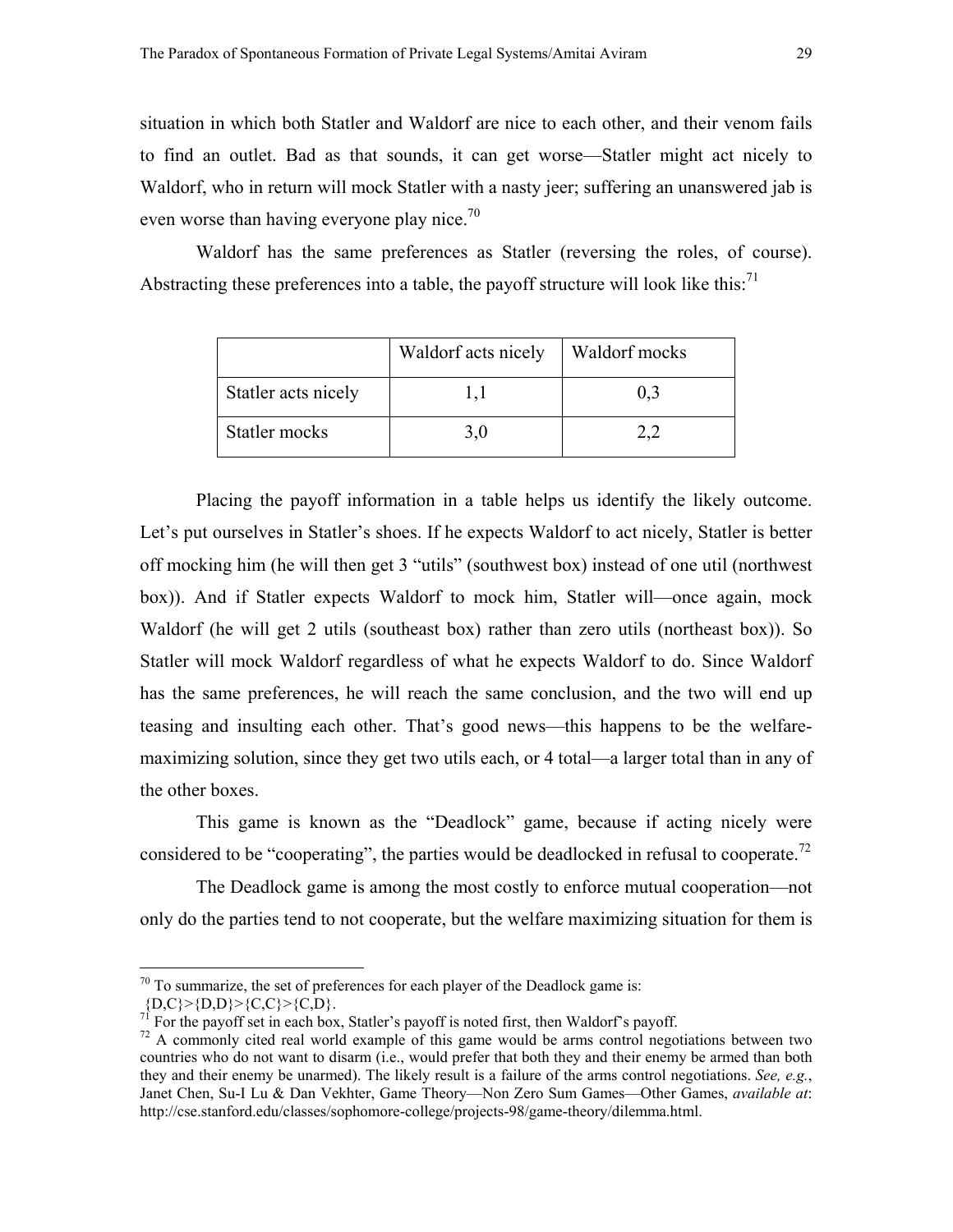mutual default, so if they could coordinate, they'd attempt to enforce mutual default rather than mutual cooperation. Imagine, for example, Statler & Waldorf's response if Kermit tried to force them to act kindly to each other...<sup>[73](#page-31-0)</sup>

 The following subsections will examine other games, their illustrative stories, their payoff structure, the likely behavior of the players and the relative ease of enforcing cooperation in them.

#### *A. Harmony*

 $\overline{a}$ 

The Harmony game can be seen to be an inverse of the Deadlock game.<sup>74</sup> It is the easiest game in which to enforce mutual cooperation. In fact, no enforcement at all is necessary. Alice and Bill, two very good friends, face a choice between the same two actions that Statler and Waldorf chose from in the Deadlock game: they can act nicely to the other or they could mock him/her. Unlike Statler and Waldorf, each of them prefers to be nice to the other, even if he himself is slighted by the other (after all, the other's slight may have been merely a misperception, and at any rate, they care for each other so much that hurting the other would indirectly hurt them). Next worst possibility is that they themselves somehow failed and mocked the other. In that case, each hopes that the other would show restraint and not mock back (this would be worse than being mocked while acting nicely, since the shame of being rude to one's friend in the former case outweighs the anger at being mocked in the latter case). The worst for these two would be slipping into mutual taunting.[75 P](#page-31-2)utting these preferences into a payoff table yields this:[76](#page-31-3)

|                   | Bill acts nicely | Bill mocks |
|-------------------|------------------|------------|
| Alice acts nicely | 3,3              |            |
| Alice mocks       |                  | 0.0        |

<span id="page-31-0"></span> $73$  Fortunately, absent externalities on non-players, mutual defection is the optimal equilibrium for a deadlock game, so enforcing cooperation may not be beneficial. If the goal of enforcement is not to achieve mutual cooperation, but to achieve maximum joint social welfare, then the deadlock game is very inexpensive to enforce—it will result in mutual default without any enforcement.

<span id="page-31-1"></span><sup>&</sup>lt;sup>74</sup> On the Harmony game *see*, *e.g.*, Amir N. Licht, *Games Commissions Play: 2x2 Games of International Securities Regulation*, 24 Yale J. Int'l L. 61, 108-111 (1999).

<span id="page-31-2"></span><sup>&</sup>lt;sup>75</sup> The set of preferences for each player of the Harmony game is:  $\{C,C\} > \{C,D\} > \{D,C\} > \{D,D\}$ .<br><sup>76</sup> In each box, Alice's payoff is noted first, then Bill's payoff.

<span id="page-31-3"></span>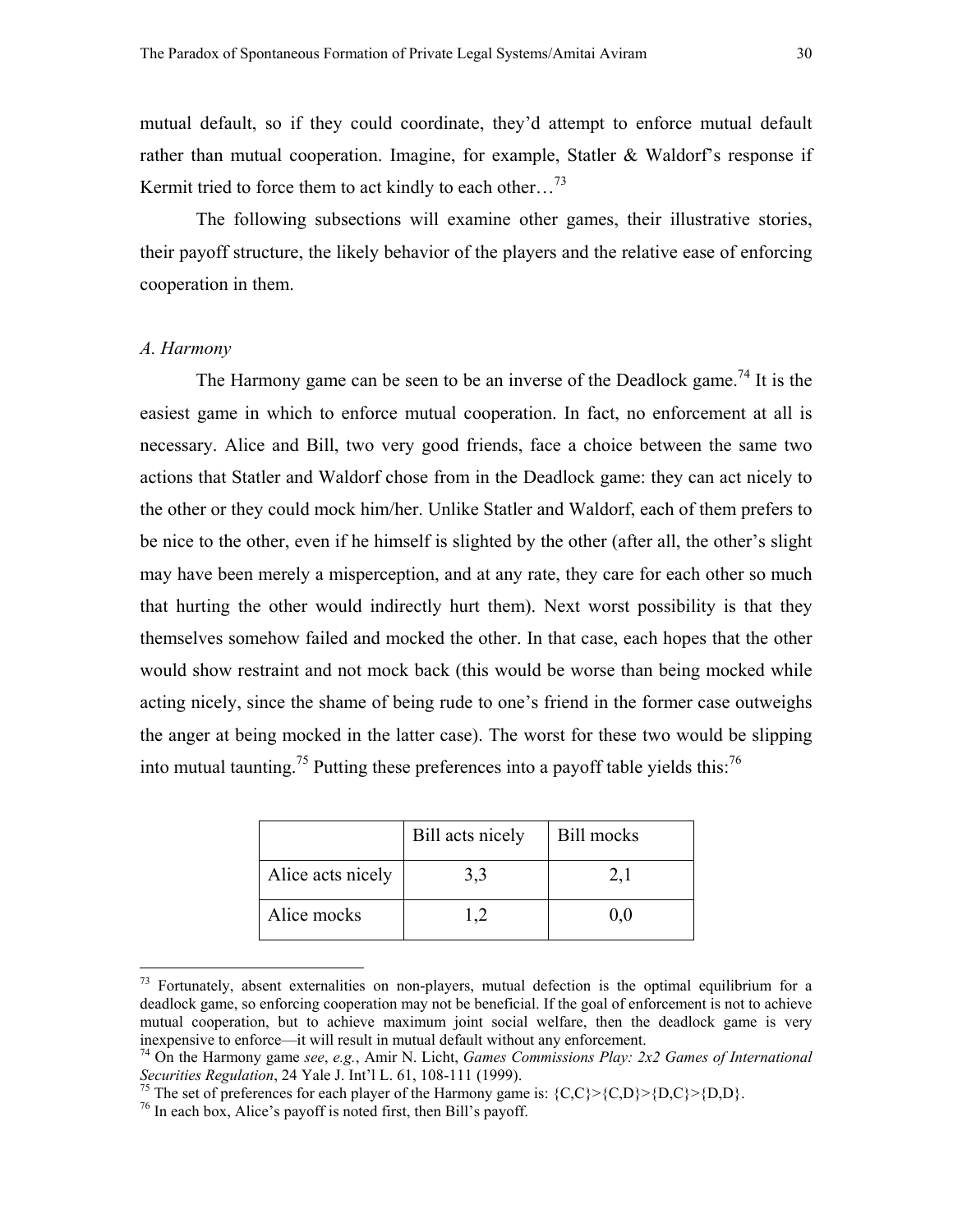If Alice anticipates that Bill will act nicely, she will certainly reciprocate (she would get 3 utils in that case, rather than 1 if she mocked him). If Alice anticipates that Bill will mock her, she will still act nicely (as she would get two points for being nice despite Bill's behavior, while she would get zero points if she mocked back). So, Alice will always act nicely towards Bill. Since Bill has the same preferences, he will always act nicely towards Alice. There is therefore only one Nash equilibrium<sup>77</sup> in this game: mutual cooperation. This means that no enforcement is needed to achieve mutual cooperation.

#### *B. Meeting Place*

 $\overline{a}$ 

Meeting Place is the second least expensive game to enforce mutual cooperation (after the Harmony game). Alice and Bill—still very good friends—can either wait at the lobby of the law school, or at the library. Since they enjoy each others' company, they derive the most utility when they are both waiting in the same place—the meeting place. They are indifferent as to whether the meeting place is the lobby or the library, as long as they are both there. If they are not together, they are unhappy to the same degree, whether Alice is waiting at the lobby and Bill at the library, or vice versa.<sup>78</sup> To put the payoff structure into a table: $^{79}$  $^{79}$  $^{79}$ 

|                  | Bill at lobby | Bill at library |
|------------------|---------------|-----------------|
| Alice at lobby   |               | 0.0             |
| Alice at library | 0.0           |                 |

 What will each of them do? If Alice thought Bill would go to the lobby, she would too. If she thought Bill would go to the library, so would she. Bill would do the same. Each of them may fail to anticipate where the other is going, and as a result they

<span id="page-32-0"></span> $^{77}$  A Nash equilibrium is a set of actions, one for each player, under which a player knowing what the other players' actions are could not improve her utility by picking another action. On Nash equilibrium, *see*: John F. Nash, Jr., *Equalibrium Points in n-person Games*, 36 Proceedings of the Nat'l Academy of Sciences, U.S.A. 48 (1950); John Nash, *Non-Cooperative Games*, 54 Annals of Mathematics 286 (1951); David M. Kreps, *Nash Equilibrium*, *in* Eatwell, Milgate & Newman, *supra* note 67, pp. 167-177.<br><sup>78</sup> The set of preferences for each player of the Meeting Place game can be summarized as:

<span id="page-32-1"></span> ${C, C} = {D, D} > {C, D} = {D, C}.$ 

<span id="page-32-2"></span> $79$  In each box, Alice's payoff is noted first, then Bill's payoff.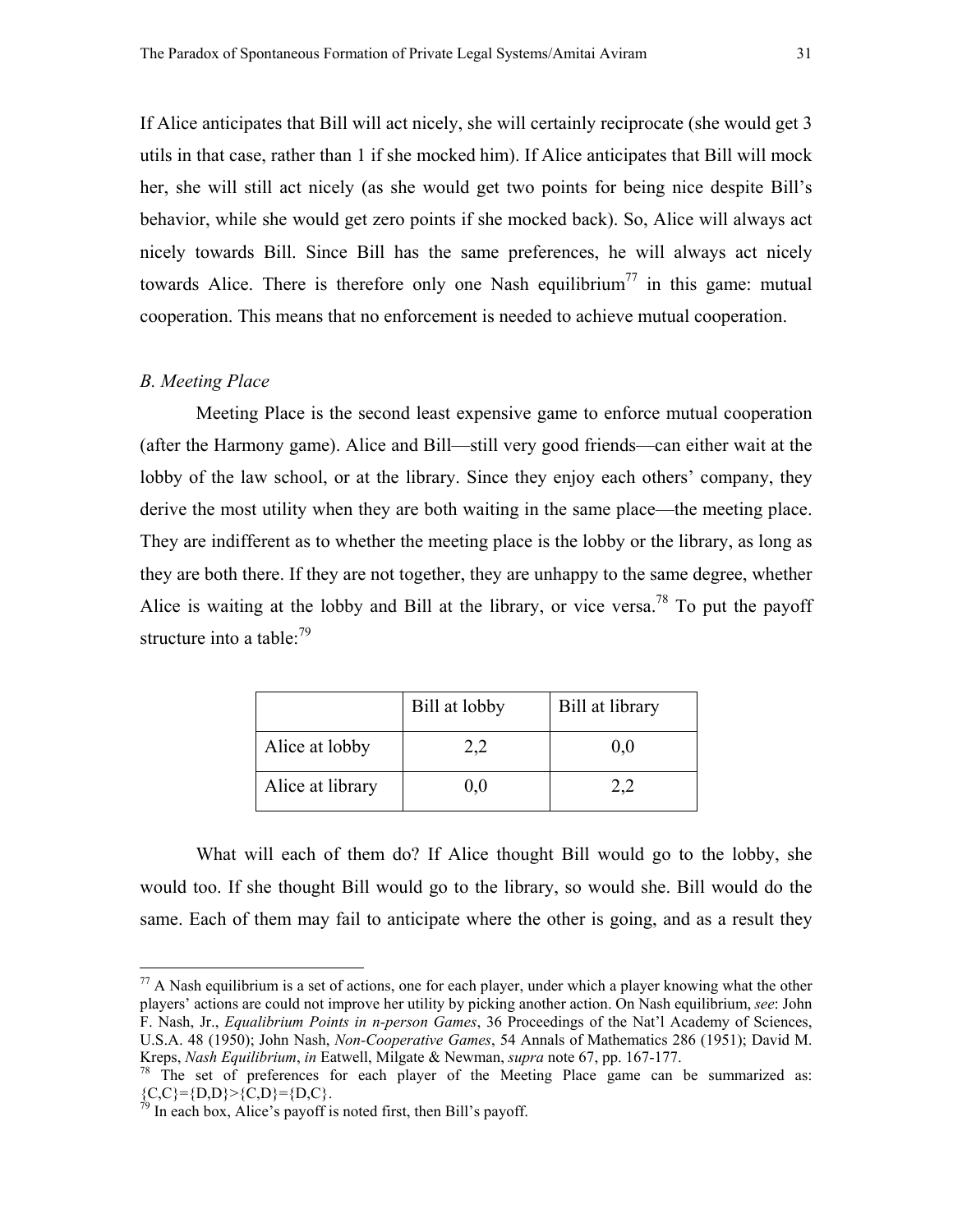would be apart despite both of them wanting to be together. However, the cost of enforcing cooperation is very low—all that is needed is to convey information from one of them to the other as to where he or she will be (the meeting place, from which the game's name is derived). $80$  There is no need for bilateral communication or for negotiating an agreement—once one knows of the other's action, the other will adjust behavior to ensure that they both meet.

#### *C. Battle of the Sexes*

 $\overline{a}$ 

 Battle of the Sexes adds one important element to the Meeting Place game—each player now has an opposing preference as to the location in which they will meet, but they still prefer being together in the disfavored location over being alone in a favored location. Alice and Bill, now wife and husband, make evening plans. As with the other games, they are limited to two choices: either go to a baseball game (Alice's favorite pastime), or see a movie (Bill's favorite activity). $81$  Loving couple that they are, each prefers to do the activity they less favor but be together, rather than opt for the favorite activity but be alone. Unlike the Meeting Place game, however, they are partial as to where they'd prefer to spend time together (and their preferences conflict).  $82$  Also, excessive consideration on the part of both will lead to the worst of possible situations, in which Alice goes to see a movie (to please Bill), while Bill goes to the baseball game (to please Alice). The payoff table may be as follows:<sup>[83](#page-33-3)</sup>

<span id="page-33-0"></span><sup>&</sup>lt;sup>80</sup> Quite often both parties will converge on the same location, even without coordination. See Thomas C. Schelling, *Bargaining, Communication and Limited War*, 1 Conflict Resolution 19, 20-21 (1957) (discussing, inter alia, an experiment in which people were told they are to meet someone in New York City, though they do not have a prior understanding as to when and where the meeting will take place and cannot communicate with that person prior to the meeting. Schelling reported that an absolute majority picked Grand Central Station as the meeting place, and virtually all of them picked noon as the meeting time).

<span id="page-33-1"></span> $81$  In the original formulation of the illustrative example of this game, a husband wanted to watch a boxing match while the wife wanted to watch a ballet performance. That example is attributed to R. Duncan Luce and Howard Raiffa. *See* David Crump, *Game Theory, Legislation, and the Multiple Meanings of Equality*, 38 Harv. J. of Legis. 331, 367 (2001), at footnote 156.

<span id="page-33-2"></span><sup>&</sup>lt;sup>82</sup> If going to a baseball game is considered as action "C" while going to a movie is considered as action "D", then in a Battle of the Sexes game the set of preferences for Alice is:  ${C,C}$  {D,D} {C,D} {D,C}, while Bill's set of preferences is:  $\{D, D\}$  >  $\{C, C\}$  >  $\{D, C\}$  >  $\{C, D\}$ .

<span id="page-33-3"></span><sup>&</sup>lt;sup>83</sup> In each box, Alice's payoff is noted first, then Bill's payoff.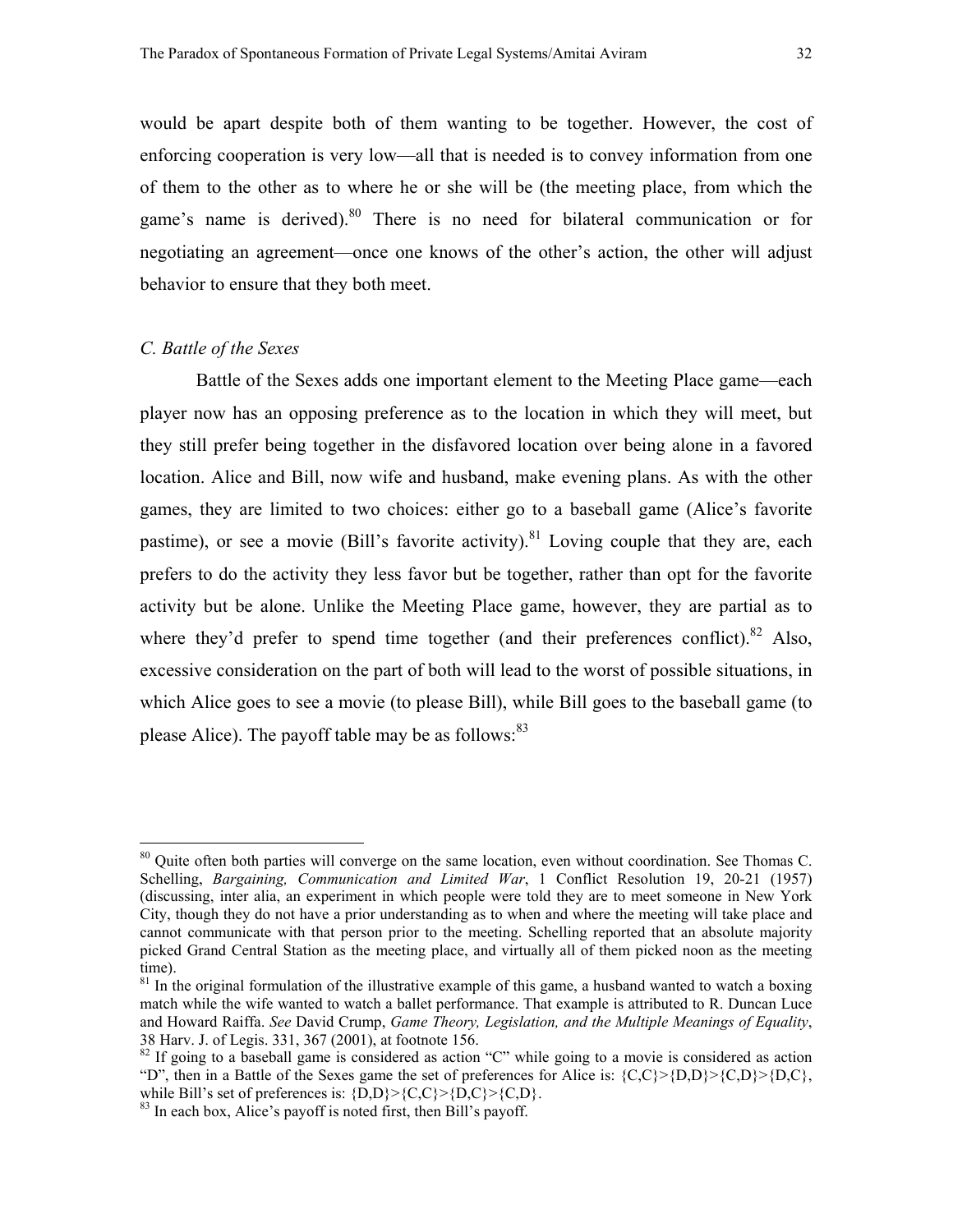|                          | Bill sees baseball game | Bill goes to a movie |
|--------------------------|-------------------------|----------------------|
| Alice sees baseball game |                         |                      |
| Alice goes to a movie    |                         |                      |

Absent coordination, the players might find themselves sliding into the worse outcome, and paradoxically this is more likely to happen the greater their mutual care for each other. Consider O. Henry's "The Gift of the Magi", in which a loving but poor couple seek to buy each other Christmas gifts.<sup>84</sup> Jim sells his pocket watch to buy Della a set of combs; Della sells her hair to a wig maker to buy Jim a gold chain for his pocket watch  $85$ 

 An enforcement mechanism is needed, therefore, to achieve the optimal outcome, though it might suffice that this mechanism would convey to one party information on the other party's expected actions (e.g., notify Bill that Alice has decided to go see a baseball game, in which case Bill will decided to do the same). Unlike the Meeting Place game, however, each player prefers one plan over the other, so allocation of the surplus from cooperating becomes an issue. If this is a repeated game (e.g., Alice and Bill have to make decisions as to evening plans every day), they may act strategically to get the other party to concede to meet at their preferred place. For example, Bill may go to the movies, despite knowing that Alice is going to the baseball game, in order to signal to her that he is interested that they would go together to the movies. He will suffer a loss in the short term (since he prefers to be with Alice at the baseball stadium than alone at the cinema), but his signal may facilitate long-term gains (by going more often together to the movies, rather than going together to the baseball game).

 The need to decide how to allocate the cooperative surplus and the likelihood of strategic behavior on the part of either (or both) parties increase both the cost of

<span id="page-34-0"></span><sup>&</sup>lt;sup>84</sup> William S. Porter (O. Henry), *The Gift of the Magi*, in The Best Short Stories of O. Henry (Modern Library, 1994) 1, *available at:* http://www.auburn.edu/~vestmon/Gift of the Magi.html.

<span id="page-34-1"></span><sup>&</sup>lt;sup>85</sup> The Gift of the Magi might not be an ideal example of a failure in a Battle of the Sexes game, because O. Henry states clearly in the end of the story that the mutual sacrifices are of great value. *Id*. While the gifts were not useable, they did indicate strong affection and therefore provided utility to the players. In a true Battle of the Sexes game, a player derives no utility from knowing the other player made a sacrifice (unless that sacrifice causes the two to be together, in which case the utility would be from being together, not from being the beneficiary of a sacrifice).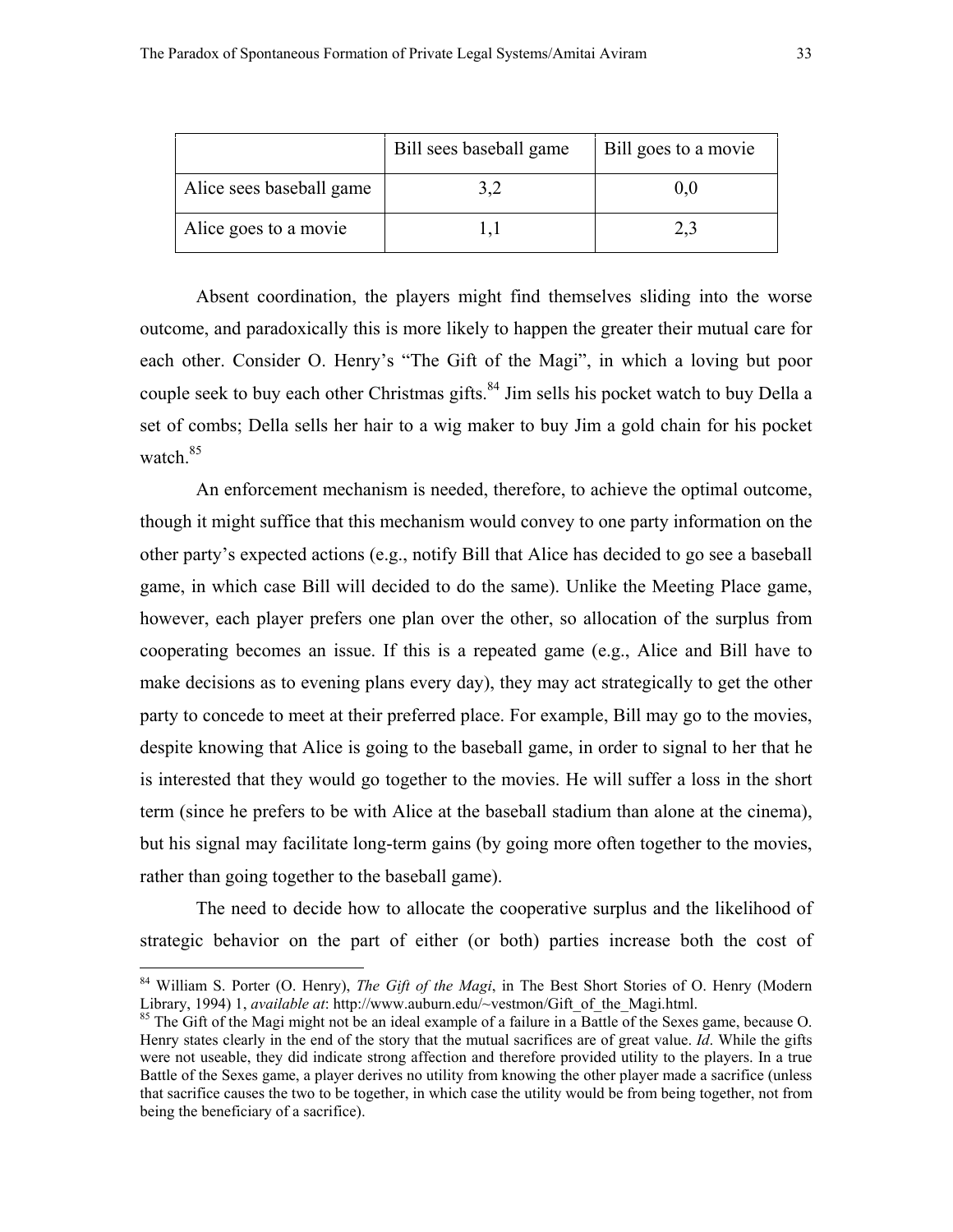negotiating and reaching a plan on where they will go on each day, and a risk that either party will renege on the agreement in order to renegotiate it in his or her favor. However, given that the short-term interests of both parties lie in cooperating, enforcement costs are still much lower than in game types in which the parties do not favor cooperation as a goal of its own.

#### *D. Stag Hunt*

 $\overline{a}$ 

 The Stag Hunt game is based on a passage from Jean-Jacques Rousseau's *Discourse on the Origin and Basis of Inequality among Men*, which was written in 1754.[86](#page-35-0) Rousseau discusses cooperation among hunters; to hunt deer (which could feed all the participating hunters), each hunter has to stay at his post; if one hunter abandoned his post, the deer could escape. However, continues Rousseau, if any one of the hunters encounters a hare (which can be caught by a single hunter, but only barely provides food for a single hunter), he will likely abandon his post and capture the hare. As a result of at least one of the hunters abandoning the stag hunt in favor of catching a hare, the hunt for the deer will fail.<sup>87</sup> The payoffs for this game (with two hunters) look as follows:<sup>[88](#page-35-2)</sup>

|                        | Hunter B ambushes deer | Hunter B chases hare |
|------------------------|------------------------|----------------------|
| Hunter A ambushes deer |                        |                      |
| Hunter A chases hare   |                        |                      |

 Why would a hunter abandon his post and opt for the hare when he can receive more food if the stag hunt is successful? Capturing a hare is completely within the control of the individual hunter; capturing the stag is not. If the hunter suspects one his fellows

<span id="page-35-0"></span><sup>86</sup> Jean-Jacques Rousseau, *Discourse on the Origin and Basis of Inequality Among Men (Second Discourse)* (Everyman's Library, New York, 1950) 428, *available at*: http://www.constitution.org/jjr/ineq.htm: "In this manner, men may have insensibly acquired some gross ideas of mutual undertakings, and of the advantages of fulfilling them: that is, just so far as their present and apparent interest was concerned: for they were perfect strangers to foresight, and were so far from troubling themselves about the distant future, that they hardly thought of the morrow. If a deer was to be taken, every one saw that, in order to succeed, he must abide faithfully by his post: but if a hare happened to come within the reach of any one of them, it is not to be doubted that he pursued it without scruple, and, having seized his prey, cared very little, if by so doing he caused his companions to miss theirs."

<span id="page-35-1"></span><sup>87</sup> The set of preferences for each player of the Stag Hunt game is:  $\{C, C\} > \{D, C\} \ge \{D, D\} > \{C, D\}$ .<br><sup>88</sup> In each box, Hunter A's payoff is noted first, then Hunter B's payoff.

<span id="page-35-2"></span>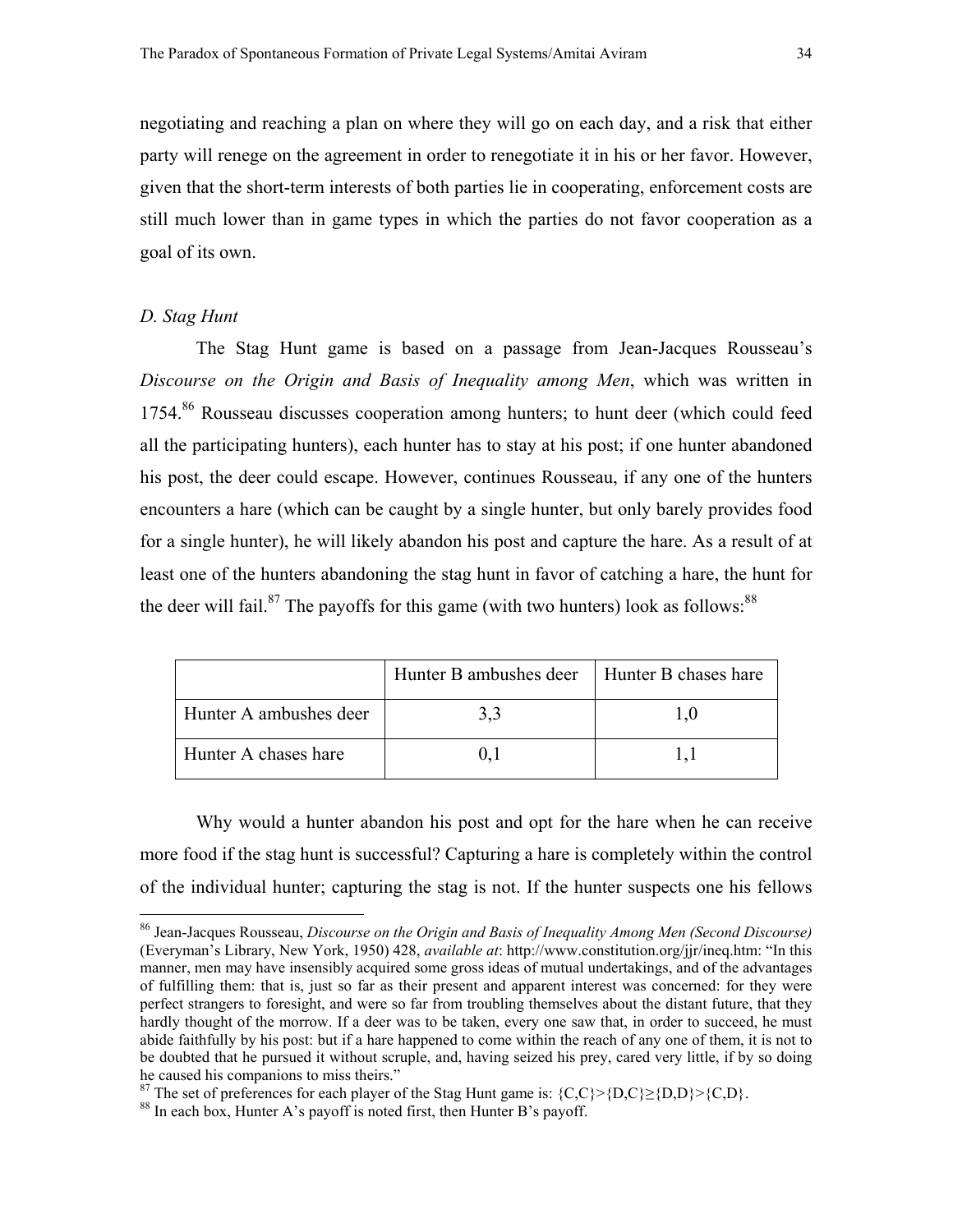will abandon his post, he too should do so, for the stag will escape (and the hunter will remain with neither stag nor hare) if cooperation is not achieved.

 The Stag Hunt is a relatively inexpensive game to enforce, though it is likely to be more expensive to enforce than the two previously described games. Like Meeting Place and Battle of the Sexes, it has two Nash equilibria.<sup>89</sup> Unlike these two games, however, one equilibrium results in greater welfare for both parties than the other, so unlike the Meeting Place and Battle of the Sexes games, in which a person concerned only with (joint) welfare-maximizing would be indifferent as to which of the two equilebria would result,<sup>90</sup> the players have a preference in the Stag Hunt for mutual cooperation. This increases the value in ensuring mutual cooperation, but as a result requires expending enforcement costs in order to reach one equilibrium rather than another. Enforcement costs are not very high, however, since both players seek the same equilibrium and therefore would not act strategically to deceive each other. However, each player would need some assurance that the other player will not default.

#### *E. Chicken*

1

The Chicken game is a game of coordination, but not cooperation. Its illustrative story is taken from the movie "Rebel without a Cause".<sup>91</sup> Jim Stark (actor James Dean) and Buzz Gunderson compete for the heart of Judy by playing the "chicken-run" game. They steal a couple of cars and simultaneously race them towards a cliff. The first driver to jump out of the car is declared the "chicken"; the other driver can then jump out and be considered the winner, gaining Judy's affection and the respect of his peers. The cars run off the cliff and plunge to the ground, killing a driver who failed to jump out in time.

The order of preferences for each driver is thus as follows: (1) Waiting for the other driver to jump while the other driver "chickens-out" (i.e., jumps early), thus winning the game; (2) chickening-out while the other driver does the same (no shame for

<span id="page-36-0"></span><sup>&</sup>lt;sup>89</sup> One Nash equilibrium is {Hunt Stag, Hunt Stag} (in generic terms—{C, C}), the other is {Chase Hare, Chase Hare} (in generic terms {D, D}).

<span id="page-36-1"></span><sup>&</sup>lt;sup>90</sup> In the Meeting Place game, one would also be indifferent as to the allocative differences between the two equilebria (because there are none—both players gain the same payoffs in either equilibrium). In the Battle of the Sexes game, however, there are allocative differences (though not differences in total welfare) between the equilibria—Alice is better off if she and Bill went to see a baseball game; Bill is better off if they went to a movie.

<span id="page-36-2"></span><sup>91</sup> *Rebel Without a Cause* (1955), directed by Nicholas Ray.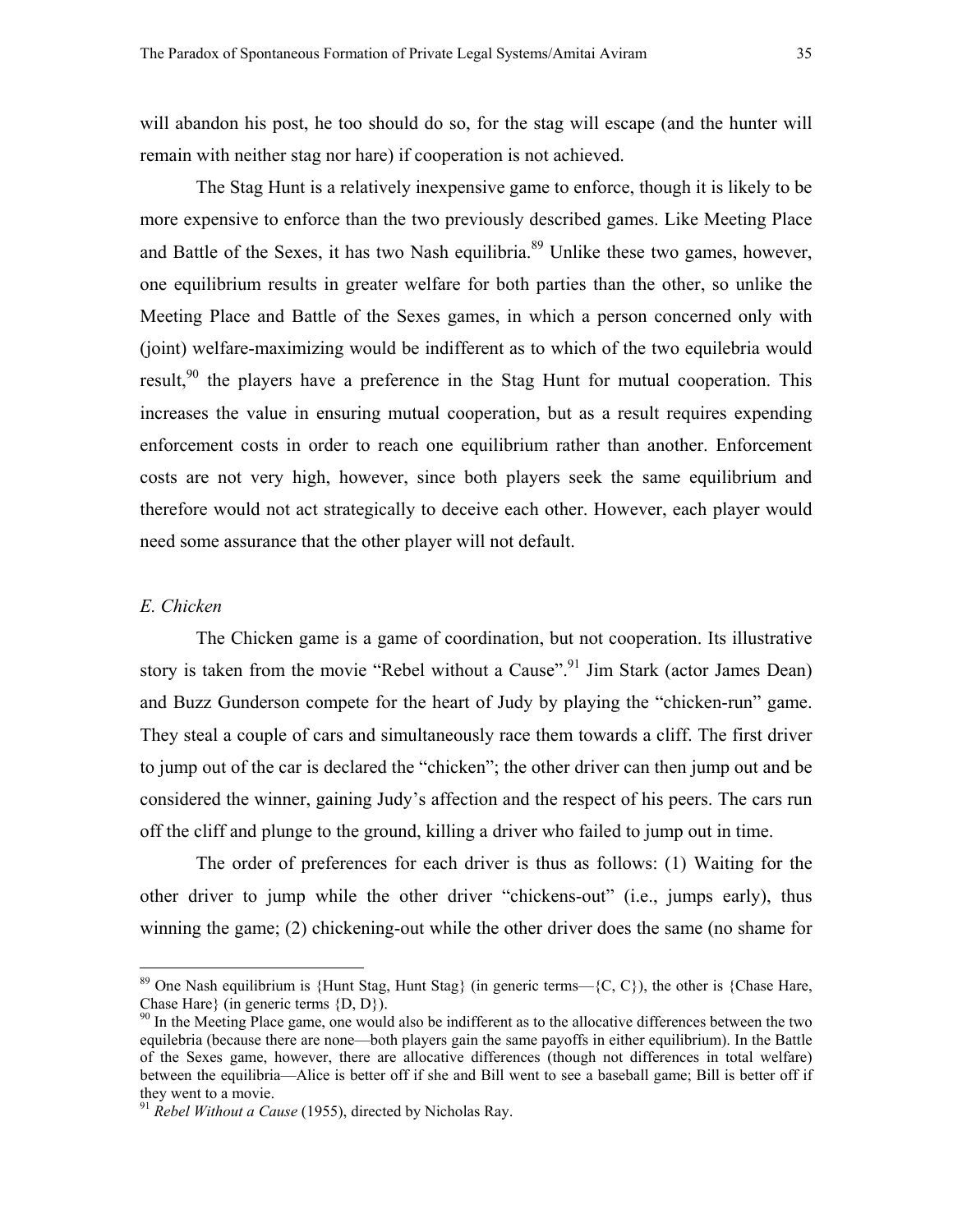either driver); (3) chickening-out while the other driver waits (a shameful loss); and worst of all, (4) waiting while the other driver does the same, resulting in both drivers staying in the car too long and plunging to their deaths.<sup>92</sup> The payoff table is:<sup>[93](#page-37-1)</sup>

|                  | Buzz chickens-out | Buzz waits |
|------------------|-------------------|------------|
| Jim chickens-out |                   |            |
| Jim waits        |                   |            |

 Each player's action is the inverse of his assessment of the other player's action. If Jim thinks Buzz will chicken-out, Jim would be wise to wait. If Jim thinks Buzz will wait (i.e., not jump until Jim does), Jim should chicken-out so as not to die. When this game is played repeatedly and reputation matters, each party will be wise to invest in building a reputation of aggressiveness, to make clear to the other party that they will not chicken-out (once this reputation is established, the other player would be rational to chicken-out, and so the aggressive player will gain the most favorable outcome (winning the Chicken game) in all future interactions.

 Enforcing mutual cooperation (in the context of the Chicken game, mutually "chickening-out") is more expensive than in either Meeting Place, Battle of the Sexes or Stag Hunt games, since the natural equilibrium for a player informed of the rival's move is never mutual cooperation.<sup>94</sup> There is a demand from the players for a mechanism that will convey the players' intentions, and once one player credibly commits his actions to the other player,  $95$  they will both remain in an equilibrium. But this equilibrium will not be mutual cooperation; to reach mutual cooperation, the players must be forced to cooperate. Even once cooperation is achieved, it is not stable. Any success in causing the players to cooperate (mutually chicken-out) will increase the incentive for both parties to each take advantage of the other side's cooperation (chickening out) to default (wait in the car). The result would be continuous pressures to revert from mutual cooperation.

<span id="page-37-0"></span><sup>&</sup>lt;sup>92</sup> The set of preferences for each Chicken player is thus:  ${D,C} > {C,C} > {C,D} > {D,D}$ .<br><sup>93</sup> In each box, Jim's payoff is noted first, then Buzz's payoff.

<span id="page-37-2"></span><span id="page-37-1"></span>

 $93$  In each box, Jim's payoff is noted first, then Buzz's payoff.<br><sup>94</sup> Rather, the player will either chicken-out (cooperate) if the other player defaults, or default (wait in the car) if the other player cooperates.

<span id="page-37-3"></span><sup>&</sup>lt;sup>95</sup> Credible commitment of aggressive intentions is costly in itself, and most likely both parties will expend this cost in a competition to be deter the other party.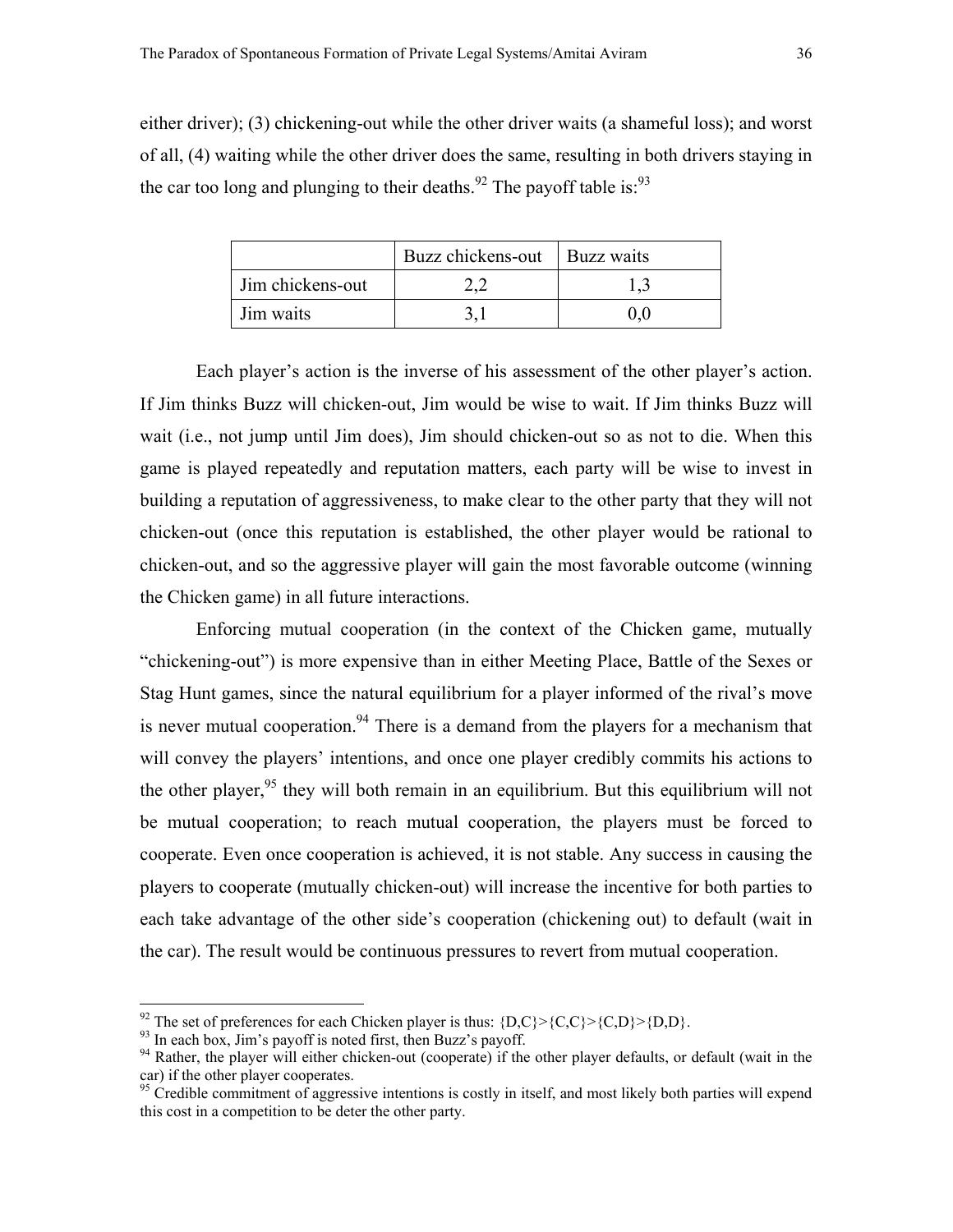# *F. Bully*

 $\overline{a}$ 

 The Bully game is a hybrid of the Chicken game and the Deadlock game. One player has payoffs similar to those in a Chicken game, while the other has payoffs similar to those in a Deadlock game. An example of this pattern is the biblical story of the trial before King Solomon.<sup>96</sup> Two women gave birth, but one of the babies died soon thereafter. Both women claimed the living infant was theirs. Both women knew which of them gave birth to the surviving child, but no evidence was available to prove this to third parties. The women appealed to King Solomon for judgment. The king offered to cut the baby and give each woman half of it. One woman agreed to this "compromise", while the other declined and stated she would rather have the baby given to her rival than have it die. King Solomon then decreed that the latter woman is the real mother, and awarded the baby to her.

 King Solomon was quick to understand the Bully game underlying the case before him.<sup>97</sup> The real mother, knowing the baby was hers and therefore loving him was facing Chicken game payoffs. She would most like to claim the baby (default) while the other woman would make no claim (cooperate), in which case, the real mother would receive custody of the baby. Her second preference could have been, perhaps, that both women revoke their claims (mutual cooperation) and the baby would go to someone else, but this was not an option available in the story. The third preference was to revoke her claim (cooperate) while the false mother insisted on her claim (defaulted) and would receive custody of the baby. This was, to the real mother, better than mutual insistence on claims to the baby, which would have resulted in killing the baby (mutual default).

 The false mother, driven by jealousy of the real mother rather than care for the baby, had a Deadlock game preference structure. She would most like to claim the baby (default) while the real mother revoked her claim. But for her, the second best option was not having the baby live with others, but depriving everyone of the baby. Thus, her second preference was insisting on her claim while the real mother insisted as well. The third preference would have been depriving the real mother of the baby by having both

<span id="page-38-0"></span> $96$  1 Kings 3:16-28. Using Solomon's trial as an illustration of the Bully game is not the author's original idea. However, the author failed to find a reference making this illustration.

<span id="page-38-1"></span><sup>97</sup> On King Solomon's strategy in this trial *see*: Saul Levmore, *Rethinking Group Responsibility and Strategic Threats in Biblical Texts and Modern Law*, 71 Chi.-Kent L. Rev. 85, 91-94.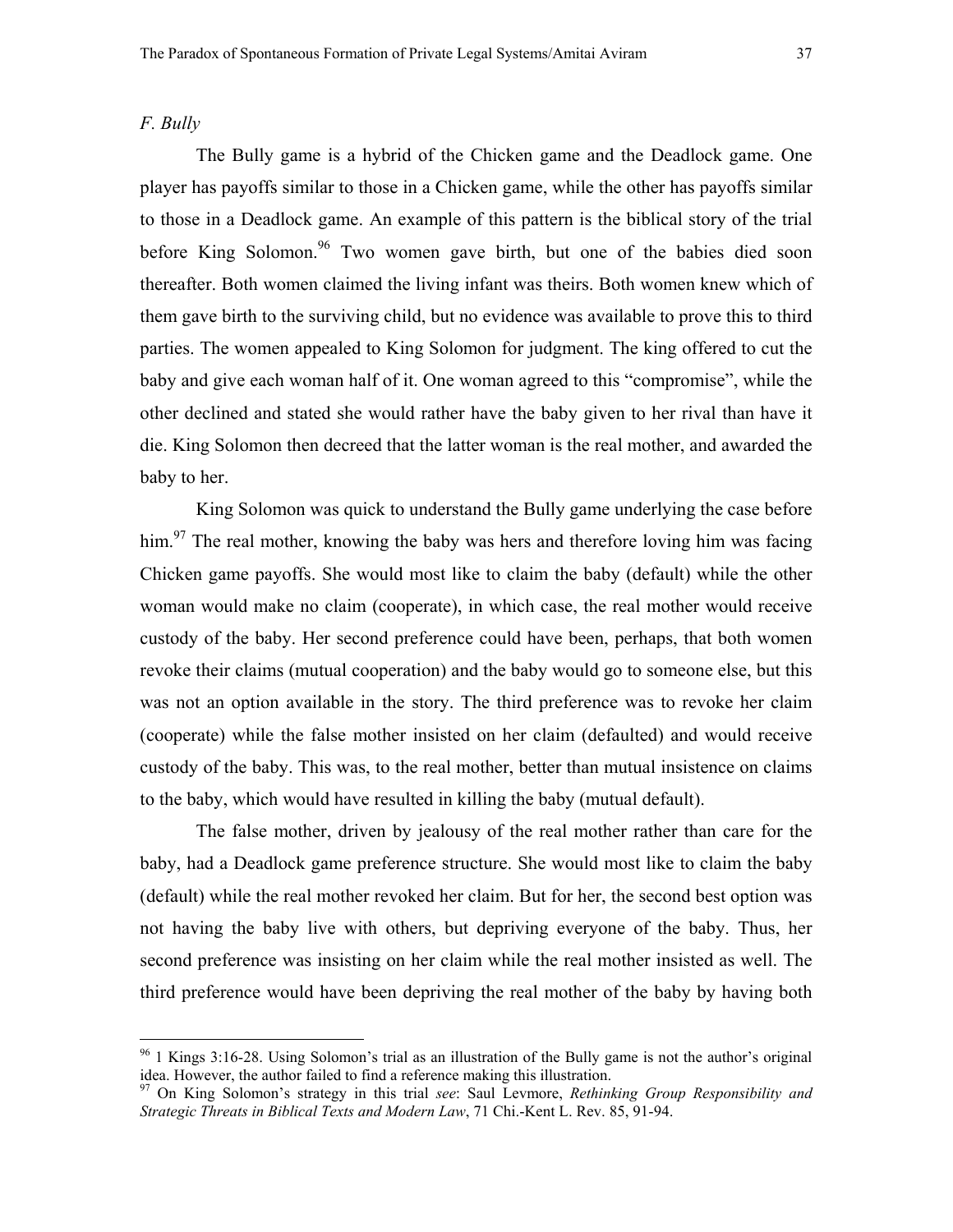real and false mothers revoke claims to the baby and hand the baby to others. The worst option, from the false mother's perspective, was to revoke her claim while the real mother insisted on her claim and received custody of the baby.<sup>98</sup> The payoff structure is, therefore:<sup>[99](#page-39-1)</sup>

|                                         | False Mother waives<br>claim on baby | False Mother insists on<br>claiming baby |
|-----------------------------------------|--------------------------------------|------------------------------------------|
| Real Mother waives claim<br>on baby     | 2,1                                  | 1,3                                      |
| Real Mother insists on<br>claiming baby | 3,0                                  | 0,2                                      |

 Solomon understood that in order to discover the truth in the absence of evidence, he would need to create an incentive structure that would differentiate between the real mother (who would have a Chicken game incentive structure) from the false mother (who would have a Deadlock payoff structure). When the women came before Solomon, each petitioned for her first preference (being awarded the baby). Since both Chicken and Bully payoffs have the same first preference, this could not differentiate the two. By threatening to kill the baby if both women insisted on their claims, Solomon created the payoff structure of a Bully game. The Deadlock player (false mother) had a credible threat of defaulting (insisting on the baby even if this led to the baby's death). Knowing this, the Chicken player had only one equilibrium—to chicken-out (waive claims to the baby) in order to reach a  $\{C, D\}$  result, which is better for it than  $\{D, D\}$ . Since the Bully game has a single equilibrium, in which the Chicken player cooperates and the Deadlock player defaults, Solomon could know that the woman who cooperated was the Chicken player, or in other words—the real mother (or, at least, the woman that cared more for the baby).

 Bully games are more stable than Chicken games, but they are even more costly to enforce (into mutual cooperation) than games of Chicken. It would take significant expenditures to prevent the Deadlock player from defaulting, and then, the Chicken

<span id="page-39-0"></span><sup>&</sup>lt;sup>98</sup> To summarize, the sets of preferences in the Bully game are, for the Chicken player:  ${D,C}$  > {C,C}>{C,D}>{D,D} and for the Deadlock player: {D,C}>{D,D}>{C,C}>{C,D}. <sup>99</sup> In each box, the real mother's payoff is noted first, then the false mother's payoff.

<span id="page-39-1"></span>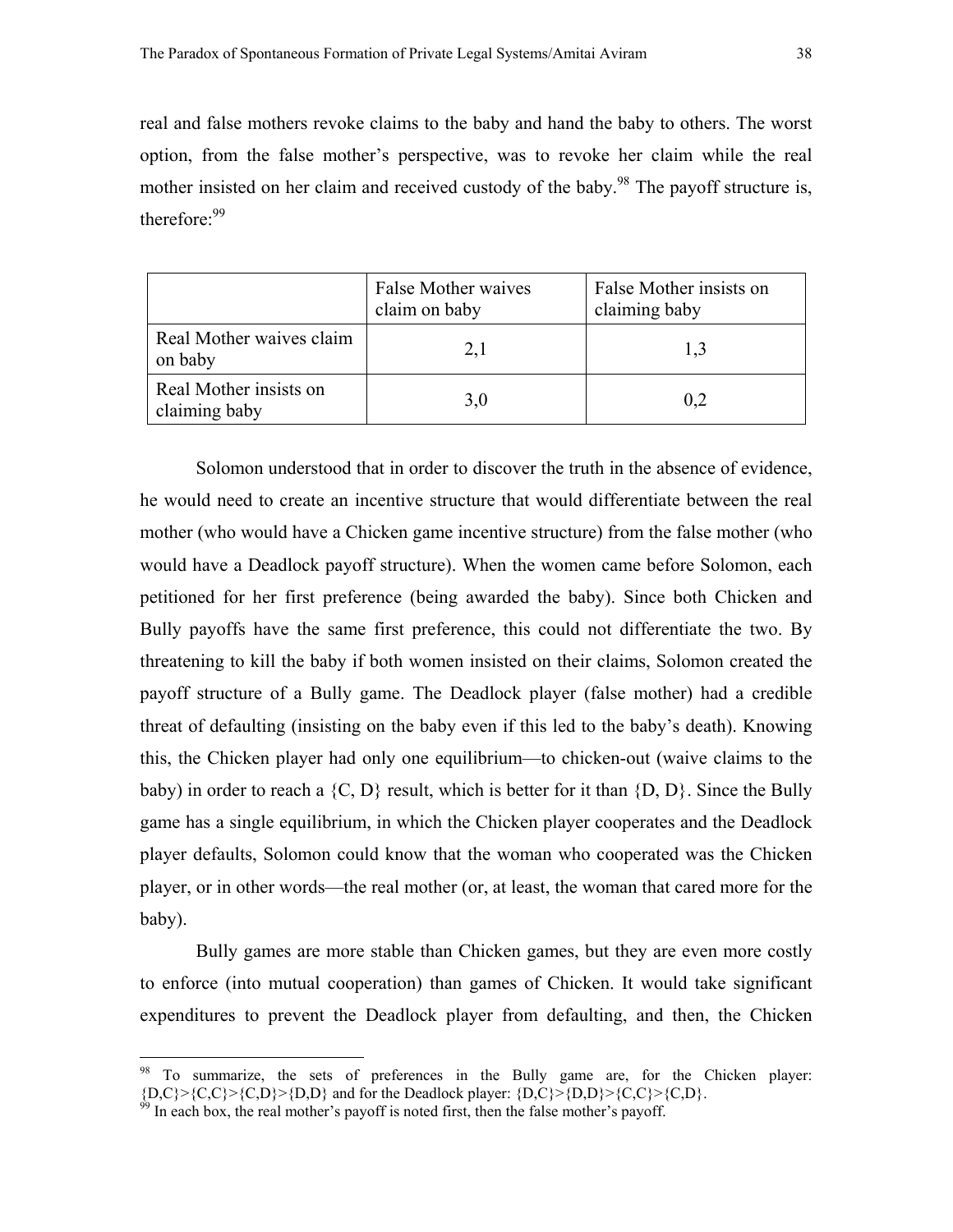player would himself have a strong incentive to default. Furthermore, from the static (single game) point of view, an outcome of  ${C, D}$  might not be inefficient; it all depends on the exact payoffs in the specific circumstances.<sup>100</sup> But from a dynamic perspective (repeating games), the Chicken player will eventually either be eliminated or (if it can) withdraw from interacting with the 'bully' Deadlock player. This would reduce interaction—and hence network effects—below the level it could be at if the bully were restrained.

### *G. Prisoners' Dilemma*

 $\overline{a}$ 

 The final game described in this abbreviated taxonomy, and the one in which it is most costly to enforce the jointly beneficial outcome, is the Prisoners' Dilemma game.<sup>101</sup> One version of the Illustrative story is as follows: $102$  Two men, Carl and Dan, commit armed robbery and are arrested on weapons charges. Both suspects are held in separate rooms where they cannot talk to each other. The district attorney approaches Carl and says, "We know that you robbed the bank. If you testify against Dan we will let you go free and Dan will get 15 years; if you don't we have enough to get you on a weapons charge and you will get three years in jail." Suspicious of the offer, Carl asks, "What's the catch?" The district attorney replies, "The catch is that we are offering the same deal to Dan and if both of you turn in the other, both of you will get 10 years for armed robbery."

 The set of preferences each of the prisoners has is clear. Best of all would be confessing while the other remains silent (the confessor will receive no jail time, while the other prisoner will serve 15 years). The second best option would be to remain silent while the other prisoner remains silent as well (each will serve 3 years for car theft). Third best would be confessing while the other prisoner confessed (both will serve 10 years for robbery). The worst outcome would be to remain silent while the other prisoner

<span id="page-40-0"></span><sup>&</sup>lt;sup>100</sup> In the case of the payoffs noted in the table, the equilibrium of  $\{C, D\}$  is actually the welfaremaximizing one, with a total of 4 utils—three to the Deadlock player, one to the Chicken player (this, of course, may create issues regarding the distribution of the gains, regardless of its efficiency).

<span id="page-40-1"></span><sup>101</sup> On the Prisoners' Dilemma game *see*, *e.g*., Anatol Rapoport, *Prisoner's Dilemma*, *in* Eatwell, Milgate & Newman, *supra* note 67, pp. 199-204.<br><sup>102</sup> This specific illustrative fact pattern is taken, with minor modifications, from: Richard W. Painter,

<span id="page-40-2"></span>*Game Theoretic and Contractarian Paradigms in the Uneasy Relationship between Regulators and Regulatory Lawyers*, 65 Fordham L. Rev. 149, 153 (1996), at footnote 24.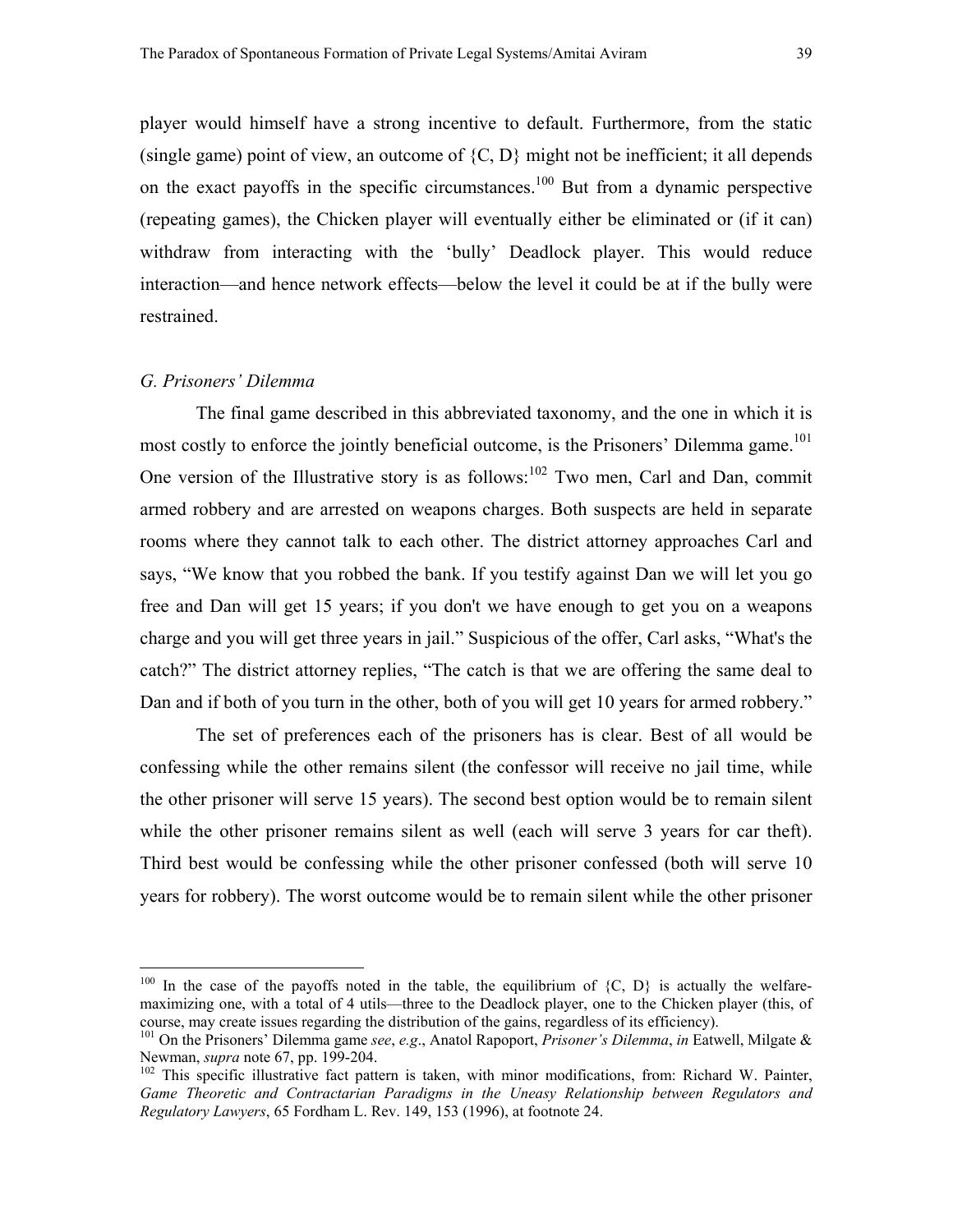confessed (the silent prisoner will spend 15 years in jail while the confessor will receive immunity).<sup>103</sup> The payoff table is, therefore: $104$ 

|                     | Dan remains silent | Dan confesses |
|---------------------|--------------------|---------------|
| Carl remains silent |                    |               |
| Carl confesses      |                    |               |

 The prisoners would maximize their joint welfare by mutual cooperation (in this case, by both remaining silent)—they will earn a total of 4 utils. The worst possible outcome (from the perspective of joint welfare) is mutual default (both confess). Yet, if Carl expects Dan to remain silent, Carl is better off confessing (3 utils as opposed to 2). And if Carl expects Dan to confess, Carl certainly prefers to confess (1 util instead of 0). As a result, Carl will confess regardless of what he expects Dan to do. Dan would do the same. They will mutually default—the worst possible outcome for the two.

 An amusing example of the logic leading to mutual default in a Prisoners' Dilemma is found in Joseph Heller's "Catch-22". Yossarian, an officer serving in the U.S. Air Force during World War II decides to desert the military. Major Danby attempts to dissuade him, appealing to his sense of duty. Yossarian insists:

"'am turning my bombsight in for the duration. From now on I'm thinking only of me.'

Major Danby replied indulgently with a superior smile, 'But, Yossarian, suppose everyone felt that way?'

'Then I'd certainly be a damned fool to feel any other way, wouldn't  $12^{1,105}$  $12^{1,105}$  $12^{1,105}$ 

 A coordination mechanism (i.e., conveying information to one party on what the other party will do) does not suffice to alleviate the Prisoners' Dilemma. Each prisoner will default regardless of what he expects the other prisoner to do. Also, unlike the Stag Hunt game, forcing one party to cooperate would not suffice, since the other party will default even if it knows the first party will cooperate. To enforce mutual cooperation,

<u>.</u>

<span id="page-41-0"></span><sup>&</sup>lt;sup>103</sup> In other words, as mentioned *infra*, in Section II.3, the set of preferences for each player in the Prisoners' Dilemma game can be summarized as:  ${D,C}$  {C,C} > {D,D} > {C,D}.

<span id="page-41-1"></span><sup>&</sup>lt;sup>104</sup> In each box, Carl's payoff is noted first, then Jim's payoff.<br><sup>105</sup> Joseph Heller, *Catch-22* (Simon & Schuster, 1955) 456.

<span id="page-41-2"></span>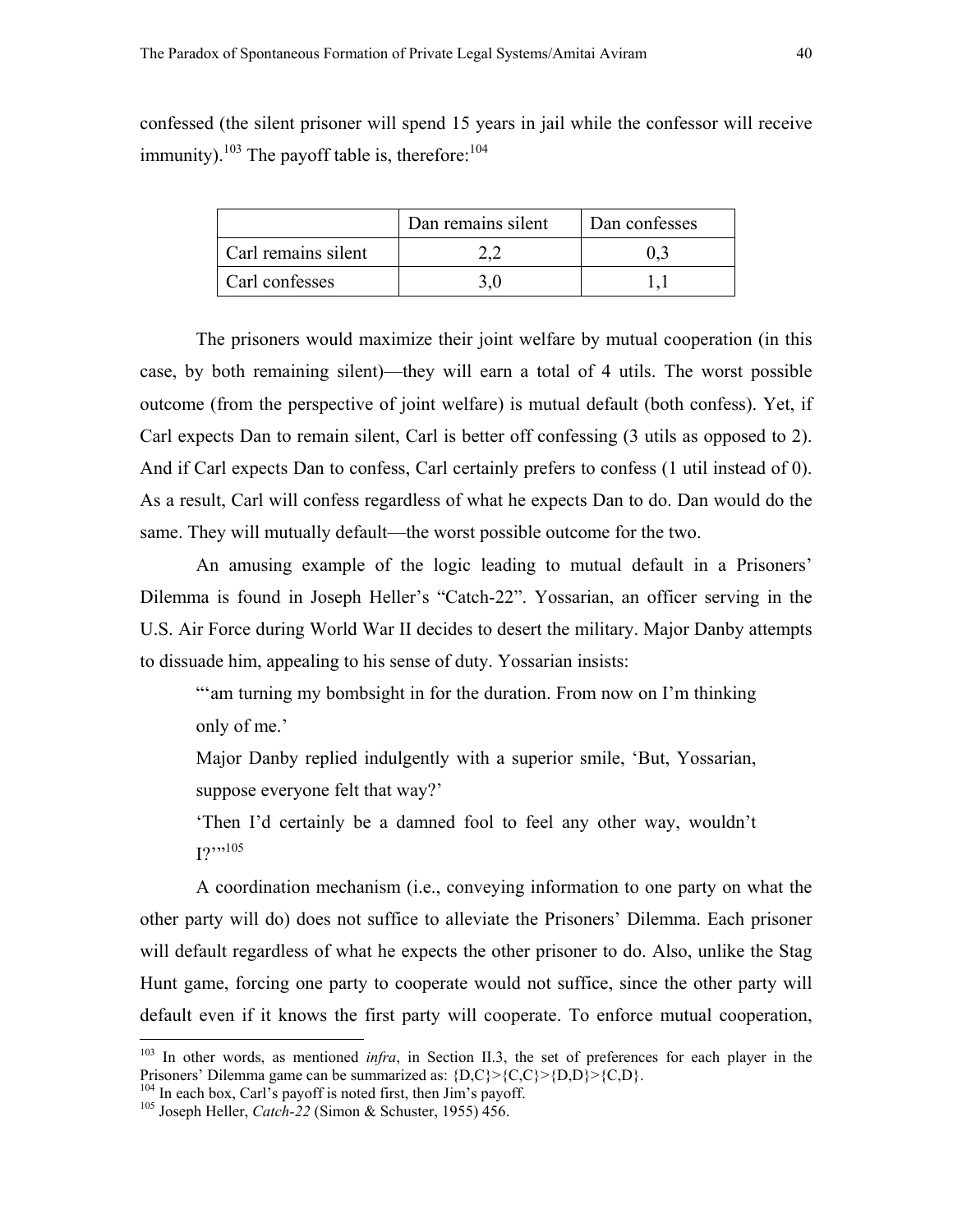<span id="page-42-6"></span>deterrence or coercion of both players must be effective. Curiously, as discussed below,  $106$  some of the most beneficial functions, which are more closely associated with "regulation" (e.g., mitigating opportunism), are of the Prisoners' Dilemma game type and are thus mutual cooperation is very costly to enforce in them. Such functions are unlikely to be able to form spontaneously. It is for these functions that private legal system evolution is most necessary.

# **IV. Applying the Theory: The Extant Literature from an Evolutionary Perspective**

#### *A. Assessing Enforcement Costs of Regulated Functions*

 Later subsections will examine how observations made in leading works of private ordering scholarship support the theory of non-spontaneous evolution of private legal systems. This theory anticipates that private legal systems begin as networks regulating low enforcement cost functions, then expand to regulate increasingly expensive to enforce (but also beneficial) functions. Therefore, a rough idea of the enforcement costs of the relevant functions is needed.<sup>107</sup> As discussed above,<sup>108</sup> some of the more significant criteria include: the average utility of the function to the member,<sup>109</sup> the variance in utility among members, $110$  the market structure both at the network level (the extent of competition among networks)<sup>111</sup> and at the individual level (relative power of each of the network's members),  $^{112}$  and the game type of the function.<sup>[113](#page-42-7)</sup>

<span id="page-42-1"></span><span id="page-42-0"></span>

<sup>&</sup>lt;sup>106</sup> *Infra*, in Section IV.3.<br><sup>107</sup> Because the works discussed in this section were not created with the theory of non-spontaneous evolution in mind, they do not contain all the information pertinent to this paper's thesis. No better can be done at this time than gaining a rough sense of enforcement costs, and using imperfect descriptions of the evolution of the networks described in the works discussed in this section. In the future, case studies specifically aimed at testing this theory may improve on these first steps.<br><sup>108</sup> See supra, Section II.3.

<span id="page-42-7"></span><span id="page-42-2"></span>

<span id="page-42-3"></span>

<span id="page-42-5"></span><span id="page-42-4"></span>

<sup>&</sup>lt;sup>109</sup> Generally, the higher the utility, the lower the enforcement costs.<br><sup>110</sup> Generally, the lower the variance, the lower the enforcement costs.<br><sup>111</sup> The lesser the competition, the lower the enforcement costs. But as competition among networks is not necessarily net welfare enhancing. A reduction in competition increases the network's ability to regulate (which is welfare-enhancing), but also decreases the network's incentive to regulate efficiently, which is welfare reducing. Which of these has a greater effect on welfare depends on particular circumstances.

<sup>&</sup>lt;sup>112</sup> The lesser the market power of the network's members, the lower the enforcement costs. Network members with significant market power are more likely to attempt degradation of connectivity within the network (e.g., not following the rules, transacting outside of the network, etc.). For example, Lisa Bernstein notes that larger diamond dealers (presumably having more market power than their smaller rivals) often trade outside of the diamond exchange. *See* Bernstein, *supra* note 6, at p. 120 ("Most large and important dealers are members of the club, but they do not usually conduct their business in the club's trading hall…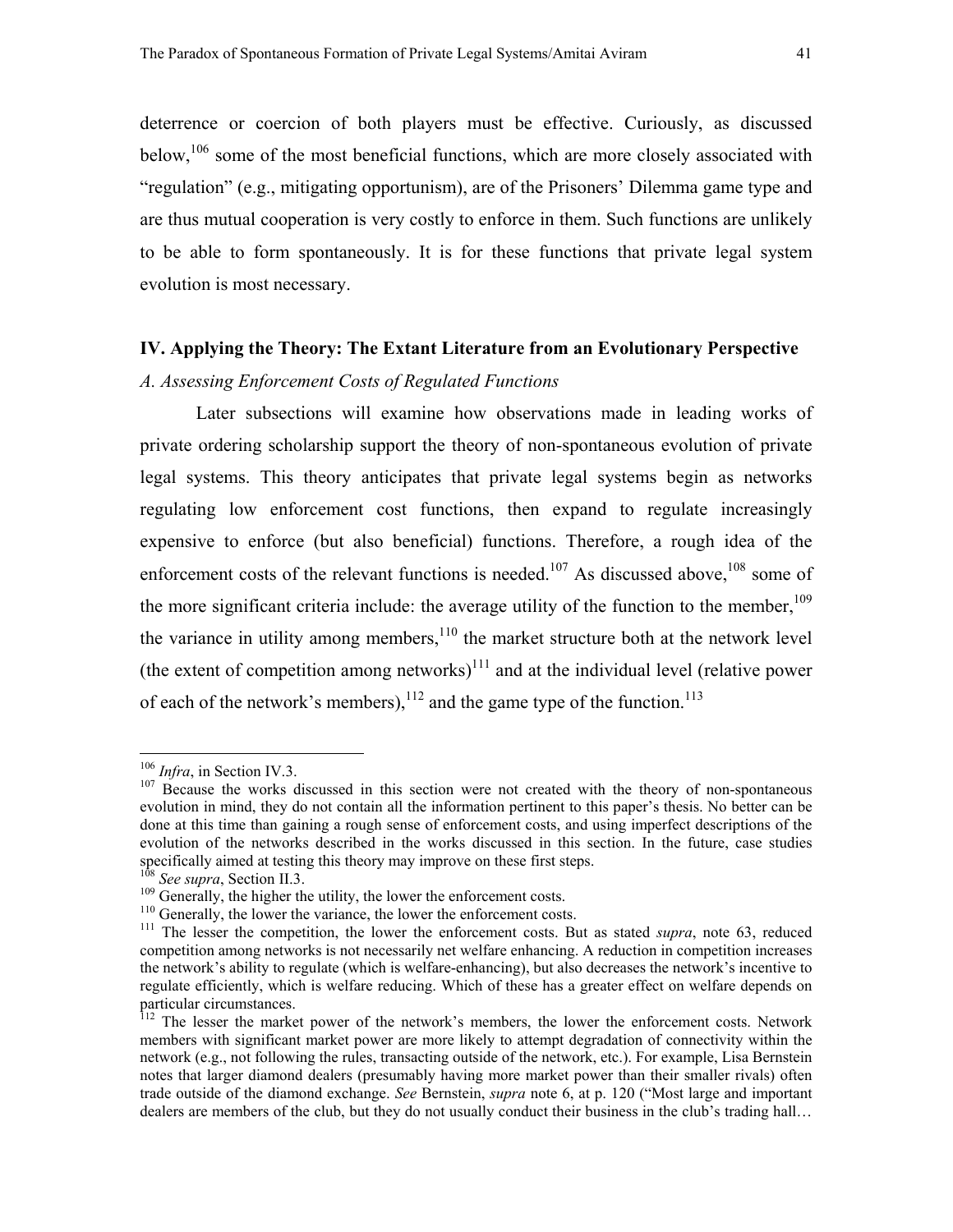It may be expected that the literature discussing private legal systems would not contain much variety in the average utility to network members; after all, examining networks that provide relatively unimportant services is less interesting than investigating those that serve valuable functions. Variance of benefits is often reflected in game types. For example, Battle of the Sexes is, as mentioned earlier, a Meeting Place game with an added feature of variance in the benefits from mutual behavior (i.e., both players prefer  ${C, C}$  and  ${D, D}$  over the other outcomes, but one player prefers  ${C, C}$  over  ${D, D}$ , and the other—vice versa).

Market structure affects enforcement costs both at the network level (the amount of competition among regulating networks) and the individual level (the relative power of each of the network's members). At the network level, the effects of inter-network competition have been thoroughly discussed in the antitrust literature,<sup>114</sup> and in the corporations law literature,<sup>115</sup> though not quite as much in the private ordering literature. At the individual level, market structure affects the likelihood of a member degrading connectivity with the network (e.g., disobeying the network's rules, transacting outside of the network and by that weakening the network's enforcement mechanisms, etc.), which increases enforcement costs.<sup>116</sup> It also often affects the game type of the function.

For example, a Chicken game is more likely to be played in market structures in oligopoly-like structures in which there are a few, large players of approximately equal market power (e.g., the social network in a small, rural community), rather than many

large scale transactions tend to be consummated in private offices."). On the strategy of degradation, *see* Jacques Cremer, Patrick Rey & Jean Tirole, *Connectivity in The Commercial Internet*, 48 J. Indus. Econ.

<sup>433 (2000);</sup> Aviram, *supra* note 11, at Section II.3.<br><sup>113</sup> Assessment of relative enforcement costs of the game types was made as part of discussing each game<br>type. *See supra*, Sections III.1 through III.7.

<span id="page-43-0"></span><sup>&</sup>lt;sup>114</sup> See, e.g., William J. Kolasky, *Network Effects: A Contrarian View*, 7 Geo. Mason L. Rev. 577 (1999); Mark A. Lemley & David McGowan, *Legal Implications of Network Economic Effects*, 86 Cal. L. Rev. 479, 500-523 (1998); William E. Cohen, *Competition and Foreclosure in the Context of Installed Base and Compatibility Effects*, 64 Antitrust L. J. 535 (1996); Thomas A. Piraino, Jr., *The Antitrust Analysis of* 

<span id="page-43-1"></span><sup>&</sup>lt;sup>115</sup> See, e.g., Lucian Arye Bebchuk & Mark J. Roe, *A Theory of Path Dependence in Corporate Ownership and Governance*, 52 Stan. L. Rev. 127, 141 (1999) (arguing that network effects may induce persistence of pre-existing corporate structures); Michael Klausner, *Corporations, Corporate Law and Networks of Contracts*, 81 Va. L. Rev. 757 (1995) (discussing the presence and effects of network externalities in corporate contracts); Larry E. Ribstein & Bruce H. Kobayashi, *Choice of Form and Network Externalities*, 43 Wm. & Mary L. Rev. 79 (2001) (presenting empirical evidence that the choice of form of incorporation (e.g., partnership, LLP, LLC, corporation) is driven not by network lock-in effects, but by relative business advantages of a given form over the other forms).

<span id="page-43-2"></span><sup>116</sup> *See supra*, note 112.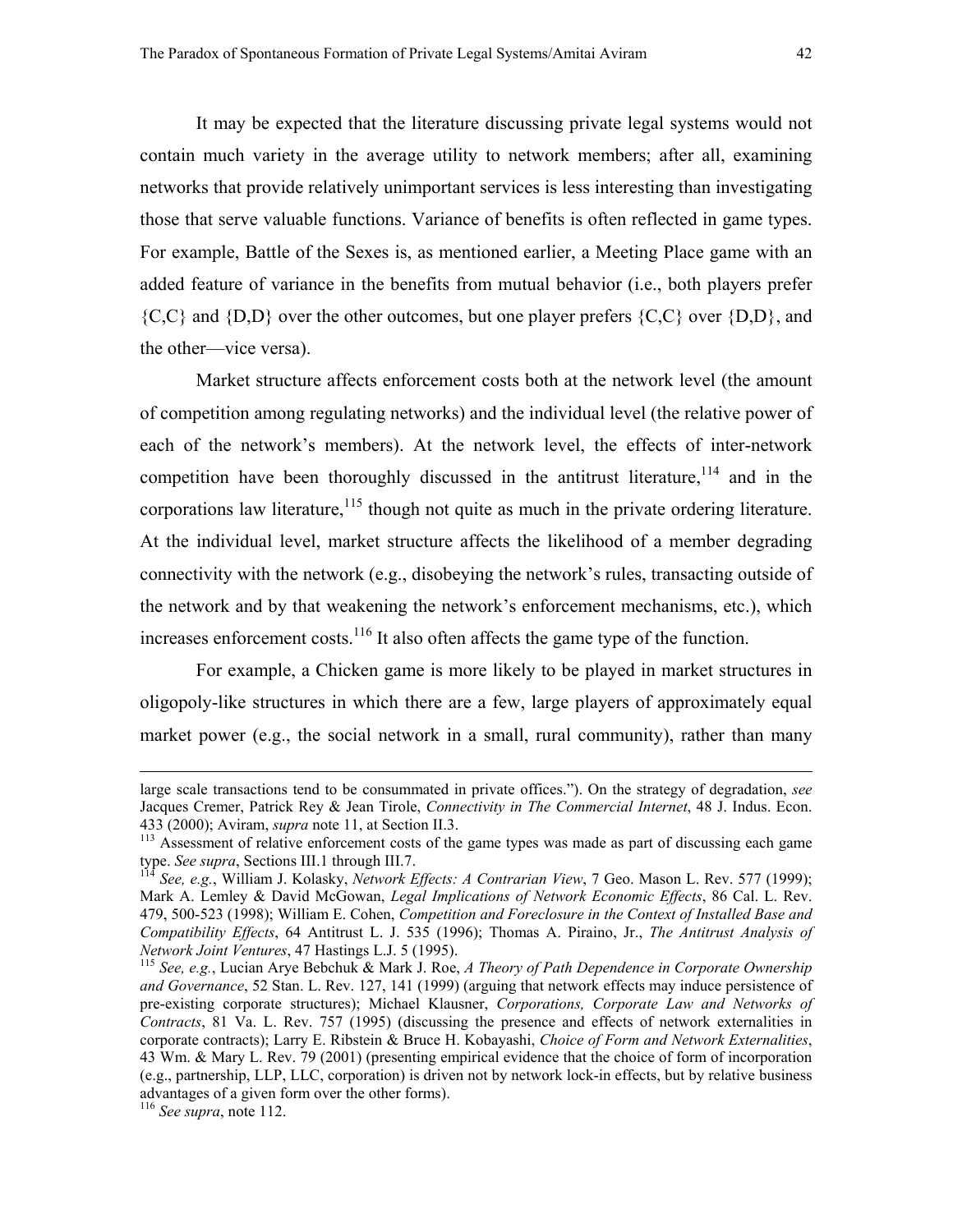small players or a few unequally powerful players. In contrast, a Bully game is more likely to characterize payoffs when the market contains one player that is markedly more powerful than the others. It is this power (and hence lesser vulnerability) that enables that player to credibly threaten to play "Deadlock" rather than "Chicken"; weaker players would like to bluff and masquerade as Deadlock players, but lacking market power they cannot credibly persuade their rivals that they will not back off from defaulting in the face of the other player's threat to also default.<sup>117</sup>

 Game types, therefore, are a key criterion in determining enforcement costs, yet this criterion had not been addressed by the literature on collusion.<sup>118</sup> In assessing below the enforcement costs of functions, the paper will give the most attention to the criterion of game type, although other criteria will be regarded as well. The remaining subsections will examine case studies, most of which are leading works in the private ordering scholarship. The next subsection will discuss case studies of functions characterized by the lowest enforcement cost game types: Harmony and Meeting Place. Since functions characterized by low enforcement costs are likely to survive spontaneous formation and develop effective enforcement mechanisms, it is of no surprise that they become foundations for more elaborate, and more expensive to enforce, private legal systems. The final subsection of this section will address functions characterized by higher enforcement cost game types—Battle of the Sexes, Stag Hunt, Chicken, Bully and Prisoners' Dilemma.

### *B. Lower Enforcement Cost Functions: The Foundations of Private Ordering*

 $\overline{a}$ 

Very little of the private ordering literature pays attention to functions characterized by the lowest enforcement cost game types: Harmony and Meeting Place.

<span id="page-44-0"></span><sup>&</sup>lt;sup>117</sup> There are numerous other structural issues that affect game type. For example, the choice between a Meeting Place game and a Battle of the Sexes game could depend on whether this is the first time the norm in question is set, or whether there are competing norms to choose from. If there are competing norms, most likely each network member has some costs associated with switching to the other norm. As a result, the member will have a preference for the incumbent norm, even if it would as second preference follow another norm rather than be the only one using the incumbent norm while all others used the other one. This is a Battle of the Sexes payoff structure. In contrast, if no member has adopted an existing norm, they may be indifferent among norm alternatives, as long as one norm is agreed upon and adopted universally this is a Meeting Place payoff structure.

<span id="page-44-1"></span><sup>&</sup>lt;sup>118</sup> For a proposed explanation of the reason that the cartel stability literature did not address the game type criterion, *see supra*, Section II.3.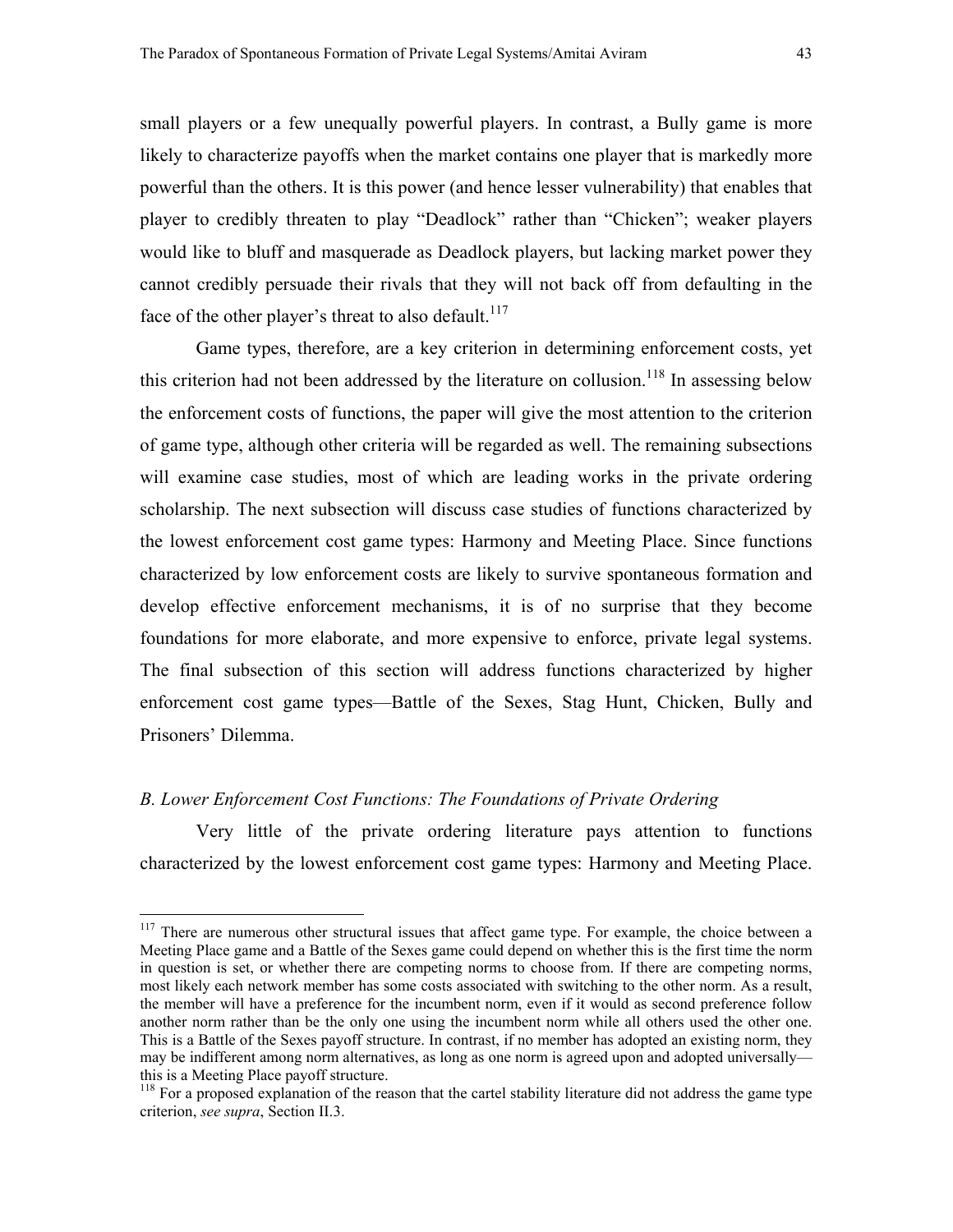One reason may be that due to the low enforcement costs, the enforcement mechanisms do not need to be very elaborate. At the extreme, the least-cost game—Harmony—does not need any enforcement whatsoever, since both players will always choose the action "C" (cooperate) without regard to what the other player does.<sup>119</sup> As a result, neither coercion nor mere information exchange are necessary to ensure mutual cooperation.

Functions characterized by the Meeting Place game are omnipresent in our lives, and as this paper argues, they form the nucleus of more elaborate, and more expensive to enforce private legal systems. The most ubiquitous Meeting Place type function is the social network. In most cases, people are indifferent (within a certain range of alternatives) to the choice of location of interaction, type of interaction, etc. If these alternatives would be considered the "C" and "D" actions, each person is indifferent between  ${C, C}$  and  ${D, D}$ . Social interaction requires, however, that both (or all) players choose the same alternative; they would not beneficially interact if they are in different locations or if one has come for a swimming competition while the other has come for a debate match. Therefore,  ${C,D}$  and  ${D,C}$  are both worse than the mutual alternatives. This is precisely the Meeting Place game structure.

Similarly, members of religious networks, at least in many places and many eras in the past, have Meeting Place-type preferences. Most believers benefit from uniformity in religious doctrine. The choice of religious doctrine is often (especially in societies such as Tenth Century Europe) not a conscious decision by the believer—one often accepts the doctrine that is prevalent in one's locale. But most believers prefer to conform with the locally accepted doctrine (i.e., a preference for  ${C, C}$  and  ${D, D}$  over other outcomes, which is a trait of both Meeting Place and Battle of the Sexes games), and furthermore do not feel they are better off under one doctrine rather than another (i.e., indifference between {C,C} and {D,D}, which is the trait of a Meeting Place game but not a Battle of the Sexes game).

Given the vast variety of social and religious networks and of people's preferences in these realms, certainly these assumptions are not always correct. Some

<span id="page-45-0"></span><sup>119</sup> *See, e.g.*, Licht, *supra* note 74, at p. 109: "…one may distinguish between "playing C" in the Harmony game and "cooperation," where cooperation requires that the actions of parties--which are not in preexistent harmony--be brought into conformity with one another through negotiation. In its pure form, Harmony does not call for any cooperation in the sense of conscious policy coordination, as the players independently converge to the desired CC outcome." (footnote omitted).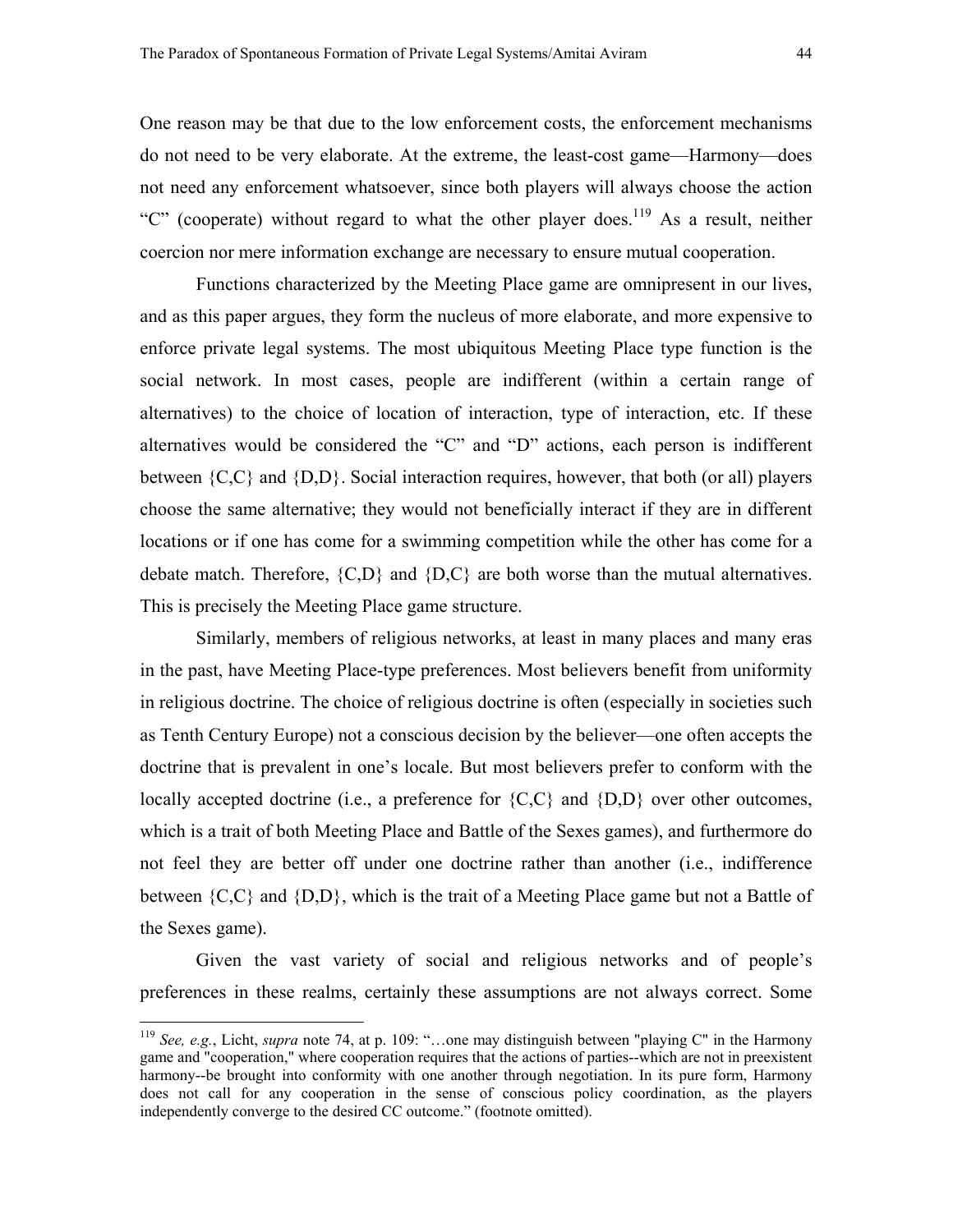people enjoy being mavericks, which in game terms means preferring  ${C,D}$  and  ${D,C}$ over the other outcomes. More commonly, people do have a certain preference as to specifics of the religious doctrine or social interaction (e.g., preferring to talk about sports rather than politics and vice versa). In such cases, the social or religious network will be characterized by the moderately costly Battle of the Sexes game, rather than the Meeting Place game. But as mentioned before, people tend to seek the lowest cost regulator. As a result, groups are likely to expel some members and invite others, so that their preferences are similar, and thus the characterizing game type is Harmony or Meeting Place, not Battle of the Sexes. Therefore, people interested in talking about sports will likely find a social network in which members are most interested to talk about sports. It would often be more costly to have within the same network also people who dislike sports and want to talk about politics—even if both groups prefer talking to anyone on anything over talking about their preferred subjects to themselves, they would still be better off finding a group interested in addressing the same interests.<sup>120</sup> Thus, social, religious, and other similar networks are likely to evolve in a manner that reduces the cost of enforcing the most beneficial interaction, by shifting from the Battle of the Sexes game type to Harmony and Meeting Place game types.

These low enforcement cost networks are the building blocks of private legal systems. Their low enforcement costs are due not only to being Harmony or Meeting Place games, but also due to a high average utility people derive from social and spiritual interaction. Social and religious networks also tend to be more egalitarian—people cannot "corner" social networks as they can "corner" markets, and though some people carry more weight than others in social and religious circles, on average these networks are characterized by lower concentration (and sometimes, by lower barriers to entry) than, say, diamond exchanges.

Social and religious networks overcome another factor that raises enforcement costs—competition among networks—by increasing switching costs between

<span id="page-46-0"></span><sup>&</sup>lt;sup>120</sup> Of course, these people might not always find alternative groups that provide the same utility. A sparsely populated area may not have a great variety of social groups, or sufficient people to form a wide variety of groups. Furthermore, network effects in larger groups or other benefits of a specific group may outweigh the benefit of creating a separate group for each social or religious preference.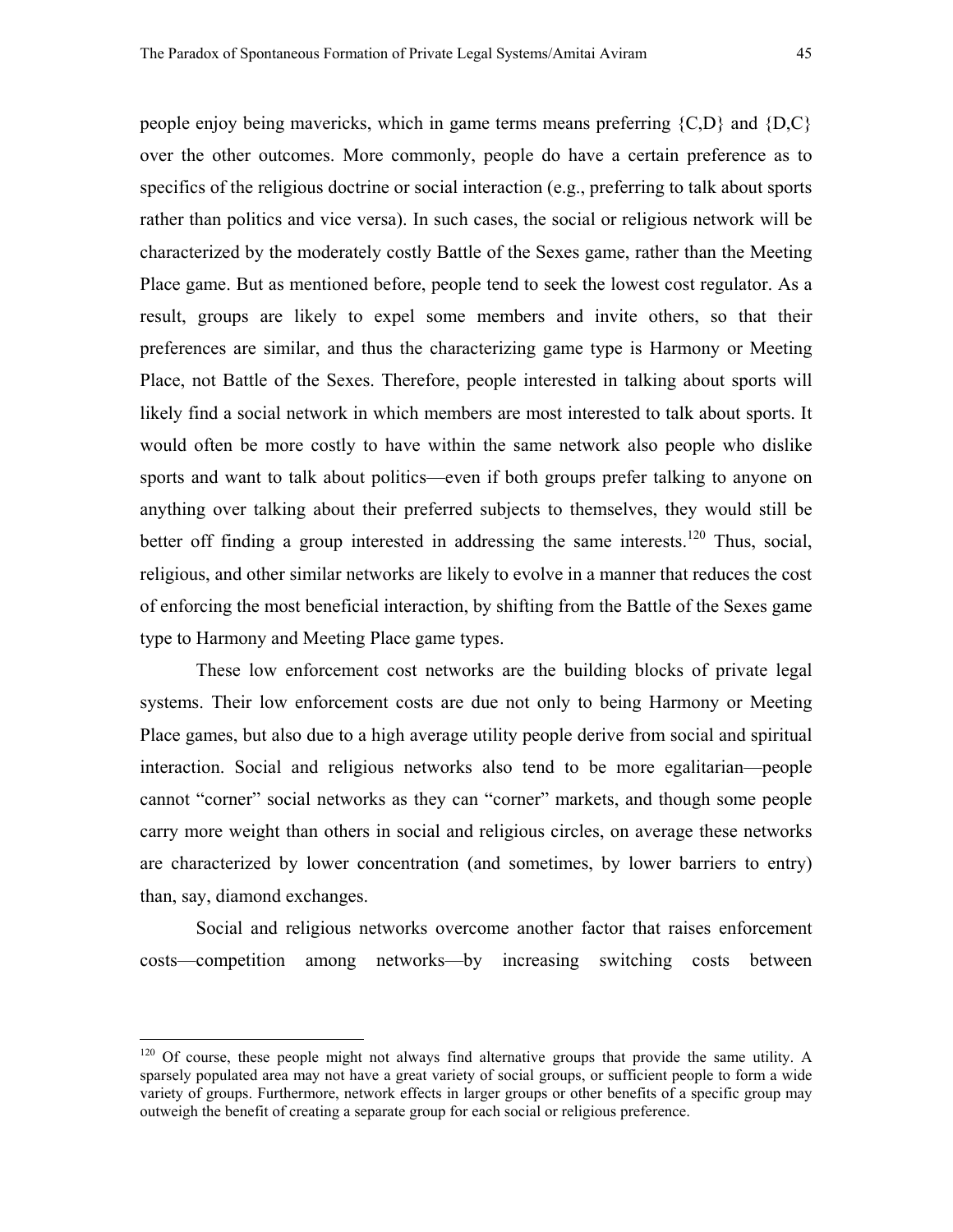networks[.121](#page-47-0) One manner in which switching costs increase is by developing unique cultures common to the members of that network.<sup>122</sup> Since the nuances of common cultures are costly and time consuming to learn, and the lack of familiarity in them is easy to detect, they present a relationship-specific investment in a specific social or religious network. A network member considering disobeying the norms regulated by the network will lose the investment she made in learning the network's culture, and will have to make a new investment in learning the culture of whatever other network she joins. In the meantime, she would be identified by the new network as an outsider.<sup>[123](#page-47-2)</sup> Ethnic-based groups form an even tighter barrier—a person cannot change ethnicity, and therefore being expelled from or leaving one's ethnic network is irreplaceable.<sup>[124](#page-47-3)</sup>

 The private ordering literature notes the importance of reputation in facilitating private legal systems.<sup>125</sup> Yet this scholarship often fails to note that the disciplining effect of reputation depends on the group in which this reputation is collected. As discussed in the Pax Dei context, creating a reputation mechanism in a spontaneously formed private legal system is futile, as once the system fails, any reputation contained within it will not be meaningful in itself. However, when a preexisting, low enforcement cost system, such as a social network, expands and uses its information mechanism (e.g., reputation within the social network), this reputation has an effect even after the failure of the higher-end function (restricting warfare, in the Pax Dei case), since the social network is stable and will continue to exist indefinitely. Thus, a warlord who has acquired a poor reputation

<span id="page-47-0"></span><sup>121</sup> See, e.g., Greif, Milgrom & Weingast, *supra* note 9, at p. 757-758: "These guilds, therefore, were able to provide their members with streams of rents in their hometowns. Receiving these rents, however, could have been made conditional on following the recommendations, rules, and directives of the guild. Hence these rents could serve to tie a member to the guild by making change of residence costly and to ensure solidarity among the guild's members."

<span id="page-47-1"></span><sup>&</sup>lt;sup>122</sup> Of course, reducing competition among networks is just one of the reasons for creating a common culture within a group, and possibly not the leading on. There are other reasons for the creation of a common culture, including satisfying a need to feel associated with a group. Regardless of the reason, the existence of a common culture reduces competition among social and religious networks and thus reduces

<span id="page-47-2"></span> $123$  On viewing people as outsiders, even a decade after they joined the a community, see Ellickson, supra note 9, at p. 678: "As the Association President later explained in a hearing before the county Board of Supervisors, the problem was that Ellis, a country resident for a decade, 'hasn't been [in the County] all that long.'"

<span id="page-47-3"></span><sup>&</sup>lt;sup>124</sup> As Richard Posner observes, some primitive societies have bypassed the non-duplicability of kinship by instituting "barter friendships", which oblige the parties to similar standards of loyalty as they owe their kinsmen . *See* Richard A. Posner, *A Theory of Primitive Society, with Special Reference to Law*, 23 J. Law & Econ. 1 (1980).

<span id="page-47-4"></span><sup>125</sup> *See supra*, notes 29-31.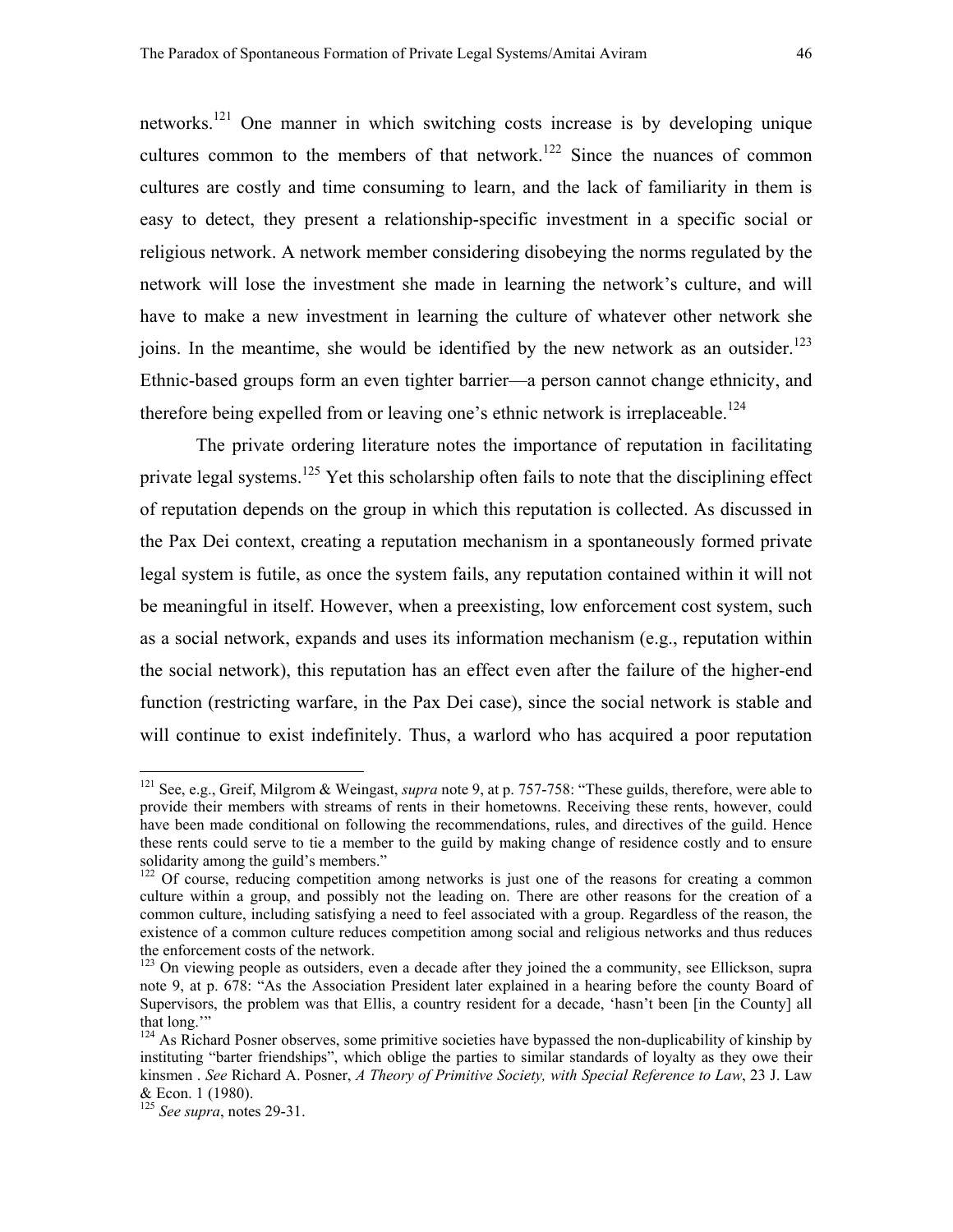<span id="page-48-1"></span>may suffer ostracism from the social or religious network even if and after the high-cost function (restricting warfare) has failed.

One might argue that religious networks govern not by providing to people's spiritual needs, but by invoking the power of God. According to this critique, there is something unique about the belief that one is abiding to the will of an omnipotent being, and it is fear of God (or of Hell) that makes one willing to voluntarily follow a course of action that would otherwise not be contemplated. But this cannot be a complete answer to the effectiveness of religious networks, even in a highly religious (and superstitious) society of Tenth Century Europe. Some warlords must have been cynical about the likelihood of divine repercussions to refusing Pax Dei. These cynics had much to gain if they refused to adhere to the oaths' limitations while other warlords felt constrained (after all, if this is a Prisoners' Dilemma game and the other player was going to cooperate, a defaulting warlord would find himself in the best outcome for him). Other warlords may have thought that divine will supports any means to their accession to power; after all, people are prone to adopt views the consequences of which are favorable to them.

Anecdotal evidence also suggests that the threat of divine sanction was not a panacea, nor a necessary ingredient for stable private legal systems. Some important private legal systems of approximately the same era were facilitated by non-religious mechanisms. For example, Lex Mercatoria, the medieval customary law of merchants, was enforced by secular, merchant courts. A merchant who ignored their decrees would risk reputation sanctions that likely would cause most merchants to refuse to do business with the offender.<sup>126</sup> Furthermore, the threat of divine sanction very often failed to direct behavior and resolve disputes, even in the Middle Ages, and even when the parties involved were the clergy. For example, the Great Schism, in which two cardinals claimed to hold to the position of Pope, could not be solved by the church's legal machinery.<sup>127</sup>

<span id="page-48-0"></span><sup>126</sup> *See, e.g*., Paul R. Milligram, Douglass C. North & Barry R. Weingast, *The Role of Institutions in the Revival of Trade: The Law Merchant, Private Judges, and the Champagne Fairs*, 2 J. Econ. and Pol. 1 (1990); Lisa Bernstein, *Merchant Law in a Merchant Court: Rethinking the Code's Search for Immanent Business Norms*, 144 U. Pa. L. Rev. 1765 (1996); Eyal Benvenisti, Exit and Voice in the Age of Globalization, 98 Mich. L. Rev. 167, 176 (1999), at footnote 35. An important reason for the inability of the Law Merchant to rely on religious enforcement was that the merchants governed by it were of different religious persuasions. This did not, however, prevent the formation of a stable private legal system, enforced by other social networks.

<sup>&</sup>lt;sup>127</sup> The Great Schism: Manifesto of the Revolting Cardinals, Aug 5, 1378, in Oliver J. Thatcher, and Edgar Holmes McNeal, eds., A Source Book for Medieval History, (New York: Scribners, 1905), pp. 326-327,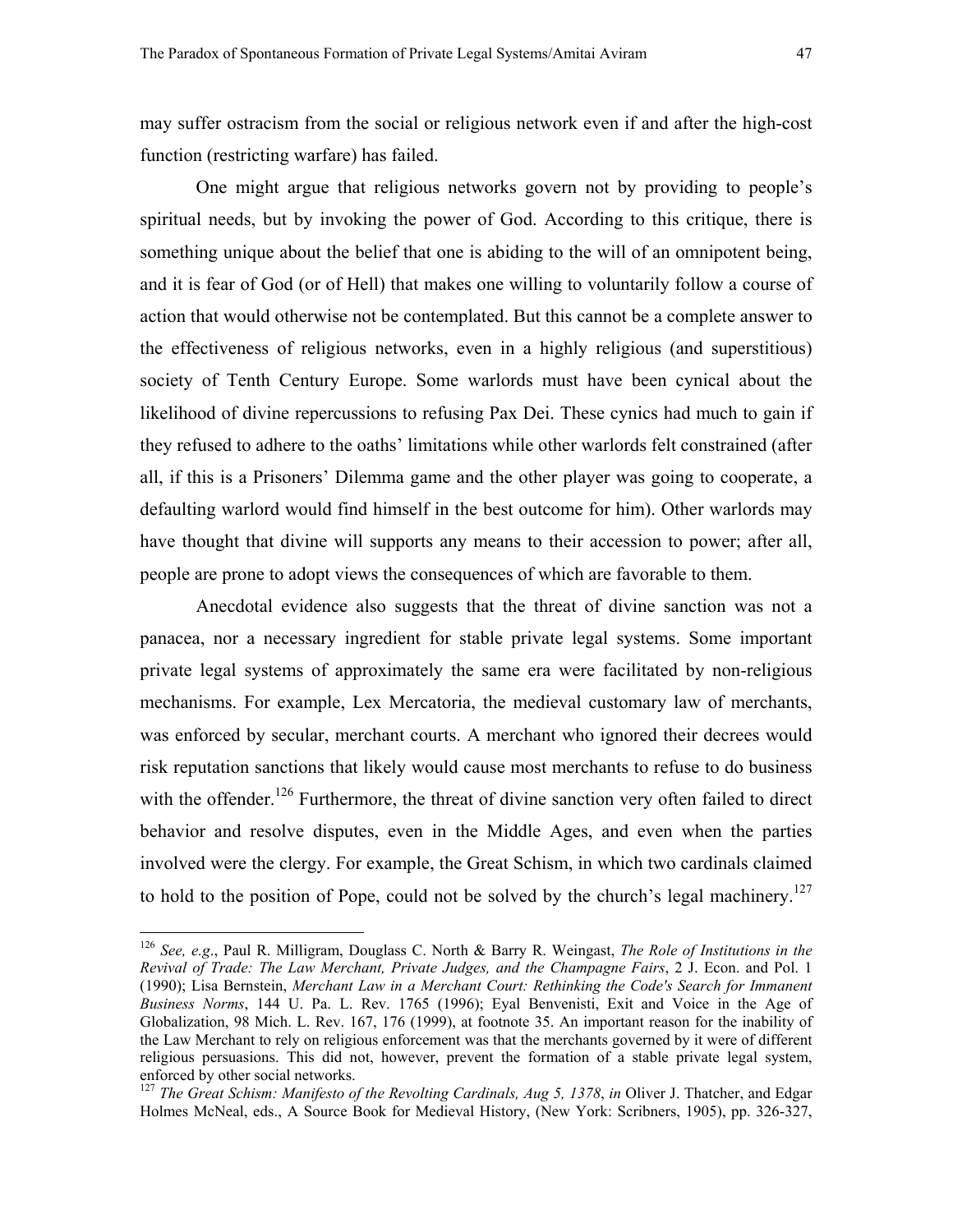Finally, a General Council of prelates convened, forced out the two popes and elected another pope.<sup>128</sup> This General Council was the backbone of the network that provided spiritual services, and was itself a social network. If fear of divine sanctions motivated the people, then a decree from God's agent on earth (whichever of the popes a person believed was legitimate) would determine this conflict. Rather, the mobilization of the bulk of the social/religious network suggests that it was the support of this network that was crucial to any resolution of the conflict.

 Low enforcement cost functions have received very modest attention in the private ordering community. Richard McAdams discusses the importance of the social network in forming and regulating norms. His 'Esteem Theory of Norms' argues that people are induced to cooperate by receiving esteem from the group—a non-material good that is one's status within a group.<sup>129</sup> The groups McAdams refers to are generally ones that this paper would term as Harmony or Meeting Place game types; usually, social networks. The advantage of esteem as a regulating mechanism, according to McAdams, is that esteem sanctions are very inexpensive for each group member to administer.<sup>130</sup> Again, this argument is in the same vein as the proposition that the Harmony and Meeting Place type networks are the least-cost enforcers. McAdams adds another feature that enhances compliance—esteem competition. Esteem is relative, and thus compliance by

*available at*: http://www.fordham.edu/halsall/source/grtschism1.html; *The Great Schism: University of Paris and the Schism, 1393*, *in* Oliver J. Thatcher, and Edgar Holmes McNeal, eds., A Source Book for Medieval History, (New York: Scribners, 1905), pp. 326-327, *available at*:

http://www.fordham.edu/halsall/source/grtschism2.html; *The Great Schism: Council of Pisa, Competency to Try Popes, 1409*, *in* Oliver J. Thatcher, and Edgar Holmes McNeal, eds., A Source Book for Medieval History, (New York: Scribners, 1905), pp. 327-328, *available at*:

<span id="page-49-0"></span>

http://www.fordham.edu/halsall/source/grtschism3.html; 128 *See, e.g*., Norman P. Tanner (ed.), *Decrees of the Ecumenical Councils: Council of Constance 1414-18*, *available at*: http://www.piar.hu/councils/ecum16.htm. 129 Richard H. McAdams, *Cooperation and Conflict: The Economics of Group Status Production and Race* 

<span id="page-49-1"></span>*Discrimination*, 108 Harv. L. Rev. 1003, 1019 (1995): "If neither material self-interest nor altruism explains the residuum of cooperation, what can? And why does the level of cooperation vary so significantly with the manner in which individuals are categorized by group? This section proposes an answer: group-based status production. In the experiments discussed above, individuals behave selfishly, not altruistically, but their selfish end is the production of the non-material good of esteem. If individuals seek such nonmaterial ends, members of social groups have another means of solving collective action problems—by allocating esteem to induce members to make contributions to group welfare."

<span id="page-49-2"></span><sup>130</sup> Richard H. McAdams, *The Origin, Development, and Regulation of Norms*, 96 Mich. L. Rev. 338, 365 (1997): "The key feature of esteem is that individuals do not always bear a cost by granting different levels of esteem to others. Because the cost is often zero, esteem sanctions are not necessarily subject to the second-order collective action problem that makes the explanation of norms more difficult."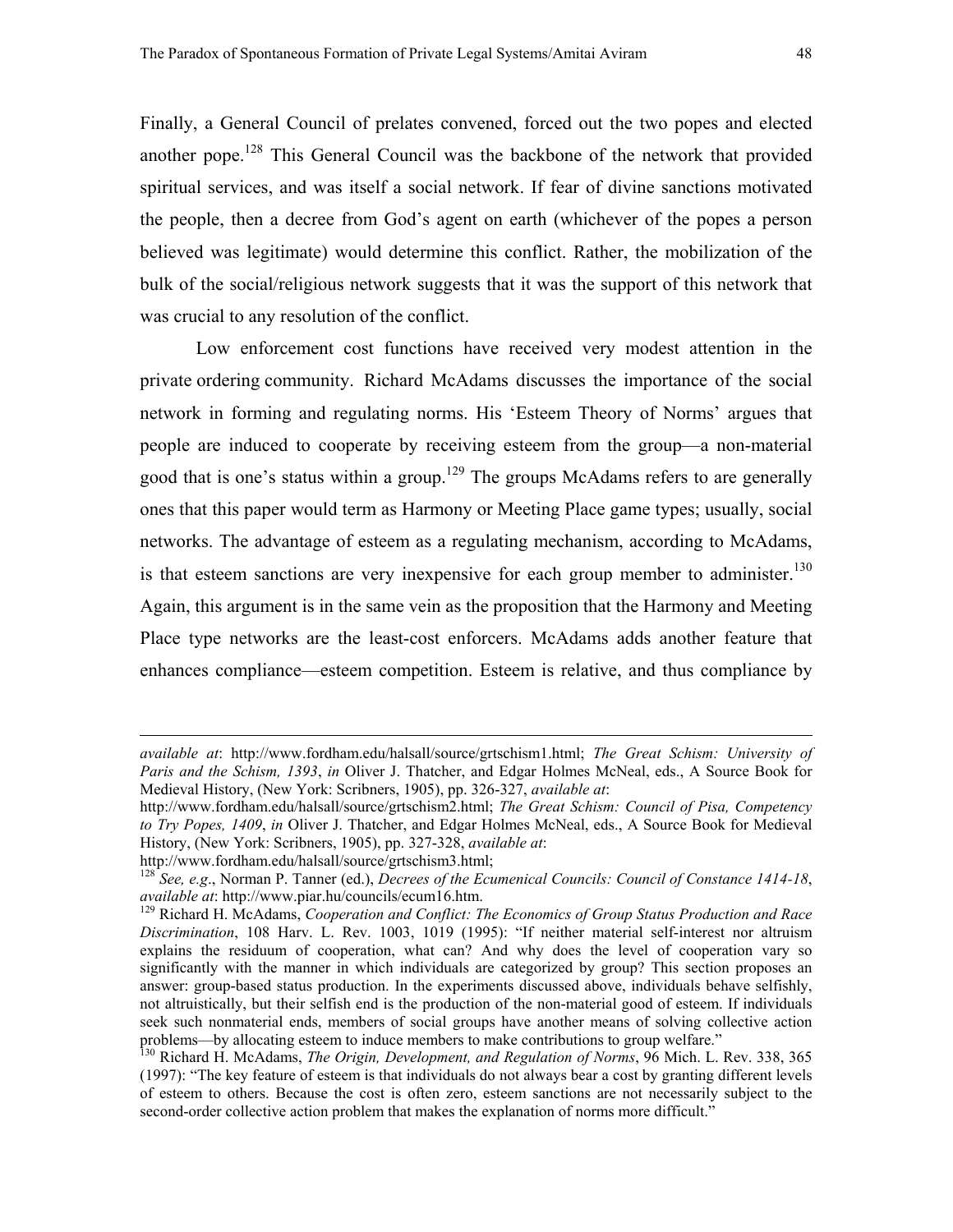some people raises the cost of non-compliance for the others, since the esteem collected by the compliant parties devalues the group status of non-complying members.<sup>131</sup>

 McAdams' esteem theory does not differentiate between groups, however, and as a result does not address the evolutionary pattern of private legal systems described in this paper. As discussed above, different "groups" (i.e., regulating networks) have widely varying enforcement costs. If all groups were the same, spontaneous formation would be possible for every network. But this is not the case; low-enforcement cost functions (and the networks that enforce them) are the only ones that are likely to survive spontaneous formation, and they expand to encompass other, more expensive to enforce functions, which in turn strengthens further their enforcement mechanisms. In the next sub-section the paper will proceed to examine the more expensive to enforce game types and the private ordering literature that addresses them.

# *C. Higher Enforcement Cost Functions: Gradual Evolution of Private Ordering*

The private ordering literature on functions that are more expensive to enforce is much richer than that on low-cost functions. The high cost functions are more elaborate, and more closely resemble the public legal system (i.e., "the law"). This subsection observes case studies from the private ordering literature and examines how expensiveto-enforce functions usually evolve from Harmony or Meeting Place type of functions. These functions include moderately expensive, Battle of the Sexes type functions such as forming exchanges<sup>132</sup> and merchant coalitions,<sup>133</sup> as well as more expensive, Chicken and Prisoners' Dilemma type functions such as prohibiting opportunistic behavior in exchanges,<sup>134</sup> restricting warfare and resolving trespass disputes between neighbors.<sup>[135](#page-50-4)</sup>

The exceptions to this rule are also noted. In some cases, moderately expensive game types (such as Battle of the Sexes) require disciplining a group of individuals that are not all members of any single inexpensive function (such as a social or religious group), and therefore none of the inexpensive networks can evolve to attend to the

<span id="page-50-0"></span><sup>&</sup>lt;sup>131</sup> McAdams, *id.*, at p. 366: "Because the desire for esteem is relative, competition for esteem can progressively raise the standard the norm imposes."<br><sup>132</sup> For example, diamond exchanges described in Bernstein, *supra* note 6; Bernstein, *supra* note 21.

<span id="page-50-1"></span>

<span id="page-50-2"></span><sup>&</sup>lt;sup>133</sup> Such as the Maghribi traders coalition described in Greif, *supra* note 6 and Greif, *supra* note 26.<br><sup>134</sup> Bernstein, *supra* note 6; Bernstein, *supra* note 21.<br><sup>135</sup> Ellickson (1991), *supra* note 6; Ellickson,

<span id="page-50-3"></span>

<span id="page-50-4"></span>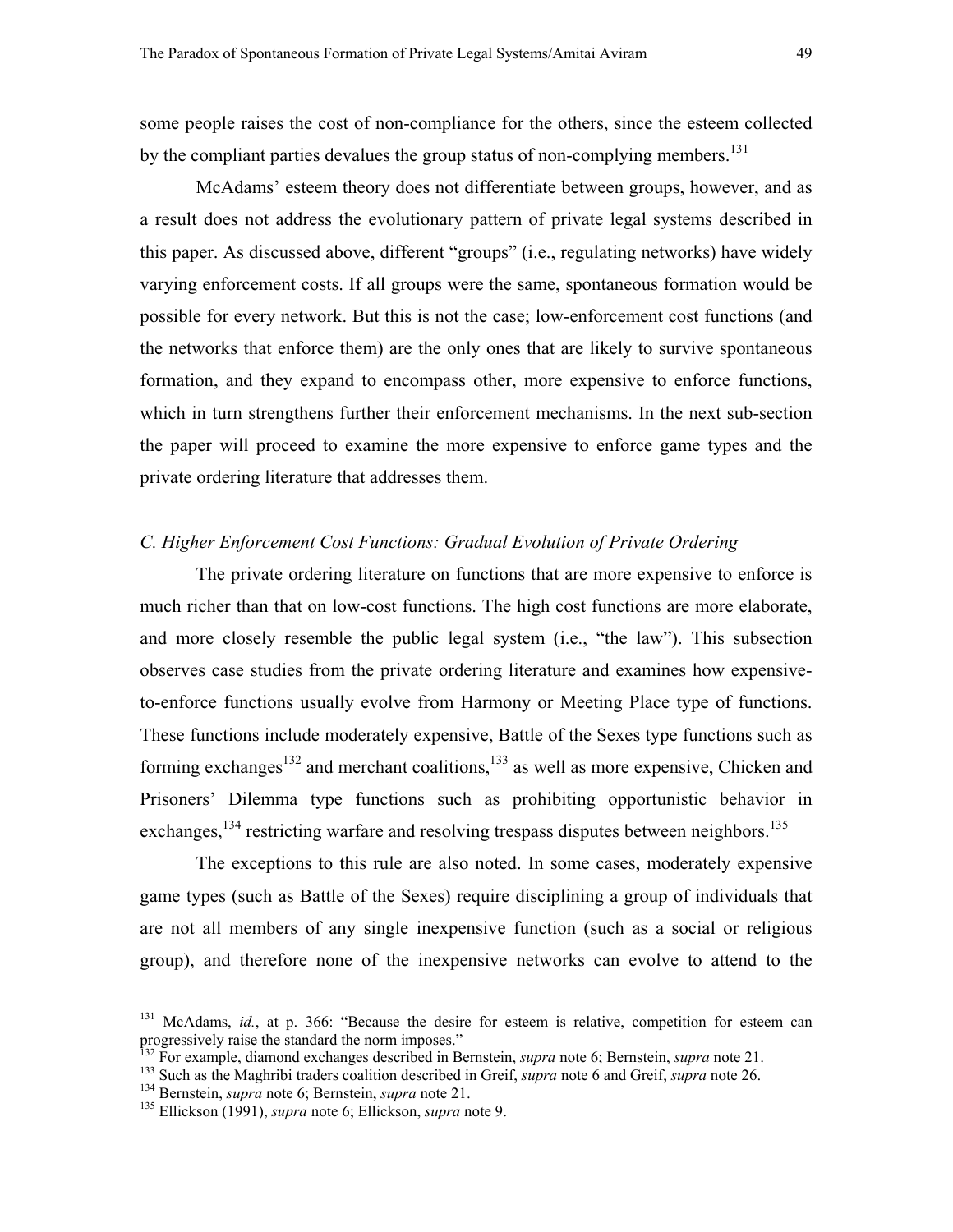moderately expensive function. For example, traders from different regions and religions may not share a single social or religious network that could expand to regulate trading interaction. In some cases, such as merchant coalitions in Mexican California<sup>136</sup> and pre-Hanseatic League German Kontore (merchant organizations), $137$  a regulating network managed to spontaneously form despite the lack of a low enforcement cost foundation. However, as discussed below, these private legal systems were not very effective, and could not evolve to regulate higher-enforcement cost functions such as coordinating a multilateral punishment. This led, in the case of the German merchants, to the formation of the Hanseatic League—an expansion of the underlying, low enforcement cost social function to cover the individuals that required regulation of a higher cost function (providing security to merchants while abroad). Once formed, the Hanseatic League quickly evolved to form a more effective replacement to the pre-League Kontore. These findings support the theory espoused above, in Section II.

Merchant coalitions and exchanges typically exhibit Battle of the Sexes game type characteristics. Merchant coalitions, for example, protect participating merchants from being defrauded by their agents by conveying information on prospective agents' honesty, and possibly by coordinating a boycott of dishonest merchants.<sup>138</sup> Different merchants have differing vulnerabilities to agent dishonesty: some think they are better at identifying honest agents; others do not use agents very frequently, or only use trusted family members as agents. As a result, there is a disparity in how different merchants view the risk of agent dishonesty, and hence the investment they are willing to make in the coalition to reduce this problem.

In this case, the "C" action would be a large investment in identifying and punishing dishonest agents (perhaps it includes a duty to refrain to deal with any agent the coalition deems dishonest, no matter how profitable dealing with him may be to a specific merchant), while the "D" action would be a small investment in identifying dishonest agents. The more vulnerable merchants will prefer a {C,C}outcome over all others, while their less vulnerable counterparts will prefer a {D,D} outcome. However,

<span id="page-51-0"></span>

<span id="page-51-2"></span><span id="page-51-1"></span>

<sup>&</sup>lt;sup>136</sup> Described in Clay, *supra* note 6.<br><sup>137</sup> Described in Greif, Milgrom & Weingast, *supra* note 9.<br><sup>138</sup> See, e.g., Greif, *supra* note 6, at p. 526; Greif, *supra* note 26, at p. 858-859; Clay, *supra* note 6, at p. 203.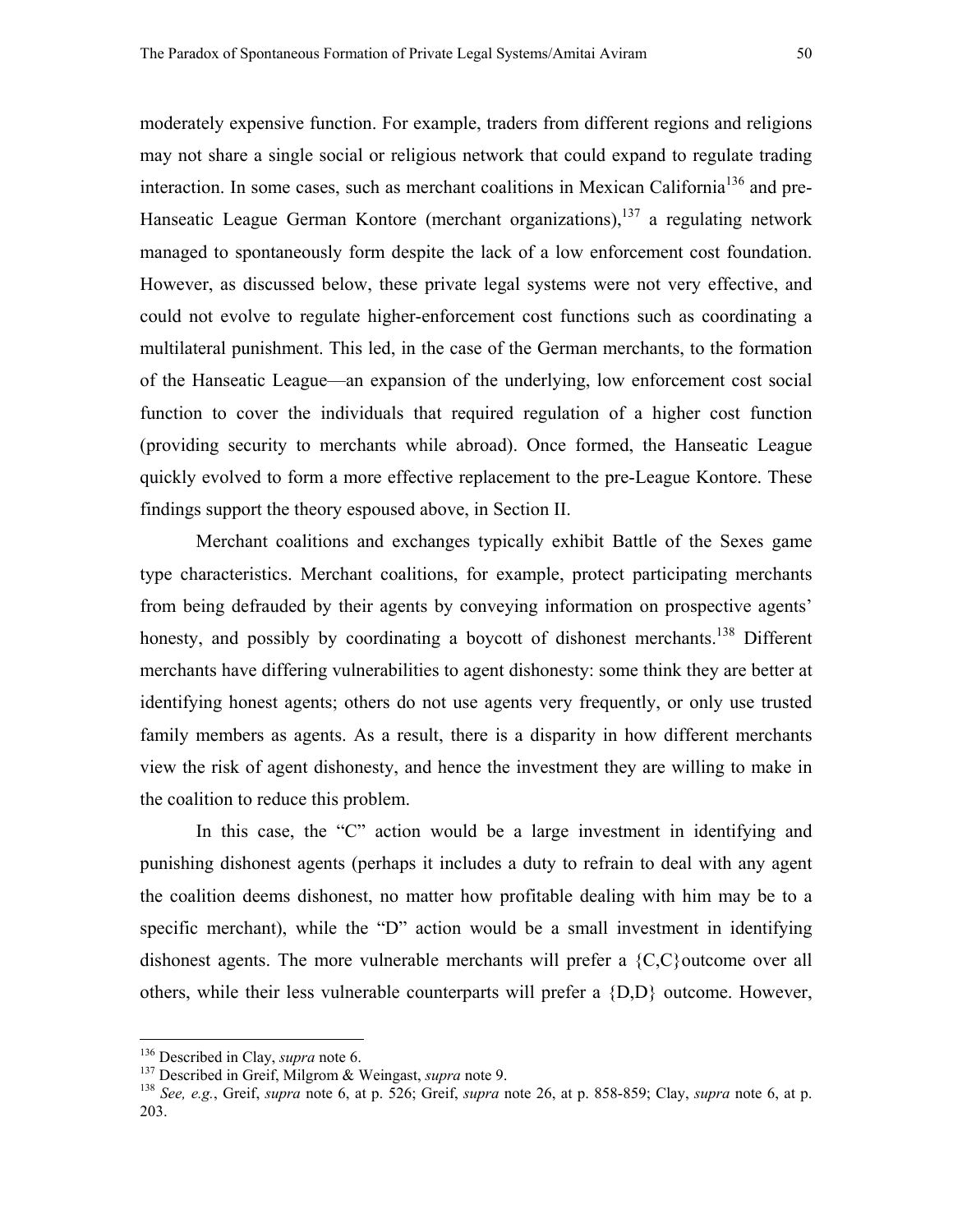Similar to merchant coalitions, exchanges also exhibit Battle of the Sexes characteristics. Any given norms of trading favor some over others. Smaller merchants lacking facilities to operate 24 hours a day prefer to limit the scope of time in which trading is possible.<sup>140</sup> Other traders might benefit from certain trading systems and be harmed from alternative trading systems. Again, however, due to the network effects involved in having a large market, most members prefer trading in a larger, more liquid market with somewhat less favorable trading rules, than trading in a small, illiquid market that uses the rules most favorable to them.

In some cases, markets split, just like social and religious groups described in the previous sub-section, in order to accommodate the preferences of smaller groups and turn the network's characteristic game type into Harmony or Meeting Place. However, this is less frequent in exchanges and merchant coalitions, perhaps because network effects tend to peak earlier in social and religious groups, while the network effects of an exchange are still large enough to outweigh the greater enforcement costs of regulating the heterogeneous preferences of the members; and perhaps because the maintenance of a market, which is a Battle of the Sexes function, is closely tied to a more expensive, Prisoners' Dilemma type function—that of mitigating opportunistic behavior in transactions within the market. Mitigating opportunism is characterized by the Prisoners' Dilemma game because each merchant would most like to be able to be opportunistic while others are not; then, as a second preference, she would like that neither she nor others would be opportunistic. Her third preference is that both she and the others are opportunistic, because, if everyone else is acting opportunistically, she'd be a fool not to, wouldn't she? This, of course, is the preference set for a Prisoners' Dilemma game.

Since markets often undertake to both facilitate exchange (Battle of the Sexes game) and mitigate opportunism (Prisoners' Dilemma game), splitting a market so as to

<span id="page-52-1"></span><span id="page-52-0"></span>

<sup>&</sup>lt;sup>139</sup> *See supra*, Section III.3.<br><sup>140</sup> *See, e.g.*, Justice Brandeis' reasoning in: *Chicago Board of Trade v. United States*, 246 U.S. 231, 38 S.Ct.242, 62 L.Ed. 683 (1918). For a critique of this reasoning, *see*: Robert H. Bork, *The Antitrust Paradox* (Free Press, 1993) 41-47.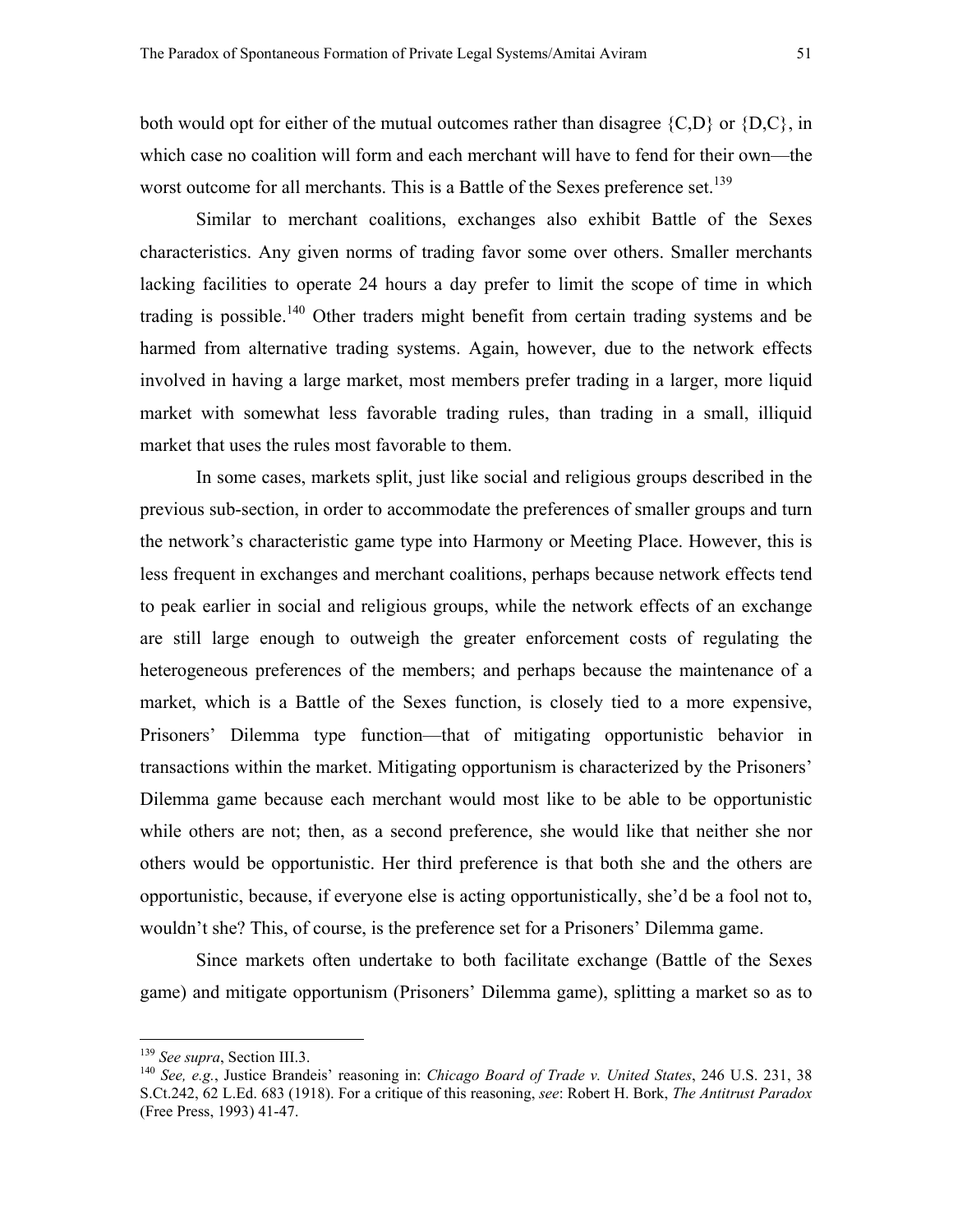reduce preference heterogeneity among members will not reduce enforcement costs since it does not reduce significantly the costs associated with mitigating opportunism. More importantly, scaling down and reducing preference heterogeneity is usually made unnecessary because the higher-cost functions—maintaining a market and reducing opportunism in it—can be regulated by evolving a lower-cost regulator, typically a social or religious network. For example, Janet Landa discusses trading relationships among ethnically homogenous group of Chinese traders engaged in the marketing of rubber in Singapore and West Malaysia, and explains how homogeneity facilitates more efficient trading among the group's members.<sup>141</sup>. Similarly, Lisa Bernstein's important study of diamond exchanges observes that the diamond industry has been dominated by Orthodox Jews,<sup>142</sup> and that Jewish law,<sup>143</sup> religious courts,<sup>144</sup> and social activities.<sup>[145](#page-53-4)</sup>

Barak Richman expands Bernstein's insights, making a direct connection between the social/religious network of Orthodox Jews and the mitigation of opportunism in diamond dealing.[146 F](#page-53-5)orming a model that takes into account network effects of religious goods provided by the Orthodox Jewish community, $147$  Richman exposes how religious

<span id="page-53-0"></span><sup>141</sup> Janet T. Landa, *A Theory of The Ethnically Homogenous Middleman Group: An Institutional Alternative to Contract Law*, 10 J. Leg. Stud. 349 (1981).<br><sup>142</sup> Bernstein, *supra* note 6, at p. 140: "Because the diamond industry has long been dominated by Orthodox

<span id="page-53-1"></span>Jews, it was able to take advantage of the existence of these conditions [Homogenous Group Regime— A.A.]."

<span id="page-53-2"></span><sup>&</sup>lt;sup>143</sup> *Id.*, at p. 141: "Jewish law provided detailed substantive rules of commercial behavior... Jewish law also provides rules governing the making of oral contracts and lays down rules for conducting commercial arbitration. In the diamond industry, Jewish law provided a code of commercial fair dealing..."

<span id="page-53-3"></span><sup>&</sup>lt;sup>144</sup> *Id.*, *Id.*: "…the Jewish community provided an array of extralegal dispute resolution institutions… under Jewish law, a Jew is forbidden to voluntarily go into the courts of non-Jews to resolve commercial disputes with another Jew. Should he do so, he is to be ridiculed and shamed."<br><sup>145</sup> *Id.*, at p. 139: "The Diamond Dealers Club still functions like an old-fashioned mutual-aid society. It

<span id="page-53-4"></span>provides kosher restaurants for its members. A Jewish health organization provides emergency medical services, and social committees are organized by neighborhood to visit sick members and their families. There is a synagogue on the premises, and contributions to a benevolent fund are required. Group discounts on packaged family vacations are also available so that members' families can travel together during the month that the bourse is closed."

<span id="page-53-5"></span><sup>146</sup> Barak D. Richman, *Community Enforcement of Informal Contracts: Jewish Diamond Merchants in New York*, Harvard John M. Olin Discussion Paper No. 384 (2002), *available at*: http://papers.ssrn.com/abstract=349040.

<span id="page-53-6"></span><sup>&</sup>lt;sup>147</sup> Richman, *id.*, at p. 34-35 ("...the Ultra-Orthodox preference for religious goods fits very comfortably into the notion of a utility function. They truly gain enjoyment—the definition of utility—by participating in religious activities such as attending synagogue, studying religious texts, and performing holiday or lifecycle rituals. Moreover, *many of these activities require the participation of fellow communitarian members, this one member's enjoyment from these activities is partly dependent on the character of his colleagues*." [emphasis added]).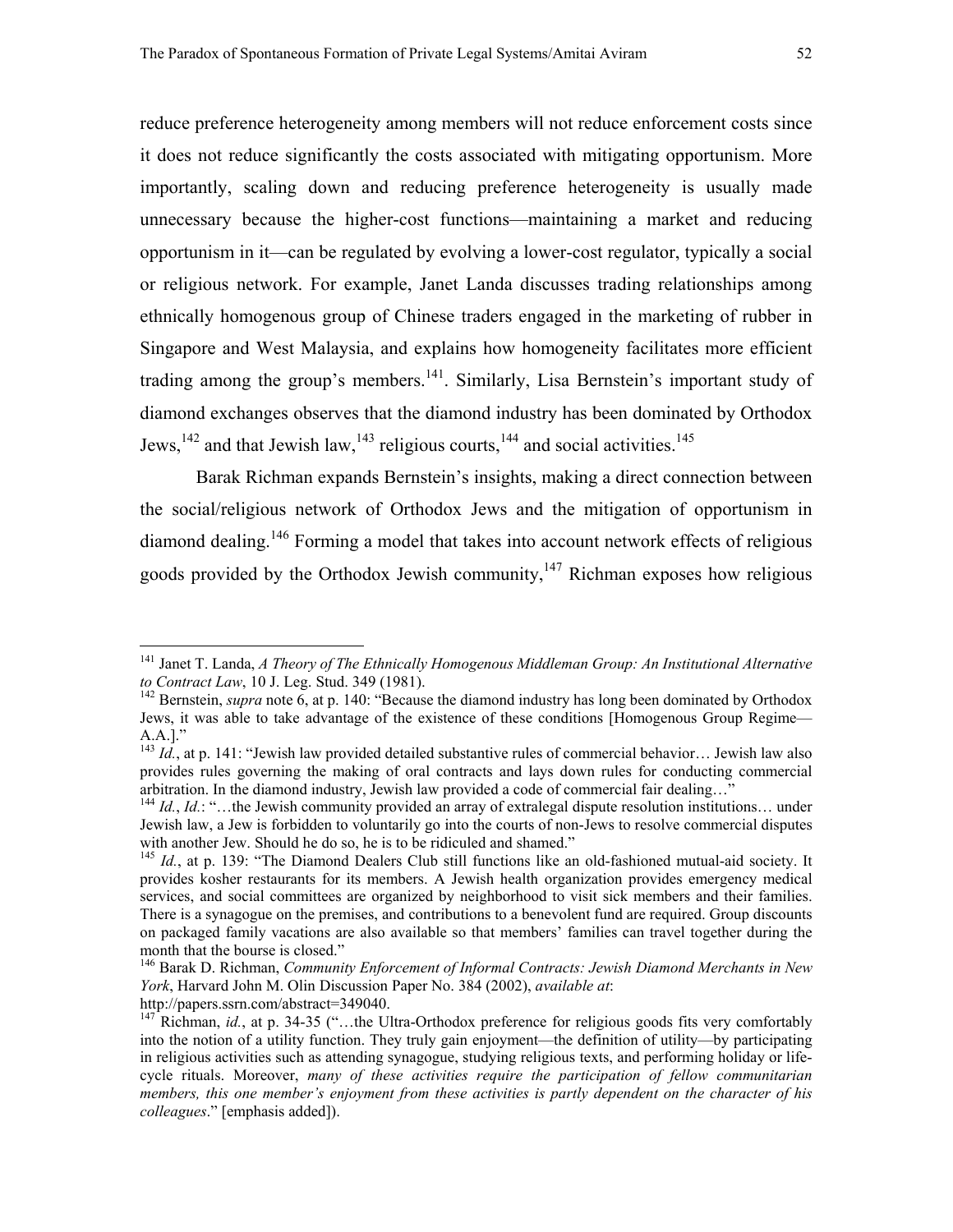$\overline{a}$ 

obligations encompass contractual compliance and fair disclosure, $148$  and how the religious community's institutions enforce commercial norms, $149$  sometimes with extreme subtlety.<sup>150</sup> The regulation of a high enforcement cost function (such as mitigating opportunistic behavior) can be done jointly be more than one pre-existing network; Richman points out to dual, symbiotic regulation of diamond dealing by both the social and the religious networks.<sup>151</sup> These findings corroborate this paper's expectation that the Prisoners' Dilemma-type, high enforcement cost function of mitigating opportunistic

<span id="page-54-0"></span><sup>148</sup> Richman, *id.*, at p. 35-38 ("Complying with contractual obligations thus take [sic] on an awesome, divine quality. Fulfilling one's contractual obligations is an act that, like other religious behavior, is commanded by the divine law… Jewish legal commandments for ethical behavior in commerce extend beyond contract compliance. The doctrine of the 'just price' and the theory of 'misrepresentation' also use religious language and divine incentives to compel efficient behavior. The just price doctrine led to strict rules for accurate weights and measures… Ultra-Orthodox merchants view their actions as a part of moral example they assume as members of a religious community…").<br><sup>149</sup> Richman, *id.*, at p. 38-41 ("One blunt instrument is to use rabbinical courts to excommunicate an

<span id="page-54-1"></span>offender… Rabbinical courts are more likely to impose less severe measures, such as stripping an individual of a community honor… or an order to make a charitable contribution to a community charity. Nonetheless, the mere power to excommunicate, even if it is rarely invoked, is probably the most effective instrument the rabbinical courts have to induce cooperation. The [New York Diamond Dealers Club] arbitration committee itself can initiate a proceeding in a rabbinical court, and the close connection between the two forums illustrates the diamond industry's reliance on community institutions to help enforce contracts. Less format institutions also play a role in enforcing contractual compliance. When the community is familiar with a member's failure to comply with contractual obligations, a withholding of excludable community goods… often occurs. Excludable religious goods include participation roles in daily prayer, honors in life-cycle ceremonies, and access to classes or teachers that are in limited supply or enrollment in particularly select educational institutions… Hovering throughout those specific goods is community respect… One outstanding expression of community respect pertains to how easily—and with how prominent a family—parents can arrange their children to marriage.").<br><sup>150</sup> Richman, *id.*, at p. 40, *quoting* an unidentified diamond merchant: "It doesn't really happen very often,

<span id="page-54-2"></span>but sometimes an individual has poor judgment and is unable to deliver on a business promise… We don't try to punish him—you have to understand the financial pressures that come with the business and with the burdens of raising a large family. But we remember. So he probably doesn't get Shishi [the sixth Torah reading in Sabbath services, which is considered a great honor among many Ultra-Orthodox]." This withdrawal of but a few community goods allows greater proportional and incremental sanctions than do the public (and many alternative private) legal systems.

<span id="page-54-3"></span><sup>&</sup>lt;sup>151</sup> Richman, *id.*, at p. 37 ("The threat of flight from the community, though extremely unlikely, is possible, and Ultra-Orthodox communities do watch some members leave for less observant communities or other Ultra-Orthodox sects. Such defections from the community can dilute the effectiveness of community enforcement, and membership in the Ultra-Orthodox community may be a necessary but not a sufficient condition to another's diamonds. Accordingly, diamond merchants will look for other assurances that will keep a diamond contractor committed to cooperation, such as a merchant's family or social connections to the community…"). Also see Richman, *id.* at p. 37, *citing* Eli Berman, *Sect, Subsidy and Sacrifice: An Economic View of Ultra-Orthodox Jews*, Q. J. Econ. (August 2000) (discussing expectations within the Ultra-Orthodox Jewish community that a male will remain a full-time student of religious studies for several years after he has begun a family, so that by the time he assumes economic responsibilities, he has a spouse and children entrenched in the community, and thus he is less likely to depart and is deemed more trustworthy).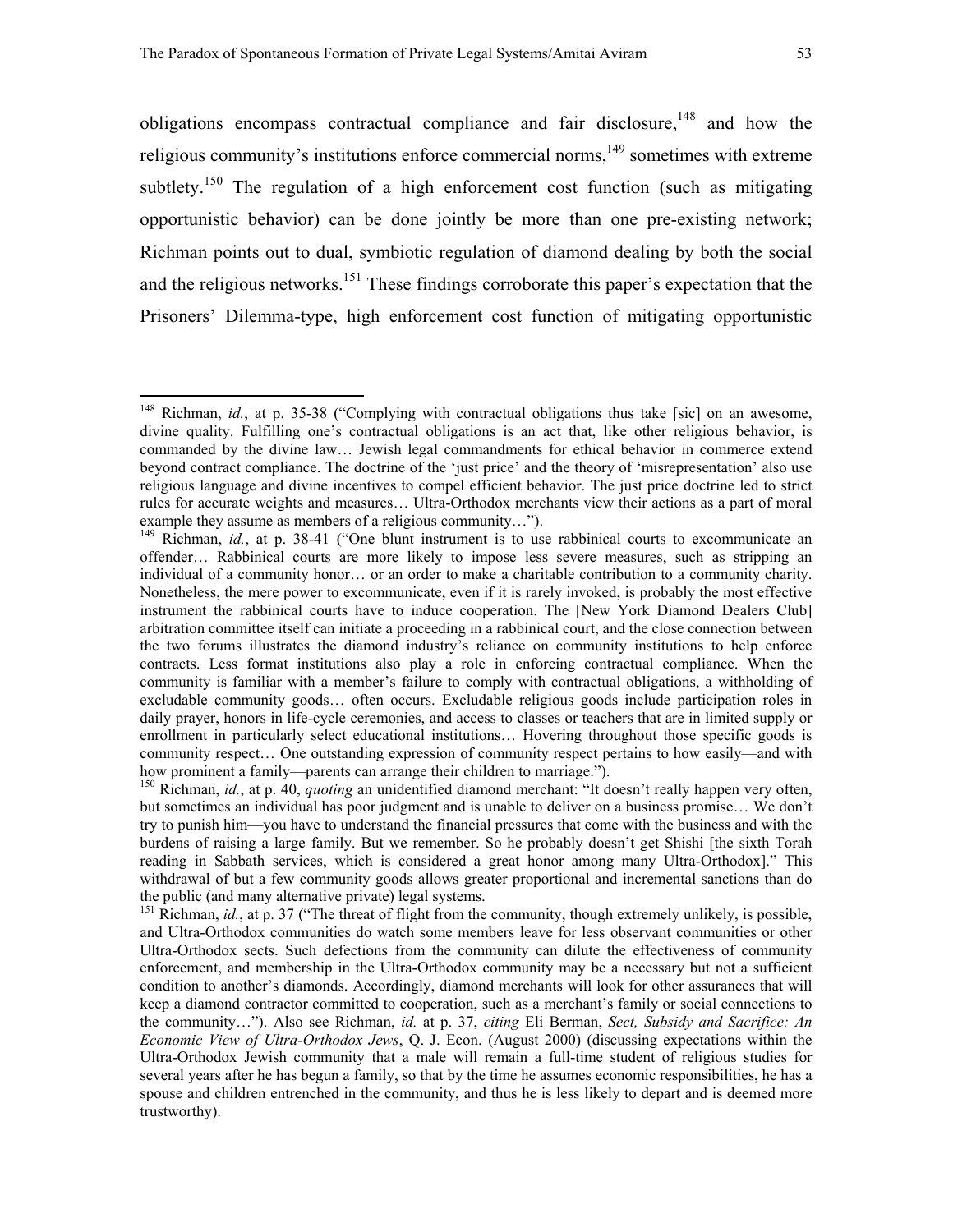behavior in commercial transactions would be regulated by networks that originally provided low enforcement cost functions (the social and religious networks).

Low enforcement cost functions evolve to regulate not only Battle of the Sexes and Prisoners' Dilemma type functions, but also Bully and Chicken games. Robert Ellickson's influential work on the resolution of cattle trespass disputes among neighbors in rural Shasta County provides a lucid example.<sup>152</sup> Some residents of Shasta County own large numbers of cattle, and graze them in the "traditional" way, i.e., let them roam freely in unfenced areas.<sup>153</sup> The cattle occasionally stray into neighbors' lands, destroying gardens and otherwise harming the property. Since it is not realistic for a rancher to control his cattle, preventing the cattle from trespassing requires either that the cattle be fenced in, or that the neighbors' properties be fenced out.

The interaction between two ranchers who grade cattle traditionally is (roughly) characterized by the Chicken game. Each rancher would most want his neighbor to fence his lands (action "C"), while he does not fence (action "D"). This would prevent most trespass incidents by fencing his cattle out of his neighbor's property and the neighbor's cattle out of his property. The rancher may be indifferent between  ${C, C}$  and  ${C, D}$ , with perhaps a slight preference for mutual cooperation, as double fencing might eliminate an occasional trespass that a single fence did not. Finally, the worst outcome for the rancher is  ${D,D}$ , since the damage from the neighbor's cattle trespassing on his property is greater than the cost of fencing the neighbor's cattle out.

|                    | <b>Build Fence</b> | Shirk |
|--------------------|--------------------|-------|
| <b>Build Fence</b> | 3.3                |       |
| Shirk              | $7-2$              |       |

While this game may be more refined to the specifics of Shasta County trespass disputes, the Chicken and Bully games also fit the situation reasonably well. Since this paper attempts a preliminary study of the implications of game types on a function's enforcement costs (and thus, on the evolution of private legal systems), the analysis focuses on generic games, that are comparable across many different case studies.<br><sup>153</sup> Ellickson, *supra* note 9, at p. 637-638. Compare these "traditionalists" to the "modernists", who keep

<span id="page-55-0"></span><sup>&</sup>lt;sup>152</sup> Ellickson developed a specific game to describe the relationship between the ranchers in Shasta County. *See* Ellickson (1991), *supra* note 6, at 162-164. This game, which he called "specialized labor", has the following payoff structure:

<span id="page-55-1"></span>their cattle fenced and use sprinklers to maintain the ranchland vegetation during the summer. *Id.*, at pp. 638-639.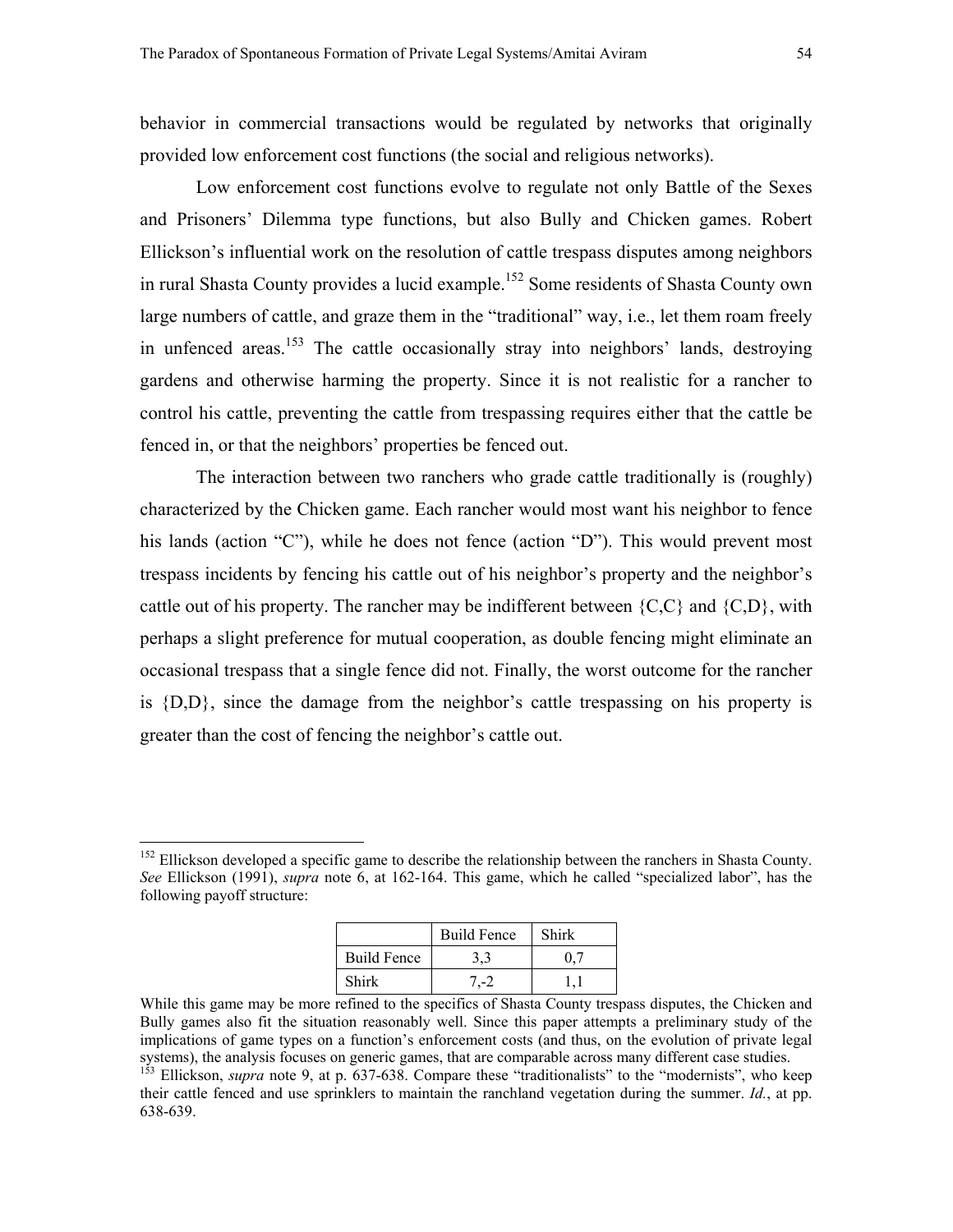But not all farmers pose equal risks of cattle trespass. Ellickson notes that some ranchers fence their cattle, $154$  and some others are ranchette owners who do not raise cattle (or at least not a significant amount of cattle), and only pose a rare risk of trespass by their horse or dog[.155](#page-56-1) The asymmetrical risks change the preference ranking of the riskier rancher. Not fearing being a victim of trespass, he would prefer that neither party fence (i.e.,  $\{D, D\}$ ) rather than he would need to fence ( $\{C, C\}$  and  $\{C, D\}$ ). His preference order:  ${D, C}$ ,  ${D, D}$ ,  ${C, C}$ ,  ${C, D}$  is that of a Deadlock player. The other, vulnerable rancher or ranchette owner still maintains the Chicken player's preferences. The result, as discussed above,  $156$  is a Bully game.

Both of these are high enforcement costs games, and the fact that different residents of Shasta County pose widely different risks of trespass also raises enforcement costs. Thus, absent low-enforcement cost foundations it would have been very difficult, if at all possible, to spontaneously form a network regulating the prevention and resolution of trespass disputes. On the other hand, the people affected by these disputes are geographically concentrated in one region, and are almost entirely within a single social network.[157](#page-56-3) Furthermore, several structural features of the social network in Shasta County reduce its enforcement costs. First and foremost, there are no real competitive alternatives to the social network; the area is not densely populated, and people in the area seem to belong to a single social circle. Second, though the population in the area has grown over time, most families have been in the area for a long time—often several generations—increasing the investment they have in the social network.[158](#page-56-4) Third, the

<span id="page-56-0"></span> $^{154}$  *Id.*, at pp. 638-639.

<span id="page-56-1"></span><sup>&</sup>lt;sup>155</sup> *Id.*, at p. 636 ("Ranchette owners may keep a farm animal or two as a hobby, but few of them make significant income from agriculture"), and p. 674 ("Even the ranchette owners have, if not a few hobby livestock, at least several dogs, which they keep for companionship, security, and pest control. Unlike eattle, dogs that trespass may harass, or even kill, other farm animals.")<br><sup>156</sup> *See supra*, Section III.6. <sup>157</sup> The people who are on the edge of the social network and least connected to it are usually those who

<span id="page-56-2"></span>

<span id="page-56-3"></span>disobey the cattle trespass norms most frequently. *Id.*, at p.676-677, and p. 685 ("In both instances [of trespass lawsuits—A.A.] neither the trespass victim nor the cattle owner was well-socialized in rural Shasta County norms. Thus other respondents tended to refer to the four individuals involved in these two claims as 'bad apples', 'odd ducks,' or otherwise as people not aware of the natural working order.")

<span id="page-56-4"></span><sup>&</sup>lt;sup>158</sup> *Id.*, at p. 634 ("Approximately half of these ranches are owned by descendants of families that have been in the county for several generations."), and p. 677 ("People tend to know one another, and they value their reputations in the community. Some ranching families have lived in the area for several generations and plan to stay indefinitely. Members of these families seem particularly intent on maintaining their reputations as good neighbors. Should one of them not promptly and courteously retrieve an estray, he might fear that any resulting gossip would permanently besmirch the family name.")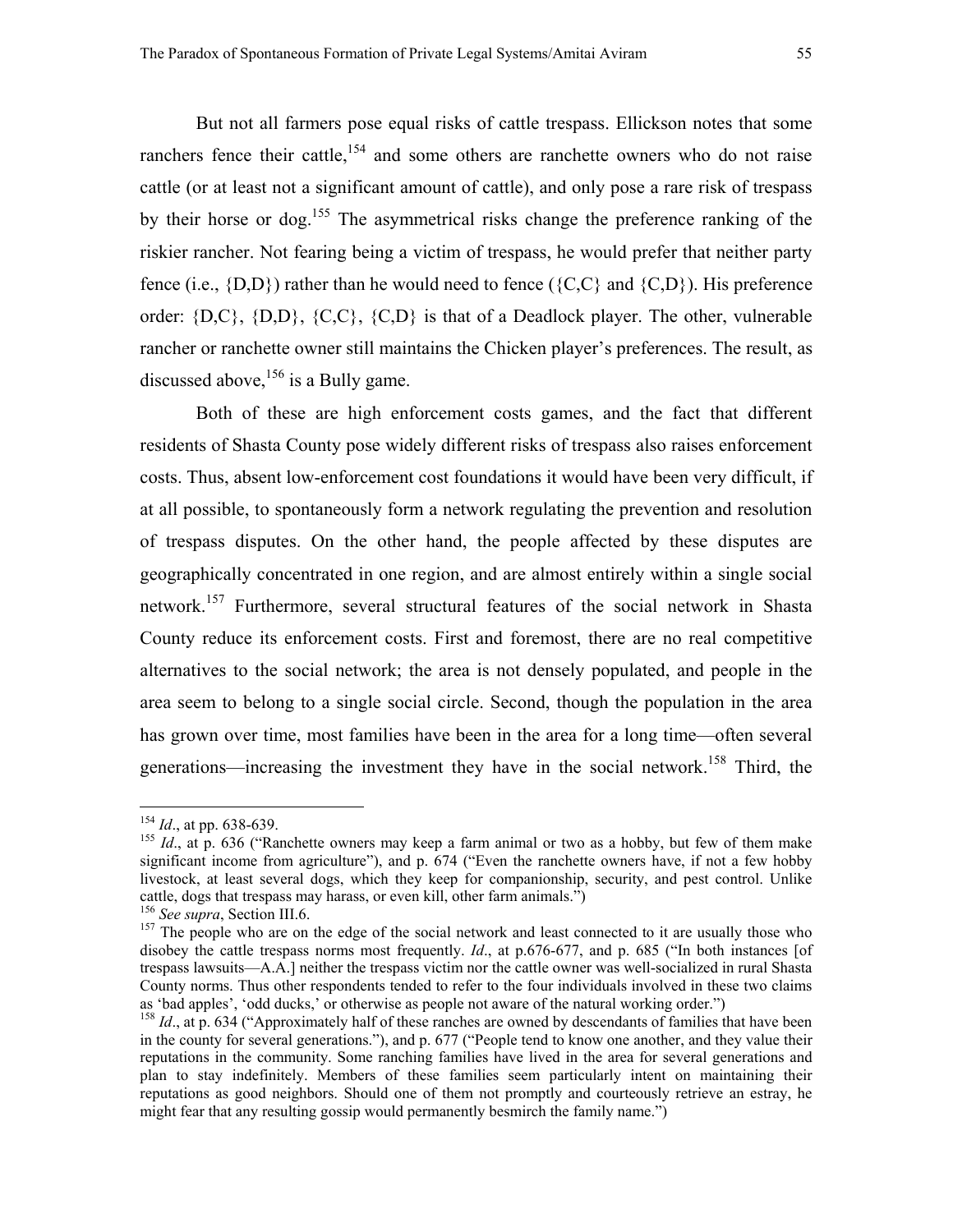population is relatively homogenous in its power—generally, none of the families can force their will on other families. Physical violence is very limited, and in the rare cases that it occurs, seems to be aimed at a trespassing cattle and serve as punishment for the trespass,<sup>159</sup> not as intimidation. Political battles are also complex, and no family or group of families has control over such political struggles as decisions on ordinances affecting cattle trespass liability.<sup>160</sup> Finally, the issue of cattle trespass of preventing cattle trespass is, on average, important to the members of the social network, so the average utility from regulating the matter is significant.

It would come as no surprise, therefore, that the social network has evolved to regulate cattle trespass matters. Ellickson's work does not focus on the chronological evolution of the norms, so it is not possible to demonstrate from his work the chronological path that this paper's theory anticipates. It is clear, however, that the social network has handled other, lower-cost functions; members of the social network interact on "water supply, controlled burns, fence repairs, social events staffing the volunteer fire department," etc.<sup>161</sup> Some of these functions are lower-cost than the expensive to enforce Bully and Chicken games. By and large, the social network manages to contain disputes, and the norm is not to act on a single incident of trespass, but only on a chronic imbalance of behavior (i.e., repeated incidents of being harmed by the neighbor, without sufficient redeeming occasions in which either the person received a favor form his neighbor, or the person harmed the neighbor).<sup>162</sup> When discipline is necessary, the main disciplinary action is spreading negative gossip. As Ellickson assesses: "This usually works because only the extreme deviants are immune from the general obsession with neighborliness."<sup>[163](#page-57-4)</sup>

Furthermore, it is very clear that the social network—the concept on neighborliness—is the key driver to cooperation. Many quotes provided by Ellickson

<span id="page-57-0"></span> $159$  *Id.*, at p. 678-679.

<span id="page-57-1"></span><sup>&</sup>lt;sup>160</sup> See the description of the politics of issuing closed-range ordinances. *Id.*, at pp. 643-653. <sup>161</sup> *Id.*, at p. 675. <sup>162</sup> Id., at pp. 673-676. <sup>163</sup> *Id.*, at p. 677.

<span id="page-57-2"></span>

<span id="page-57-3"></span>

<span id="page-57-4"></span>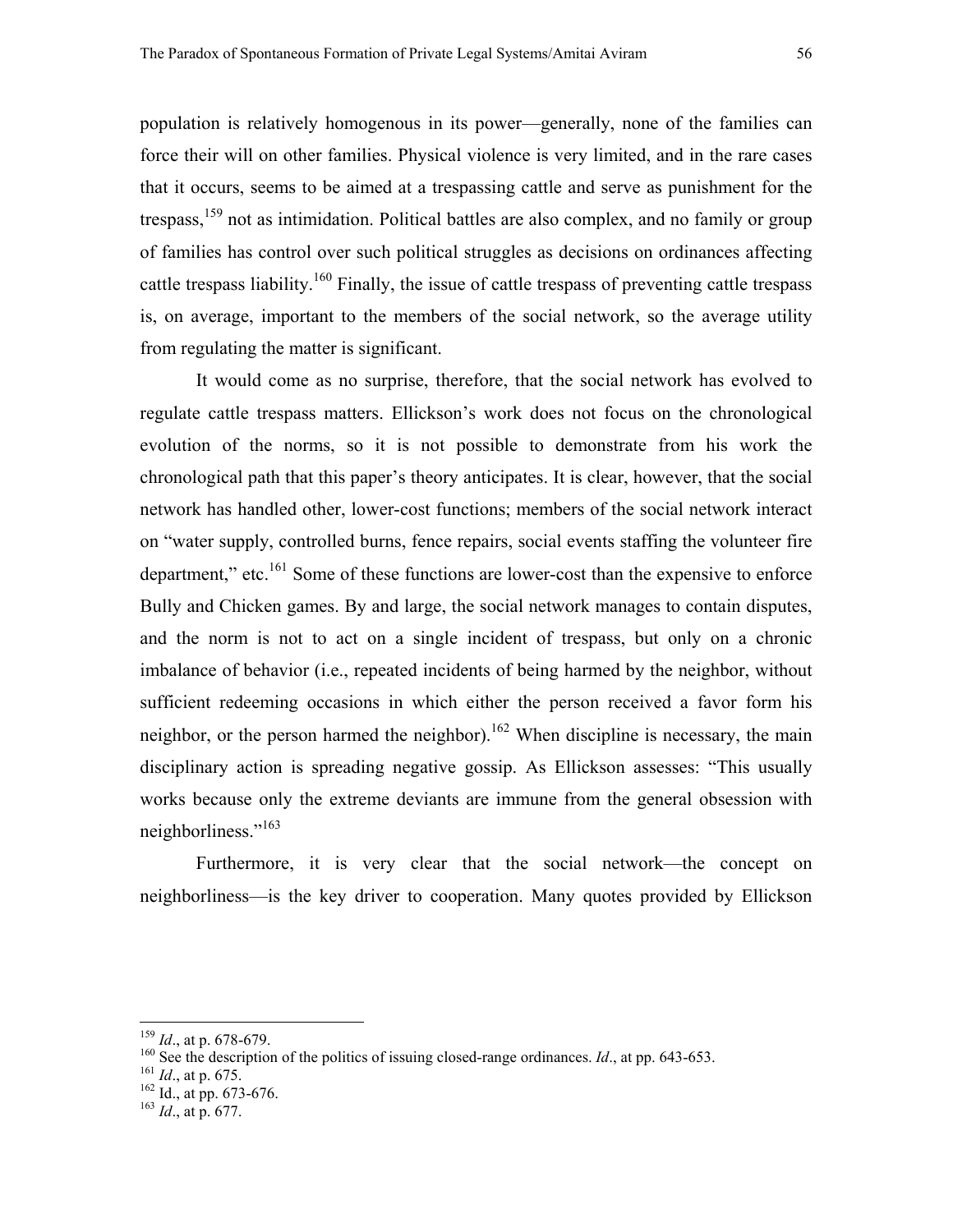<span id="page-58-7"></span>stress the neighborliness theme.<sup>164</sup> One cattleman states: "I think the whole thing is good neighbors. If you don't have good neighbors, you can forget the whole thing."<sup>165</sup>

Shasta County presents a case study in which the enforcement costs of the lowcost nucleus are unusually low. In contrast, when the low-cost nucleus is weak or nonexistent, some higher-enforcement cost functions manage to spontaneously form, but their enforcement abilities are poor and they often either ultimately fail or are at least unable to evolve to regulate higher-cost functions. Compare two observations on merchant coalitions—Avner Greif's work on Maghribi traders in the Middle Ages Mediterranean Sea, with Karen Clay's work on merchants in 1830s Mexican California. Greif describes a merchant coalition of Maghribi traders, a group of Jewish merchants who originally lived in the Abbasid caliphate (centered in Baghdad), and then migrated to North Africa. The Maghribi traders retained some distinct self-identity, <sup>166</sup> but did not establish a separate community apart from the Jewish communities in which they lived.<sup>167</sup> They made use of the Jewish community's enforcement mechanisms.<sup>[168](#page-58-4)</sup>

In contrast, Karen Clay's description of trade in Mexican California circa 1830s indicates a mix of traders from various European countries, or of European or European-Native American descent.<sup>169</sup> While British and American traders seemed to be more dominant than others, and while many of them converted to Catholicism and became Mexican citizens,  $170$  diversity among the merchant population was too great to allow a strong sense of community.<sup>171</sup> Furthermore, most merchants held significant market

<span id="page-58-0"></span><sup>&</sup>lt;sup>164</sup> *Id.*, at p. 681: ("Tony Morton: '[I never press a monetary claim because] I try to be a good neighbor.' Norman Wagoner: 'Being good neighbors means no lawsuits.'") <sup>165</sup> Ouoting Chuck Searle. *Id.*, at p. 624.

<span id="page-58-1"></span>

<span id="page-58-2"></span><sup>&</sup>lt;sup>166</sup> Greif, *supra* note 6, at p. 862: "Although the Maghribi immigrants integrated into existing Jewish communities, they also retained a strong sense of identity and solidarity among themselves… In 1030 a letter from Fustat to the head of the yeshiva in Jerusalem happily reports that some Maghribis have joined the Fustat yeshiva's synagogue. Twenty-four years later, in a report sent to Jerusalem concerning the condition of that synagogue, the 'Maghribi people' are still mentioned as a separate group."<br><sup>167</sup>*Id., Id.*: "It is important to note that the Maghribi traders did not establish a separate religious-ethnic

<span id="page-58-3"></span>community apart from the Jewish community. Nor did they represent a 'natural' group, which binds together individuals in all (or at least most) important aspects of their lives."

<span id="page-58-4"></span><sup>&</sup>lt;sup>168</sup> *Id.*, at pp. 862-863: "Indeed, when a Maghribi trader wanted to impose social sanctions against another trader, he made a public appeal to the Jewish communities."<br><sup>169</sup> Clay, *supra* note 6, at pp. 204-207.

<span id="page-58-5"></span>

<span id="page-58-6"></span>

<sup>&</sup>lt;sup>170</sup> Id., at p. 206. **171** One possible explanation for the failure of a common religion to bind the merchants and ensure their honesty is that in this particular case it seems that conversion to Catholicism was a necessity for a non-Catholic in order to settle in the area. As a result, many converted opportunistically, and had little true affiliation to the religion. Thus, the religious institutions may not have had much power over some of their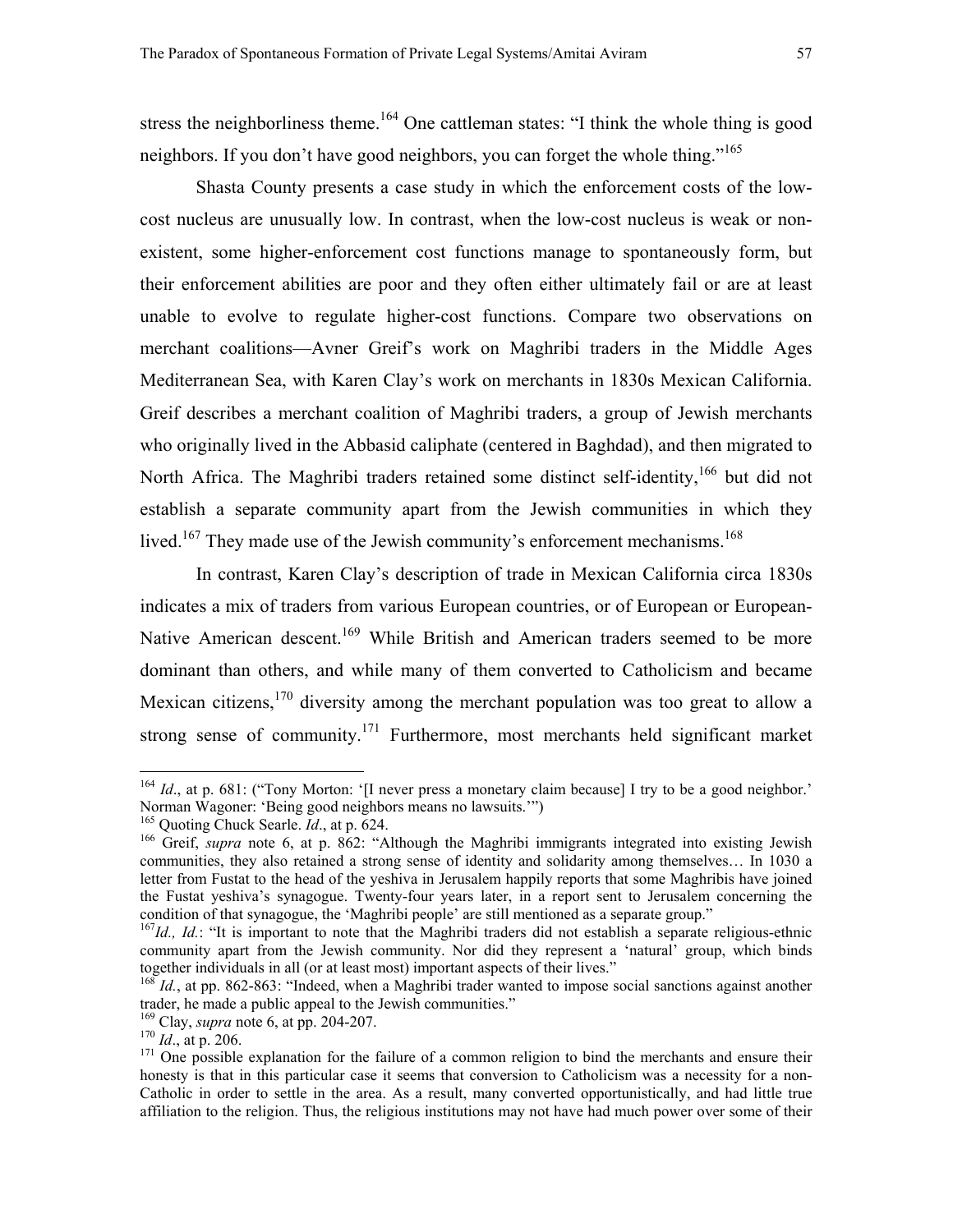power, as in many towns there were only a few active merchants, and sometimes a town contained a single merchant.<sup>172</sup> The difference in the effectiveness of the enforcement mechanisms was significant. While the traders in Mexican California exchanged information on dishonest colleagues, they very rarely succeeded in imposing collective punishment. The Maghribi traders, on the other hand, used collective punishment much more frequently.<sup>[173](#page-59-1)</sup>

The significant enforcement advantage of an exclusion mechanism over an information mechanism is demonstrated in Greif, Milgrom and Weingast's examination of the evolution of merchant guilds in medieval Europe.<sup>174</sup> They describe the difficulties of German merchants to secure a commitment from the rulers of foreign trade centers to protect them and their property while in the trade center. The foreign rulers had a strong incentive to promise protection, in order to attract foreign commerce. However, once the traders made an investment and brought their property to the foreign town, their goods became an attractive target for confiscation, and their protection was quite costly. As a result, rulers often reneged on their vows to protect foreign traders.

One way to protect the traders was for their government to threaten the foreign ruler with military responses to harm visited upon the merchants in the ruler's territory. But in the high Middle Ages defense (such as castles) was more powerful than offense,

half-hearted flock. In addition, Catholicism was ubiquitous in the region. While social and religious networks have network effects (positive returns to scale of membership), network effects are not infinite. There is a gradual dilution in the binding power of a social or religious network as it expands. The flip side of this phenomenon is that in small groups that are outcast or harshly treated by people outside of the group, the members of the group tend to adhere more to the group norms. *See*, *e.g*., Yoram Barzel, *Confiscation by the Ruler: The Rise and Fall of Jewish Lending in the Middle Ages*, 35 J. L. & Econ. 1 (1992) (discussing how discrimination against Jews in many professions allowed them to effectively bond themselves in the banking industry). For a similar point regarding cartel enforcement (which is a group norm) *see*: Bruce H. Kobayashi, *Antitrust, Agency and Amnesty: An Economic Analysis of the Criminal Enforcement of the Antitrust Laws Against Corporations*, 69 Geo. Wash. L. Rev. 715, 742 (2001) (arguing that high antitrust penalties may deter defection from cartels).

<span id="page-59-0"></span><sup>&</sup>lt;sup>172</sup> Greif, *supra* note 6, at p. 214: "While the Maghribi traders moved their business easily from one merchant in a port to one of the several other merchants in the port, at most a few California merchants or, in some cases, only one were active in each town."

<span id="page-59-1"></span><sup>&</sup>lt;sup>173</sup> *Id., Id.*: "The striking thing about the merchant coalition in California is the infrequent use of collective punishment. The other context in which we observe a merchant coalition is the western Mediterranean during the eleventh century (Greif, 1989, 1993). In both cases, disputes between principals and agents inevitably arose because of imperfections in the information network and contingencies not specified in the implicit or explicit contract. In the western Mediterranean, however, the Maghribi traders used collective punishment more frequently in the course of their interactions."

<span id="page-59-2"></span><sup>&</sup>lt;sup>174</sup> Greif, Milgrom & Weingast, *supra* note 9, at pp. 758-762.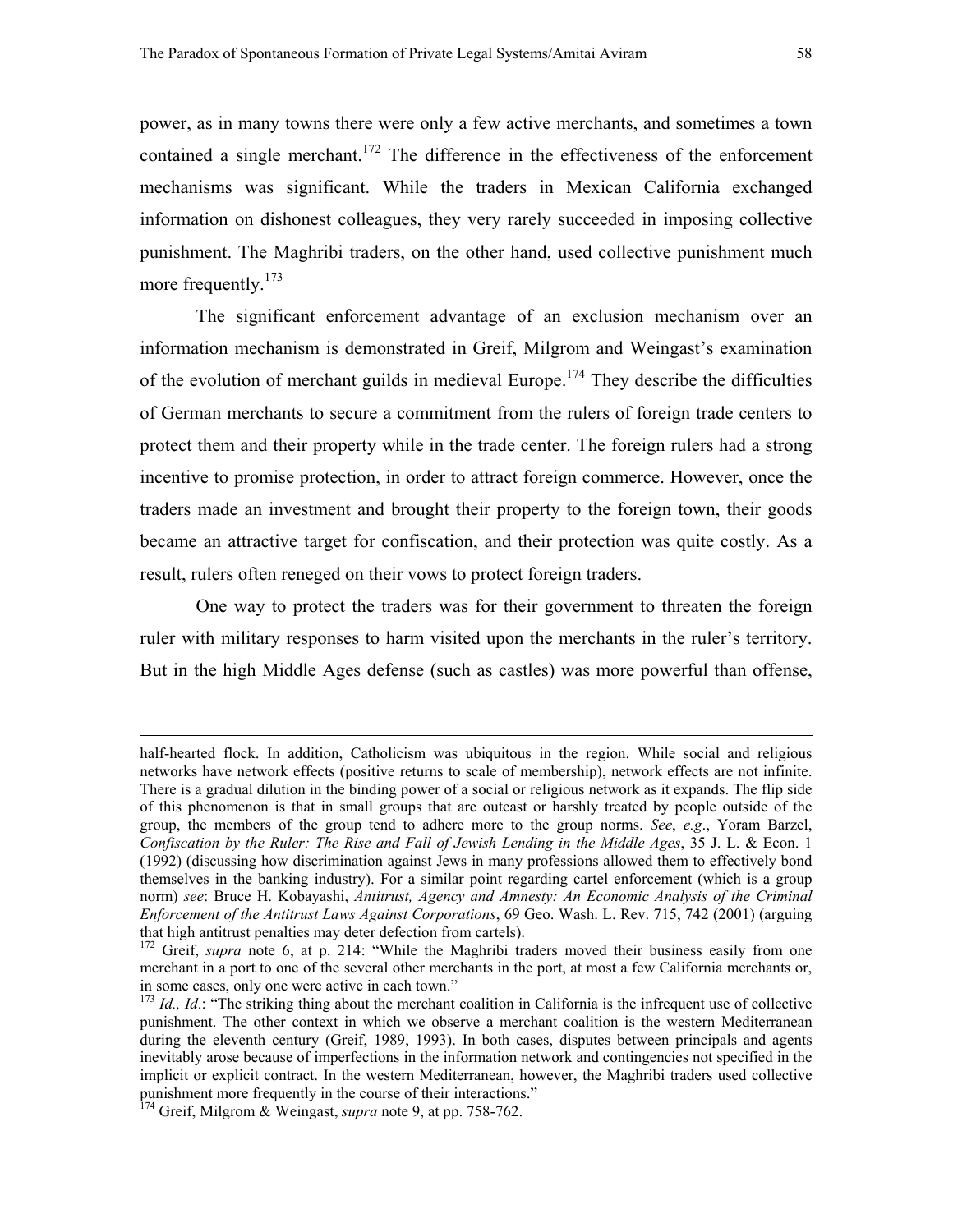and therefore attacking a fortified rival was a costly affair.<sup>175</sup> Also, as Greif notes, "in the age prior to the emergence of the nation-state, alien merchants could expect little military or political aid from their countrymen."<sup>176</sup> As a result, the threat of war was not very credible.

 Another, more feasible way to protect traders was to credibly threaten the ruler with a merchant boycott of his town. Enforcement of this boycott was crucial, since some merchants either had more to lose from the boycott, or felt more secure than others. Merchant guilds served to enforce the boycotts. The guilds built on the existing social network of the individual town, and therefore most guilds regulated merchants residing in a given town.<sup>177</sup> Their enforcement powers came both from the town's social network and from the town governance institutions.

The volume of trade in most major Italian cities was sufficient that a guild governing merchants of a single town could deter a foreign ruler from reneging on a promise to protect the merchants. Not so for the German towns. Since each town's volume of trade was relatively small compared to towns of other nations,  $178$  they German towns could not individually coordinate a sufficient sanction to discipline foreign rules. Thus, the German merchants tried to coordinate by forming Kontore—offices in the foreign cities, which represented and coordinated the actions of merchants of all German towns.[179 H](#page-60-4)owever, the Kontor was not based on a low-cost enforcer such as a tight social network; the social network containing all German merchants was much weaker that the

<span id="page-60-0"></span><sup>&</sup>lt;sup>175</sup> *Id.*, at p. 751: "Military action might seem another important alternative. In the late medieval period, however, defensive technology was superior to offensive technology, and the costs and risks of offensive military action at distant ports limit its credibility as a sanction for trade violations."<br> $^{176}$  *Id.*, at p. 747.

<span id="page-60-1"></span>

<span id="page-60-2"></span><sup>&</sup>lt;sup>177</sup> *See, e.g., id.*, at p. 755: "The core of a merchant guild was am administrative body that supervised the overseas operation of merchant residents of a specific territorial area and held certain regulatory powers within that territorial area. In England, for example, the merchants of a town were granted the right to establish a society of merchants that retained specific commercial privileges in the internal and external trade of the town… On the European continent, many towns were controlled by the mercantile elite who organized a merchant guild to advance their interests." Guilds in Italian cities (and some German cities) were not named "guilds". Rather, they were the city administration itself, which undertook the roles assigned to guilds elsewhere. *Id., id*.: "In some Italian and German towns the merchant guilds were virtually identical with the town's government itself, and in some Italian cities the merchants' operations were supervised by the city."

<span id="page-60-4"></span><span id="page-60-3"></span><sup>&</sup>lt;sup>178</sup> *Id.*, at p. 761-762: "And, because none of the [Italian] cities was a 'marginal player' in the ports in which they traded, coordination among cities was unnecessary... the German towns were small, and before the establishment of the Hansa, most were relatively insignificant in large trading centers such as Bruges." <sup>179</sup> *Id*., at p. 759.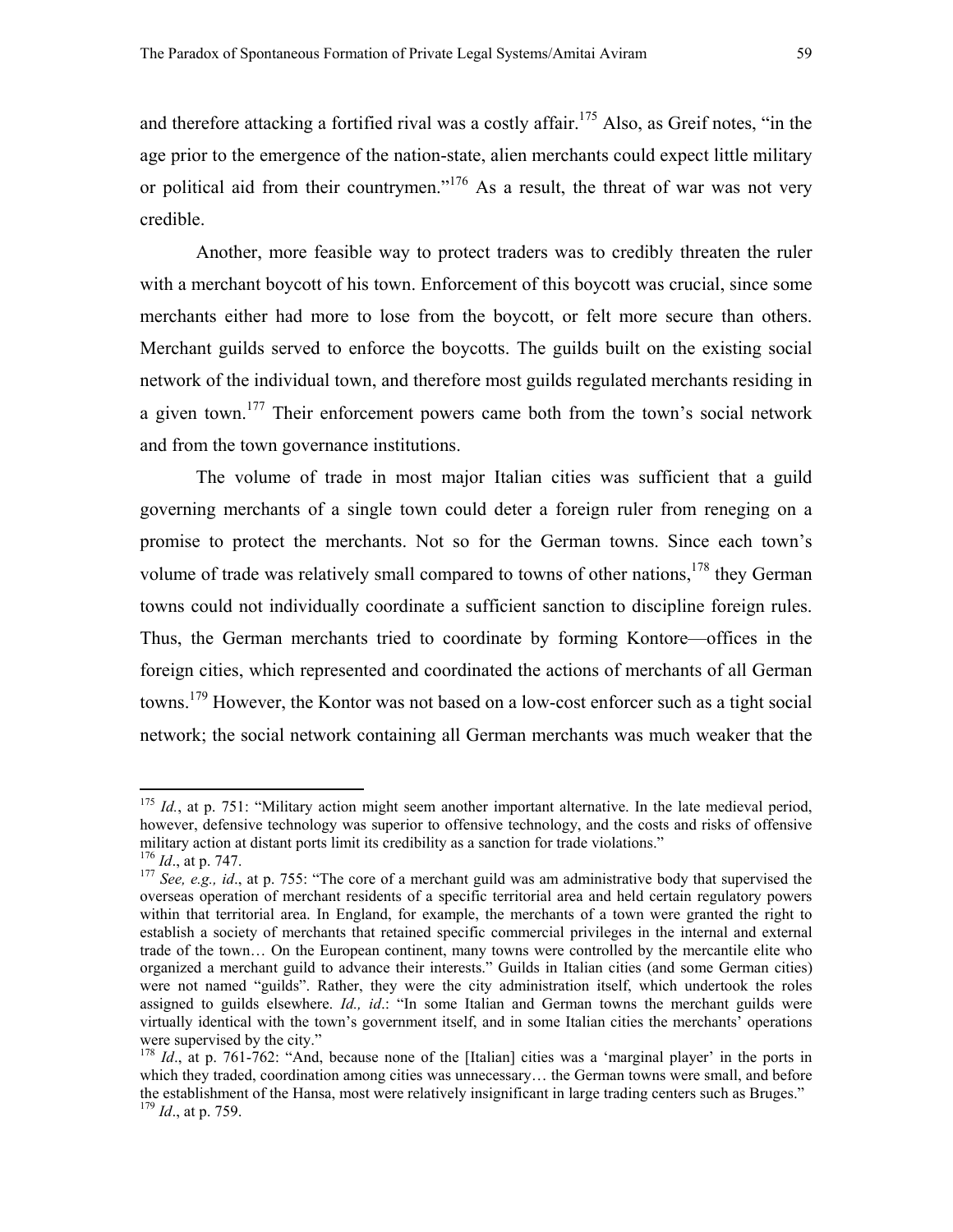social network containing the merchants in a given town. Being disconnected from the social networks of the individual towns, the Kontor could not impose sanctions on merchants in the towns in which they resided.<sup>[180](#page-61-0)</sup>

As Greif, Milgrom and Weingast describe, this weakness led to the ineffectiveness of the Kontor. In 1280, many foreign guilds, including the German Kontor, declared an embargo of Bruges and moved their trade to Aardenburg in response to Bruges' failure to protect foreign merchants. After two years, Bruges capitulated and agreed to protect the merchants. However, while it respected this agreement in regards to the rights of some merchants, it ignored the agreement in its treatment of German merchants.<sup>181</sup> Bruges realized that the Kontor lacked sufficient enforcement power; it lacked any control over German merchants not present in Bruges, and could not enforce its decisions in the hometowns of the German merchants. Therefore, while Bruges had to yield to the embargo of the more effective Spanish and Italian merchant organizations, it was not intimidated by the Kontor, and thus reneged on its agreement with the Kontor.<sup>[182](#page-61-2)</sup>

Following this failure, the German towns realized that in order to form an effective regulator of merchant operations they had to build on the foundations of the low-cost social network. But as these networks were too small to have a sufficient effect on the foreign rulers, they created a network of (social) networks, expanding the social and political network to encompass the more important German mercantile towns. This new social and political institution was known as the Hanseatic League.<sup>183</sup> Though it initially dealt with matters of governance within the towns, it quickly expanded to control the merchants' affairs abroad. Initially, there was some friction between this social network and the older, town-based network. Thus, when an embargo was declared on Norway in 1284, merchants from the city of Bremen refused to cooperate. The network

<span id="page-61-0"></span> $180$  *Id., id.* 

<span id="page-61-1"></span><sup>&</sup>lt;sup>181</sup> *Id., id.*: "Seemingly successful, the embargo failed to guarantee the property rights of German merchants, since Bruges simply ignored its agreement with them… It should be noted, however, that Bruges did respect the rights of other alien merchants who frequented the city."  $^{182}$  *Id.*, at p. 760.

<span id="page-61-2"></span>

<span id="page-61-3"></span><sup>&</sup>lt;sup>183</sup> Id., at p. 760-761. The original meaning of the 'Hanse' was a toll collected by the merchants in a specific town (in some cases the toll was also collected from foreign merchants who had presence in that town). *See Medieval Sourcebook: Siegfried, Archbishop of Bremen: Remittance of the "Hanse" (1181)*, *available at*: http://www.fordham.edu/halsall/source/1181hanse1.html. A set of alliances between the Hanse created the Hanseatic League. *See, e.g*., *Agreement between Hamburg and Lubeck for Protection (1241)*, *available at*: http://www.fordham.edu/halsall/source/1241lubeckhamburg.html.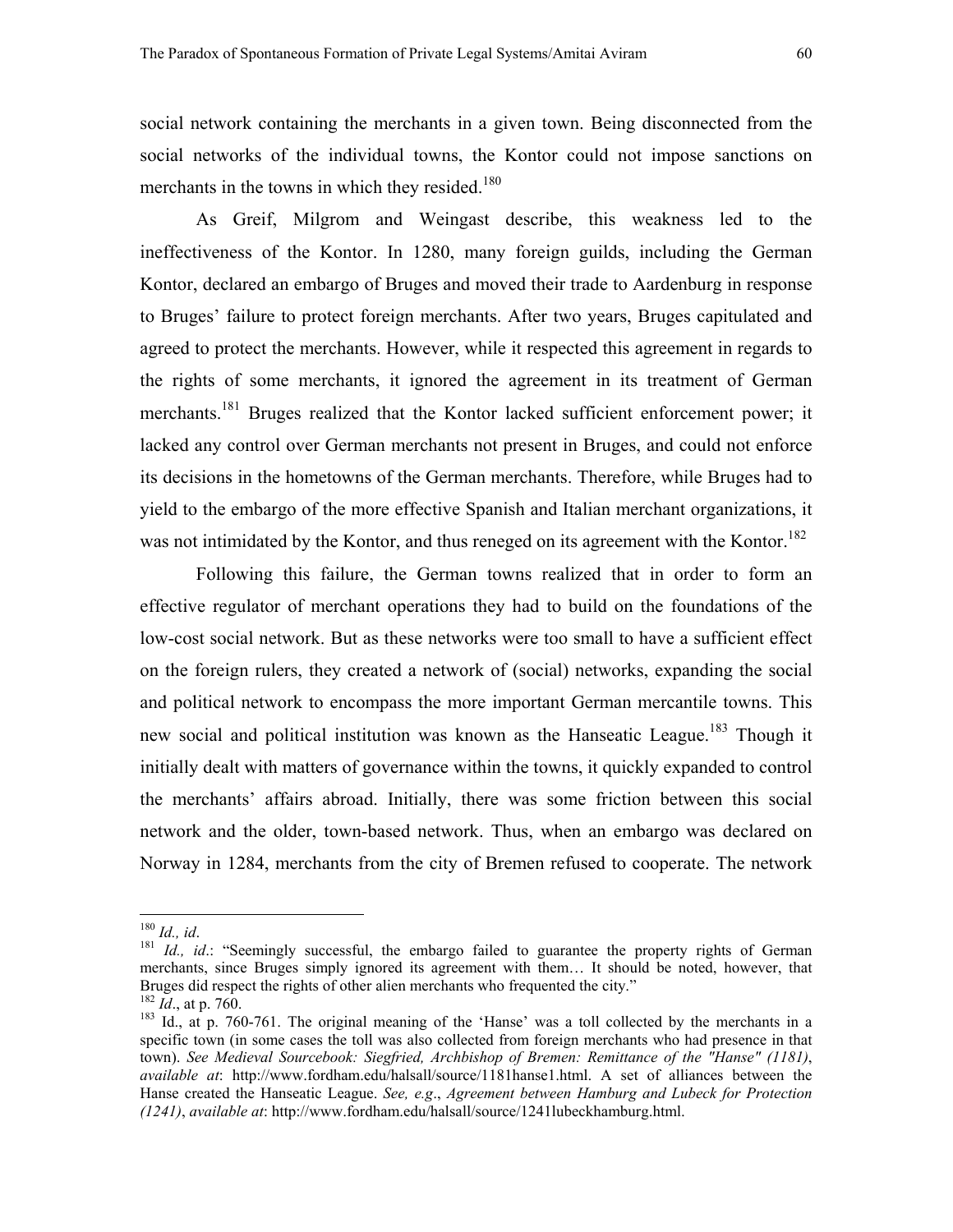between the other German towns was by then strong enough, however, that they excluded Bremen's merchants from the all the German Kontore.<sup>184</sup> By 1307, the Hanseatic League had evolved to successfully regulate merchant behavior of all its members. In that year it had again declared an embargo on Bruges, this time acting on its own (without participation of other foreign merchants). After a two year boycott Bruges conceded, and this time, facing effective coordination of the German merchants, honored its commitments[.185](#page-62-1)

 This case study supports the theory of non-spontaneous evolution. The former part of the story—an attempt to enforce an embargo by spontaneously formed Kontore that were not based on lower-cost foundations, supports the argument that the paradox of spontaneous formation is likely to doom all but low enforcement cost networks to fail, or at most to be limited in effectiveness. Enforcing an embargo, like enforcing a cartel, or restricting warfare, is either a Prisoners' Dilemma<sup>186</sup> or a Stag Hunt<sup>187</sup> type function. These higher enforcement cost functions can only rarely, in very favorable market structures, survive spontaneous formation. Typically, to be sustained they require strong enforcement mechanisms, typically from a network that has already evolved earlier to enforce other, less costly functions.

It seems that this is precisely what happened in this case study. The latter part of the story—the formation of the Hanseatic League and its subsequent expansion from a network of social and political sub-networks to a regulator of merchants' behavior outside of the League's territory, is a form of the evolution anticipated by the theory.

<span id="page-62-0"></span><sup>&</sup>lt;sup>184</sup> See Greif, Milgrom & Weingast, *supra* note 9, at p. 760.

<span id="page-62-2"></span><span id="page-62-1"></span>

<sup>185</sup> *Id., id.*<br><sup>186</sup> It is a Prisoner's Dilemma type of function is the preference order for each player is: (1) Be allowed to sell despite the embargo (or sell below the cartel price, or fight unrestricted) while others abide to the embargo (or the cartel pricing, or the warfare restrictions); (2) Both the player and everyone else abides by the embargo, cartel or warfare restrictions; (3) Neither the player nor anyone else is restricted by the embargo, cartel or warfare restrictions; (4) The player abides by the restrictions, but others do not.

<span id="page-62-3"></span> $^{187}$  It is a Stag Hunt type of function if the player benefits more from an ordered world in which everyone follows the constraints, rather than that the player ignores the constraints while others abide by them. For example, if an individual merchant disobeying an embargo can reap supercompetitive gains, but by her actions prevents the embargo from being successful and thus does not receive protection from the foreign ruler while in a foreign market, the lack of protection might outweigh the supercompetitive gains, and she might prefer mutual abidance to the embargo over profiting from breaking it. However, despite this preference she would disobey the embargo (and gain profits from it) if she thought someone else is likely to disobey the embargo and cause it to fail. This preference order is characteristic of the Stag Hunt game. *See* supra, Section III.4.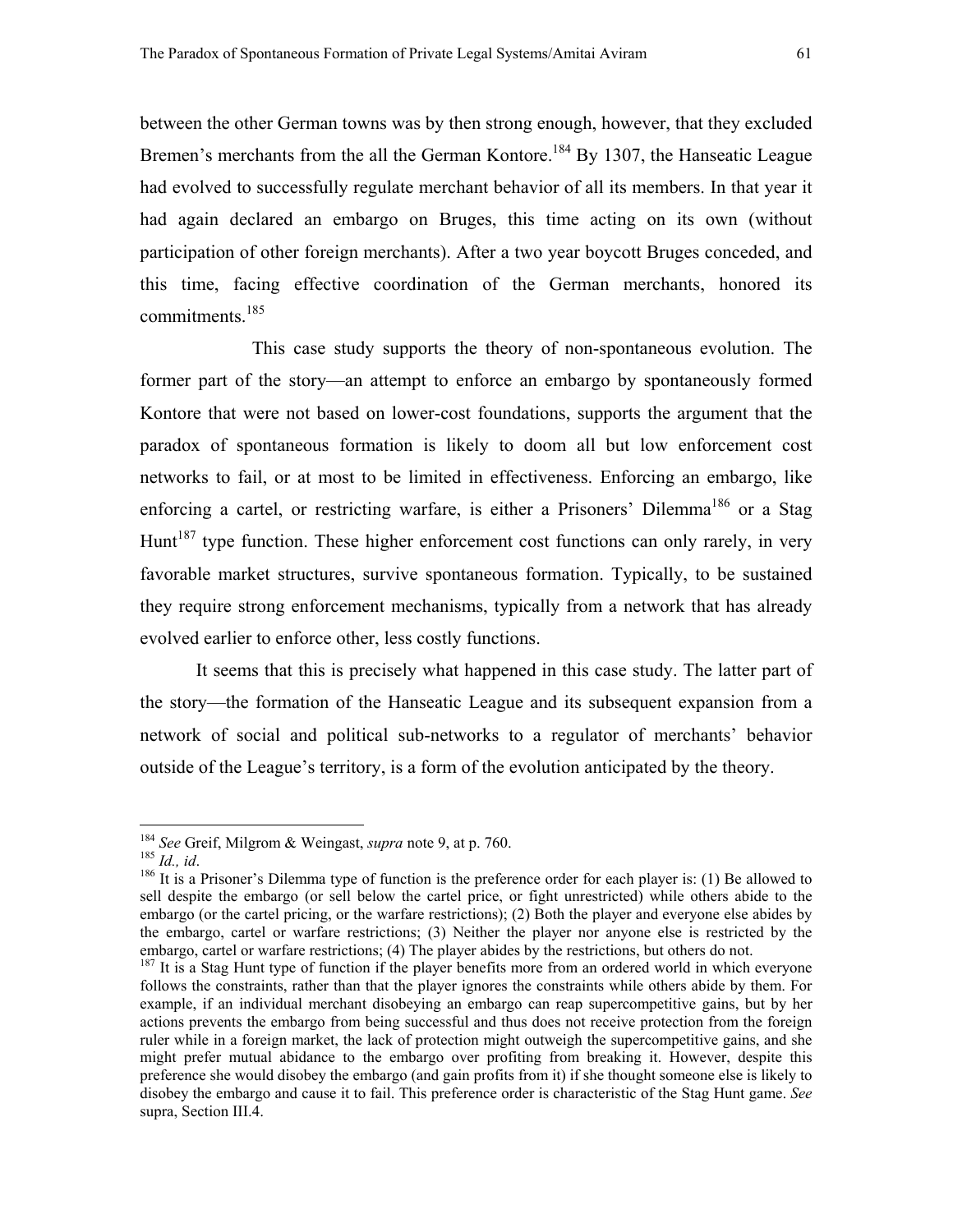### **V. Normative Applications and Conclusion**

 While this paper aims to illuminate an oft-neglected aspect of private ordering literature—the evolution of private legal systems' enforcement mechanisms, it also provides a foundation for some normative analysis. I will briefly suggest three such applications, in antitrust, critical infrastructure protection and corporate governance. A summary and conclusion to the paper will follow.

### *A. Normative Application: Antitrust*

 $\overline{a}$ 

Several fields of law, and in particular antitrust and laws regulating network industries (exchanges, commerce, the internet, telecommunications, energy, etc.) are predisposed to suspect private networks' attempts to regulate behavior.<sup>188</sup> It is of little wonder that they do: the ability to regulate behavior is sometimes used by a network to enforce a cartel, rather than socially beneficial behavior. But policing a cartel is a Prisoners' Dilemma game—an expensive game to enforce. Other, social welfare enhancing forms of regulation often involve functions characterized by less costly game types—Stag Hunt, Battle of the Sexes, or even Meeting Place.<sup>189</sup> Where a network's enforcement powers are limited, it may opt to evolve into regulating less costly aspect of behavior, rather than expensive cartel policing.<sup>190</sup>

While the evolutionary pattern described in this paper suggests that a spontaneously formed cartel would not be stable under most circumstances, it also proposes that cartels may be stable if they make use of the enforcement mechanisms of lower-cost (and hence more stable) functions (e.g., tight social or religious networks, exchanges or trade associations, etc.). The analysis of the potential for coordinated effects should thus shift some of its focus from the market structure in which the suspected cartel may form to the market structure and characteristics of the lower enforcement cost networks that may evolve into policing a cartel.

<span id="page-63-0"></span><sup>188</sup> For a critique of antitrust law's suspicion of private ordering, *see*: Frank H. Easterbrook, *The Limits of*  Antitrust, 63 Tex. L. Rev. 1, 1-14 (1984).<br><sup>189</sup> For explanations of these games see *supra*, Sections III.4, III.3, and III.2, respectively.<br><sup>189</sup> See: Bryan Caplan & Edward Stringham, *Networks, Anarcho-Capitalism, and t* 

<span id="page-63-1"></span>

<span id="page-63-2"></span>*Cooperation* (manuscript, May 2001; forthcoming in Review of Austrian Economics), *available at*: http://www.gmu.edu/departments/economics/bcaplan/network2.doc.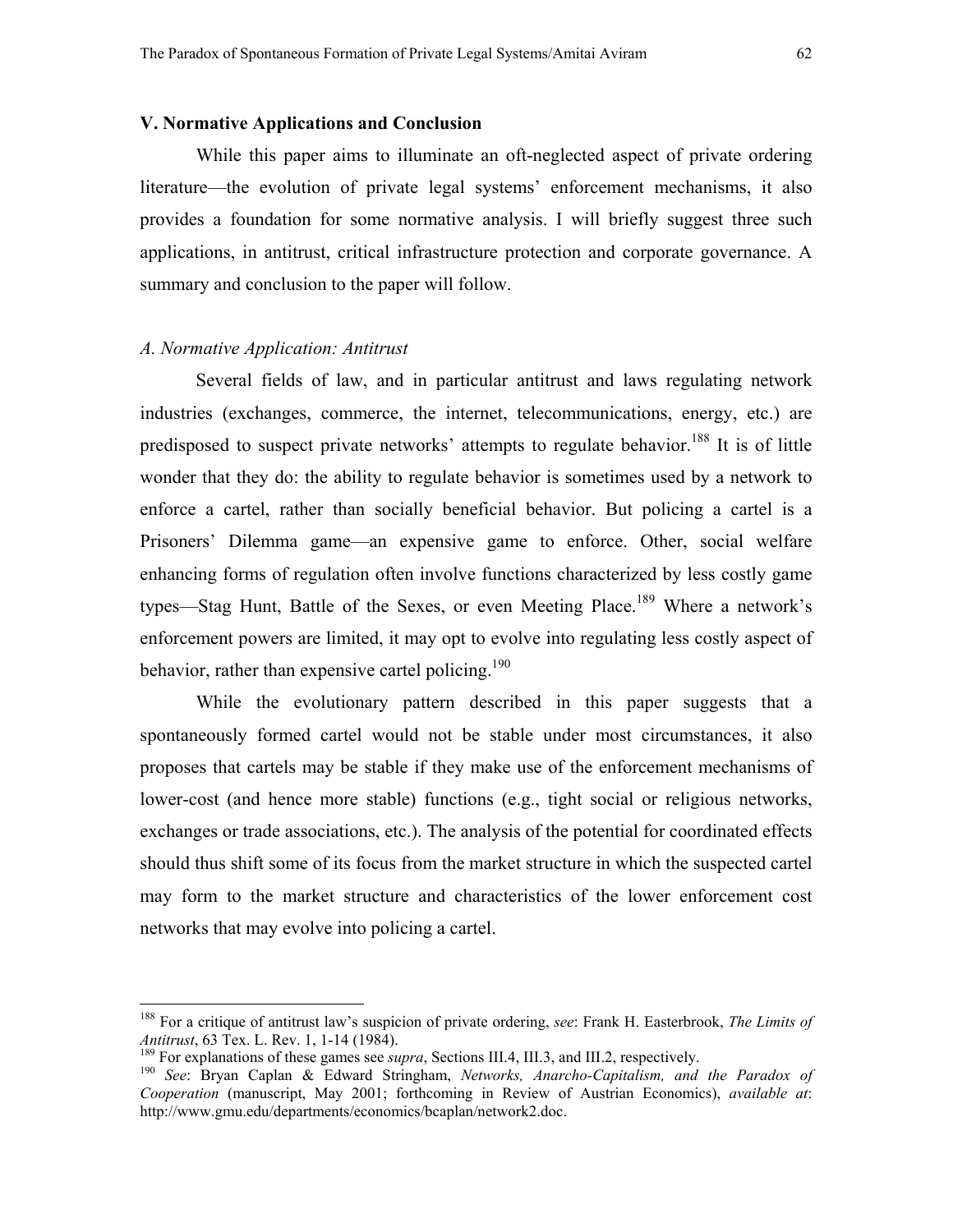By understanding how private legal systems evolve, (public) law will have better tools to assess the likelihood of a network evolving into an anticompetitive cartel as well as the opposite case, in which a network evolves (if not hindered by law) into a socially beneficial private legal system.

### *B. Normative Application: Critical Infrastructure Protection*

 Even before the tragic events of September 11, 2001 increased the public's sensitivity to homeland security, policymakers realized the need to enhance protection of critical infrastructure (such as financial, communications, energy and transportation networks, water distribution systems, etc.). Following a report by the Presidential Commission on Critical Infrastructure Protection, President Clinton issued in 1998 Presidential Decision Directive (PDD)  $63$ ,<sup>191</sup> which aimed not only at enhancing protection of government owned or controlled critical infrastructure, but also of those facilities controlled or owned by the private sector (which in some critical infrastructure sectors, are the majority of facilities).<sup>[192](#page-64-1)</sup>

PDD 63 recognized a need for information sharing among private firms (in addition to information sharing between private firms and the government), in order to enhance both detection of attacks and coordination of defenses. It encouraged the development of Information Sharing and Analysis Centers (ISACs), which were to serve as "mechanism[s] for gathering, analyzing, appropriately sanitizing and disseminating private sector information to both industry and the [National Infrastructure Protection Center]."<sup>193</sup> PDD 63 did not determine the structure or membership of the ISACs.<sup>[194](#page-64-3)</sup>

To date, twelve ISACs are in operation, enjoying mixed success.<sup>195</sup> Members from relevant industries cite three causes for a reluctance to share information: (1) fear of increased liability due to the disclosure of information on vulnerabilities and specific

<span id="page-64-0"></span><sup>191</sup> Presidential Decision Directive 63 itself is classified. For a description of its contents *see*: Critical Infrastructure Assurance Office, *The Clinton Administration's Policy On Critical Infrastructure Protection: Presidential Decision Directive 63 (1998)*, *available at*: http://www.ciao.gov/resource/paper598.html. 192 Peter Lichtenbaum & Melanie Schneck, *The Response to Cyberattacks: Balancing Security and Cost*, 36

<span id="page-64-1"></span>Int'l Law. 39, 41 (2002).

<span id="page-64-2"></span><sup>193</sup> Critical Infrastructure Assurance Office, *supra* note 191, under headline 'Information Sharing and Analysis Center (ISAC)'.

<span id="page-64-3"></span> $194$  *Id., id* ("The actual design and functions of the center and its relation to the NIPC will be determined by the private sector, in consultation with and with assistance from the Federal Government").

<span id="page-64-4"></span><sup>195</sup> John McCarthy, *Focus on Information Sharing*, 1 The CIP Report, Vol. 8, p. 1 (2003).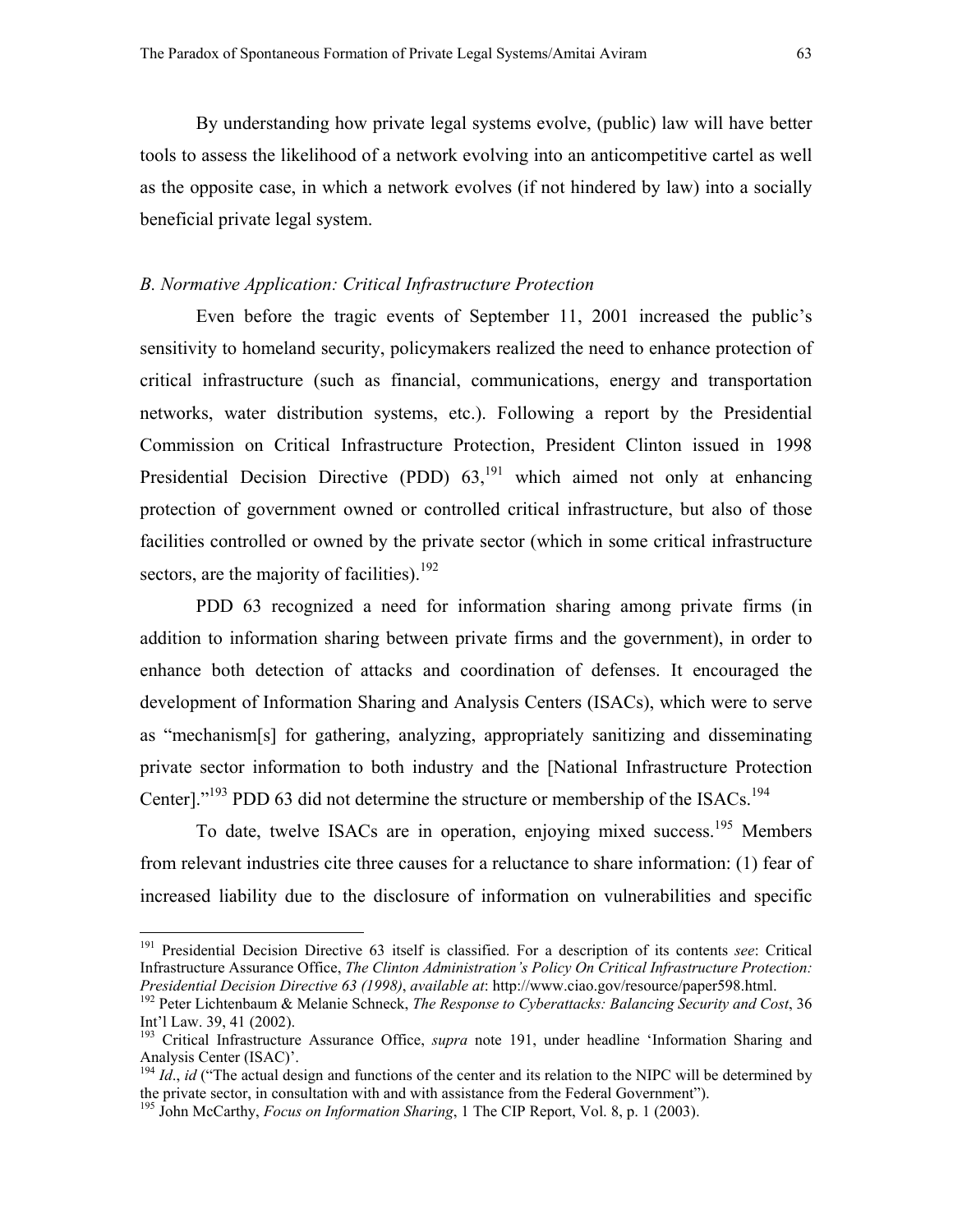incidents of attack; (2) risk of antitrust violations resulting from the information exchange; and (3) Loss of proprietary information, primarily through use of the Freedom of Information Act to access information disclosed to the ISAC and through it to the government.<sup>196</sup> Some have viewed these concerns as not substantial enough to explain the limited information exchange that takes place.<sup>197</sup> Furthermore, Congress is considering a bill that would provide exemptions from antitrust laws and the Freedom of Information Act likely to cover most information sharing done through an ISAC.<sup>[198](#page-65-2)</sup>

There may be other reasons for the limited information sharing activity among ISAC members. Collecting information has significant fixed costs and very low variable costs of dissemination and use by others. Absent some form of enforcement, each ISAC member faces a Prisoners' Dilemma game type in deciding whether to collect and share information or not: If the others are providing her with information, she would be better off receiving the information but expending no costs in reciprocating. If others—making the same calculus—fail to share information with her, she would still be better off not sharing information with the others. Thus, all parties shirk, and no information is shared.

When the contemplated information exchange is made among competitors, as is the case in most ISACs, an additional concern reduces information sharing further. Since withholding information from a competitor gives the ISAC member an edge in competing with her rival, there is a significant hidden cost in sharing the information: tougher competition from the now more knowledgeable (and thus more effective) rivals.<sup>[199](#page-65-3)</sup> Again, this is a Prisoners' Dilemma game type, in which (absent public or private enforcement) each ISAC member would refrain from providing information whether she expects her rival to provide her with information or not.

<span id="page-65-0"></span><sup>&</sup>lt;sup>196</sup> Emily Frye, *The Tragedy of the Cybercommons: Overcoming Fundamental Vulnerabilities to Critical Infrastructures in a Networked World, 58 Bus. Law. 349, 374-375 (2003).* 

<span id="page-65-1"></span>*See, e.g., id.*, at p. 374 (arguing that fear of increased liability is unfounded if all firms provide information); Emily Frye, *Information-Sharing Hangups: Is Antitrust Just a Cover?*, 1 The CIP Report, Vol. 8, p. 6-7 (2003) (arguing that antitrust liability is unlikely in most circumstances, and that a better explanation for the limited information-sharing among ISAC members is lack of trust among them).

<span id="page-65-2"></span><sup>&</sup>lt;sup>198</sup> The proposed bill is the Cyber Security Information Act, H.R. 2435, 107th Cong. (2001). On the bill, *see*: Lichtenbaum & Schneck, *supra* note 192, at p. 45-46.

<span id="page-65-3"></span><sup>&</sup>lt;sup>199</sup> For a more thorough analysis of this impediment to information sharing, *see*: Amitai Aviram & Avishalom Tor, *Barriers to Information Sharing Among Competitors: A Behavioral Economic Analysis* (unpublished manuscript, June 2003).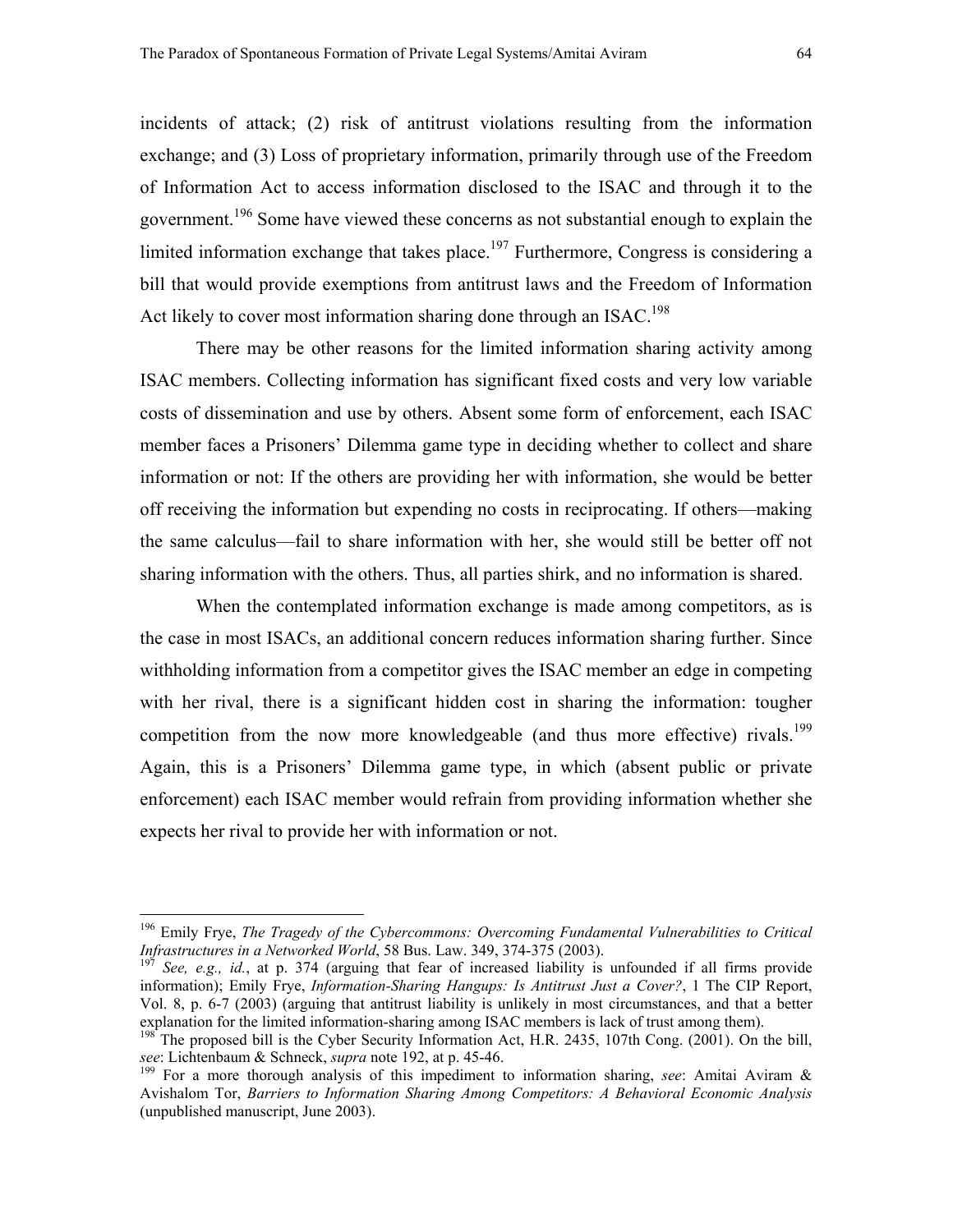The key to overcoming these barriers is, as we alluded, effective enforcement. Under an assumption that private legal systems form spontaneously, we would expect every ISAC to police its members and ensure that they share information. But as this paper demonstrated, high enforcement cost functions do not form spontaneously. They evolve from pre-existing private legal systems that regulate lower cost functions of the same parties involved in the high-enforcement cost function.

Thus, an ISAC is unlikely to succeed in regulating information sharing unless it relied on a pre-existing system that governed the same parties that now require enforcement of efficient information sharing. Facilitating this reliance on pre-existing systems may be a consideration in determining ISAC membership: In order to overcome barriers to information exchange and function effectively, ISAC membership needs to be similar to the membership of a pre-existing low-cost regulator (such as a tight social or commercial network). As we have seen earlier in this paper, in such cases the social or commercial network is likely to assume the responsibility of ensuring that its members share information with each other despite incentives to shirk.

Currently, ISACs are delineated by industry.<sup>200</sup> The industry categories are very broadly defined, which may result in over-inclusion (i.e., including firms that are in the same industry but do not transact much with most other members and do not share membership in a low enforcement cost regulator), as well as under-inclusion (i.e., including firms that are not within the same industry, but transact frequently with ISAC members and are members of the same low enforcement cost regulator).

For example, even if there is a single trade association encompassing all firms in sectors such as 'the food industry' or 'the information technology industry', these sectors involve so many differently situated firms that smaller commercial and social networks are likely to be more significant in individual firms' transactions and in the lives of these firms' managers. At the same time, these pre-existing networks might encompass others not in the industry, but with which the firm frequently transacts and would benefit from sharing information with. By adding these out-of-sector firms into the ISAC, and splitting

<span id="page-66-0"></span><sup>&</sup>lt;sup>200</sup> Existing ISACs include: Financial Services, Chemicals Industry, Electric Power, Emergency Fire Services, Emergency Law Enforcement, Food, Information Technology, Interstate, Oil & Gas, Surface Transportation, Telecommunications and Water Supply. 1 The CIP Report, Vol. 8, p. 4 (2003).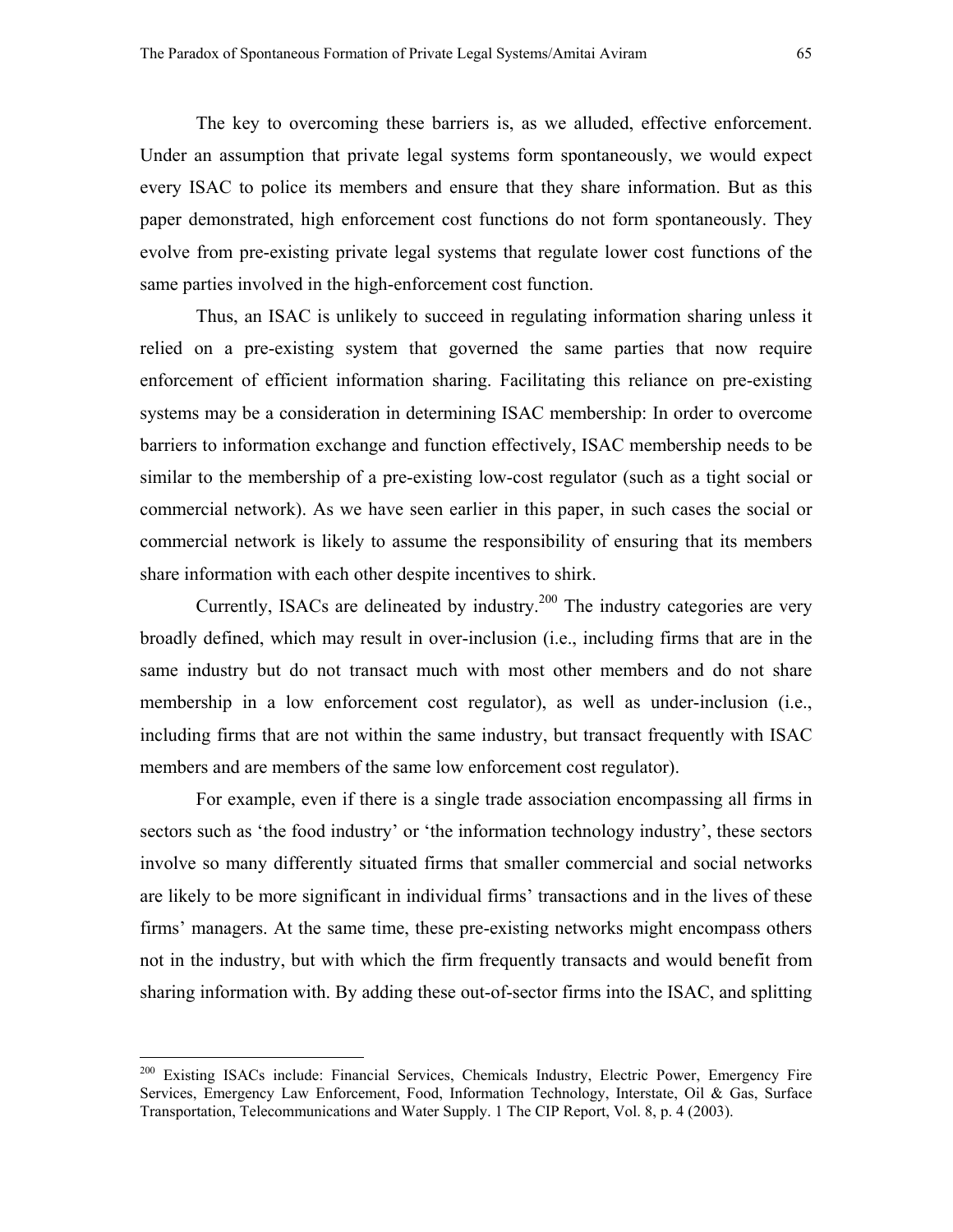current ISACs into groups that share tight social or commercial networks, information sharing within the ISAC should increase.<sup>[201](#page-67-0)</sup>

Thus, a sector-wide membership criteria for ISACs may not be conducive to an efficient self-enforcement of information sharing.<sup>202</sup> This paper shifts the focus, in facilitating self-enforcing information exchange, to identifying a pre-existing, effective social or commercial network that may serve as an enforcer of efficient information sharing. The more the ISAC membership resembles the membership of this pre-existing network, the lower the barriers would be to efficient information sharing.

This analysis may become especially important if the bill exempting ISAC members from antitrust laws and FOIA is enacted.<sup>203</sup> Any exemption from these laws carries a social cost that may be offset by a redeeming benefit—the enhanced protection of critical infrastructure, in this case. But for this tradeoff to be socially beneficial, the protected ISAC should achieve this redeeming benefit; that is, it should be able to effectively facilitate information sharing. To do that it must enforce on its members their commitment to report information they have. Such self-regulation is unlikely to form spontaneously, but may occur if the ISAC membership is designed to take advantage of the regulatory abilities of pre-existing private legal systems.

# *C. Normative Application: Corporate Governance*

A series of financial scandals in conspicuous American businesses<sup>204</sup> has shaken public trust in businesses and made some question the ability of corporations, under

<span id="page-67-0"></span><sup>&</sup>lt;sup>201</sup> Information sharing between these smaller ISACs is possible even if they are not within the same network, by having a secondary 'network of networks', in which members from each ISAC, acting as hubs of information, would share information with their counterparts from other ISACs. Of course, to be effective, these hubs need to be members of a low enforcement cost regulator themselves, and the selection of the firm that should serve as a hub in each ISAC should take that into account. 202 A sector-wide membership criterion may also not be optimal from the perspective of the information

<span id="page-67-1"></span>exchange that is facilitated. It is possible that to protect critical infrastructure, information need be shared not with all members of an industry, but with a smaller group of firms that frequently interact with each other and affect each other's security. This group may even include firms that are not within the same industry (e.g., suppliers, customers), while not including some rivals with which the firm has little interaction.<br> $^{203}$  *Infra* note 198.

<span id="page-67-2"></span>

<span id="page-67-3"></span><sup>&</sup>lt;sup>204</sup> For a brief summary of the more visible scandals, *see* The Washington Post website, at: http://www.washingtonpost.com/wp-srv/business/scandals/primer/index.html. For a summary of the Enron scandal, which is possibly the scandal receiving most public attention, *see, e.g.*, Note, *The Good, the Bad, and Their Corporate Code of Ethics: Enron, Sarbanes-Oxley, and the Problem with Legislating Good Bahavior*, 116 Harv. L. Rev. 2123, 2128-2130 (2003).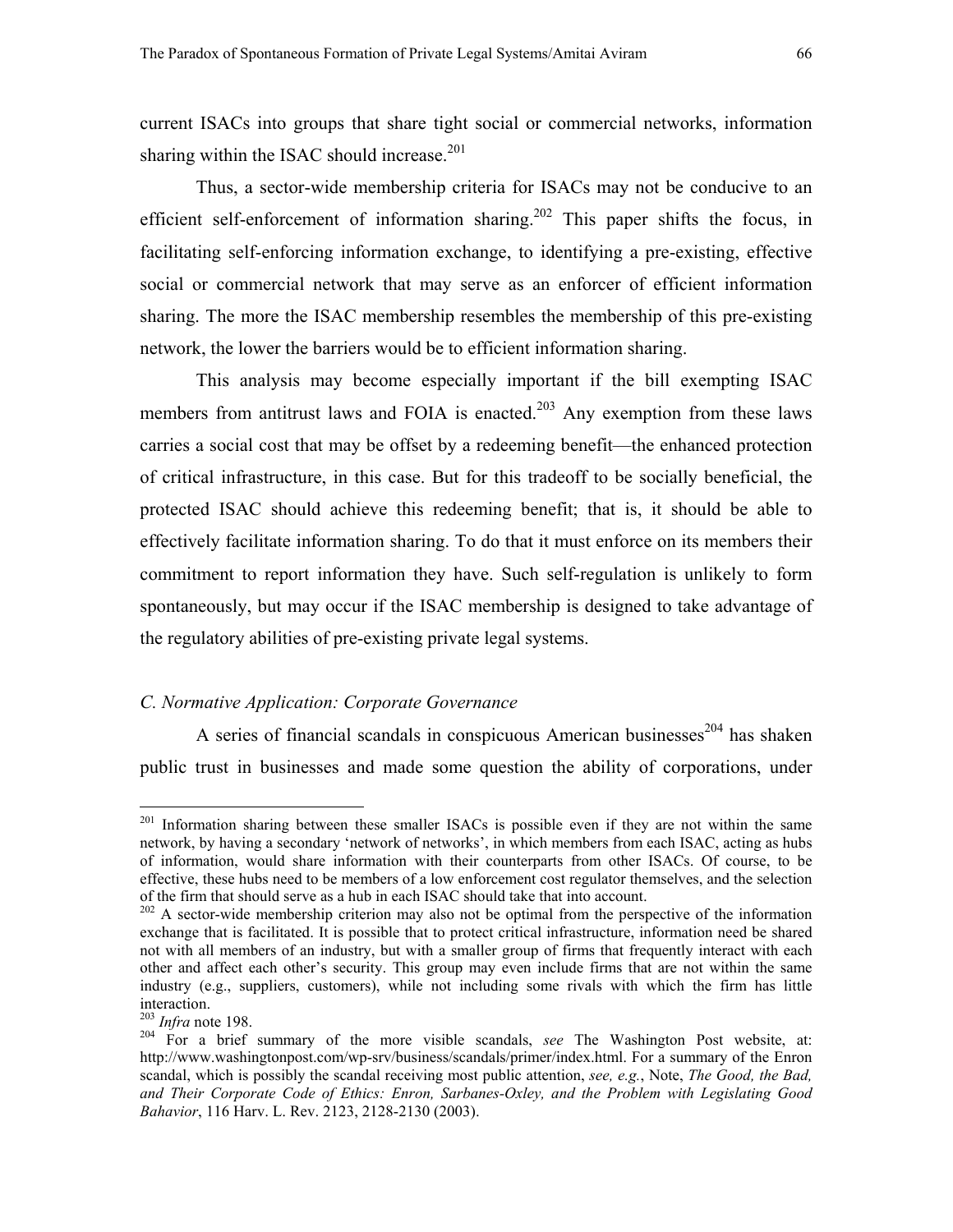current structure and law, to ensure that managers act to maximize the profits of shareholders (rather than the managers' own interests).<sup>205</sup> This concern spurred legislation and regulatory action that imposed on managers complex procedures designed to foster more accountability to shareholders, most notably the Sarbanes-Oxley Act of 2002.[206](#page-68-1)

 Both corporation law (which is predominantly state law) and securities law (which is federal law) accept as their baseline the freedom of parties to design a corporation and its capital structure in ways they see fit. The laws do not prevent a party from agreeing to risky or even downright foolish terms. State corporate laws tend to leave corporate governance arrangements to private ordering, assuming the people forming the corporation will design the optimal arrangements for that firm. Delaware law, for example, places most powers and responsibilities in the hands of the board of directors, subject to a fiduciary duty that is examined ex post.<sup>207</sup> Indeed, many firms have devised arrangements deviating from the default rules on corporate governance, such as requiring outside directors.<sup>[208](#page-68-3)</sup>

 Federal securities laws, which apply to firms that have made public offerings of their securities, take a more intrusive, though not unrestrained role in affecting corporate governance.[209](#page-68-4) Even prior to the Sarbanes-Oxley Act, securities laws imposed extensive disclosure requirements on management. The Sarbanes-Oxley Act and new SEC rules have expanded the scope of intervention further.

<span id="page-68-0"></span><sup>205</sup> Robert W. Hamilton, *The Crisis in Corporate Governance: 2002 Style*, 40 Hous. L. Rev. 1, 35-40 (2003).

<span id="page-68-1"></span><sup>&</sup>lt;sup>206</sup> Pub. L. No. 107-204, 116 Stat. 745 (to be codified in scattered sections of 11, 15, 18, 28, and 29 U.S.C.). On the legislative and regulatory responses to the series of scandals *see*: Robert B. Thompson, *Corporate Governance After Enron*, 40 Hous. L. Rev. 99, 100-107 (2003).<br><sup>207</sup> Thompson, *id.*, at p. 108-109. As an exception to this principle, there are some actions that require

<span id="page-68-2"></span>shareholder votes, such as director elections, approval of mergers and similar transactions, or cleansing board decisions when board members have conflicts of interest. *Id*.<br><sup>208</sup> Thompson, *id*., at p. 109.<br><sup>209</sup> The federal government's involvement in corporate law, mainly through securities regulation, faces

<span id="page-68-3"></span>

<span id="page-68-4"></span>limits dictated by federalism. Though federal laws have increasingly affected corporate law, the Supreme Court has maintained that state corporate law cannot be displaced by federal law. *See, e.g*., Cort v. Ash, 422 U.S. 66, 84 (1975) ("Corporations are creatures of state law, and investors commit their funds to corporate directors on the understanding that, except where federal law expressly requires certain responsibilities of directors with respect to stockholders, state law will govern the internal affairs of the corporation."); Santa Fe Industries, Inc. v. Green, 430 U.S. 462, 479 (1977) ("Absent a clear indication of congressional intent, we are reluctant to federalize the substantial portion of the law of corporations that deals with transactions in securities, particularly where established state policies of corporate regulation would be overridden.").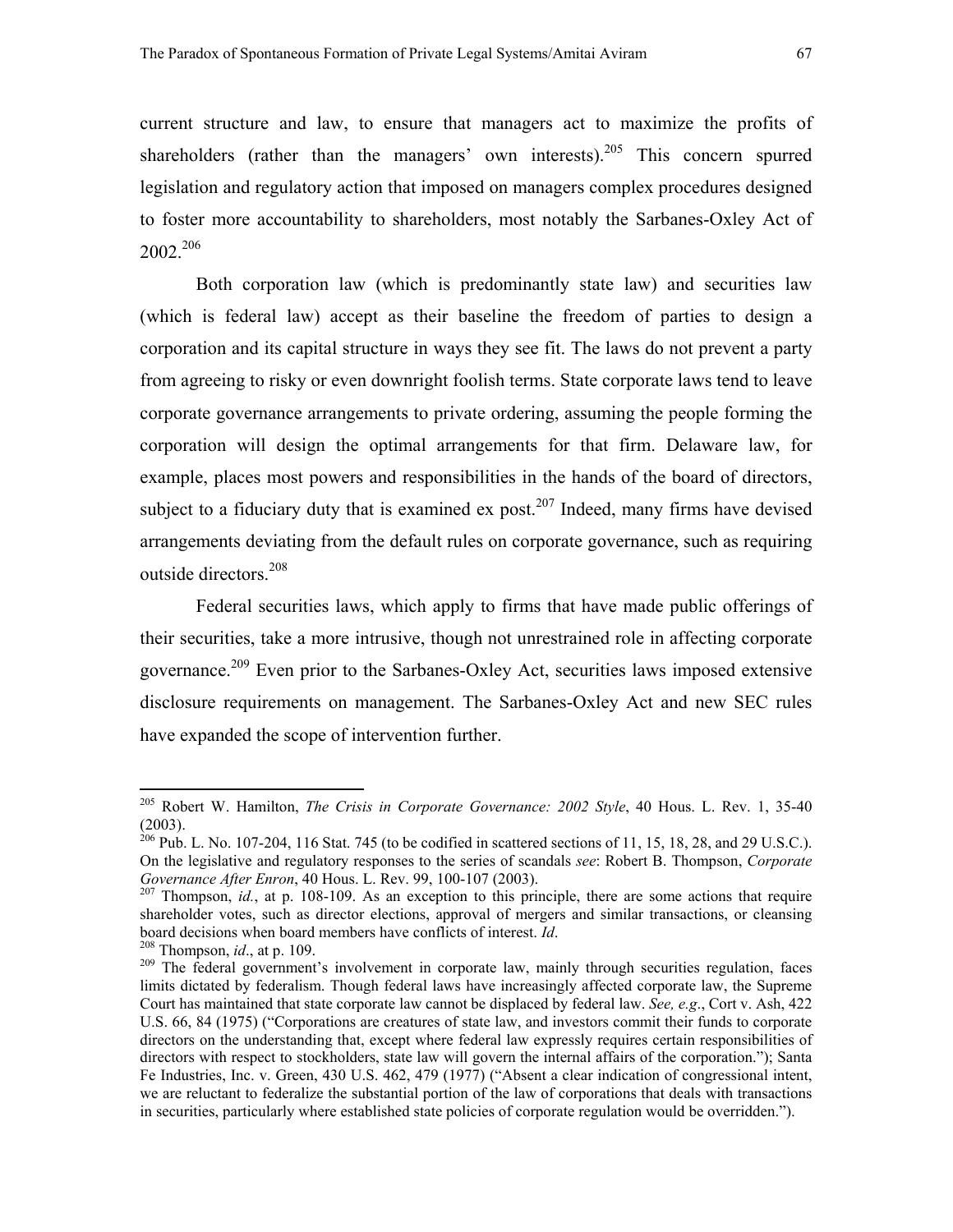Behind the increased intervention lies the belief that current laws and existing private enforcement (whether through privately designed governance structures or through personal morality of managers) are insufficient to eliminate the incentives managers have to advance their interests at the expense of shareholders'. But this intervention is not without costs. First, there are costs expended in complying with the requirements. Second, tighter regulation might preclude, make too cumbersome or litigation-prone, certain actions directors can take to increase shareholder value. Opponents of government intervention note that intervention replaces shareholders' discretion with government's, even though government is not as familiar as the shareholders with the business and the unique circumstances of a given firm, and furthermore, government does not have the direct incentive that shareholders have to maximize their wealth. Some scholars suggest that the impetus for the current wave of corporate governance legislation (and other securities law legislation before it) is not the realization of calculated, thoughtful new insights on corporate governance, but a cyclical emotional response to a market crash that ends a speculative bubble.<sup>[210](#page-69-0)</sup>

 Another critique of the government's response to the series of scandals anticipates a different cost resulting from detailed, rule-based mandates. According to this critique, such rules may displace the personal morality of managers, who will feel that following government's directive absolves them of additional moral considerations.<sup>211</sup> Following that line of thought, the increase in government regulation may be offset by a decrease in self-regulation,  $2^{12}$  leaving the utility of shareholders unimproved or worse.

 Generally, the lower the regulatory abilities (or incentives) of non-government entities, the more beneficial government regulation would be for shareholders. This paper provides suggests that in assessing the abilities of private regulators, attention should be given to the availability of a pre-existing low enforcement cost regulator. In this

<span id="page-69-0"></span><sup>&</sup>lt;sup>210</sup> See Larry E. Ribstein, *Bubble Laws*, 40 Hous. L. Rev. 77 (2003).

<span id="page-69-1"></span><sup>&</sup>lt;sup>211</sup> See: Lawrence E. Mitchell, *Cooperation and Constraint in the Modern Corporation: An Inquiry into the Causes of Corporate Immorality*, 73 Tex. L. Rev. 477 (1995) (arguing that increased rule-based regulation weakens corporate morality).

<span id="page-69-2"></span><sup>&</sup>lt;sup>212</sup> 'Self-regulation', as used here, regards personal morality (regulation by the self), not the broader 'private regulation', which encompasses regulation by anyone but government (e.g., the self, other shareholders, gatekeepers, etc.). *See* Aviram, *supra* note 11, at part III.1 (defining self-regulation and other types of private regulation).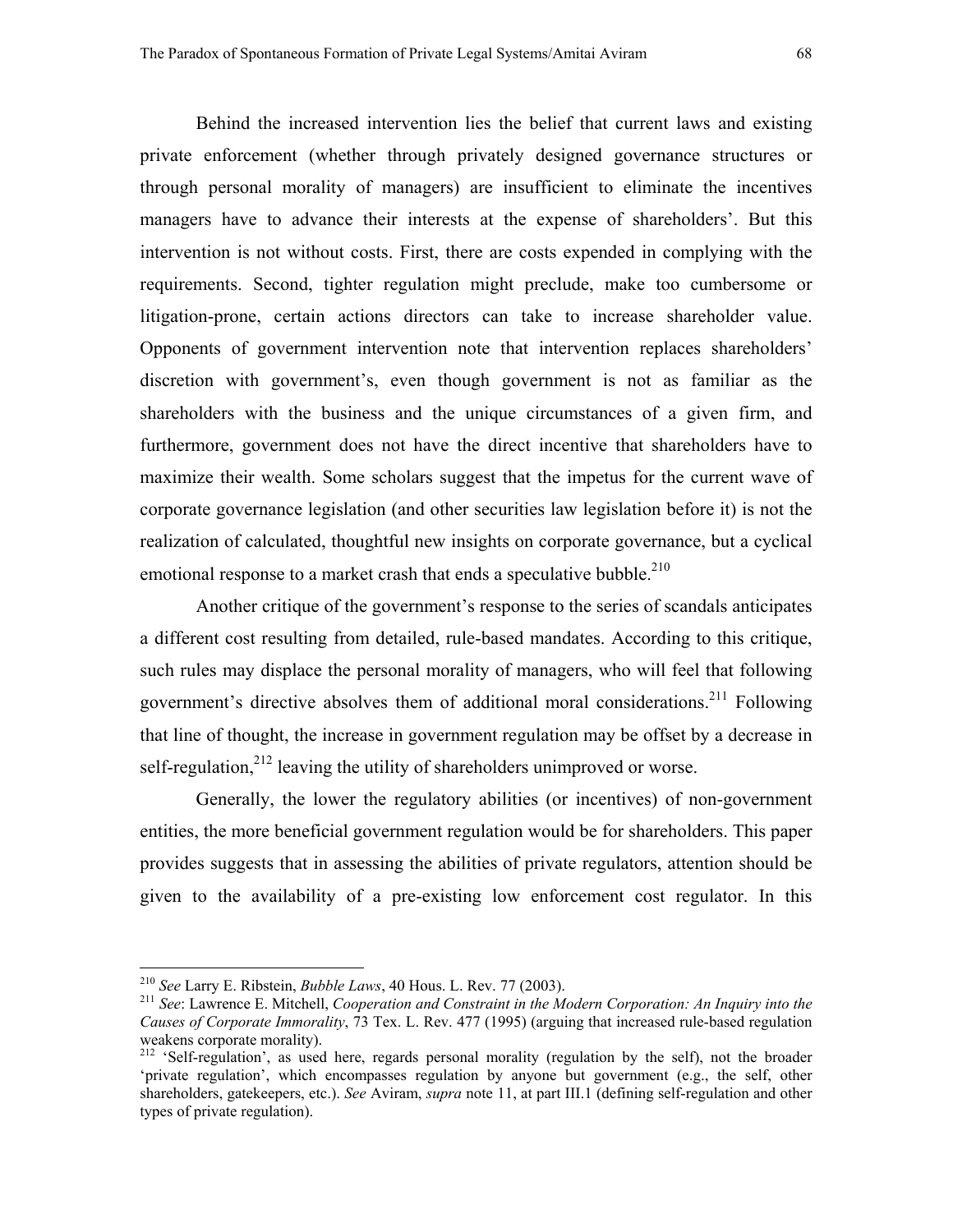application, two separate regulators need to be considered: potential misbehaving managers, and the shareholders who are the victims of such misbehavior.

First, the potential malfeasants. Usually, a single manager cannot succeed in his misbehavior without the cooperation (or at least acquiescence) of one or more other managers. Each manager incorporated into the scheme can either go along with it or blow the whistle. This is a Stag Hunt game: if the others go along, the manager would want to go along with the scheme as well (and reap the profits of the misbehavior). If the others blow the whistle, so should the manager (in order to mitigate or avoid punishment for the discovered scheme). But among those two options, the manager would prefer that both he and the others go along with the plan, rather than both he and the others blow the whistle (or scrap the plans). The Stag Hunt game is one of moderate enforcement costs—a regulator of it (i.e., entity that ensures that no one blows the whistle) is unlikely to evolve spontaneously, but the function is cooperative enough that even a weak pre-existing regulator (e.g., an 'old boys' club' to which the managers belong) may create sufficient assurance that 'no one will blow the whistle', and therefore all managers would feel confident enough to cooperate in the misbehavior.

So, we anticipate a higher likelihood of managerial misbehavior if managers who may know about attempted misbehavior belong to some pre-existing low enforcementcost network. Less powerful networks would suffice to bond the managers, in comparison to the low enforcement cost networks contemplated in the previous two applications, since it does not take as much to facilitate cooperation in a Stag Hunt game, as it does to facilitate cooperation in a Prisoners' Dilemma game.

The second regulator that needs to be considered, who has an opposite goal of preventing the misbehavior, is the victim of the managerial misbehavior—the shareholders. If the managers are part of the same low-enforcement cost function as the shareholders—for example, if the managers and the shareholders are part of the same core social network—then regulation by this group is likely to be successful (e.g., the managers, fearing loss of all of their social capital if their fraud is detected, will not attempt it). But if the managers are not part of the shareholder's low enforcement cost network, the best the shareholders can do is to use the network to detect managers' misbehavior, and leave punishment—through private and public suits—to the (public)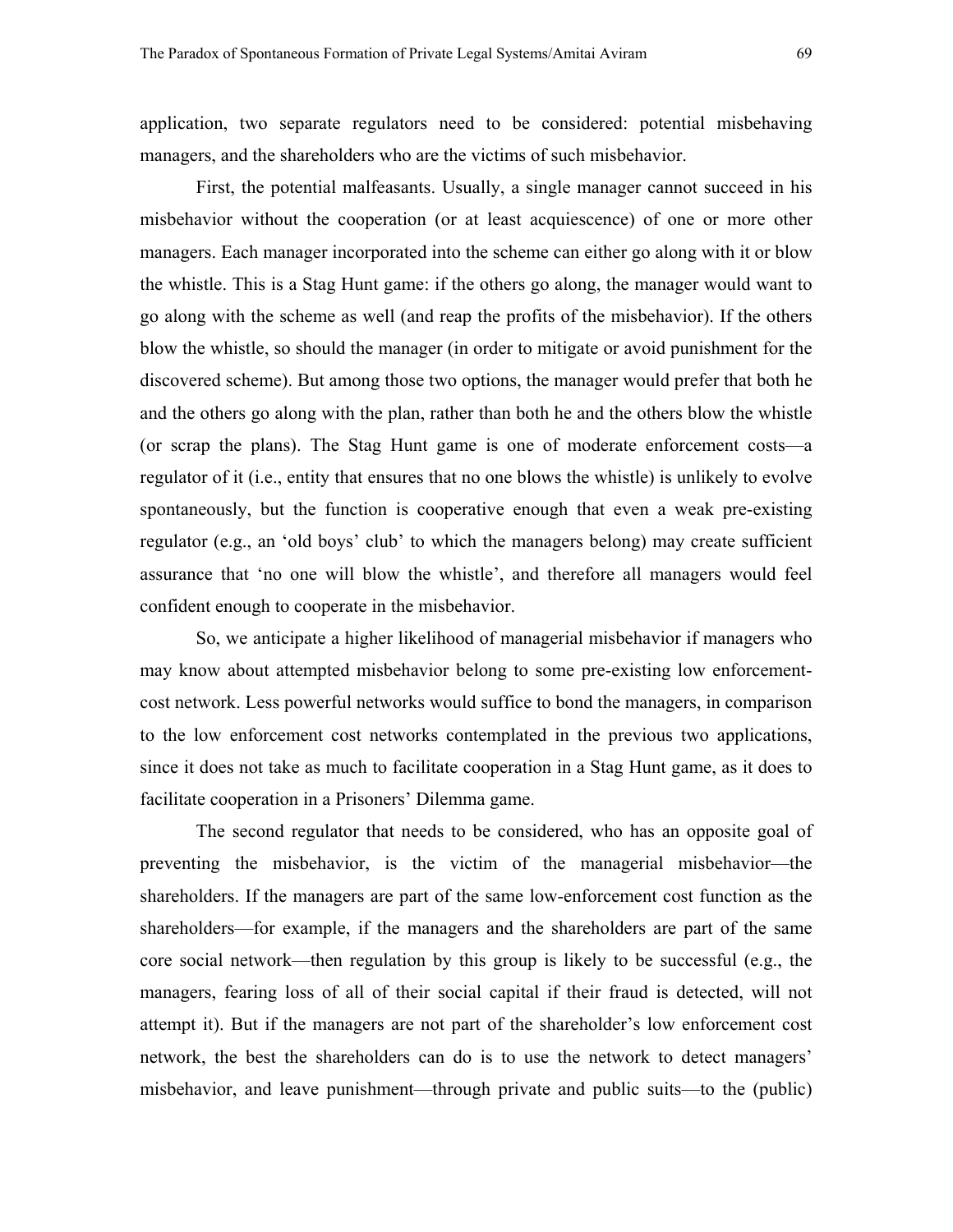In summary, assessing the risk of managerial misbehavior and the abilities of private regulation of managers requires examination of: (1) whether the managers that are likely to know of managerial misbehavior (and possibly benefit from it) are members in a low-enforcement cost network (that would allow them to overcome the Stag Hunt game and cooperate in the misbehavior). If they are—the risk of managerial misbehavior is higher; (2) whether the managers that are likely to know of managerial misbehavior are members in the same low-enforcement cost network as the shareholders. If they are, private regulation of managerial misbehavior is likely to be effective.

#### *D. Conclusion*

 $\overline{a}$ 

The private ordering literature has shed a good deal of light on the efficiency of norms enforced by private legal systems, the enforcement mechanisms a private legal system uses to achieve adherence to those norms, and the evolution of the norms. However, little attention had been paid thus far to the evolution of the enforcement mechanisms themselves, despite calls by some scholars to study this issue.<sup>213</sup> Most scholarship seems to assume, in the spirit of Coase's Theorem, that private legal systems form spontaneously (unless impeded by government) when the benefits to the group governed by the legal system exceeds the cost of enforcing the system.

 As this paper demonstrates, spontaneous formation of private legal systems is unsuccessful for all but the lowest enforcement cost functions. Private legal systems formed without the benefit of preexisting enforcement mechanisms suffer from the paradox of spontaneous formation: to efficiently direct behavior they must ensure the cooperation of their members, but the effectiveness of the mechanisms used to secure this cooperation (e.g., the threat of exclusion) depends on the ability to confer benefits to the members—primarily the ability (not yet existing for a spontaneously formed private legal system) to efficiently direct behavior.

<span id="page-71-0"></span><sup>213</sup> *See, e.g.*, Eric A. Posner, Law, Economics and Inefficient Norms, 144 U. Pa. L. Rev. 1697, 1743 (1996): "Let me identify two [problems—A.A.] that seem most urgent and should provide the basis for future research. First, there is not yet a precise understanding of the way norms work and evolve…"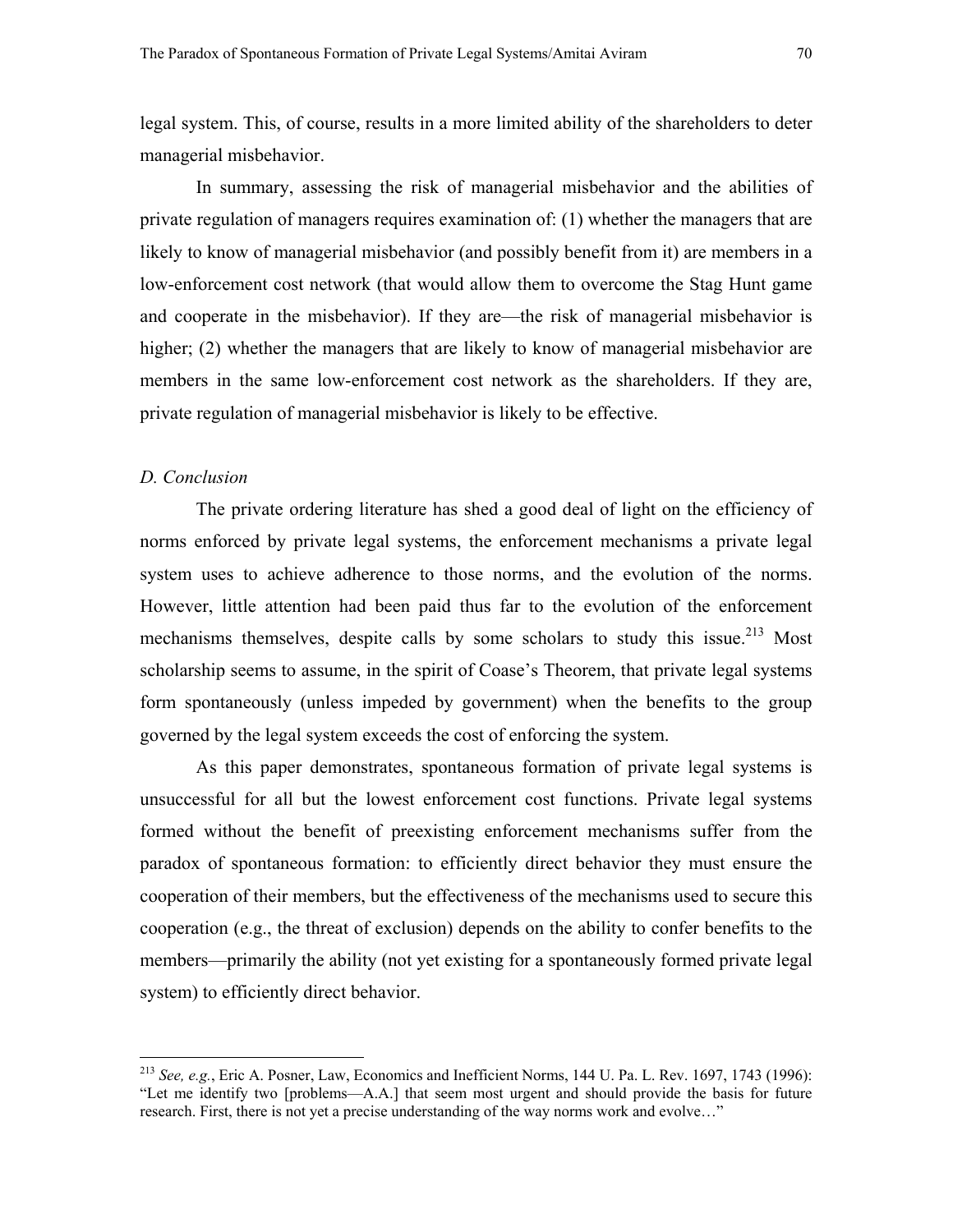As the paper discusses, decentralized bonding (i.e., bonding not achieved through a centralized, network-based institution; typically bilateral bonds) is unlikely to overcome the paradox of spontaneous formation at the optimal level of intra-network transactions. However, this barrier may be overcome by centralized bonding, through an evolutionary process of extending preexisting networks to regulate higher enforcement cost functions, making use of the established enforcement mechanisms of the preexisting network.

 Enforcement costs of a function depend on several criteria, most of which are similar to the criteria affecting the stability of a cartel. These criteria include, inter alia, concentration and competition between networks providing the function; $^{214}$  concentration of power among the people using the function; $^{215}$  the utility conferred by the network to the members; $^{216}$  the degree of divergence among members in the amount of utility derived from the function; $2^{17}$  and the function's "game type" (e.g., Prisoners' Dilemma, Chicken, Battle of the Sexes, Stag Hunt, etc.).<sup>218</sup> The criterion of "game type" has not been explored at all in the literature on cartel stability, because cartels are of a single game type (Prisoners' Dilemma). This paper therefore examined expansively the effects of game types on enforcement costs.<sup>[219](#page-72-5)</sup>

 The evolutionary pattern described in this paper usually begins with the spontaneous formation and survival of low enforcement cost networks (while higher enforcement cost functions fail). These networks provide low enforcement cost functions such as social and spiritual utility.<sup>220</sup> After establishing themselves, these networks have

 $\overline{a}$ 

<span id="page-72-0"></span><sup>&</sup>lt;sup>214</sup> Naturally, the more competition among networks and the more similar their sizes (and thus the network effects they confer), the higher the enforcement costs of each network, as renegade members can abandon

<span id="page-72-1"></span><sup>&</sup>lt;sup>215</sup> The greater the discrepancy in power between members, the more likely some would have credible counter-threats to the network's enforcement mechanisms, and the more likely that more powerful members would have incentives to degrade the network. On degradation, see Aviram, *supra* note 11;

<span id="page-72-2"></span>Cremer, Rey & Tirole, *supra* note 112.<br><sup>216</sup> That is, the importance of the network's preexisting functions to the members. The greater the benefit<br>members derive from a function, the stronger the enforcement abilities of <sup>217</sup> As mentioned *infra*, in Section II.3, greater divergence among members' benefits from a function increases the cost of agreeing on the optimal regulation, and increases the risk of degradation by the members who benefit least from the network.

<span id="page-72-4"></span><span id="page-72-3"></span><sup>&</sup>lt;sup>218</sup> A function's "game type" is the network members' ranking of preferences between mutual contribution to the function, mutual defection from the function, contribution to the function while others defect, or defecting from contribution while others contribute.<br><sup>219</sup> Supra, Section III.

<span id="page-72-5"></span>

<span id="page-72-6"></span><sup>&</sup>lt;sup>220</sup> Both of these functions have a Harmony or Meeting Place game types, which are the least expensive to enforce. See *supra*, Section III.2.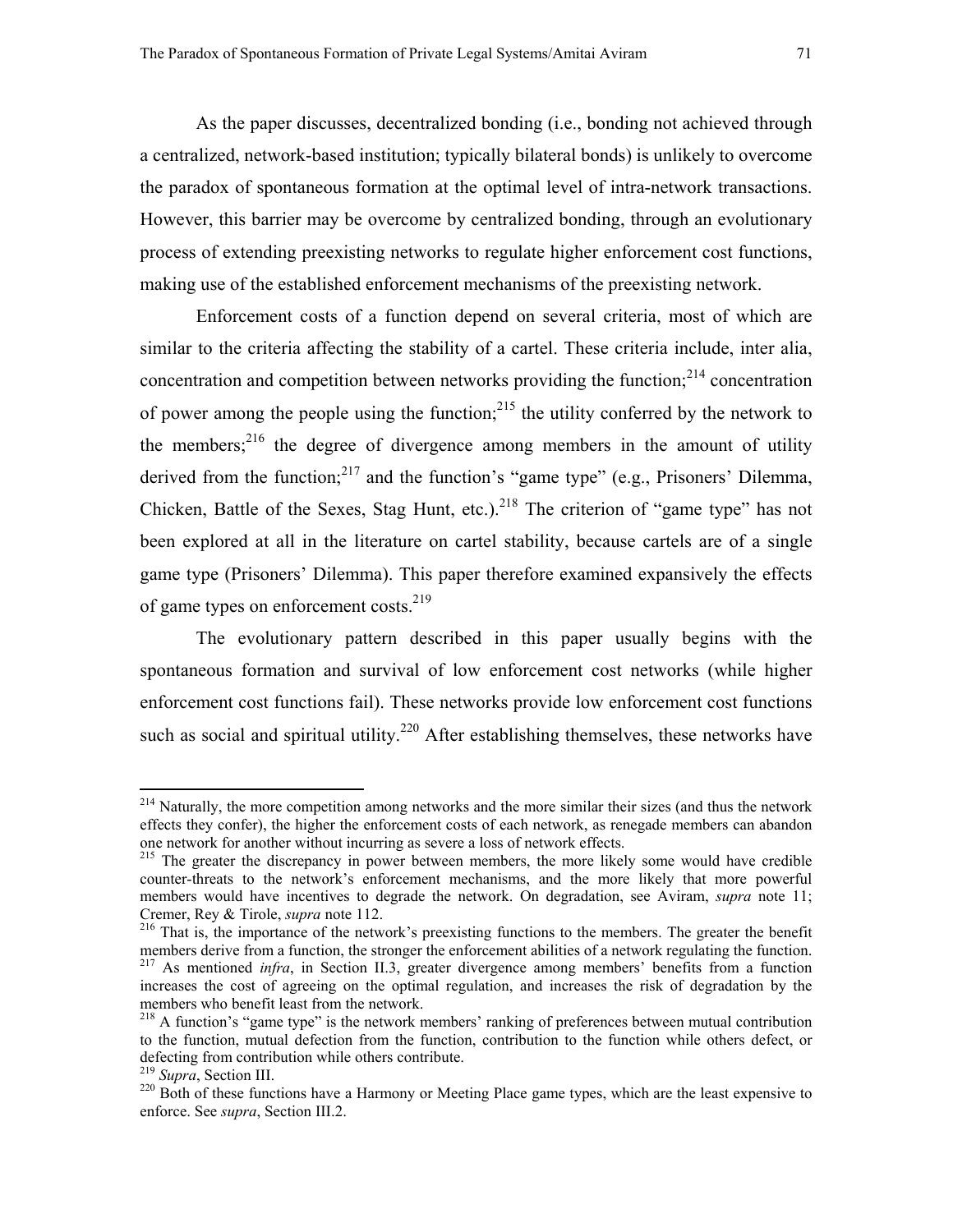enforcement mechanisms capable of regulating higher enforcement cost functions such as facilitating exchanges and creating markets.<sup>221</sup> Upon successful enforcement of these more expensive (but also very beneficial) functions, the network's enforcement mechanisms are augmented, and the network can expand again to yet more expensive functions (such as mitigating opportunism).<sup>222</sup> This gradual expansion of scope, following a progression in the effectiveness of the network's enforcement mechanisms, is the non-spontaneous evolutionary process that creates private legal systems.

Readers with comments should address them to:

Amitai Aviram George Mason University School of Law 3301 N. Fairfax Drive Arlington, VA 22201 aaviram@gmu.edu

<span id="page-73-0"></span><sup>&</sup>lt;sup>221</sup> Both of which are of the Battle of the Sexes game type. See *supra*, Section IV.3.

<span id="page-73-1"></span><sup>&</sup>lt;sup>222</sup> Mitigating opportunism is sometimes a Prisoners' Dilemma game type and sometimes a Stag Hunt game type. See *supra*, Section IV.3.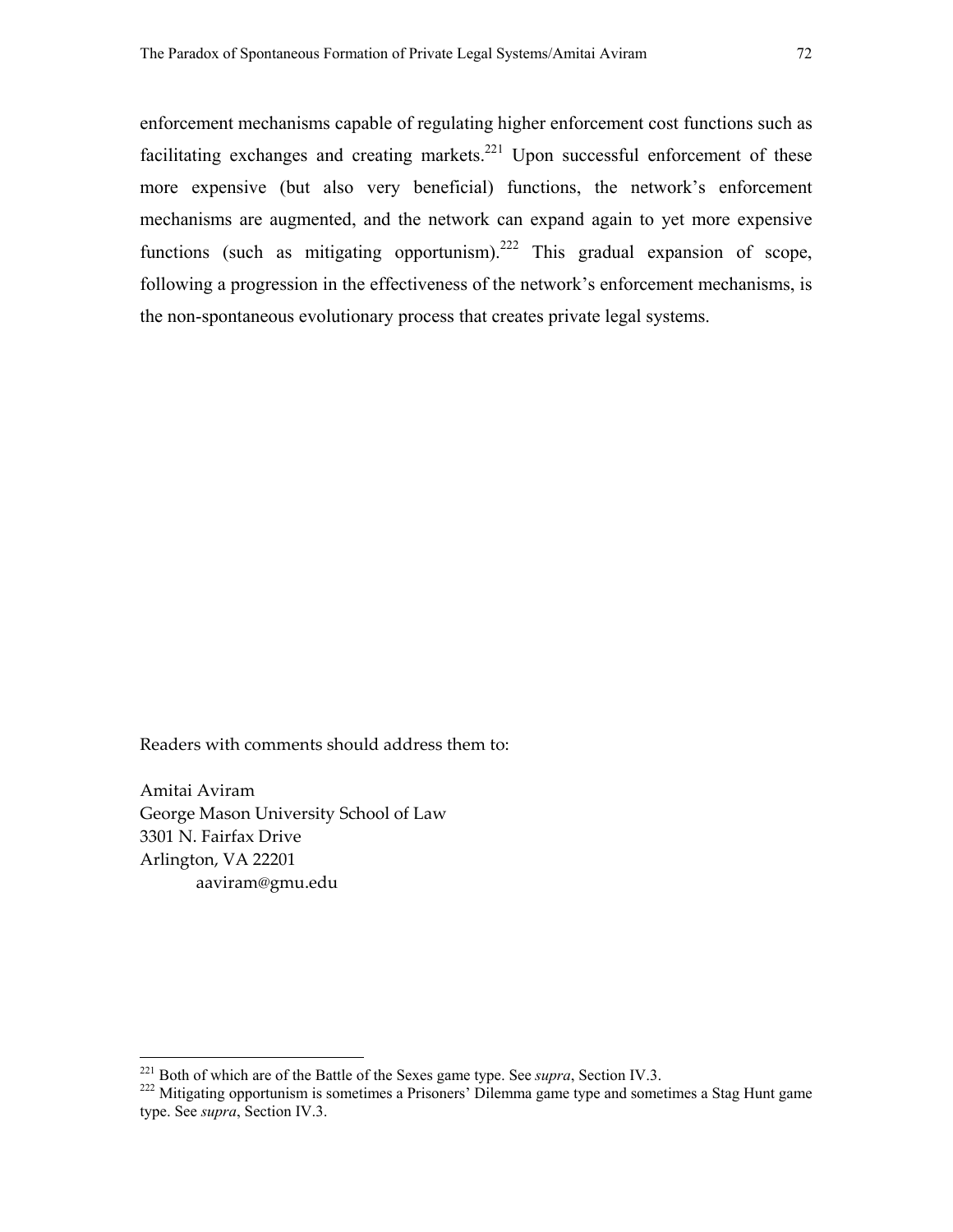## Chicago Working Papers in Law and Economics (Second Series)

- 1. William M. Landes, Copyright Protection of Letters, Diaries and Other Unpublished Works: An Economic Approach (July 1991)
- 2. Richard A. Epstein, The Path to *The T. J. Hooper*: The Theory and History of Custom in the Law of Tort (August 1991)
- 3. Cass R. Sunstein, On Property and Constitutionalism (September 1991)
- 4. Richard A. Posner, Blackmail, Privacy, and Freedom of Contract (February 1992)
- 5. Randal C. Picker, Security Interests, Misbehavior, and Common Pools (February 1992)
- 6. Tomas J. Philipson & Richard A. Posner, Optimal Regulation of AIDS (April 1992)
- 7. Douglas G. Baird, Revisiting Auctions in Chapter 11 (April 1992)
- 8. William M. Landes, Sequential versus Unitary Trials: An Economic Analysis (July 1992)
- 9. William M. Landes & Richard A. Posner, The Influence of Economics on Law: A Quantitative Study (August 1992)
- 10. Alan O. Sykes, The Welfare Economics of Immigration Law: A Theoretical Survey With An Analysis of U.S. Policy (September 1992)
- 11. Douglas G. Baird, 1992 Katz Lecture: Reconstructing Contracts (November 1992)
- 12. Gary S. Becker, The Economic Way of Looking at Life (January 1993)
- 13. J. Mark Ramseyer, Credibly Committing to Efficiency Wages: Cotton Spinning Cartels in Imperial Japan (March 1993)
- 14. Cass R. Sunstein, Endogenous Preferences, Environmental Law (April 1993)
- 15. Richard A. Posner, What Do Judges and Justices Maximize? (The Same Thing Everyone Else Does) (April 1993)
- 16. Lucian Arye Bebchuk and Randal C. Picker, Bankruptcy Rules, Managerial Entrenchment, and Firm-Specific Human Capital (August 1993)
- 17. J. Mark Ramseyer, Explicit Reasons for Implicit Contracts: The Legal Logic to the Japanese Main Bank System (August 1993)
- 18. William M. Landes and Richard A. Posner, The Economics of Anticipatory Adjudication (September 1993)
- 19. Kenneth W. Dam, The Economic Underpinnings of Patent Law (September 1993)
- 20. Alan O. Sykes, An Introduction to Regression Analysis (October 1993)
- 21. Richard A. Epstein, The Ubiquity of the Benefit Principle (March 1994)
- 22. Randal C. Picker, An Introduction to Game Theory and the Law (June 1994)
- 23. William M. Landes, Counterclaims: An Economic Analysis (June 1994)
- 24. J. Mark Ramseyer, The Market for Children: Evidence from Early Modern Japan (August 1994)
- 25. Robert H. Gertner and Geoffrey P. Miller, Settlement Escrows (August 1994)
- 26. Kenneth W. Dam, Some Economic Considerations in the Intellectual Property Protection of Software (August 1994)
- 27. Cass R. Sunstein, Rules and Rulelessness, (October 1994)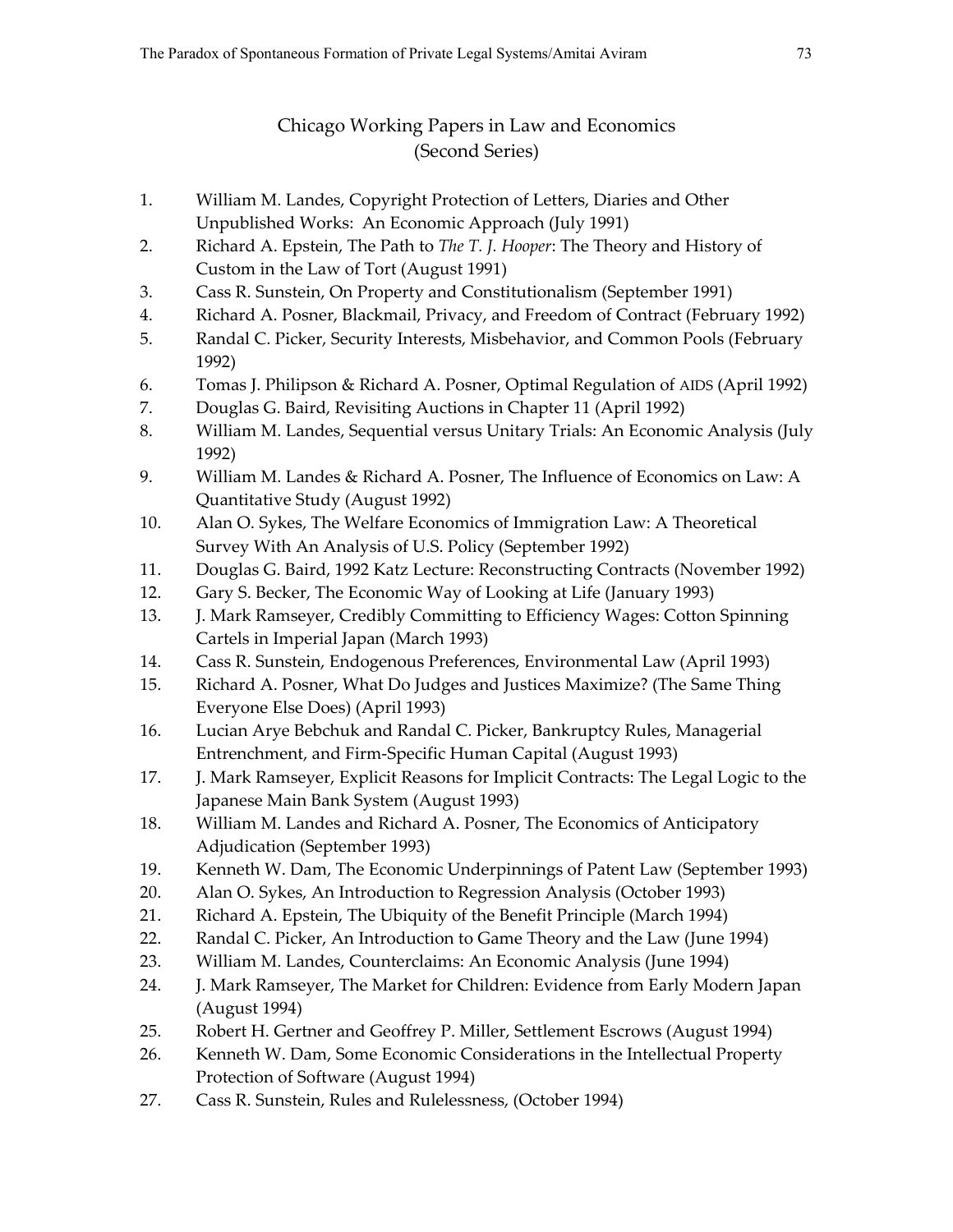- 28. David Friedman, More Justice for Less Money: A Step Beyond *Cimino* (December 1994)
- 29. Daniel Shaviro, Budget Deficits and the Intergenerational Distribution of Lifetime Consumption (January 1995)
- 30. Douglas G. Baird, The Law and Economics of Contract Damages (February 1995)
- 31. Daniel Kessler, Thomas Meites, and Geoffrey P. Miller, Explaining Deviations from the Fifty Percent Rule: A Multimodal Approach to the Selection of Cases for Litigation (March 1995)
- 32. Geoffrey P. Miller, Das Kapital: Solvency Regulation of the American Business Enterprise (April 1995)
- 33. Richard Craswell, Freedom of Contract (August 1995)
- 34. J. Mark Ramseyer, Public Choice (November 1995)
- 35. Kenneth W. Dam, Intellectual Property in an Age of Software and Biotechnology (November 1995)
- 36. Cass R. Sunstein, Social Norms and Social Roles (January 1996)
- 37. J. Mark Ramseyer and Eric B. Rasmusen, Judicial Independence in Civil Law Regimes: Econometrics from Japan (January 1996)
- 38. Richard A. Epstein, Transaction Costs and Property Rights: Or Do Good Fences Make Good Neighbors? (March 1996)
- 39. Cass R. Sunstein, The Cost-Benefit State (May 1996)
- 40. William M. Landes and Richard A. Posner, The Economics of Legal Disputes Over the Ownership of Works of Art and Other Collectibles (July 1996)
- 41. John R. Lott, Jr. and David B. Mustard, Crime, Deterrence, and Right-to-Carry Concealed Handguns (August 1996)
- 42. Cass R. Sunstein, Health-Health Tradeoffs (September 1996)
- 43. G. Baird, The Hidden Virtues of Chapter 11: An Overview of the Law and Economics of Financially Distressed Firms (March 1997)
- 44. Richard A. Posner, Community, Wealth, and Equality (March 1997)
- 45. William M. Landes, The Art of Law and Economics: An Autobiographical Essay (March 1997)
- 46. Cass R. Sunstein, Behavioral Analysis of Law (April 1997)
- 47. John R. Lott, Jr. and Kermit Daniel, Term Limits and Electoral Competitiveness: Evidence from California's State Legislative Races (May 1997)
- 48. Randal C. Picker, Simple Games in a Complex World: A Generative Approach to the Adoption of Norms (June 1997)
- 49. Richard A. Epstein, Contracts Small and Contracts Large: Contract Law through the Lens of Laissez-Faire (August 1997)
- 50. Cass R. Sunstein, Daniel Kahneman, and David Schkade, Assessing Punitive Damages (with Notes on Cognition and Valuation in Law) (December 1997)
- 51. William M. Landes, Lawrence Lessig, and Michael E. Solimine, Judicial Influence: A Citation Analysis of Federal Courts of Appeals Judges (January 1998)
- 52. John R. Lott, Jr., A Simple Explanation for Why Campaign Expenditures are Increasing: The Government is Getting Bigger (February 1998)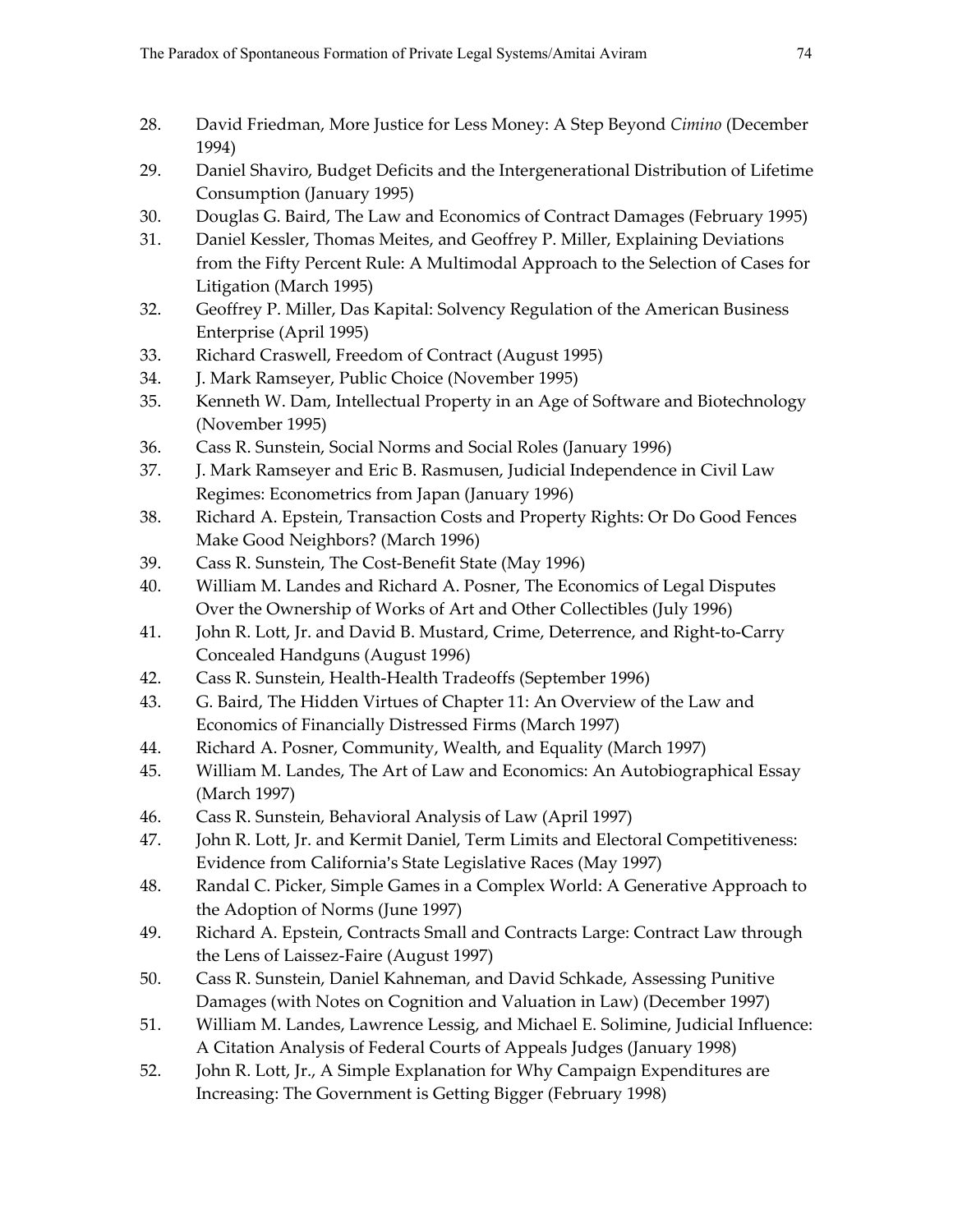- 53. Richard A. Posner, Values and Consequences: An Introduction to Economic Analysis of Law (March 1998)
- 54. Denise DiPasquale and Edward L. Glaeser, Incentives and Social Capital: Are Homeowners Better Citizens? (April 1998)
- 55. Christine Jolls, Cass R. Sunstein, and Richard Thaler, A Behavioral Approach to Law and Economics (May 1998)
- 56. John R. Lott, Jr., Does a Helping Hand Put Others At Risk?: Affirmative Action, Police Departments, and Crime (May 1998)
- 57. Cass R. Sunstein and Edna Ullmann-Margalit, Second-Order Decisions (June 1998)
- 58. Jonathan M. Karpoff and John R. Lott, Jr., Punitive Damages: Their Determinants, Effects on Firm Value, and the Impact of Supreme Court and Congressional Attempts to Limit Awards (July 1998)
- 59. Kenneth W. Dam, Self-Help in the Digital Jungle (August 1998)
- 60. John R. Lott, Jr., How Dramatically Did Women's Suffrage Change the Size and Scope of Government? (September 1998)
- 61. Kevin A. Kordana and Eric A. Posner, A Positive Theory of Chapter 11 (October 1998)
- 62. David A. Weisbach, Line Drawing, Doctrine, and Efficiency in the Tax Law (November 1998)
- 63. Jack L. Goldsmith and Eric A. Posner, A Theory of Customary International Law (November 1998)
- 64. John R. Lott, Jr., Public Schooling, Indoctrination, and Totalitarianism (December 1998)
- 65. Cass R. Sunstein, Private Broadcasters and the Public Interest: Notes Toward A "Third Way" (January 1999)
- 66. Richard A. Posner, An Economic Approach to the Law of Evidence (February 1999)
- 67. Yannis Bakos, Erik Brynjolfsson, Douglas Lichtman, Shared Information Goods (February 1999)
- 68. Kenneth W. Dam, Intellectual Property and the Academic Enterprise (February 1999)
- 69. Gertrud M. Fremling and Richard A. Posner, Status Signaling and the Law, with Particular Application to Sexual Harassment (March 1999)
- 70. Cass R. Sunstein, Must Formalism Be Defended Empirically? (March 1999)
- 71. Jonathan M. Karpoff, John R. Lott, Jr., and Graeme Rankine, Environmental Violations, Legal Penalties, and Reputation Costs (March 1999)
- 72. Matthew D. Adler and Eric A. Posner, Rethinking Cost-Benefit Analysis (April 1999)
- 73. John R. Lott, Jr. and William M. Landes, Multiple Victim Public Shooting, Bombings, and Right-to-Carry Concealed Handgun Laws: Contrasting Private and Public Law Enforcement (April 1999)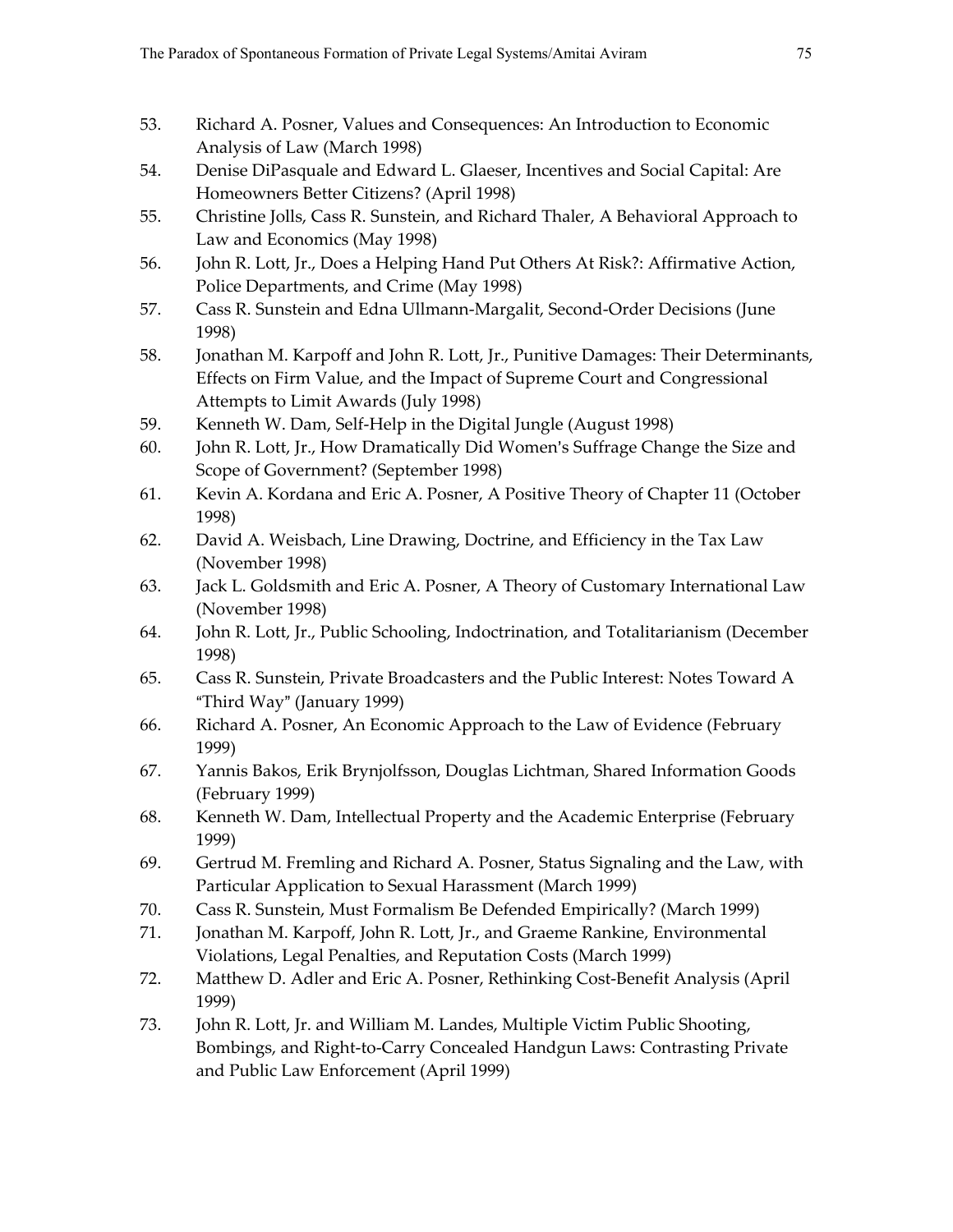- 74. Lisa Bernstein, The Questionable Empirical Basis of Article 2's Incorporation Strategy: A Preliminary Study (May 1999)
- 75. Richard A. Epstein, Deconstructing Privacy: and Putting It Back Together Again (May 1999)
- 76. William M. Landes, Winning the Art Lottery: The Economic Returns to the Ganz Collection (May 1999)
- 77. Cass R. Sunstein, David Schkade, and Daniel Kahneman, Do People Want Optimal Deterrence? (June 1999)
- 78. Tomas J. Philipson and Richard A. Posner, The Long-Run Growth in Obesity as a Function of Technological Change (June 1999)
- 79. David A. Weisbach, Ironing Out the Flat Tax (August 1999)
- 80. Eric A. Posner, A Theory of Contract Law under Conditions of Radical Judicial Error (August 1999)
- 81. David Schkade, Cass R. Sunstein, and Daniel Kahneman, Are Juries Less Erratic than Individuals? Deliberation, Polarization, and Punitive Damages (September 1999)
- 82. Cass R. Sunstein, Nondelegation Canons (September 1999)
- 83. Richard A. Posner, The Theory and Practice of Citations Analysis, with Special Reference to Law and Economics (September 1999)
- 84. Randal C. Picker, Regulating Network Industries: A Look at *Intel* (October 1999)
- 85. Cass R. Sunstein, Cognition and Cost-Benefit Analysis (October 1999)
- 86. Douglas G. Baird and Edward R. Morrison, Optimal Timing and Legal Decisionmaking: The Case of the Liquidation Decision in Bankruptcy (October 1999)
- 87. Gertrud M. Fremling and Richard A. Posner, Market Signaling of Personal Characteristics (November 1999)
- 88. Matthew D. Adler and Eric A. Posner, Implementing Cost-Benefit Analysis When Preferences Are Distorted (November 1999)
- 89. Richard A. Posner, Orwell versus Huxley: Economics, Technology, Privacy, and Satire (November 1999)
- 90. David A. Weisbach, Should the Tax Law Require Current Accrual of Interest on Derivative Financial Instruments? (December 1999)
- 91. Cass R. Sunstein, The Law of Group Polarization (December 1999)
- 92. Eric A. Posner, Agency Models in Law and Economics (January 2000)
- 93. Karen Eggleston, Eric A. Posner, and Richard Zeckhauser, Simplicity and Complexity in Contracts (January 2000)
- 94. Douglas G. Baird and Robert K. Rasmussen, Boyd's Legacy and Blackstone's Ghost (February 2000)
- 95. David Schkade, Cass R. Sunstein, Daniel Kahneman, Deliberating about Dollars: The Severity Shift (February 2000)
- 96. Richard A. Posner and Eric B. Rasmusen, Creating and Enforcing Norms, with Special Reference to Sanctions (March 2000)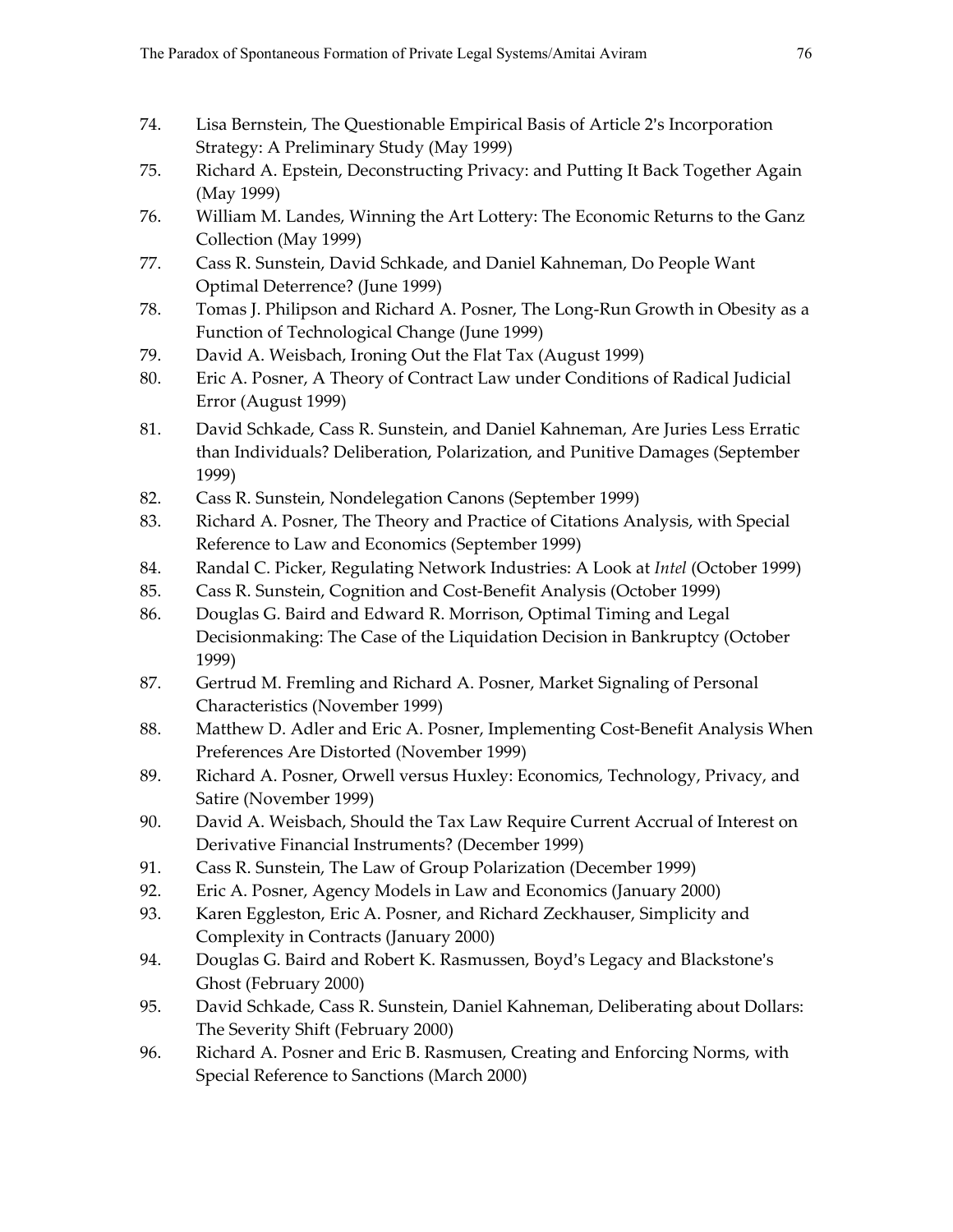- 97. Douglas Lichtman, Property Rights in Emerging Platform Technologies (April 2000)
- 98. Cass R. Sunstein and Edna Ullmann-Margalit, Solidarity in Consumption (May 2000)
- 99. David A. Weisbach, An Economic Analysis of Anti-Tax Avoidance Laws (May 2000, revised May 2002)
- 100. Cass R. Sunstein, Human Behavior and the Law of Work (June 2000)
- 101. William M. Landes and Richard A. Posner, Harmless Error (June 2000)
- 102. Robert H. Frank and Cass R. Sunstein, Cost-Benefit Analysis and Relative Position (August 2000)
- 103. Eric A. Posner, Law and the Emotions (September 2000)
- 104. Cass R. Sunstein, Cost-Benefit Default Principles (October 2000)
- 105. Jack Goldsmith and Alan Sykes, The Dormant Commerce Clause and the Internet (November 2000)
- 106. Richard A. Posner, Antitrust in the New Economy (November 2000)
- 107. Douglas Lichtman, Scott Baker, and Kate Kraus, Strategic Disclosure in the Patent System (November 2000)
- 108. Jack L. Goldsmith and Eric A. Posner, Moral and Legal Rhetoric in International Relations: A Rational Choice Perspective (November 2000)
- 109. William Meadow and Cass R. Sunstein, Statistics, Not Experts (December 2000)
- 110. Saul Levmore, Conjunction and Aggregation (December 2000)
- 111. Saul Levmore, Puzzling Stock Options and Compensation Norms (December 2000)
- 112. Richard A. Epstein and Alan O. Sykes, The Assault on Managed Care: Vicarious Liability, Class Actions and the Patient's Bill of Rights (December 2000)
- 113. William M. Landes, Copyright, Borrowed Images and Appropriation Art: An Economic Approach (December 2000)
- 114. Cass R. Sunstein, Switching the Default Rule (January 2001)
- 115. George G. Triantis, Financial Contract Design in the World of Venture Capital (January 2001)
- 116. Jack Goldsmith, Statutory Foreign Affairs Preemption (February 2001)
- 117. Richard Hynes and Eric A. Posner, The Law and Economics of Consumer Finance (February 2001)
- 118. Cass R. Sunstein, Academic Fads and Fashions (with Special Reference to Law) (March 2001)
- 119. Eric A. Posner, Controlling Agencies with Cost-Benefit Analysis: A Positive Political Theory Perspective (April 2001)
- 120. Douglas G. Baird, Does Bogart Still Get Scale? Rights of Publicity in the Digital Age (April 2001)
- 121. Douglas G. Baird and Robert K. Rasmussen, Control Rights, Priority Rights and the Conceptual Foundations of Corporate Reorganization (April 2001)
- 122. David A. Weisbach, Ten Truths about Tax Shelters (May 2001)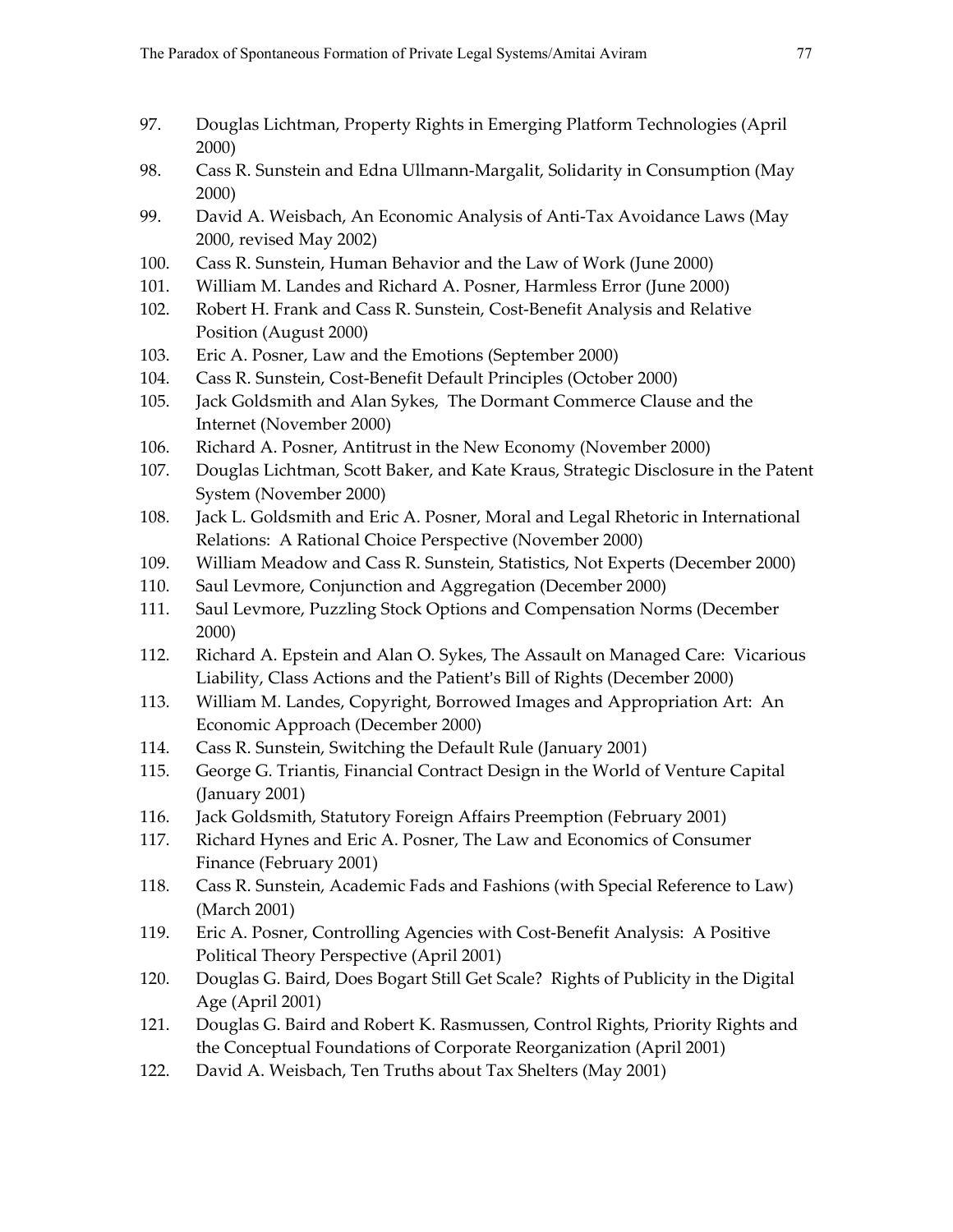- 123. William M. Landes, What Has the Visual Arts Rights Act of 1990 Accomplished? (May 2001)
- 124. Cass R. Sunstein, Social and Economic Rights? Lessons from South Africa (May 2001)
- 125. Christopher Avery, Christine Jolls, Richard A. Posner, and Alvin E. Roth, The Market for Federal Judicial Law Clerks (June 2001)
- 126. Douglas G. Baird and Edward R. Morrison, Bankruptcy Decision Making (June 2001)
- 127. Cass R. Sunstein, Regulating Risks after ATA (June 2001)
- 128. Cass R. Sunstein, The Laws of Fear (June 2001)
- 129. Richard A. Epstein, In and Out of Public Solution: The Hidden Perils of Property Transfer (July 2001)
- 130. Randal C. Picker, Pursuing a Remedy in *Microsoft*: The Declining Need for Centralized Coordination in a Networked World (July 2001)
- 131. Cass R. Sunstein, Daniel Kahneman, David Schkade, and Ilana Ritov, Predictably Incoherent Judgments (July 2001)
- 132. Eric A. Posner, Courts Should Not Enforce Government Contracts (August 2001)
- 133. Lisa Bernstein, Private Commercial Law in the Cotton Industry: Creating Cooperation through Rules, Norms, and Institutions (August 2001)
- 134. Richard A. Epstein, The Allocation of the Commons:Parking and Stopping on the Commons (August 2001)
- 135. Cass R. Sunstein, The Arithmetic of Arsenic (September 2001)
- 136. Eric A. Posner, Richard Hynes, and Anup Malani, The Political Economy of Property Exemption Laws (September 2001)
- 137. Eric A. Posner and George G. Triantis, Covenants Not to Compete from an Incomplete Contracts Perspective (September 2001)
- 138. Cass R. Sunstein, Probability Neglect: Emptions, Worst Cases, and Law (November 2001)
- 139. Randall S. Kroszner and Philip E. Strahan, Throwing Good Money after Bad? Board Connections and Conflicts in Bank Lending (December 2001)
- 140. Alan O. Sykes, TRIPs, Pharmaceuticals, Developing Countries, and the Doha "Solution" (February 2002)
- 141. Edna Ullmann-Margalit and Cass R. Sunstein, Inequality and Indignation (February 2002)
- 142. Daniel N. Shaviro and David A. Weisbach, The Fifth Circuit Gets It Wrong in *Compaq v. Commissioner* (February 2002) (Published in *Tax Notes*, January 28, 2002)
- 143. Warren F. Schwartz and Alan O. Sykes, The Economic Structure of Renegotiation and Dispute Resolution in the WTO/GATT System (March 2002, *Journal of Legal Studies* 2002)
- 144. Richard A. Epstein, HIPAA on Privacy: Its Unintended and Intended Consequences (March 2002, forthcoming *Cato Journal*, summer 2002)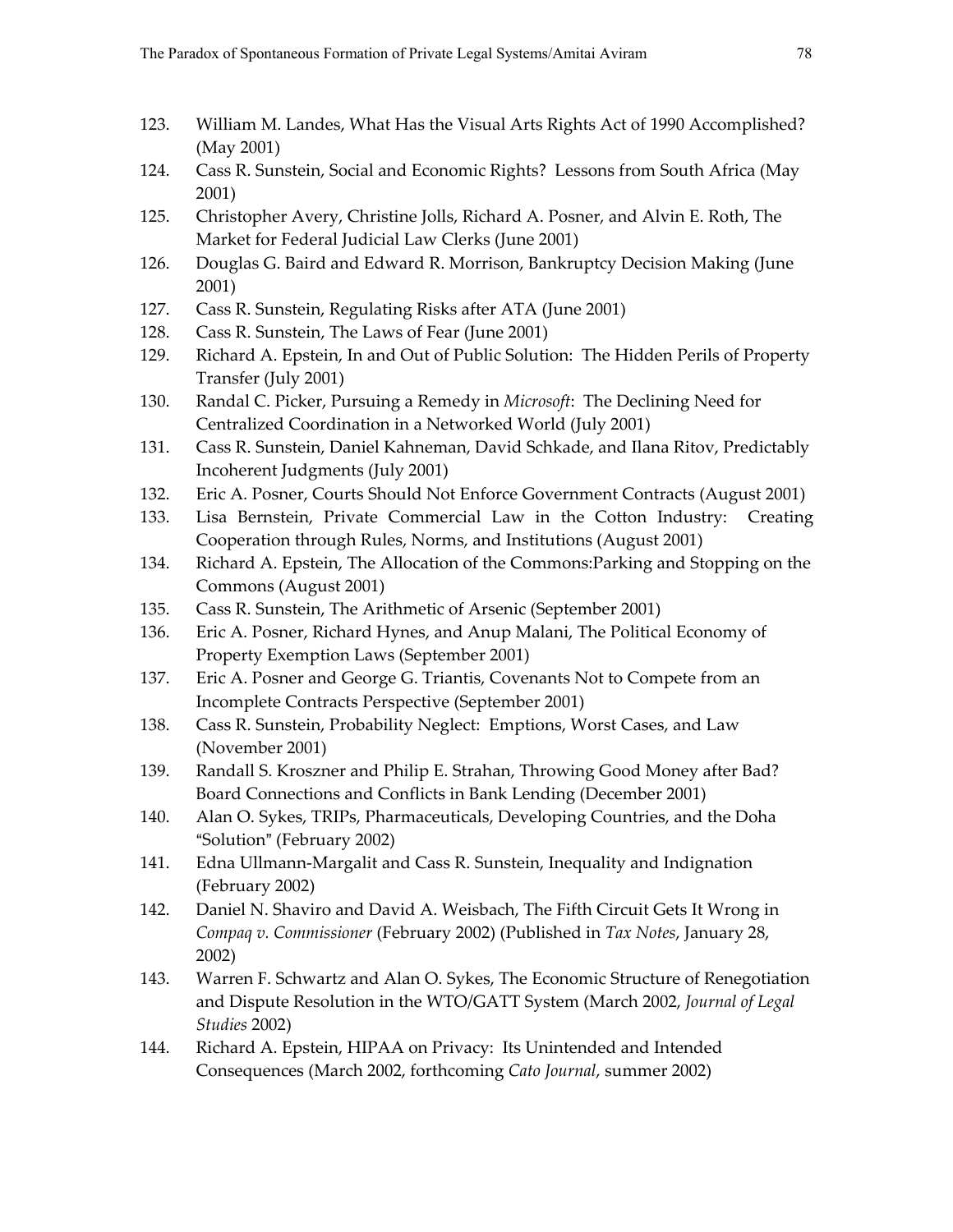- 145. David A. Weisbach, Thinking Ouside the Little Boxes (March 2002, *Texas Law Review*)
- 146. Eric A. Posner, Economic Analysis of Contract Law after Three Decades: Success or Failure (March 2002)
- 147. Randal C. Picker, Copyright as Entry Policy: The Case of Digital Distribution (April 2002, The Antitrust Bulletin)
- 148. David A. Weisbach, Taxes and Torts in the Redistribution of Income (April 2002, Coase Lecture February 2002)
- 149. Cass R. Sunstein, Beyond the Precautionary Principle (April 2002)
- 150. Robert W. Hahn and Cass R. Sunstein, A New Executive Order for Improving Federal Regulation? Deeper and Wider Cost-Benefit Analysis (April 2002)
- 151. Douglas Lichtman, Copyright as a Rule of Evidence (May 2002, updated January 2003)
- 152. Richard A. Epstein, Steady the Course: Property Rights in Genetic Material (May 2002)
- 153. Jack Goldsmith and Cass R. Sunstein, Military Tribunals and Legal Culture: What a Difference Sixty Years Makes (June 2002)
- 154. William M. Landes and Richard A. Posner, Indefinitely Renewable Copyright (July 2002)
- 155. Anne Gron and Alan O. Sykes, Terrorism and Insurance Markets: A Role for the Government as Insurer? (July 2002)
- 156. Cass R. Sunstein and Adrian Vermeule, Interpretation and Institutions (July 2002)
- 157. Cass R. Sunstein, The Rights of Animals: A Very Short Primer (August 2002)
- 158. Cass R. Sunstein, Avoiding Absurdity? A New Canon in Regulatory Law (with Notes on Interpretive Theory) (August 2002)
- 159. Randal C. Picker, From Edison to the Broadcast Flag: Mechanisms of Consent and Refusal and the Propertization of Copyright (September 2002)
- 160. Eric A. Posner, A Theory of the Laws of War (September 2002)
- 161 Eric A. Posner, Probability Errors: Some Positive and Normative Implications for Tort and Contract Law (September 2002)
- 162. Lior Jacob Strahilevitz, Charismatic Code, Social Norms, and the Emergence of Cooperation on the File-Swapping Networks (September 2002)
- 163. David A. Weisbach, Does the X-Tax Mark the Spot? (September 2002)
- 164. Cass R. Sunstein, Conformity and Dissent (September 2002)
- 165. Cass R. Sunstein, Hazardous Heuristics (October 2002)
- 166. Douglas Lichtman, Uncertainty and the Standard for Preliminary Relief (October 2002)
- 167. Edward T. Swaine, Rational Custom (November 2002)
- 168. Julie Roin, Truth in Government: Beyond the Tax Expenditure Budget (November 2002)
- 169. Avraham D. Tabbach, Criminal Behavior, Sanctions, and Income Taxation: An Economic Analysis (November 2002)